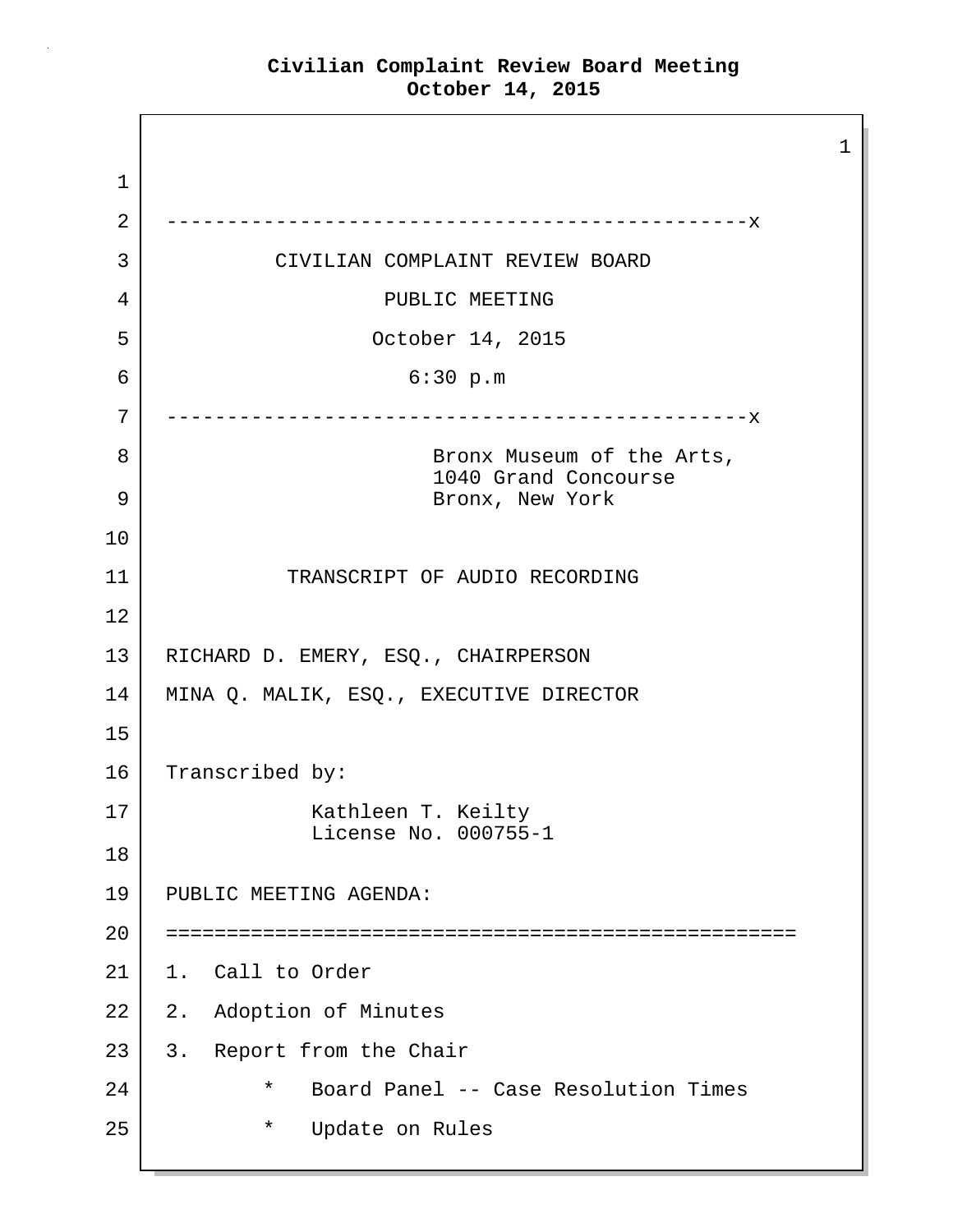|             |    |                      |                                                                  | $\overline{2}$ |
|-------------|----|----------------------|------------------------------------------------------------------|----------------|
| $\mathbf 1$ |    |                      |                                                                  |                |
| 2           |    |                      | PUBLIC MEETING AGENDA (Continued)                                |                |
| 3           |    |                      |                                                                  |                |
| 4           | 5. |                      | Report from the Executive Director                               |                |
| 5           |    | $\star$              | Monthly Report                                                   |                |
| 6           |    | 6. Committee Reports |                                                                  |                |
| 7           |    | $\star$              | Mediation                                                        |                |
| 8           |    | $\star$<br>Outreach  |                                                                  |                |
| 9           |    |                      | 7. Resolution: Dual Penalties for NYPD Misconduct                |                |
| 10          |    |                      | 8. Resolution: NYPD Use of Cameras for Home<br>Entries           |                |
| 11          |    |                      |                                                                  |                |
| 12          | 9. |                      | Resolution: NYPD Installation of Cameras at<br>Precinct Stations |                |
| 13          |    |                      | 10. Resolution: Procedure for Reopening Cases                    |                |
| 14          |    |                      | 11. Resolution: Updating CTS Allegations                         |                |
| 15          |    | 12. Old Business     |                                                                  |                |
| 16          |    | 13. New Business     |                                                                  |                |
| 17          |    |                      |                                                                  |                |
| $18\,$      |    |                      |                                                                  |                |
| 19          |    |                      |                                                                  |                |
| 20          |    |                      |                                                                  |                |
| 21          |    |                      |                                                                  |                |
| 22          |    |                      |                                                                  |                |
| 23          |    |                      |                                                                  |                |
| 24          |    |                      |                                                                  |                |
| 25          |    |                      |                                                                  |                |
|             |    |                      |                                                                  |                |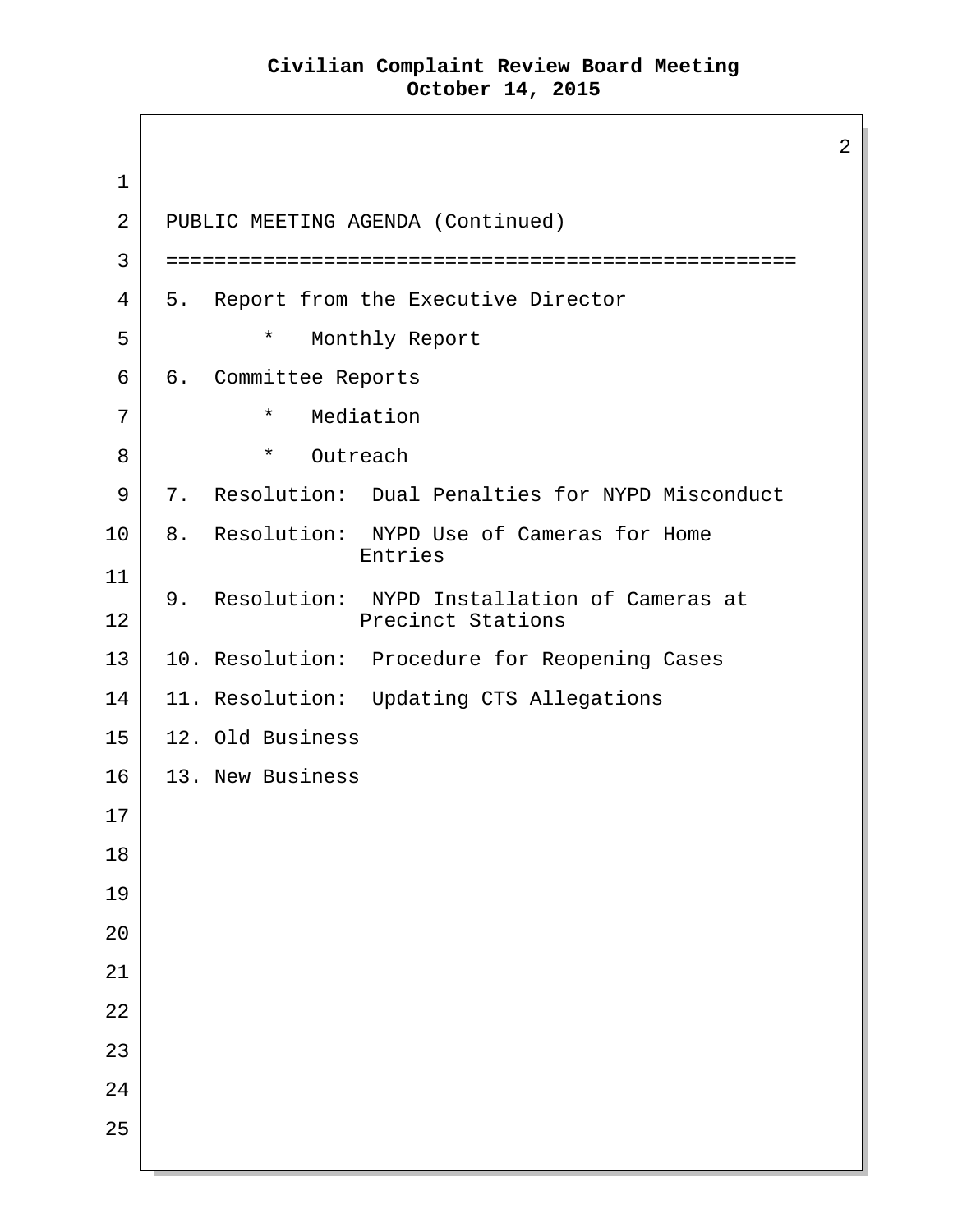| $\mathbf 1$    |                                         |
|----------------|-----------------------------------------|
| $\overline{2}$ | BOARD MEMBERS PRESENT:                  |
| 3              |                                         |
| 4              | Richard D. Emery, Esq., Chairperson     |
| 5              | I. Bennett Caper, Commissioner          |
| 6              | Lindsay Eason, Commissioner             |
| 7              | Salvatore F. Carcaterra, Commissioner   |
| 8              | Bishop Mitchell G. Taylor, Commissioner |
| 9              | Janette Cortes-Gomez, Esq. Commissioner |
| 10             | Youngkik Yoon, Esq., Commissioner       |
| 11             | Joseph Puma, Commissioner               |
| 12             |                                         |
| 13             |                                         |
| 14             | Mina Q. Malik, Esq., Executive Director |
| 15             |                                         |
| 16             |                                         |
| 17             |                                         |
| 18             |                                         |
| 19             |                                         |
| $20$           |                                         |
| 21             |                                         |
| 22             |                                         |
| 23             |                                         |
| 24             |                                         |
| 25             |                                         |
|                |                                         |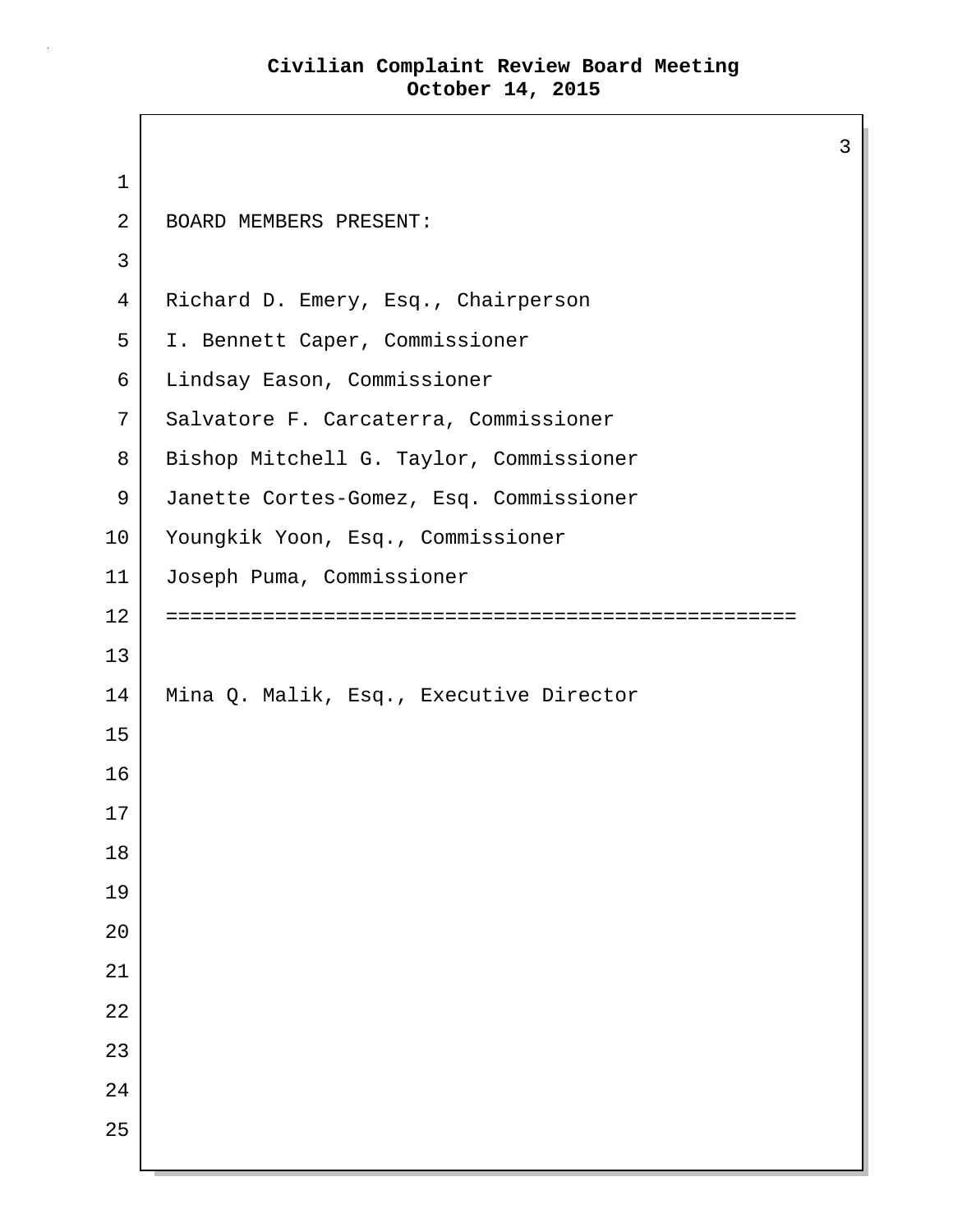4 1 Proceedings 2 CHAIR EMERY: I guess the first 3 thing is adoption of the minutes. Do we 4 have a motion? A motion for the minutes? 5 Mr. CARCATERRA: Yes. 6 CHAIR EMERY: O.K. I need... All 7 in favor? Ayes? 8 (Chorus of ayes.) 9 CHAIR EMERY: Any opposed? 10 (No response.) 11 CHAIR EMERY: I want to wait for 12 Bishop Taylor to do the full report. I 13 do think that we can handle the rules 14 issues and try, since we've spent so much 15 time on these proposed rules, and I 16 recently did a fair amount of work on the 17 | Tules with staff to try and reflect our 18 current practices more accurately in some 19 respects -- in some minor respects, and I 20 think all the Members of the Board which 21 are -- the public rules are available,  $22$  the changes, I think at the front desk; 23 is that right, Vasudha? 24 So all the changes are available, 25 all the most recent edits rather than go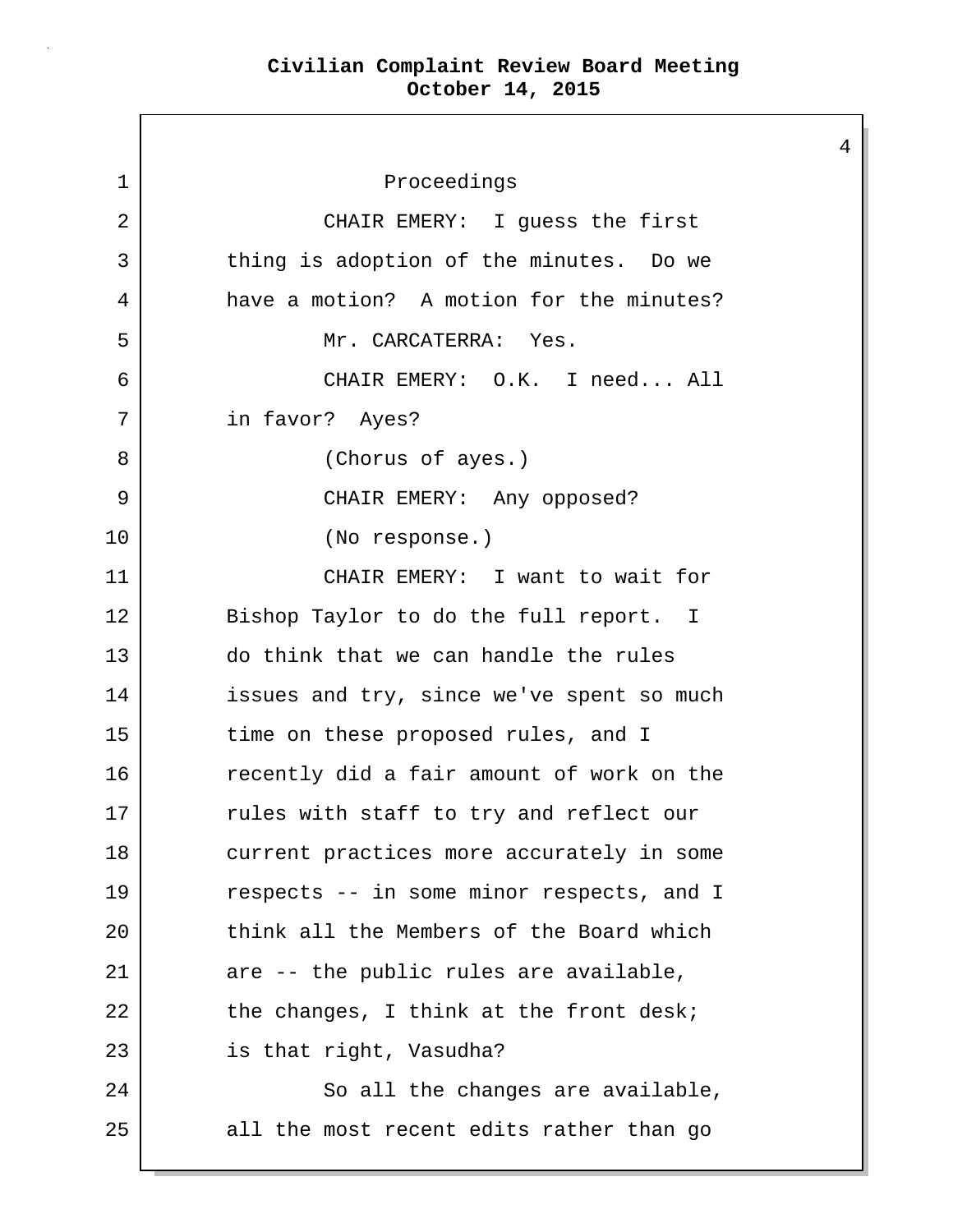5

1 Proceedings 2 through them one by one, are people on 3 the board satisfied? We got these 4 sometime ago, with some updates in the 5 interim between the time we first got 6 them and today. Are there any issues 7 that we should bring up or do you want to 8 | go through them? 9 What's the sense of the board? 10 Do you want to go through them one by 11 one? Do you want to adopt these changes? 12 I think the changes for the most 13 part are not controversial. I'm happy to 14 discuss the reasons for any of them that 15 any board member thinks should be 16 discussed, but I don't see a reason to go 17 through them one by one unless anybody 18 wants to. 19 MR. CAPERS: So I don't see the 20 | need to go through them one by one. 21 I did have a concern about one 22 section. 23 CHAIR EMERY: O.K. 24 MR. CAPERS: This might be a 25 question.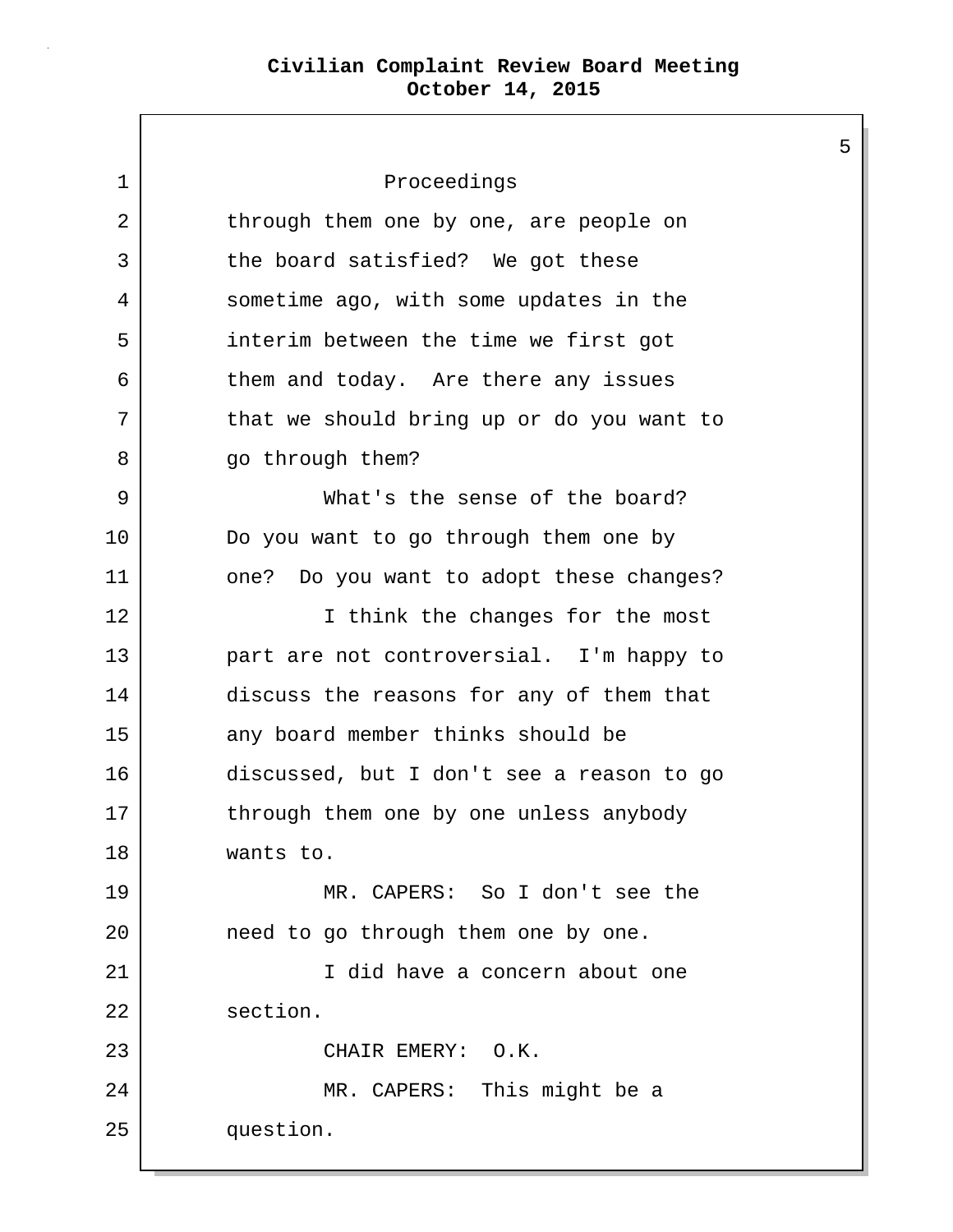1 Proceedings 2 3 4 5 6 7 8 9 10 11 So Section 1-21, Statement of Policy, "The procedures to be followed in investigating complaints shall or will be such as in the opinion of the Full Board, Chair, or Executive Director will best facilitate orderly and thorough fact finding." This is the one where maybe we should just leave it as the Full Board rather than the Full Board, the Chair or the Executive Director. 12 CHAIR EMERY: O.K. So let's -- 13 I'm just not finding the right spot here. 14 This is the Statement of Policy,  $15$  and I think that's fair. I'm comfortable 16 with leaving it the Full Board because  $17$  it's an overarching view of the rest of 18 policies and procedures. 19 So Lindsey and Vasudha, can we 20 hold back that change and leave that as 21 Full Board? Is there any reason why we 22 shouldn't, that staff can think about 23 that Bennett's suggestion should not be 24 adopted? 25 Is Lindsey here? No.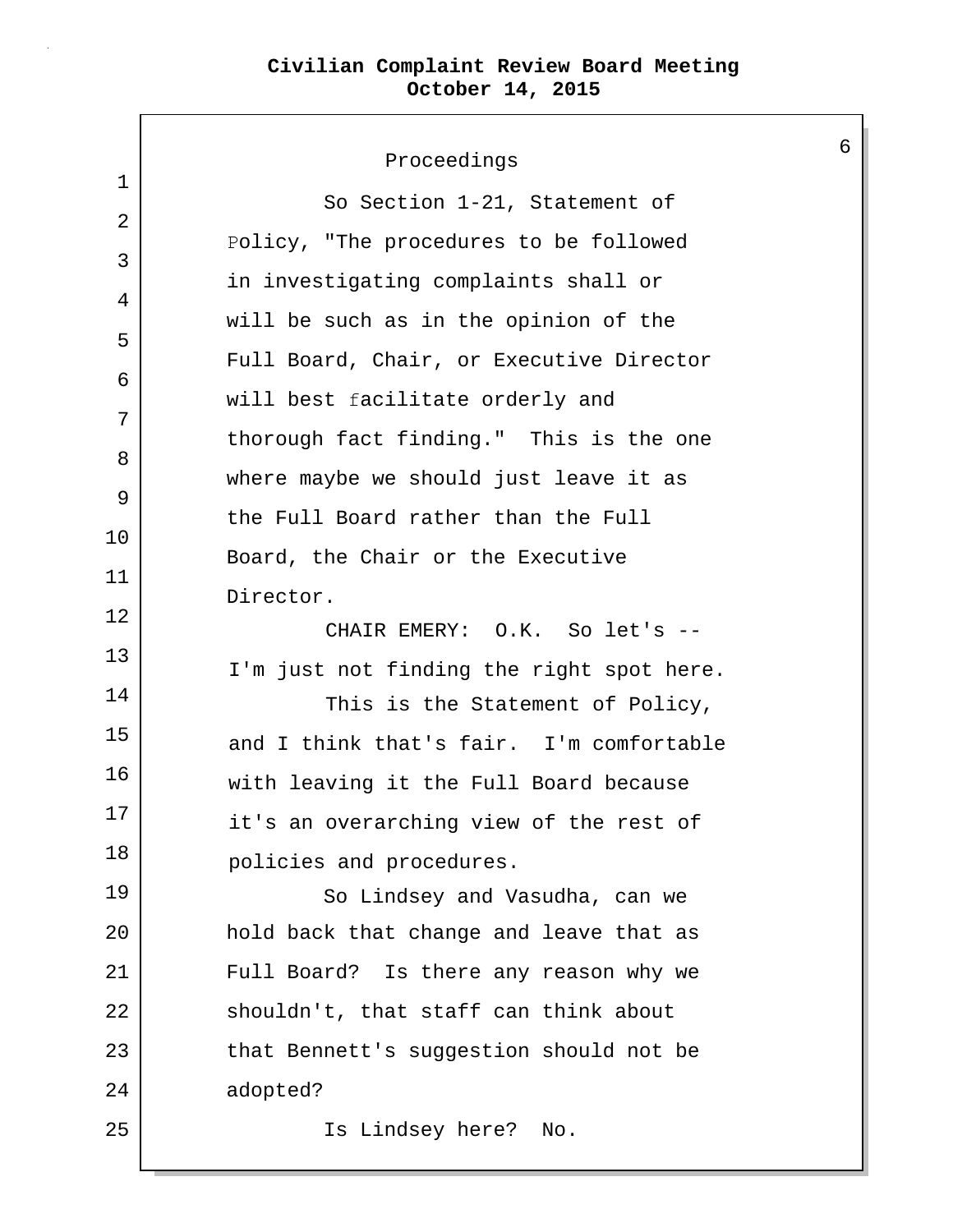7 1 Proceedings 2 MS. FLOOK: Yes. 3 CHAIR EMERY: So you're O.K. with 4 this? We'll leave it at Full Board? 5 That's the way it was originally, right? 6 MS. FLOOK: It was Board, but it 7 can be Full Board. 8 CHAIR EMERY: No. Let's just 9 10 call it Full Board, 'cause Board can be confused with panels, too. 11 MS. FLOOK: Board is defined. 12 Board is defined as the agency CCRB, 13 different from the definition of Full 14 Board. 15 CHAIR EMERY: I think it should 16 be Full Board, then, which is the board 17 itself, the Members of the Board. 18 19 Does that suit--Does that make sense to you? 20 MR. CAPERS: It does. I mean, 21 the additional concern was the way it's 22 drafted now is you could potentially have 23 inconsistencies, where the Executive 24 wants to go one way, the Chairperson one 25 way, the Full Board another. So it sort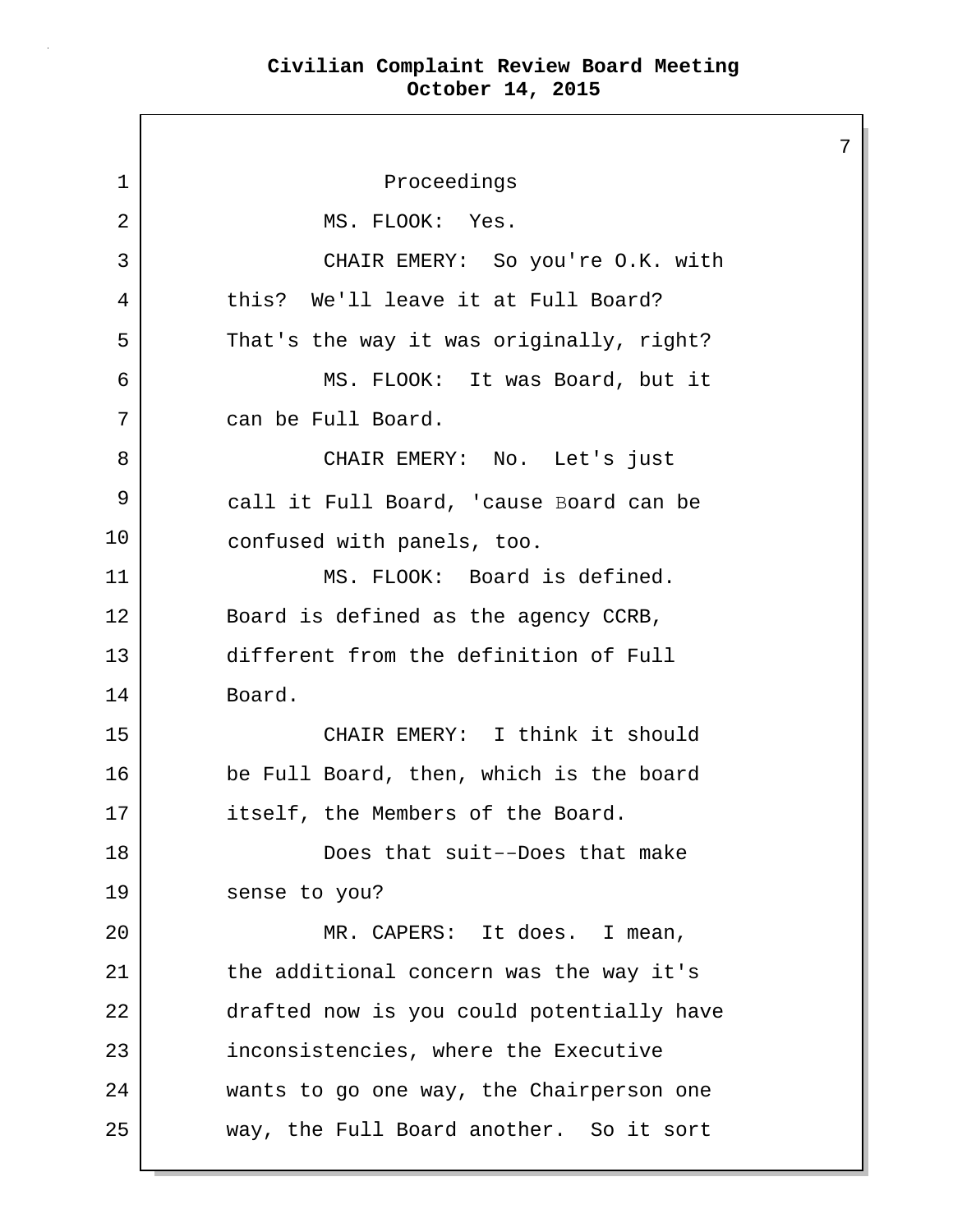1 2 3 Proceedings of makes sense just to have it vested in the full board. 4 CHAIR EMERY: I'm fine with that. 5 S are we all O.K. with that? 6 Good. So we'll make that change. 7 | The Changes that anybody 8 would like to make or suggest before we 9 move this document so that we can put it 10 back through this lengthy and arduous 11 process?  $12$  0.K., so  $-$ 13 EXECUTIVE DIRECTOR MALIK: I 14 think the one thing that needs to be 15 raised is, I think, then, in Section 16 1-35, subdivision (d), with regard to the 17 post -- "receipt of the Police 18 | Commissioner's final determination, 19 notify the Complainant" -- 20 CHAIR EMERY: Right. 21 EXECUTIVE DIRECTOR MALIK: --22 | Tand/or Victim by letter of the final 23 action taken by the Police Commissioner." 24 CHAIR EMERY: So I understand 25 Mina's point. Thank you for pointing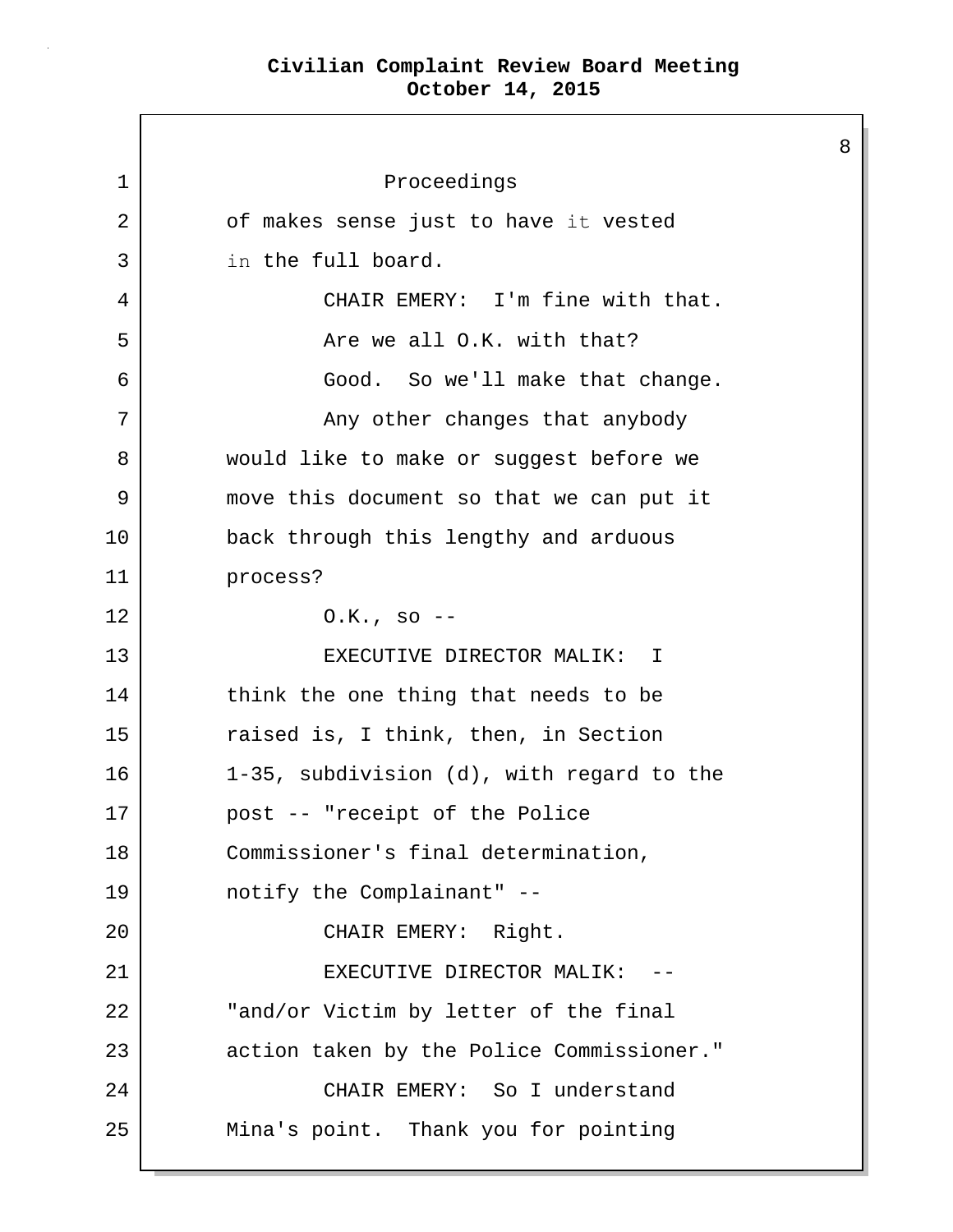9

1 Proceedings 2 that out. 3 The issue there is that the Law 4 Department has opined that our letters to 5 complainants with identifying information 6 about officers are appropriate for the 7 The results of panel decisions and the 8 eresults of decisions that we send over, 9 final decisions to the Police Department 10 in all respects. They have not yet 11 finally opined on the issue of whether 12 we're allowed to provide to complainants, 13 by name of the police officer, the 14 decisions that are the final decisions of 15 the Police Commissioner that are in CCRB 16 cases only, obviously and not others. We 17 have an indication from them that they 18 will, that they do believe that it's 19 captured by the same reasoning as the 20 other letters that we write, but we do 21 not have a final decision on that. 22 So what I would suggest is in 23 adopting the rules, we adopt it subject 24 to the Corp. Counsel's final decision on 25 that issue. If they finally decide, as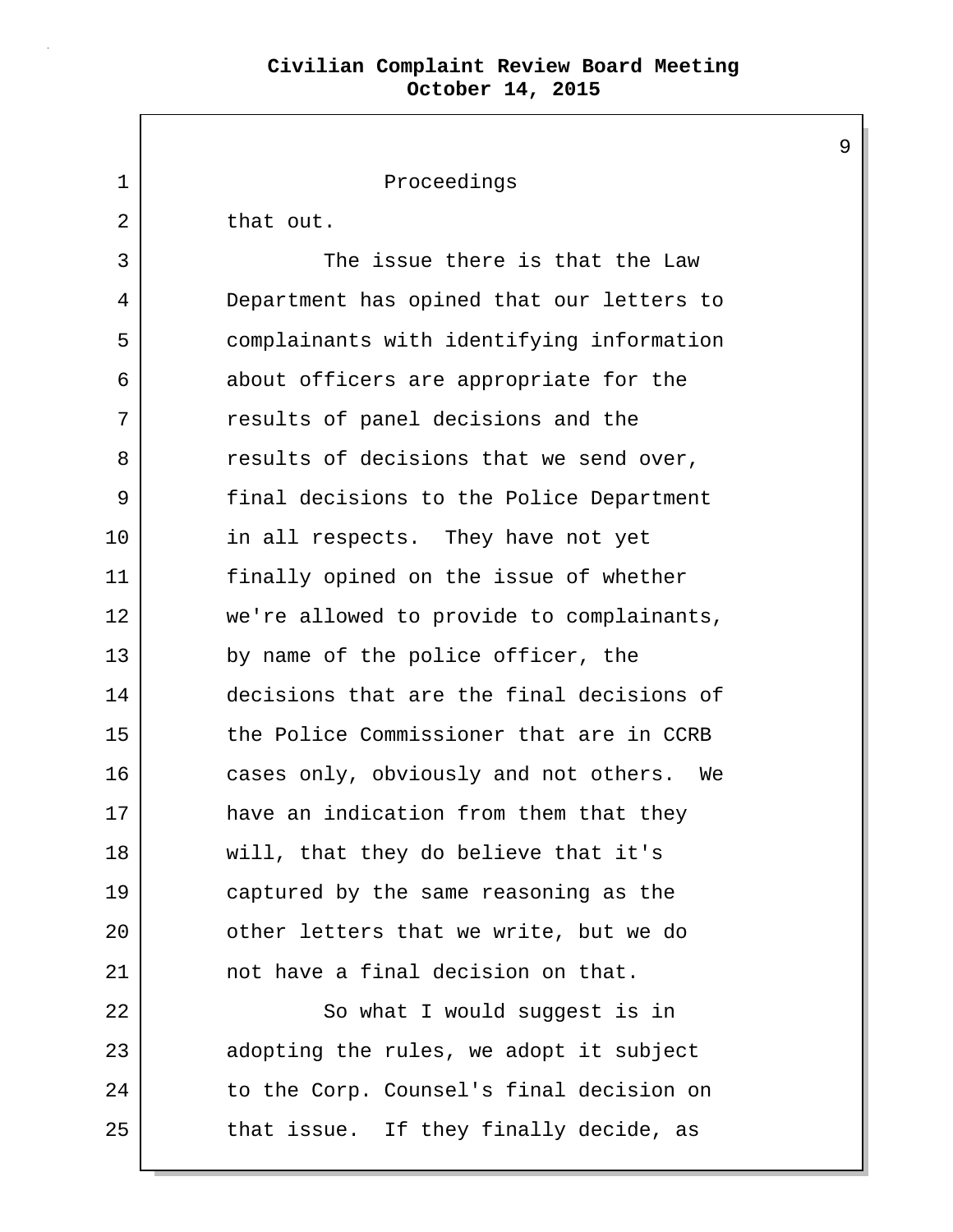10 1 Proceedings 2 they indicate they are likely to decide, 3 we will be fine. If they say otherwise, 4 then we will have to bring it back and 5 adjust it accordingly. 6 Is that all right? Does that 7 make sense, Mina? 8 | C.K. Anybody want to move this 9 package of amendments and fixes to the 10 rules? 11 MR. CAPERS: I will move that we 12 adopt the proposed rules with the one 13 caveat you mentioned. 14 CHAIR EMERY: O.K. 15 Second? A second? 16 MR. CARCATERRA: Yes. 17 | CHAIR EMERY: We have a second? 18 Good. 19 All in favor? 20 (Chorus of ayes.) 21 | CHAIR EMERY: Ayes. Any opposed? 22 (No response.) 23 CHAIR EMERY: O.K., good. 24 | So then we will submit them, 25 depending on what the Corp. Counsel says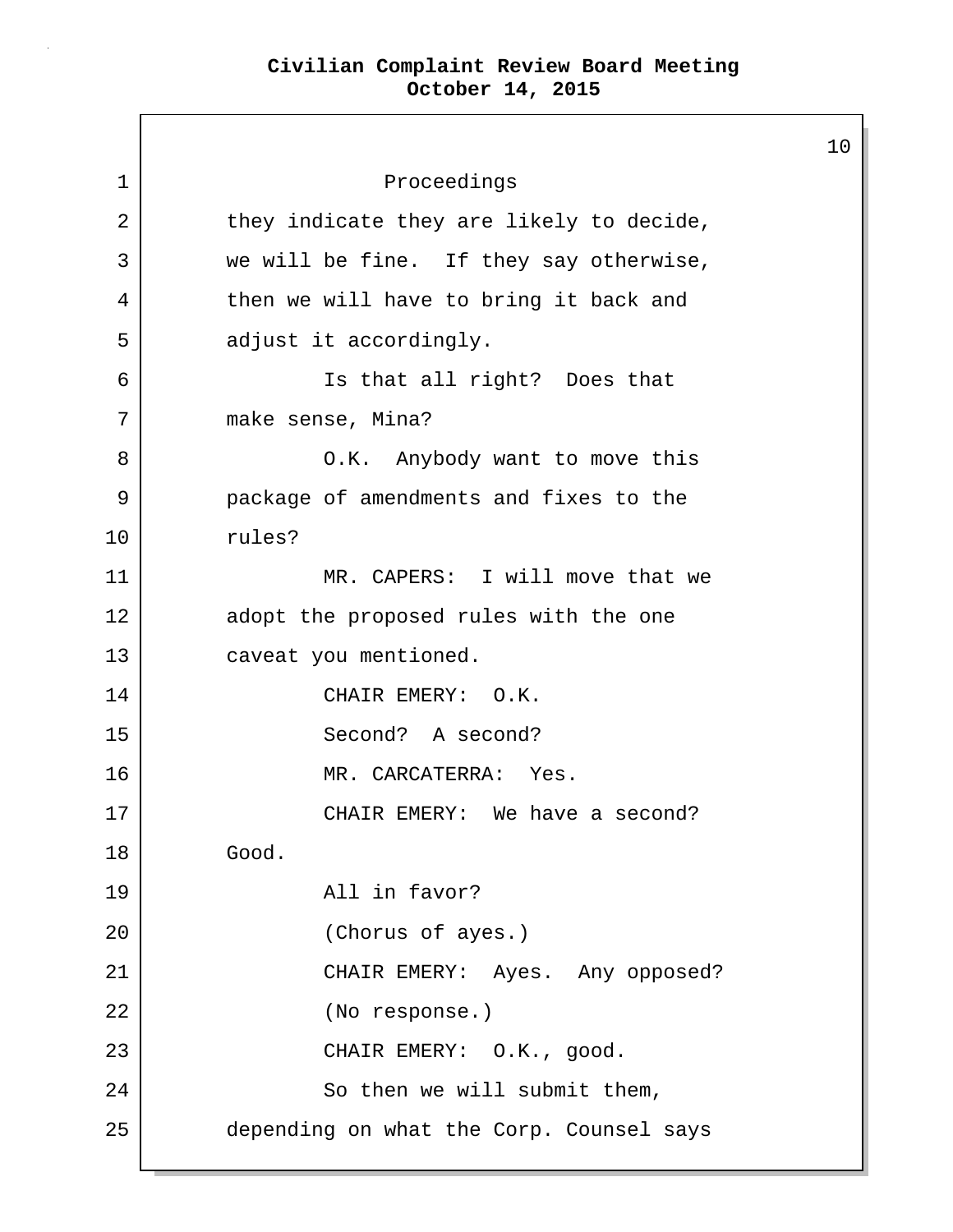| 1  | Proceedings                                    |
|----|------------------------------------------------|
| 2  | on the issue outstanding and hopefully         |
| 3  | move them through the process and go to        |
| 4  | a public hearing and get the public's          |
| 5  | comment and assess that public's               |
| 6  | comments on the rules before they're           |
| 7  | finalized or amended by the public's           |
| 8  | comments.<br>There are a number of $-$ - where |
| 9  | are my notes? There are a number of            |
| 10 | potential board resolutions, and I guess       |
| 11 | at issue here tonight with respect to          |
| 12 | these board resolutions is, given that we      |
| 13 | have seven members present and it takes a      |
| 14 | majority to adopt board resolutions, we        |
| 15 | have three vacancies, so seven of              |
| 16 | ten--eight of ten will be here                 |
| 17 | shortly--so we could only adopt these          |
| 18 | rules if everybody is in favor of them,        |
| 19 | and that's not at all clear to me. I           |
| 20 | haven't discussed the rules with any of        |
| 21 | the Members of the Board in advance.<br>I      |
| 22 | think these are just discussions that          |
| 23 | we're going to have on the merits of the       |
| 24 | rules that people feel are appropriate.        |
| 25 | So let me just get a straw sense               |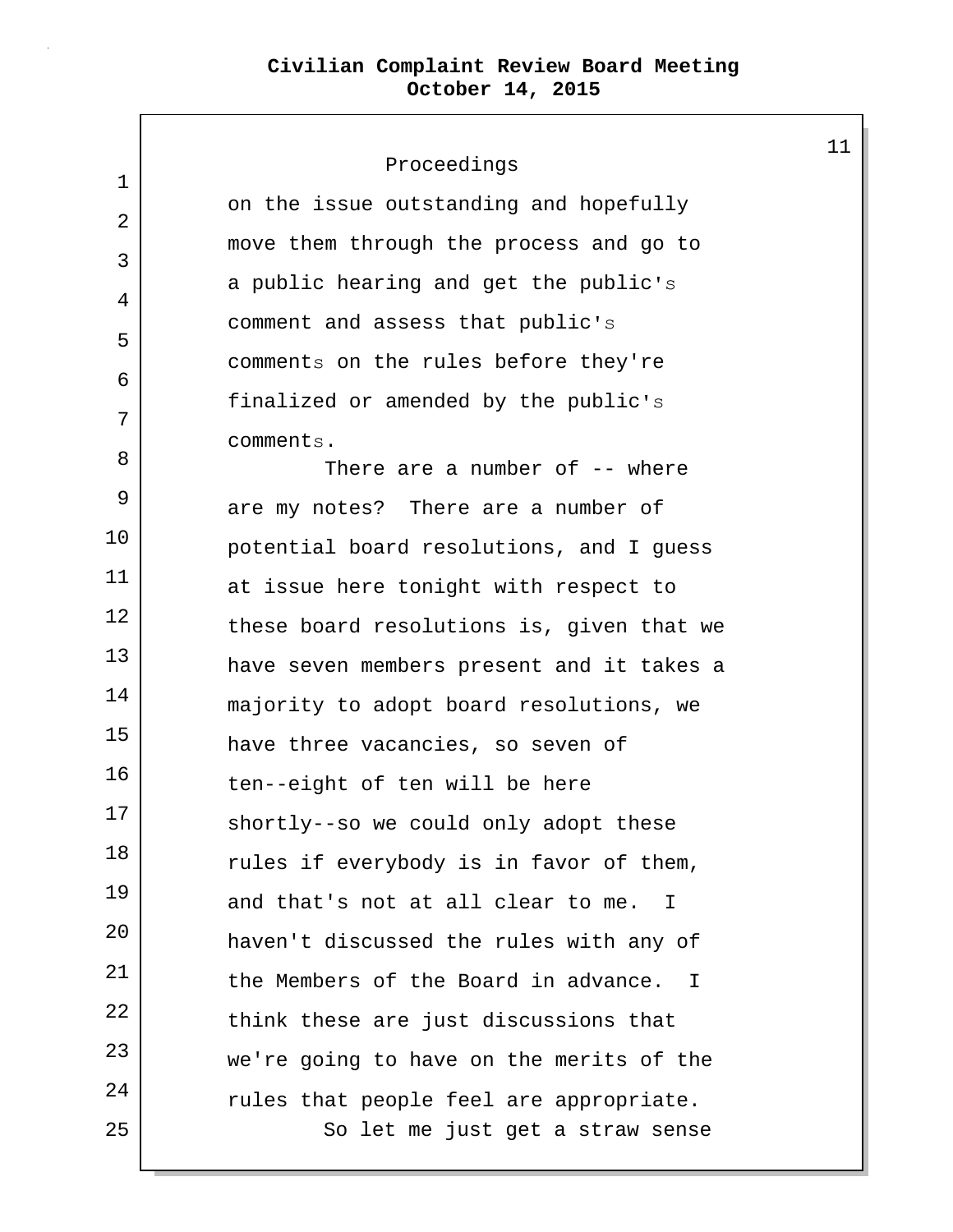$\mathbf{I}$ 

|    |                                           | $1$ : |
|----|-------------------------------------------|-------|
| 1  | Proceedings                               |       |
| 2  | here of the resolutions as to whether --  |       |
| 3  | have all of you reviewed these proposed   |       |
| 4  | resolutions?                              |       |
| 5  | 0.K.                                      |       |
| 6  | Are there any people who as a             |       |
| 7  | straw matter are opposed to any of these  |       |
| 8  | resolutions; and if so, which ones? And   |       |
| 9  | then we can see whether we pass the other |       |
| 10 | ones and hold back the ones that there    |       |
| 11 | may be an opposition to since we would    |       |
| 12 | need to adopt?                            |       |
| 13 | MR. CAPERS: So the last one I             |       |
| 14 | had a question about, the last            |       |
| 15 | resolution.                               |       |
| 16 | CHAIR EMERY: What about?                  |       |
| 17 | Reopening cases?                          |       |
| 18 | MR. CAPERS: Yes.                          |       |
| 19 | CHAIR EMERY: That was -- that's           |       |
| 20 | a temporary, interim problem fix because  |       |
| 21 | of the pending board rule adoptions.      |       |
| 22 | Everything in there is in the board       |       |
| 23 | rules, but in the meantime, we need       |       |
| 24 | action on that as a practical matter of   |       |
| 25 | the ED to make those decisions and that's |       |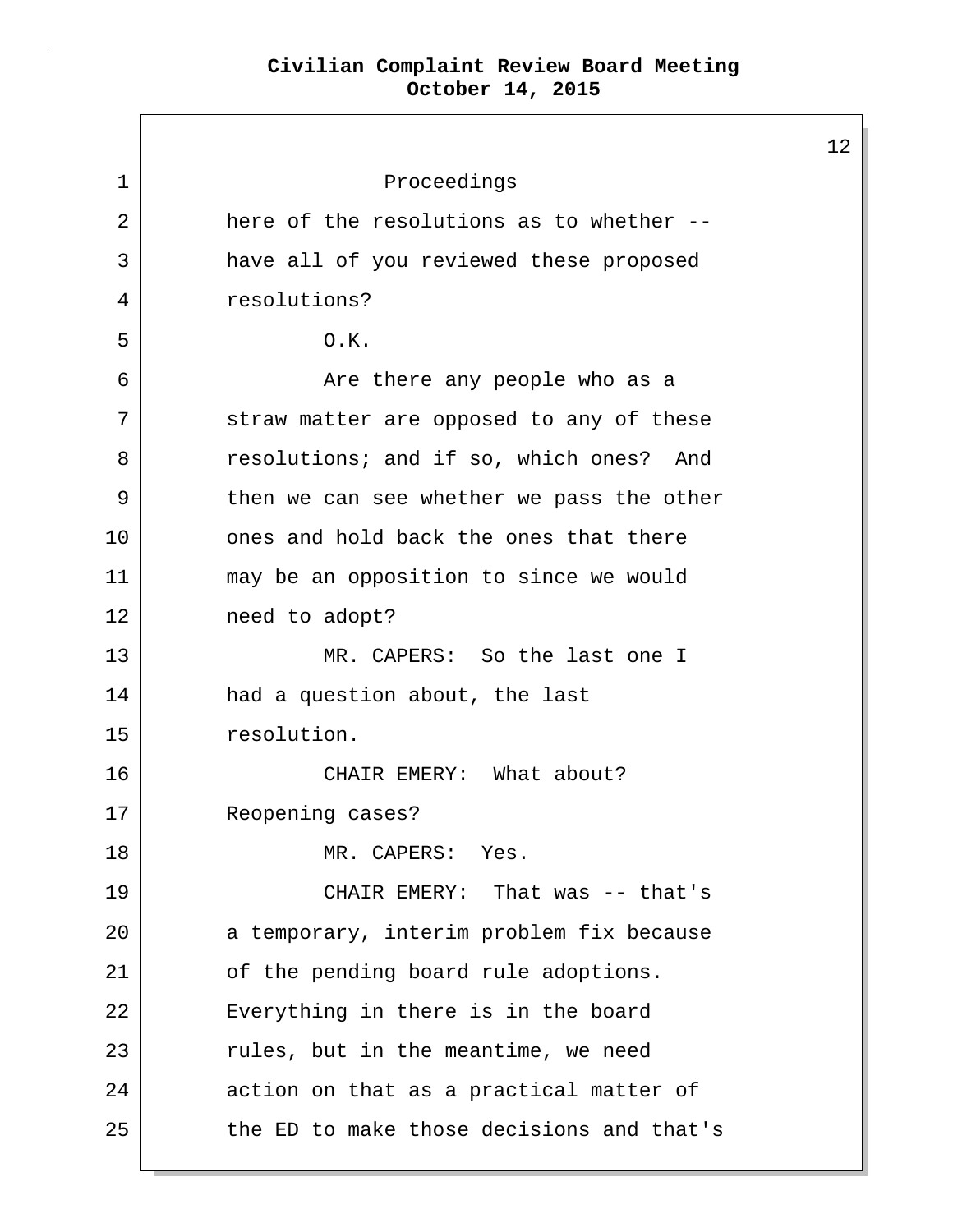13 1 Proceedings 2 why that board resolution worked. 3 | The there any other concerns with 4 these resolutions that would lead us not 5 | to bring them up? I'll bring them up one 6 by one, but I'm just trying to see 7 whether it makes sense. 8 MR. CAPERS: I don't have 9 anything. 10 MR. CARCATERRA: (Indicates no 11 with shake of head.) 12 MR. PUMA: Actually, I find 13 myself asking a lot of questions about 14 them --15 CHAIR EMERY: Well, let's talk 16 about them. 17 MR. PUMA: The backround of them. 18 CHAIR EMERY: Sure. Let's talk 19 about them. 20 | So which ones do you have 21 questions about? 22 | Kat's discuss it right now while 23 we can and see whether we can either 24 allay your questions or put them over to 25 another time.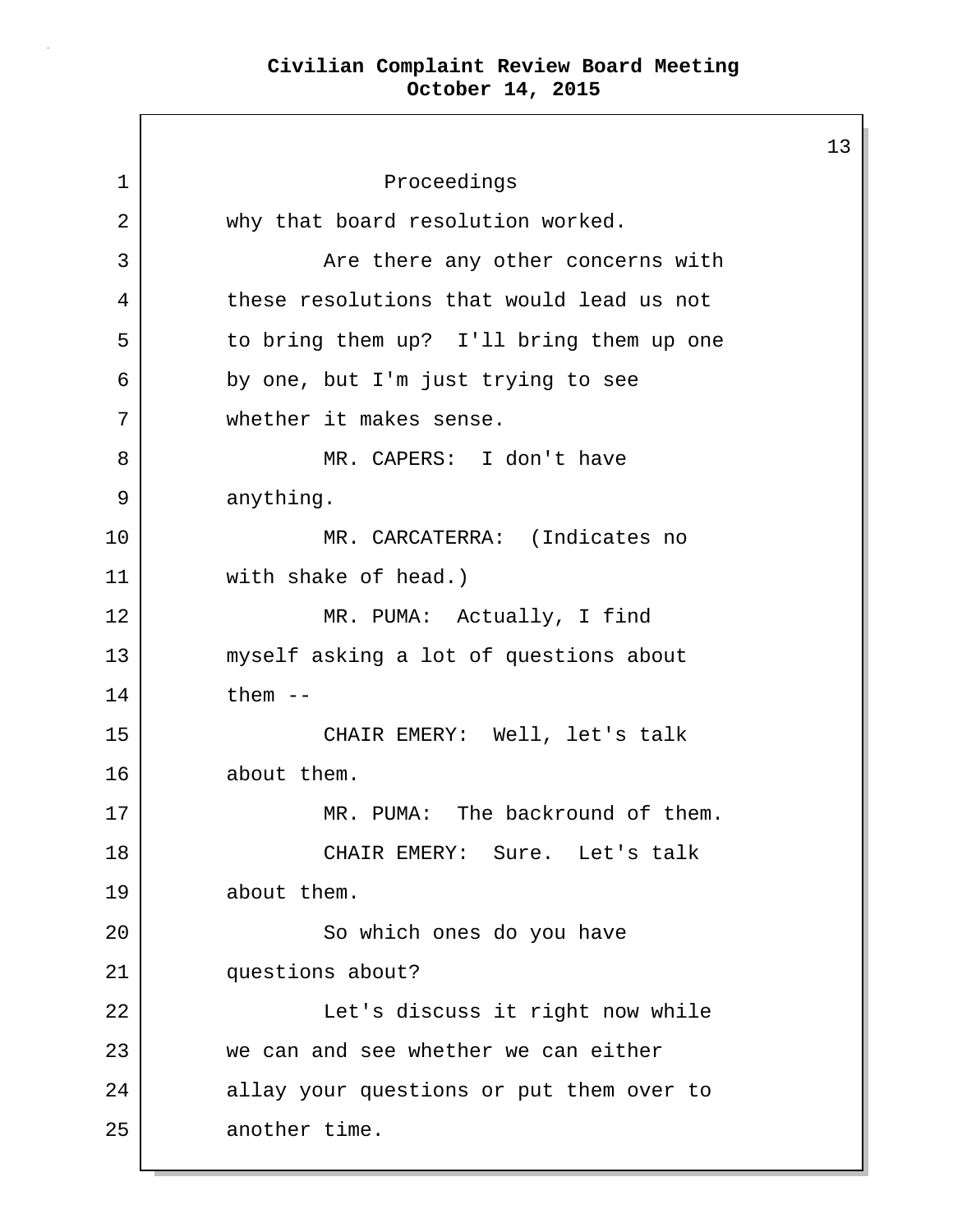1 Proceedings 2 | MR. PUMA: Right. I mean, in 3 general, I think, on their face, I mean, 4 I would support them, but I feel like I 5 need more information about what is 6 current practice and what is the purpose 7 of actually passing these resolutions. I 8 mean, we have partners in government that 9 also, I guess, help or at least give us 10 more information about what the current 11 practice is. 12 CHAIR EMERY: Well, which one do 13 you have -- which ones do you need more 14 information about? 15 MR. PUMA: I guess, you know, 16 things like the body cameras during home 17 entries, surveillance cameras at 18 precincts, a number of NYPD stations open 19 to the public, and -- I mean, those are 20 the two main ones. 21 I guess I also just wanted to 22 clarify something about the delegation of 23 authority to the ED to add allegations in 24 CTS. I notice that in the list of 25 allegations that we have in our memo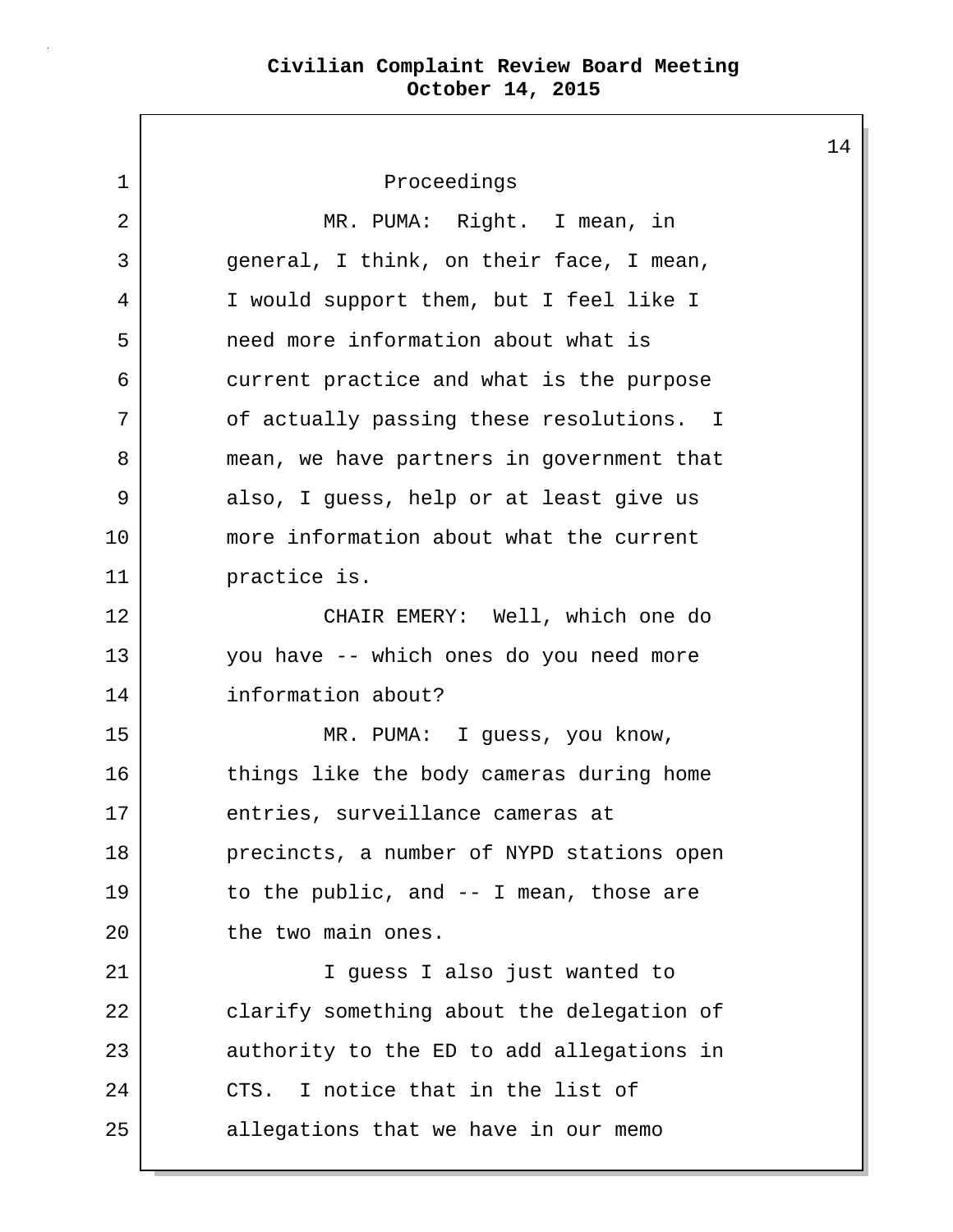| Proceedings                              |
|------------------------------------------|
| actually, it seems like in reviewing     |
| cases and my experience in reviewing     |
| cases there are many allegations that    |
| are, I guess $-$ that I come across that |
| aren't in this list.                     |
| So I just wanted to understand           |
| this resolution to basically update our  |
| system and things that -- allegations    |
| that are actually occurring are kind of  |
| loose as well.                           |
| CHAIR EMERY: Well, let me try to         |
| address a couple of things about the     |
| cameras that we're proposing the board   |
| do. Again, it's something we can debate, |
| and if not unanimity then we can put it  |
| over or do whatever is appropriate, and  |
| then maybe Mina can discuss the          |
| allegations issues because I'm not as    |
| familiar with that. And we'll go one by  |
| one if we can achieve that.              |
| The resolution on the cameras for        |
| home entries, that is, body cameras for  |
|                                          |
| home entries, is proposed on the basis   |
|                                          |

L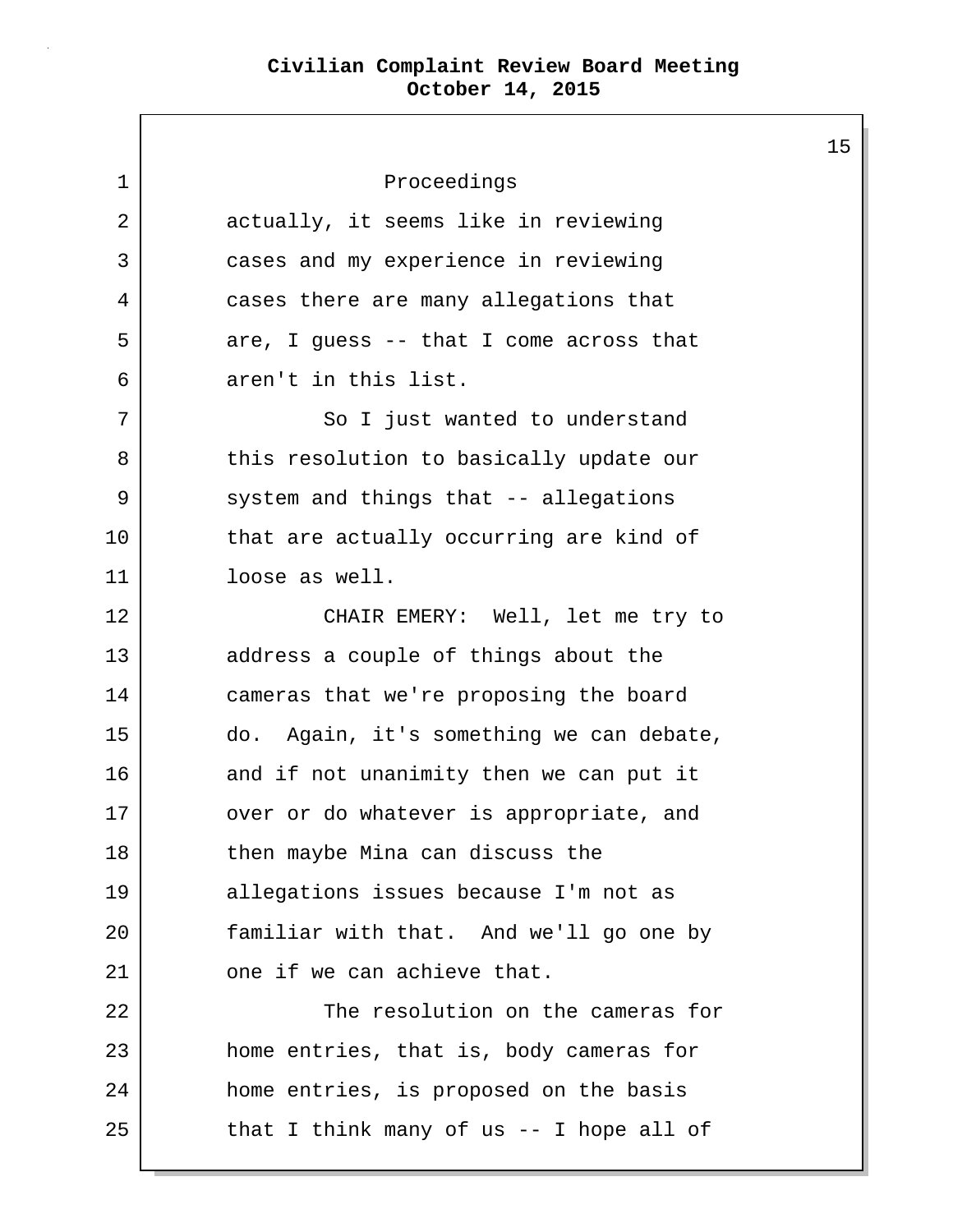1 Proceedings 2 | us -- I think all of us have seen a large 3 number of cases where complaints are 4 generated by home searches, on one hand, 5 warrant home searches -- some warrant 6 home searches and some warrantless home 7 searches, and some in each category are 8 valid and some are invalid. 9 The entry into the home itself is 10 usually not something that a camera is 11 | going to have much probative value for, 12 but what occurs once officers are in the 13 home and, as we know, that happens very 14 frequently and very early in the morning 15 when they're doing warrant executions or 16 for narcotics raids and when they are in 17 the morning, and it also happens at other 18 times of the day, but it certainly 19 happens very frequently in the morning 20 when people are sleeping, when people are 21 with kids in the home, in the state of 22 some undress or preparing for the day and 23 they're up. And it's an incredibly 24 disruptive and problematic process, which 25 may very well be totally legal when the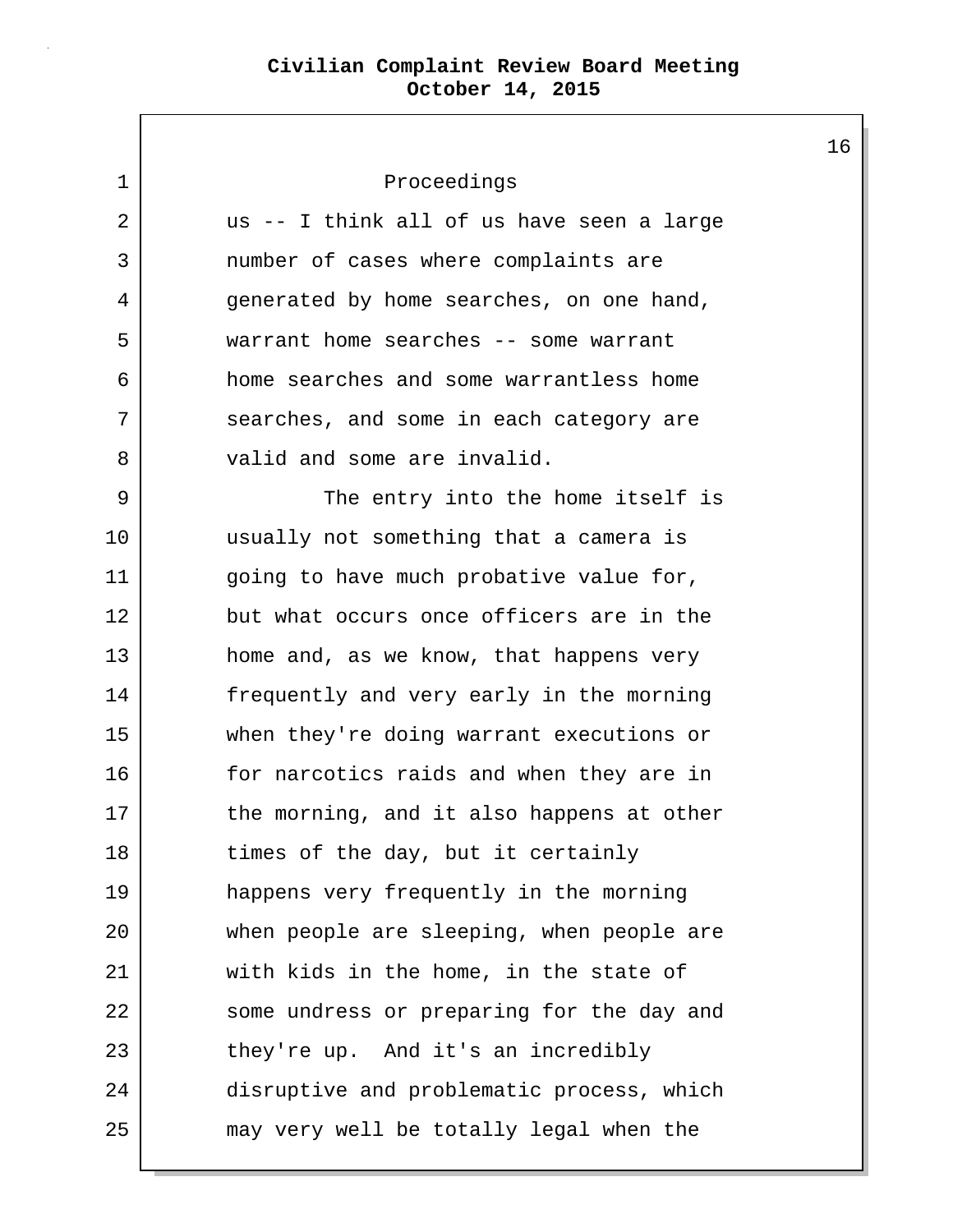$\mathbf{I}$ 

| 1  | Proceedings                               |  |
|----|-------------------------------------------|--|
| 2  | entry is authorized by probable cause and |  |
| 3  | a warrant.                                |  |
| 4  | The question of what happens when         |  |
| 5  | officers get in people's homes is one     |  |
| 6  | that I think is a very controversial one  |  |
| 7  | in our cases and among our panelists, and |  |
| 8  | there's a lot of difficulty in            |  |
| 9  | determining who is credible in those      |  |
| 10 | situations and whether a preponderance of |  |
| 11 | the evidence can ever be marshalled for   |  |
| 12 | one -- for the allegation or for the      |  |
| 13 | exoneration or for the unfounded or we    |  |
| 14 | end up on a lot of unsubstantiated cases. |  |
| 15 | Because of this, because we all           |  |
| 16 | know that cameras are coming, body        |  |
| 17 | cameras is something that Commissioner    |  |
| 18 | Bratton is advocating strenuously, and    |  |
| 19 | while there are a number of deterrents    |  |
| 20 | going on right now, there are uniform     |  |
| 21 | procedures for all officers, in fact, a   |  |
| 22 | very few of them now, but they're going   |  |
| 23 | to be expanding slowly and it's going to  |  |
| 24 | probably take a couple of years at least  |  |
| 25 | before all officers are wearing body      |  |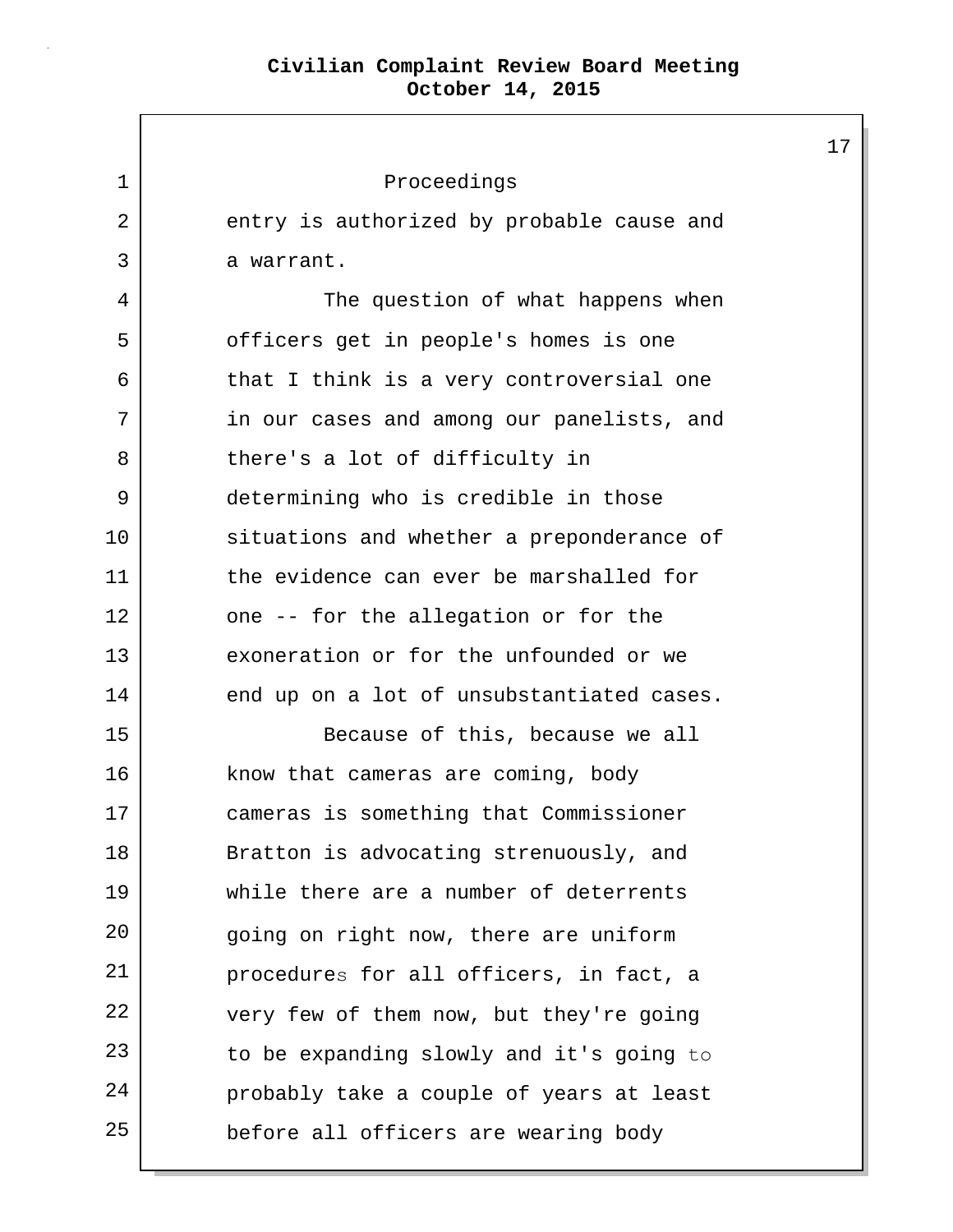1 Proceedings 2 cameras. 3 4 5 6 7 8 9 10 11 12 13 14 15 16 17 18 19 20 21 22 23 24 25 So the sense of this proposal is comprised to call upon the Police Department -- all we can do is recommend to the Police Department. We can't require the Police Department to do anything. But what we can do, given our problem of trying to assess these cases on an evidentiary basis and how much of an advantage it is to have video in assessing cases, as we're learning day by day how important video is, that we are recommending that for our purposes of proving cases where officers are acting properly and they are accused of misconduct wrongfully or where they are doing things that are misconduct and the complainant has a basis for making those allegations, that video would be very helpful and in particularly pristine situations in which video can be extremely helpful to our functioning as an agency and making determinations and so, the idea is to prioritize camera use,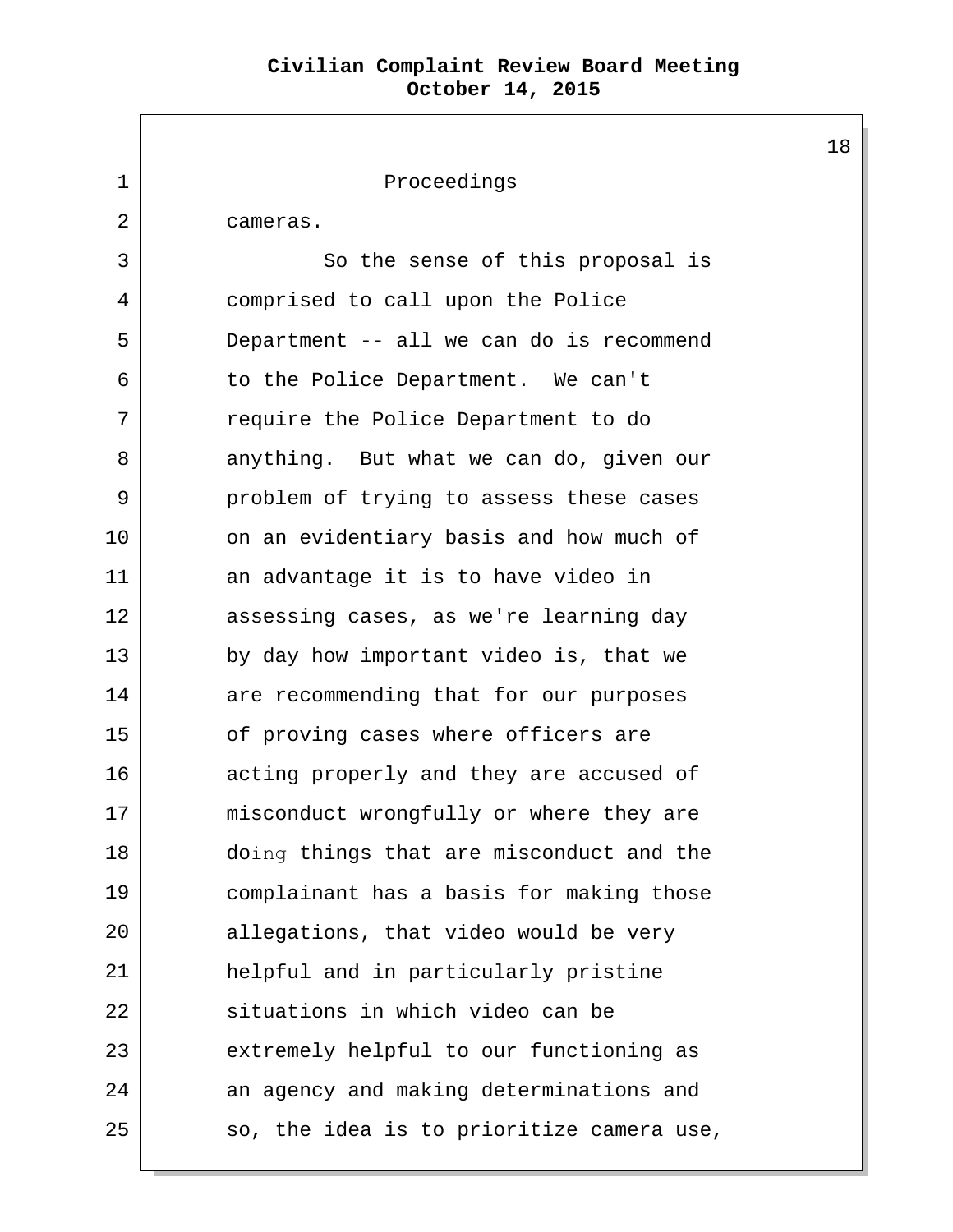1 2 3 4 5 6 7 8 9 10 11 12 13 14 15 Proceedings since it's going to be limited among officers, to these situations where they are planned in advance. Obviously, there are going to be home entries, they're not planned and there are not going to be cameras there, but the lion's share of them are planned home entries, and they should, in my view, have cameras. And if they have cameras, I think it's very likely that we will be able to resolve these cases much more definitively, and they are some of the most important cases we have because they are some of the most serious privacy invasions that we find. 16 So that's the sense of that one. 17 The second one, that is 18 advocating, again, recommending to the 19 Police Department that cameras be put in  $20$  the areas in front of the  $-$ - the public 21 areas in front of the desks at police 22 **precincts**, so in the public areas where 23 people, the community and the public, 24 come into police precincts and the NYCHA 25 precincts and the transit precincts, if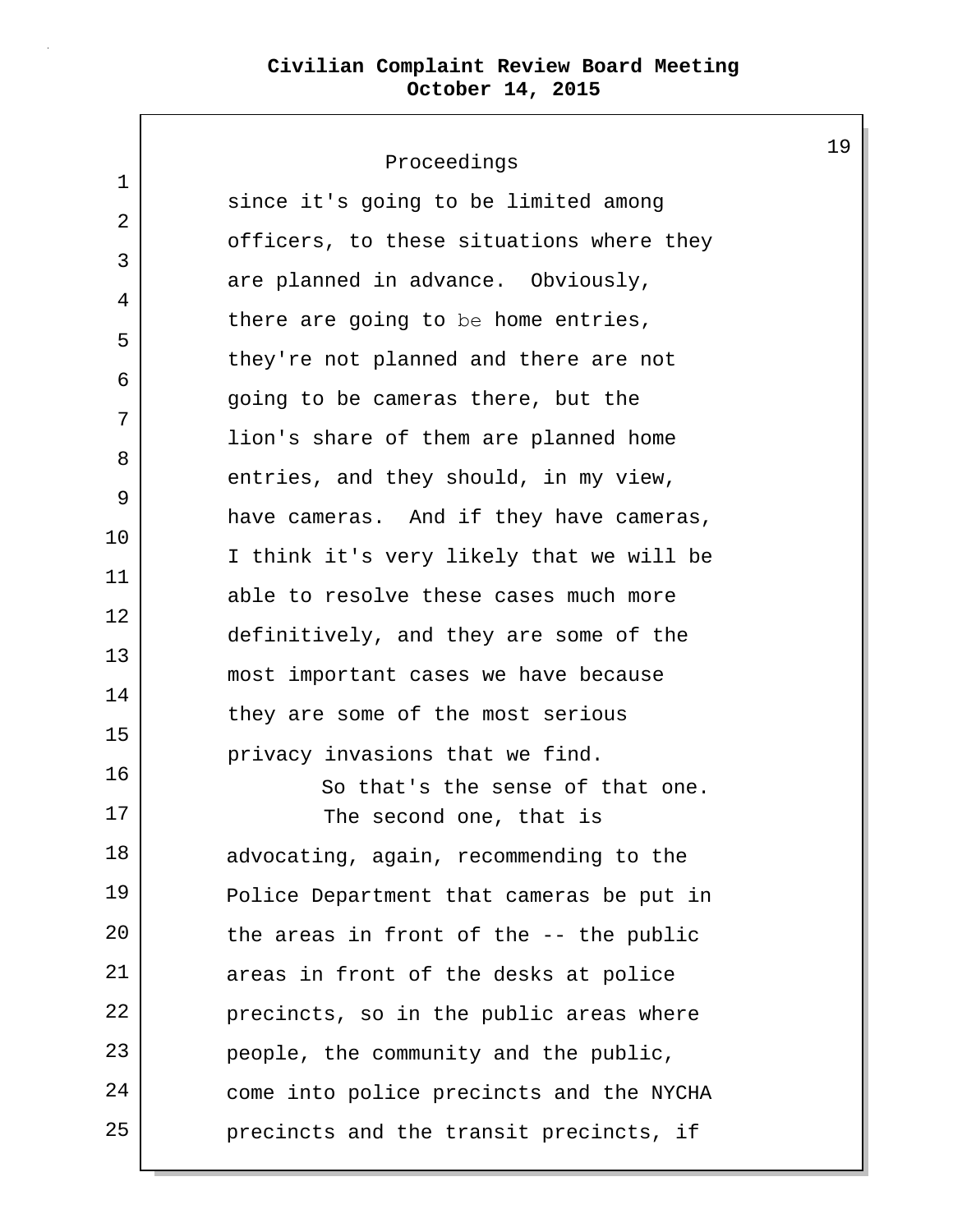$\mathsf{I}$ 

| $\mathbf 1$ | Proceedings                               |
|-------------|-------------------------------------------|
| 2           | you will, transit command, transit police |
| 3           | centers, all forms of public access to    |
| 4           | the Police Department's areas where       |
| 5           | people come in to request CCRB            |
| 6           | complaints, complain or whatever they're  |
| 7           | going to do, is to put cameras in those   |
| 8           | areas.                                    |
| 9           | Currently, there are no cameras           |
| 10          | out in the areas that are public in front |
| 11          | of usually the sergeant's or the          |
| 12          | captain's desk in police precincts. We    |
| 13          | have 237 complaints this year taking      |
| 14          | place right in the area of the police     |
| 15          | precinct, in the public areas of police   |
| 16          | precincts. I've noticed in my panels      |
| 17          | many situations that arise out of events  |
| 18          | that take place there. Given the fact     |
| 19          | that every NYCHA lobby, every NYCHA       |
| 20          | hallway, every NYCHA elevator, every      |
| 21          | bodega, every business, every street now  |
| 22          | has surveillance everywhere and cameras   |
| 23          | are everywhere, including the additional  |
| 24          | telephone or cell phone cameras or mobile |
| 25          | cameras, it just seems to me that it's a  |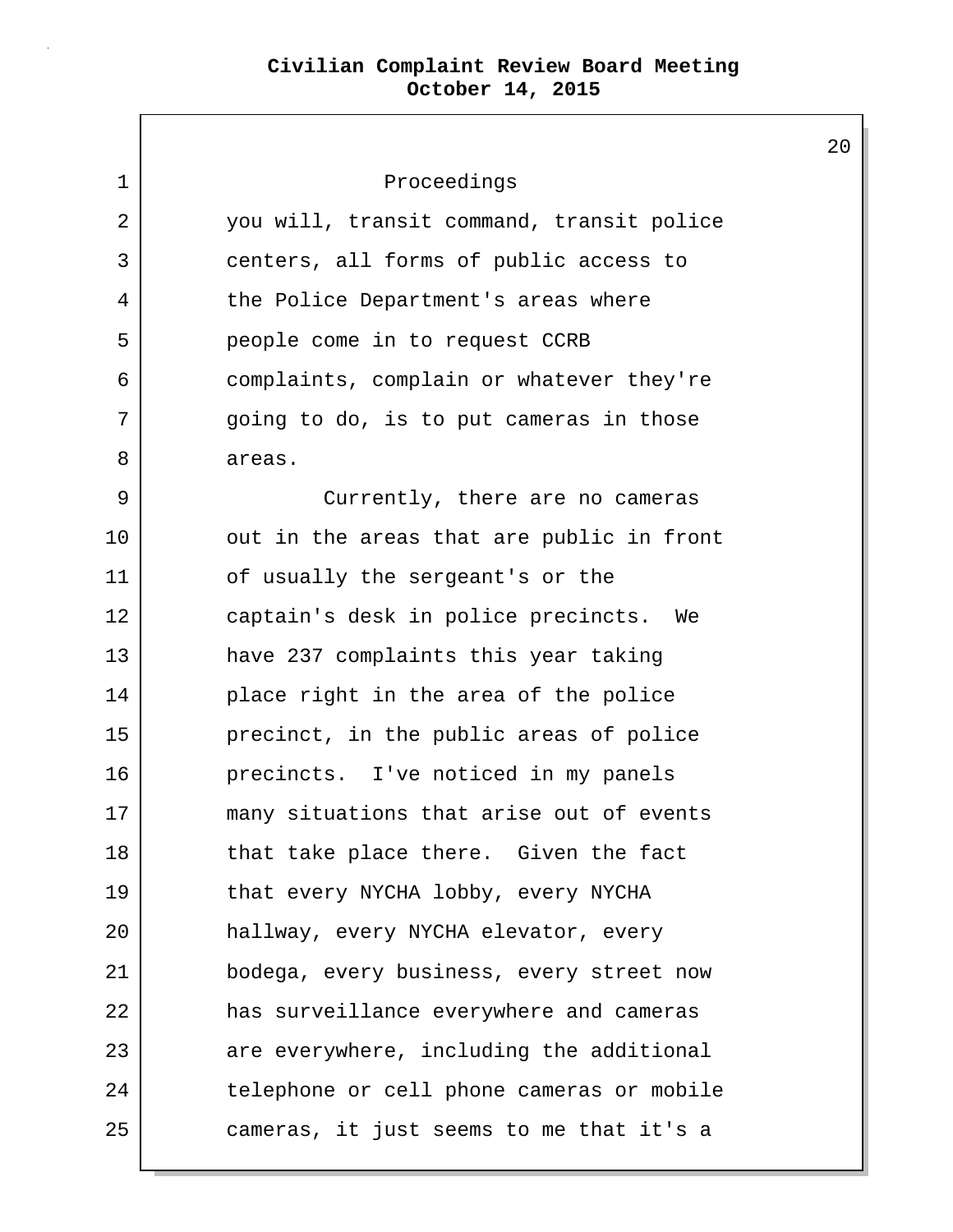1 Proceedings 2 very strange notion that in a police 3 precinct, which is a public location, 4 there is no surveillance camera. And I 5 think we would be aided again in our 6 treatment as to cases that arise out of 7 those -- that area, that physical area in 8 deciding whether police officers acted 9 properly or police officers didn't. And 10 instead of having a lot of he said/she 11 said testimony and, you know, it would 12 shorten -- it would shorten and clarify 13 our work. Videos aren't the answer to 14 everything; videos don't tell the whole 15 story, as we all know, but they certainly 16 help in a lot of cases. 17 So that's the reasoning behind 18 these and all we are doing is 19 recommending and calling upon, as a board 20 that has to struggle with these cases, 21 calling on the Police Department to give 22 us the assistance of having video in 23 these situations. 24 MR. PUMA: I mean, as I -- when I 25 | review many cases that take place in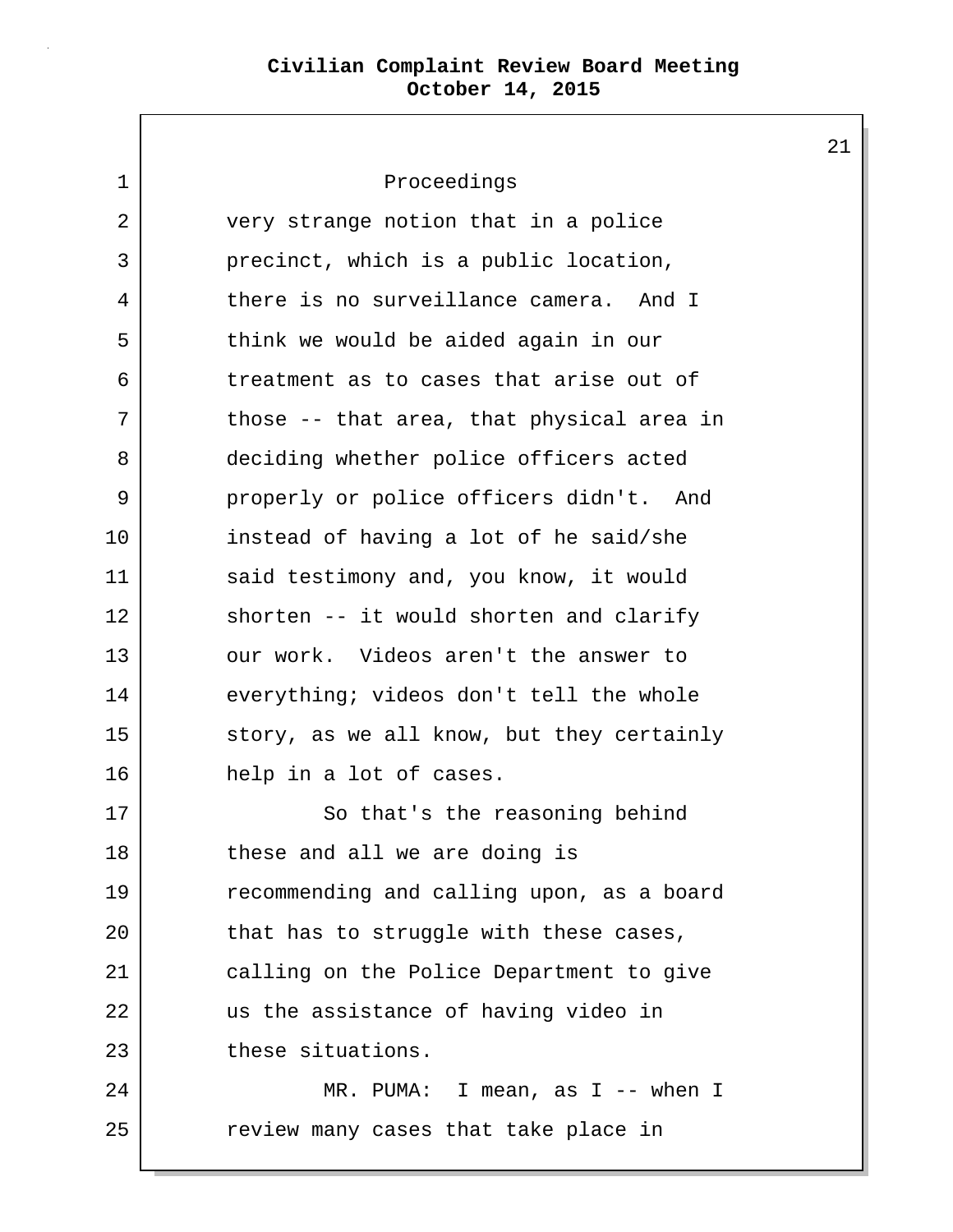$\mathsf{I}$ 

| $\mathbf 1$ | Proceedings                               |
|-------------|-------------------------------------------|
| 2           | precinct houses and holding cells, the    |
| 3           | same thought comes to my mind as well:    |
| 4           | Wouldn't it be great to have a camera?    |
| 5           | But, I guess I wonder, and this is not    |
| 6           | to $--$ I was $--$ we were given some     |
| 7           | statistics about the number of cases that |
| 8           | kind of fit this profile, but I quess I   |
| 9           | wonder what the breakdown of those cases  |
| 10          | are in terms of just, say, something like |
| 11          | a discourtesy, offensive language which   |
| 12          | may not be provable with a camera that    |
| 13          | doesn't have audio.                       |
| 14          | CHAIR EMERY: It may be that we            |
| 15          | may want to suggest audio as well, but at |
| 16          | least you can -- you know, we have a lot  |
| 17          | of cases where we have those allegations  |
| 18          | and the video helps, it's not the end of  |
| 19          | it but it helps. The best thing of        |
| 20          | telephones, obviously, is that they have  |
| 21          | audio and sometimes, you're absolutely    |
| 22          | right, audio is more effective than       |
| 23          | video.                                    |
| 24          | But, we're trying to do the best          |
| 25          | we can, and given the fact that video     |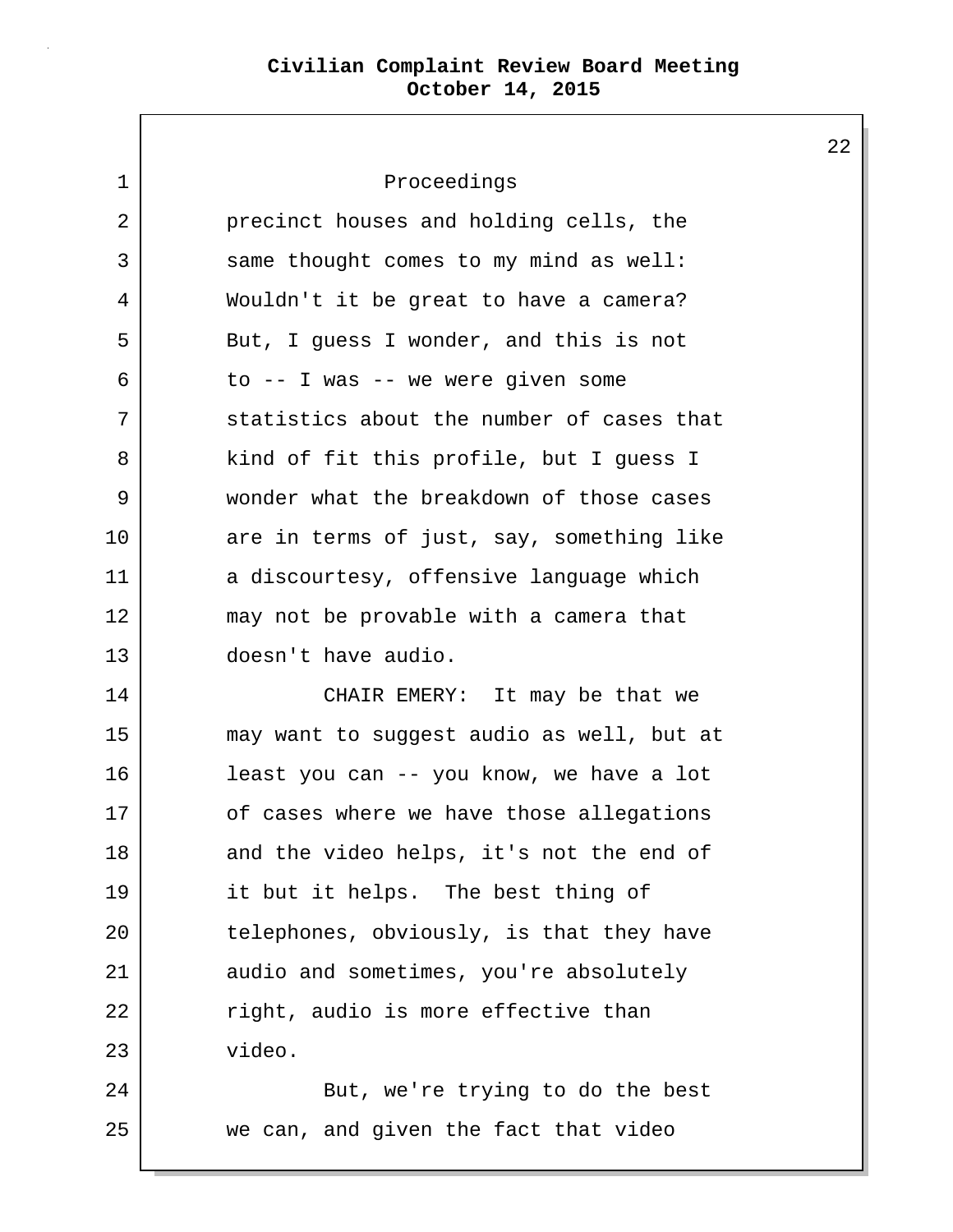$\mathsf{L}$ 

|    |                                           | 23 |
|----|-------------------------------------------|----|
| 1  | Proceedings                               |    |
| 2  | seems to be the main or is becoming the   |    |
| 3  | main source of our capacity to make       |    |
| 4  | definitive decisions about these          |    |
| 5  | allegations, we are simply trying to      |    |
| 6  | enhance the degree to which we have video |    |
| 7  | available.                                |    |
| 8  | Mina, do you want to address the          |    |
| 9  | allegations --                            |    |
| 10 | EXECUTIVE DIRECTOR MALIK: Sure.           |    |
| 11 | CHAIR EMERY: -- issue?                    |    |
| 12 | EXECUTIVE DIRECTOR MALIK:<br>So           |    |
| 13 | currently regarding your question, Joe,   |    |
| 14 | about the delegation of authority to the  |    |
| 15 | board adding allegations through the CTS, |    |
| 16 | as you know, the CCRB investigators       |    |
| 17 | currently use the complaint-tracking      |    |
| 18 | system to identify and select various     |    |
| 19 | subcategories that are raised in a        |    |
| 20 | complaint of police misconduct and really |    |
| 21 | the thought here is just to streamline    |    |
| 22 | operations, right? Because CTS contains   |    |
| 23 | these specific subcategories, but they    |    |
| 24 | may not be very specific in certain       |    |
| 25 | instances, and to make these              |    |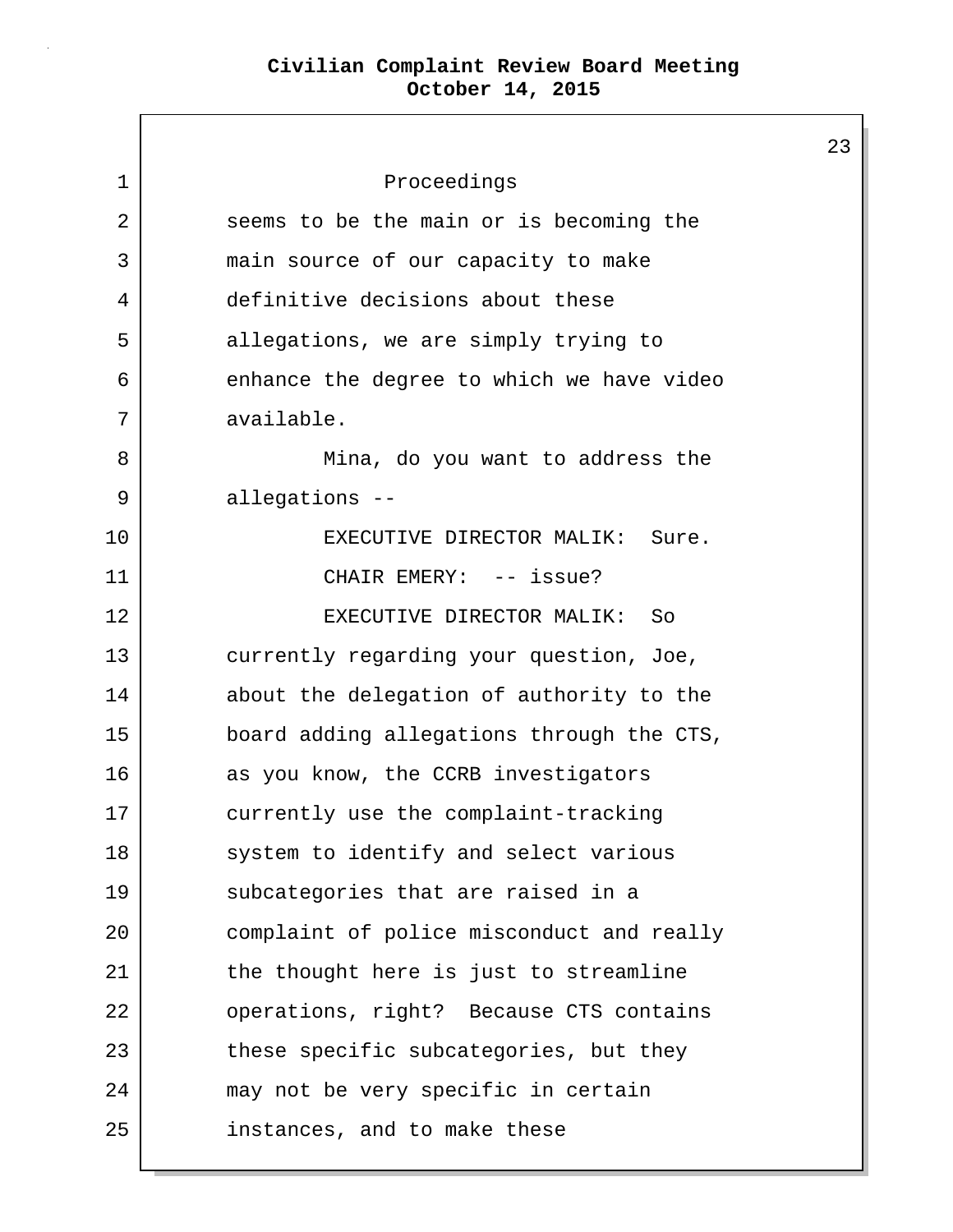| 1  | Proceedings                               |
|----|-------------------------------------------|
| 2  | subcategories more acceptable to our      |
| 3  | investigative operations as well as to    |
| 4  | the policy work that we now in our        |
| 5  | policy unit are doing, there is a need    |
| 6  | to basically update the CTS allegations   |
| 7  | from time to time.                        |
| 8  | So, for example, right now                |
| 9  | there's a subcategory of premises entered |
| 10 | and/or search allegation, right? It       |
| 11 | would be better to have that broken out   |
| 12 | into premise entered and a separate       |
| 13 | subcategory for premises searched.        |
| 14 | Similarly, offensive language involving   |
| 15 | gender identity, that should be a         |
| 16 | subcategory as well. And then, there's    |
| 17 | also as single allegation, a subcategory  |
| 18 | for chokehold but through evidence from   |
| 19 | the circumstances of the complaint or     |
| 20 | case and adds a category for chokehold    |
| 21 | and another one for restriction of        |
| 22 | breathing 'cause they may not be one and  |
| 23 | the same. So I think it's very important  |
| 24 | to carve out the actual allegations as    |
| 25 | they stand factually.                     |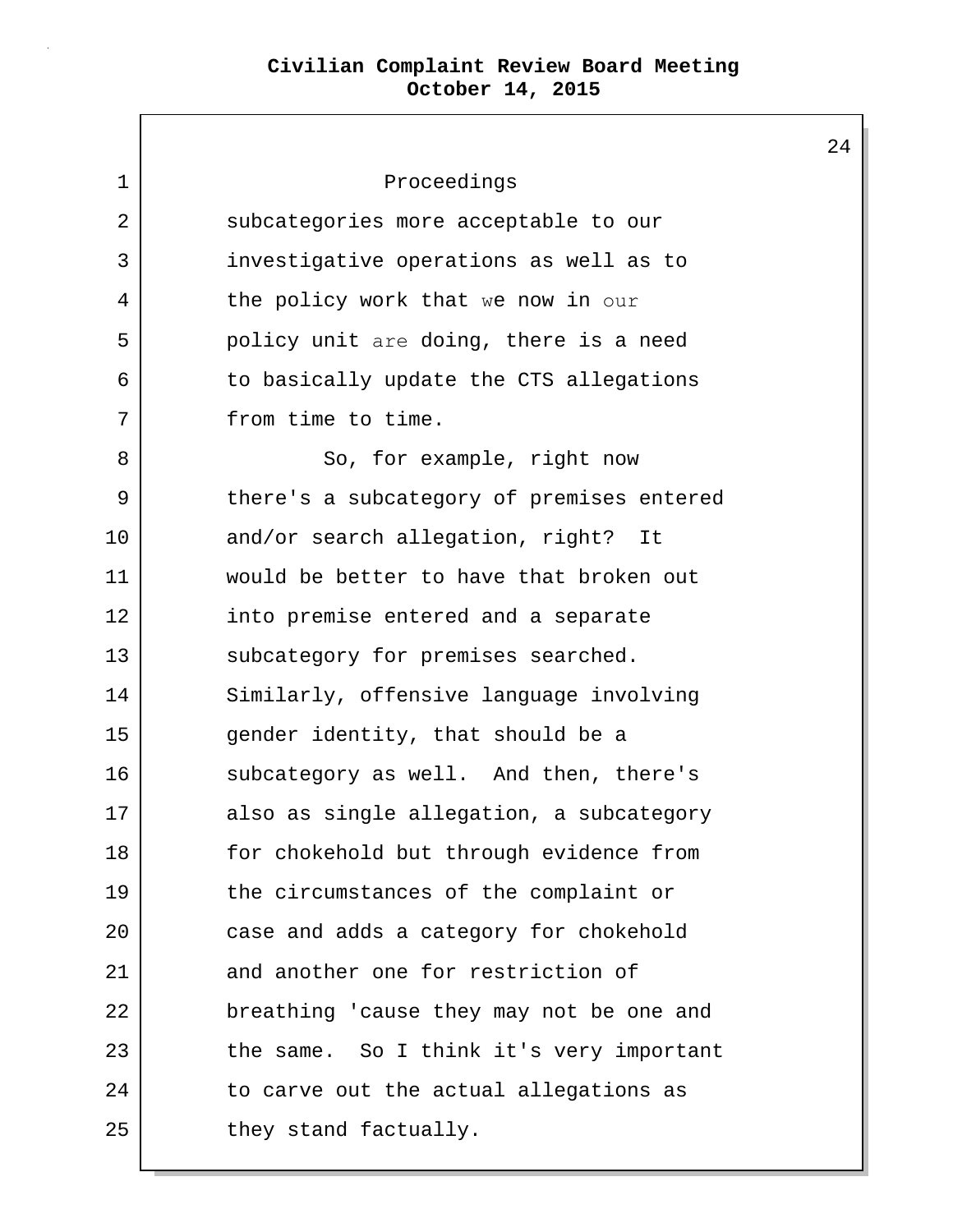25

1 Proceedings 2 | So in the past, the past practice 3 was to have the Board approve the 4 addition of the modification of CTS 5 suballegation or the allegations through 6 a resolution but that's time-consuming 7 and cumbersome, and so, in order to 8 Streamline the process in the agency and 9 | our operations going forward, I think it 10 would be best for that delegation of 11 authority to be in house in conjunction 12 with consultation with the Board, of 13 course, and with the Executive Staff. 14 MR. PUMA: I completely 15 understand. I just also wanted to 16 clarify because this list of allegations 17 that was provided to us doesn't seem to 18 include -- doesn't seem exhaustive, at 19 least when I compare it to other just 20 cases, from my recollection of events. 21 Like, for example, there's a taser 22 allegation on this list and there's a 23 | refusal to provide medical treatment 24 allegation. 25 | So I don't think this list is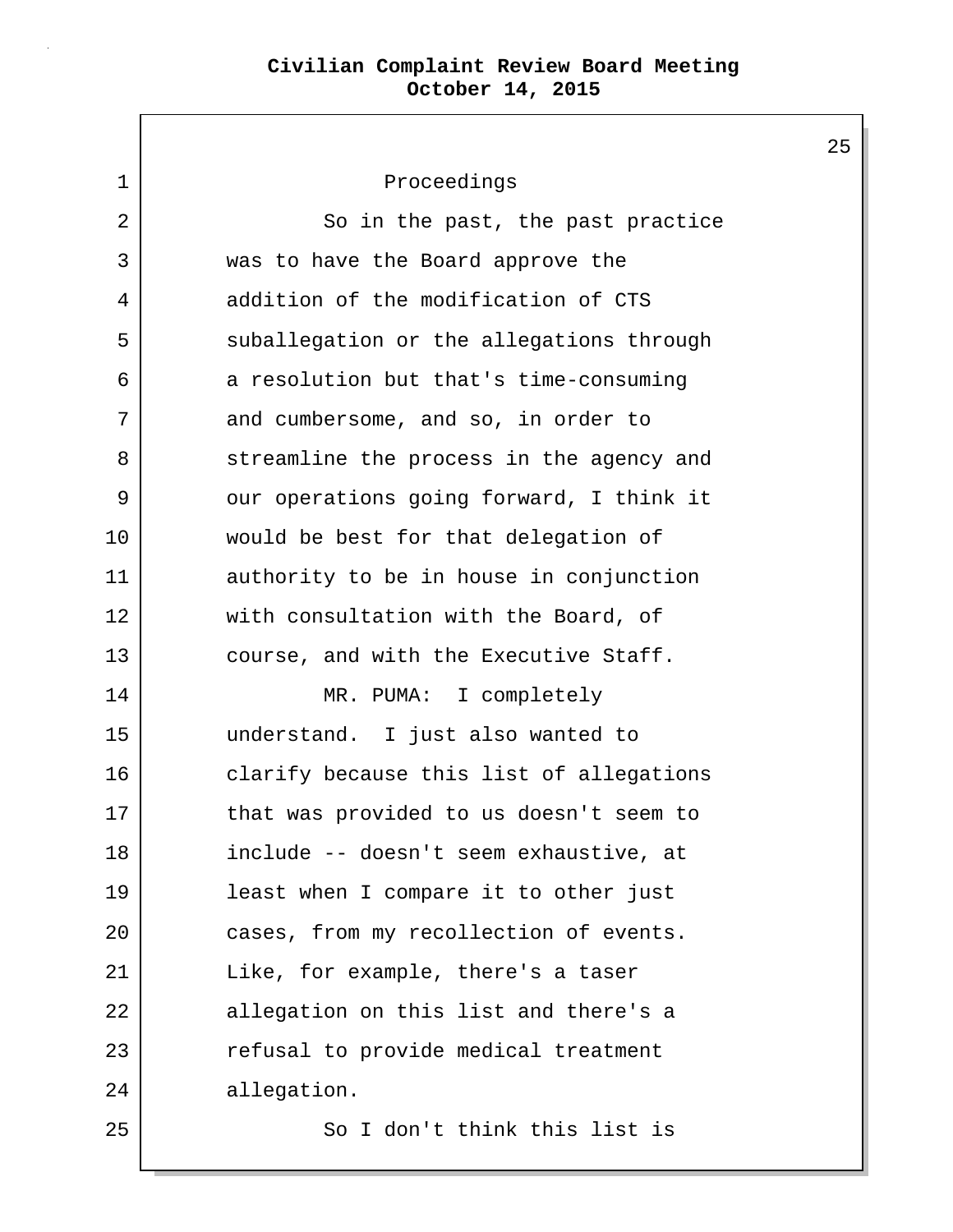26 1 Proceedings 2 exhaustive but this is currently what 3 basically (inaudible). 4 EXECUTIVE DIRECTOR MALIK: There 5 is -- Allegation 85. 6 MR. PUMA: O.K., so I stand 7 corrected on that, but I mean, taser, 8 preventing recording may not be on these 9 lists. 10 EXECUTIVE DIRECTOR MALIK: So -- 11 right. So that's the idea, is to update 12 and streamline without having to go 13 through the time-consuming task of 14 waiting until a board meeting. 15 MR. CAPERS: So I found this 16 discussion very helpful. I think I'm 17 fully on board with supporting the 18 resolutions (inaudible). 19 CHAIR EMERY: All right. So 20 let's go through them. 21 22 23 MR. CAPERS: (Inaudible). CHAIR EMERY: (Inaudible). 24 25 So let's go through them then. On the first one, it's the resolution to allow us to recommend to the -- this,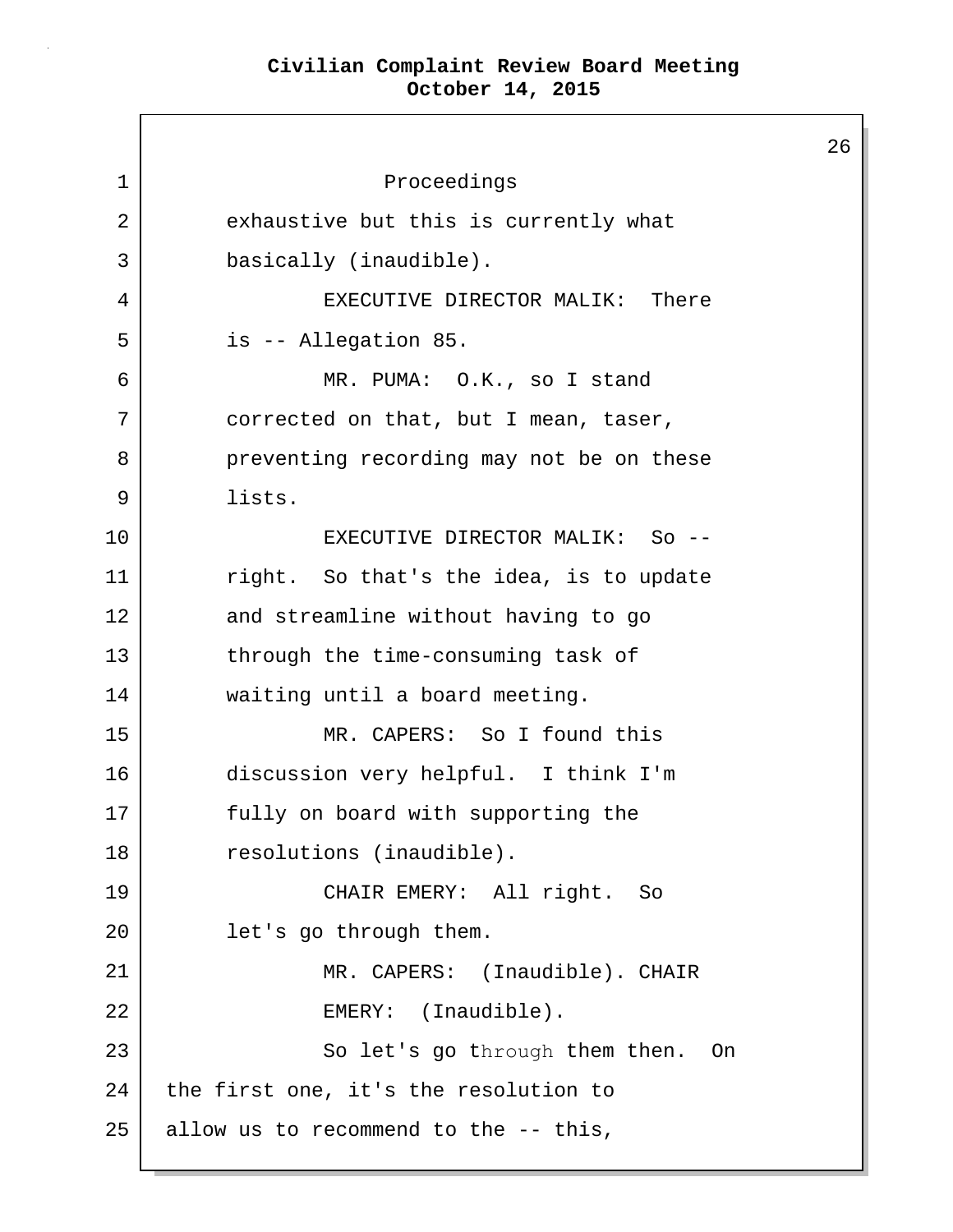| 1  | Proceedings                               |
|----|-------------------------------------------|
| 2  | again, is a recommendation to the Police  |
| 3  | Department that we be allowed to have     |
| 4  | dual penalties for when the panel decides |
| 5  | that there is a CD appropriate as a       |
| 6  | result of the disposition, that we also   |
| 7  | be allowed -- they've resisted this, by   |
| 8  | the way, and they may not adopt it. You   |
| 9  | know, they may not adopt any of our       |
| 10 | requests, but the idea here is to allow   |
| 11 | us to say we would have a CD disposition  |
| 12 | and we would like training, formalized    |
| 13 | training or other training. I think that  |
| 14 | that is an appropriate thing to do in the |
| 15 | many cases we feel that training is       |
| 16 | necessary but we do not want to give only |
| 17 | training because we feel that it's too    |
| 18 | serious to give only training. So I know  |
| 19 | that's come up in a number of situations. |
| 20 | So, the idea here would be, for           |
| 21 | instance, there may be a number of cases  |
| 22 | where we wouldn't bring charges, where we |
| 23 | do a training -- a CD and training or     |
| 24 | whether -- because if you do charges,     |
| 25 | it's silly to do training. You might      |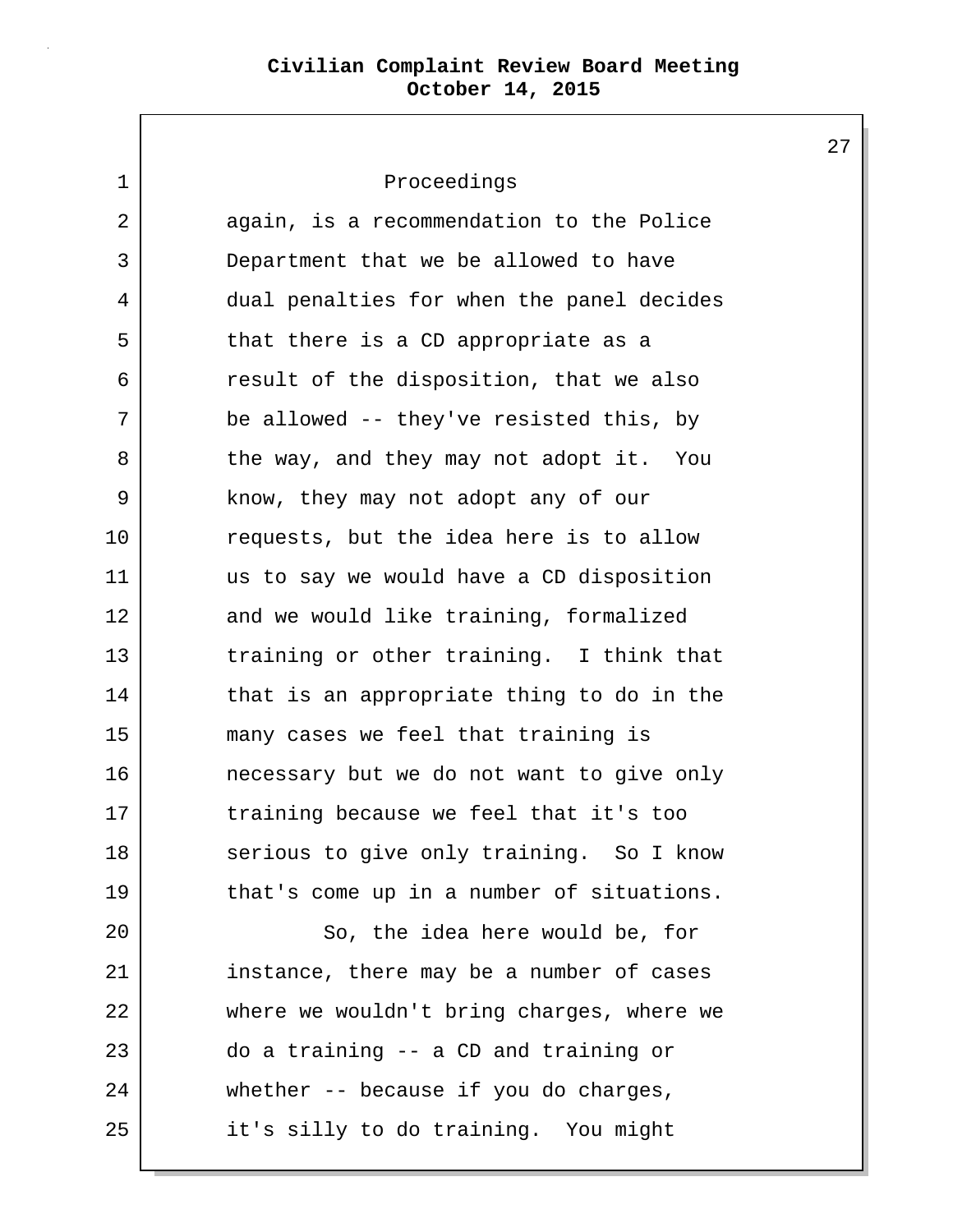| 1  | Proceedings                              |
|----|------------------------------------------|
| 2  | feel the training is more important and  |
| 3  | therefore do a CD 'cause it's a serious  |
| 4  | case as opposed to just sending it for   |
| 5  | charges.                                 |
| 6  | So there's a number of                   |
| 7  | possibilities here, and it gives us more |
| 8  | flexibility in the sense of the capacity |
| 9  | to shape the resolution of the panel,    |
| 10 | the panel disposition more thoughtfully  |
| 11 | about a particular case. So that's why   |
| 12 | this resolution is just calling upon     |
| 13 | them to do it. I'm not sure they will.   |
| 14 | They have resisted it so far when we     |
| 15 | discussed it. They did it for a while    |
| 16 | as a matter -- it wasn't included, and   |
| 17 | they told us they didn't want it to come |
| 18 | over that way.                           |
| 19 | So all we're doing here is trying        |
| 20 | to reflect the past practice that was    |
| 21 | rejected and saying that as a board we   |
| 22 | would like that option.                  |
| 23 | So anybody want to move this --          |
| 24 | oh, I'm supposed to read the resolution  |
| 25 | into the record. Sorry.                  |
|    |                                          |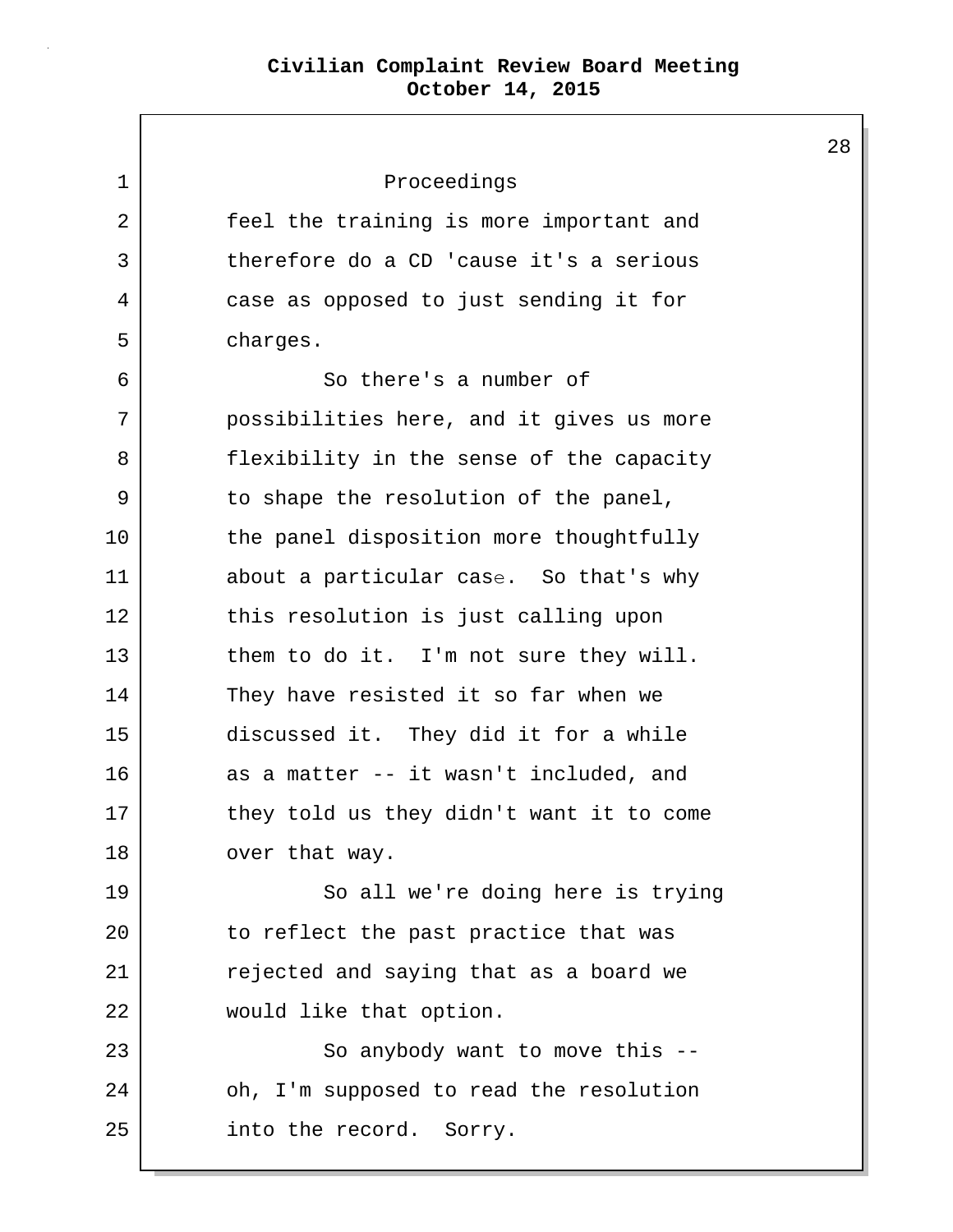$\mathsf{I}$ 

|                |                                          | 2 |
|----------------|------------------------------------------|---|
| $\mathbf 1$    | Proceedings                              |   |
| $\overline{2}$ | The resolution that I'm going to         |   |
| 3              | seek to have moved is:                   |   |
| 4              | "It is resolved that, unless and         |   |
| 5              | until the Board otherwise resolves:      |   |
| 6              | "1. The Board calls upon the             |   |
| 7              | NYPD to allow Board Panels to issue      |   |
| 8              | recommendations for both Command         |   |
| 9              | Discipline and Formalized Training for   |   |
| 10             | instances of police misconduct in which  |   |
| 11             | both penalties and retraining are        |   |
| 12             | appropriate. The Command Discipline      |   |
| 13             | would be reflected in the officer's      |   |
| 14             | record."                                 |   |
| 15             | MR. CAPERS: I will so move.              |   |
| 16             | CHAIR EMERY: Second?                     |   |
| 17             | MS. CORTEZ-GOMEZ: I second.              |   |
| 18             | CHAIR EMERY: All in favor?               |   |
| 19             | (Chorus of ayes and raised               |   |
| 20             | hands.)                                  |   |
| 21             | CHAIR EMERY: Any opposed?                |   |
| 22             | (No response.)                           |   |
| 23             | CHAIR EMERY: O.K. The second             |   |
| 24             | one is the one that we just -- that Mina |   |
| 25             | just discussed about adding allegations. |   |
|                |                                          |   |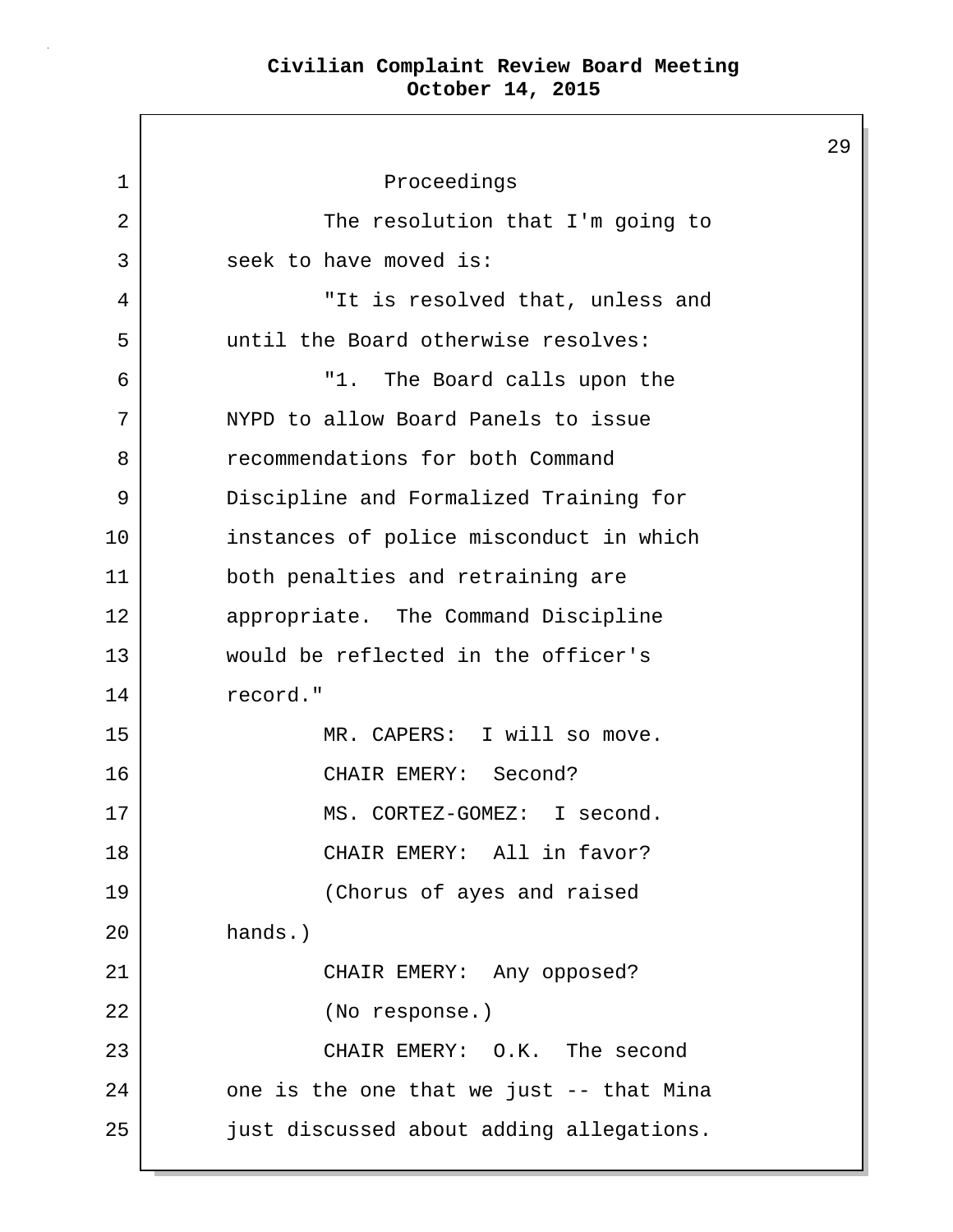30 1 Proceedings 2 It reads: 3 "It is resolved that, unless and 4 until the Board otherwise resolves: 5 | The Board delegates the 6 authority to add allegations in the 7 Complaint Tracking System to the 8 Executive Director." 9 Move? 10 MR. CAPERS: I move. 11 CHAIR EMERY: Second? 12 | MR. CARCATERRA: Second. 13 CHAIR EMERY: O.K. All in favor? 14 (Chorus of ayes and raised 15 hands.) 16 CHAIR EMERY: Any opposed? 17 (No response.) 18 CHAIR EMERY: The third one is: 19 "It is resolved that, unless and 20 until the Board otherwise resolves: 21 | 21 | 21 | 1. The Board calls upon the NYPD 22 to equip members of service that conduct 23 home entries with body-worn cameras, 24 which will provide evidence that is 25 relevant and useful for CCRB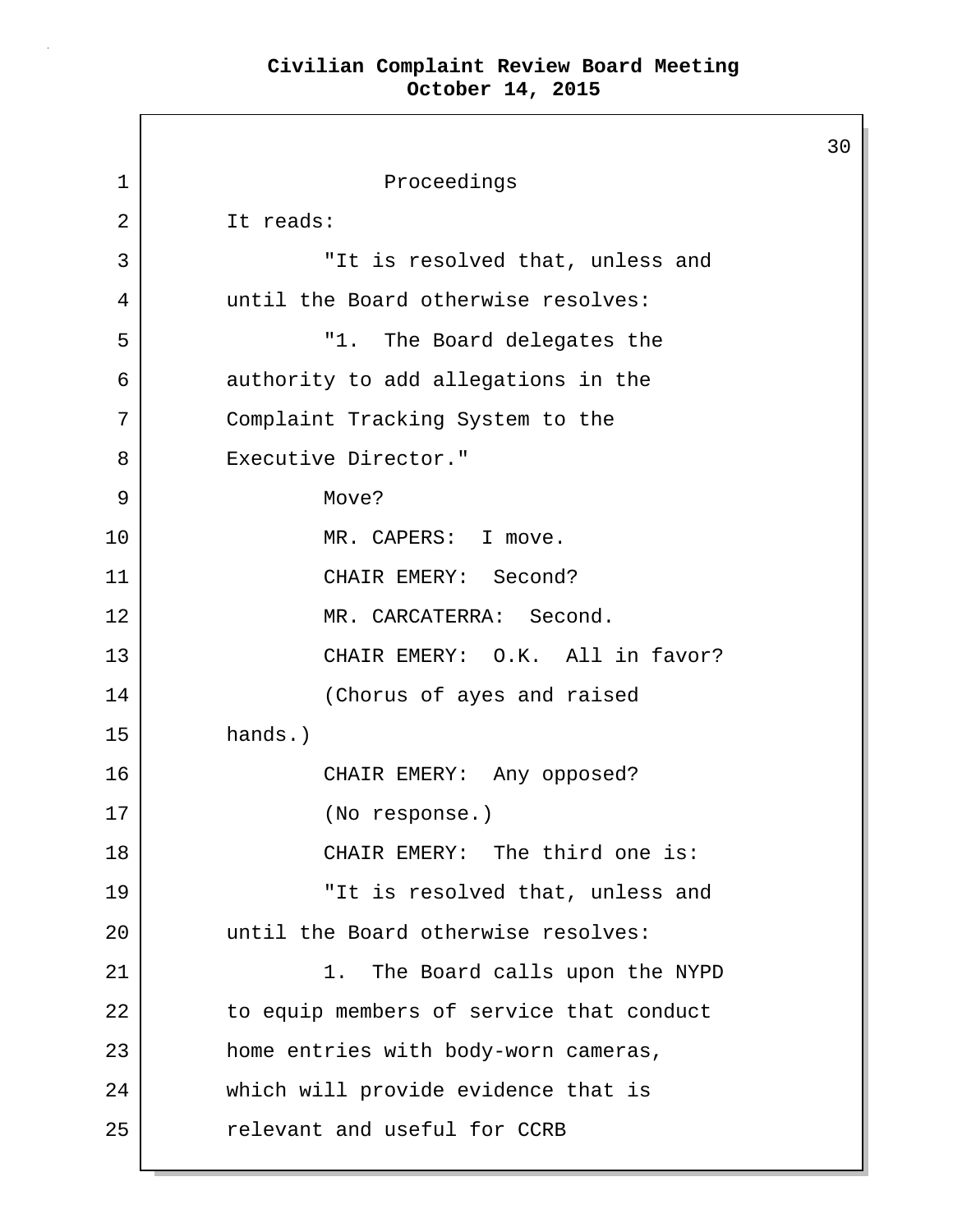31 1 Proceedings 2 | investigations." 3 Motion? 4 MR. CAPERS: I'll support it. 5 CHAIR EMERY: Second. 6 (Mr. Puma indicates with raised 7 hand.) 8 CHAIR EMERY: O.K. second. 9 All in favor? 10 (Chorus of ayes and raised 11 hands.) 12 CHAIR EMERY: Any opposed? 13 (No response.) 14 CHAIR EMERY: The next one is: 15 "It is resolved that, unless and 16 until the Board otherwise resolves: 17 | The Board calls upon the 18 NYPD to install cameras at all police 19 precincts, commands, and transit stations 20 where arrestees are held and members of 21 the public may enter. This will provide 22 clarifying evidence for the many 23 police/civilian incidents in police 24 buildings that become CCRB complaints." 25 Motion?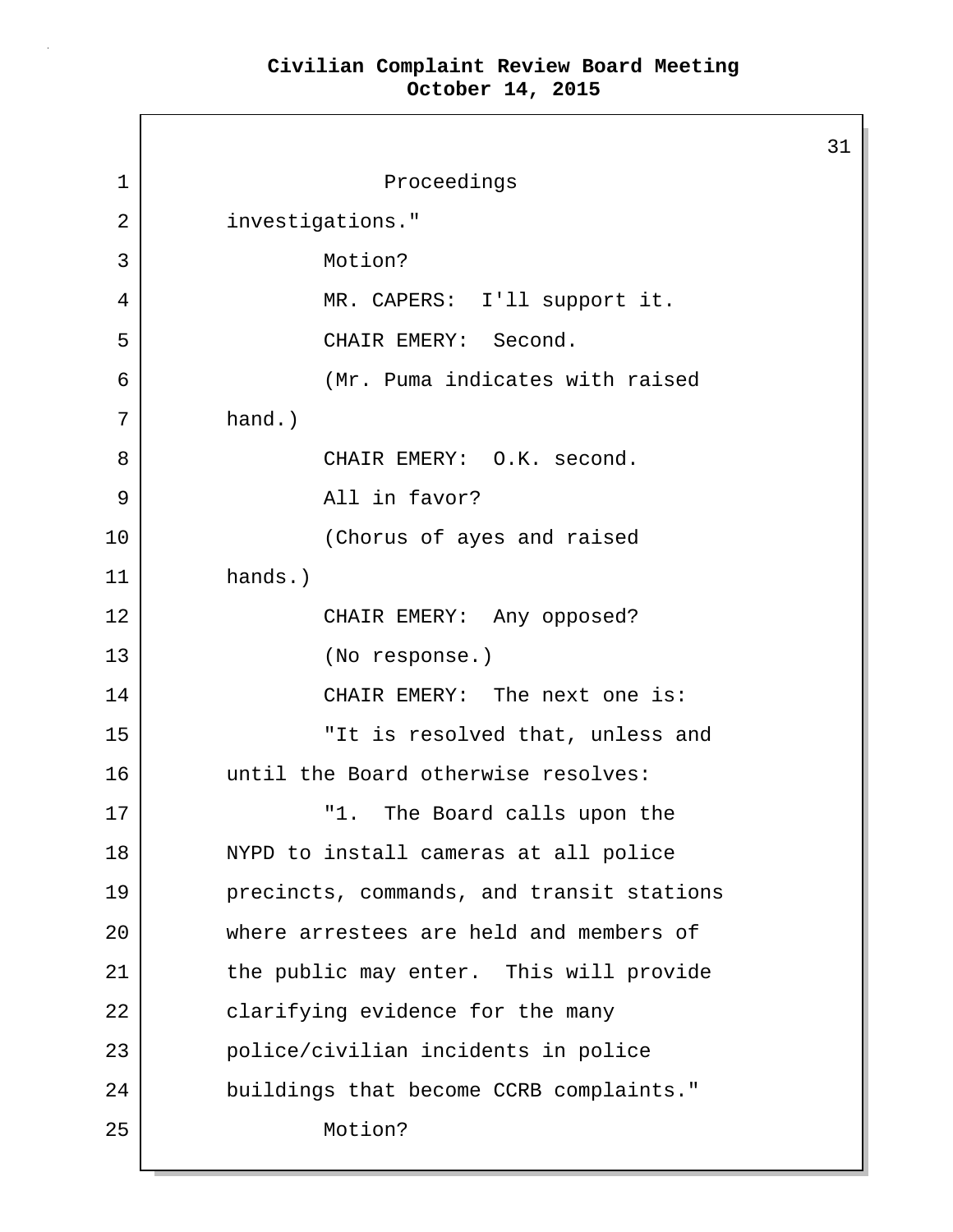32 1 Proceedings 2 | MR. PUMA: I will move it. 3 CHAIR EMERY: Second? 4 (Ms. Cortez-Gomez indicates by 5 raised hand.) 6 CHAIR EMERY: All in favor? 7 (Chorus of ayes and raised 8 hands.) 9 CHAIR EMERY: Any opposed? 10 (No response.) 11 CHAIR EMERY: And the last one is 12 this temporary, we'll call it a temporary 13 because the rules if adopted will take 14 over for this capacity of the Executive 15 Director to reopen cases: 16 "It is resolved that, unless and 17 until the Board otherwise resolves: 18 | The Board delegates the 19 authority to the Executive Director to 20 decide all requests to reopen cases, 21 including cases that were fully 22 investigated by the CCRB and cases that 23 were truncated or closed without a full 24 investigation." 25 Motion?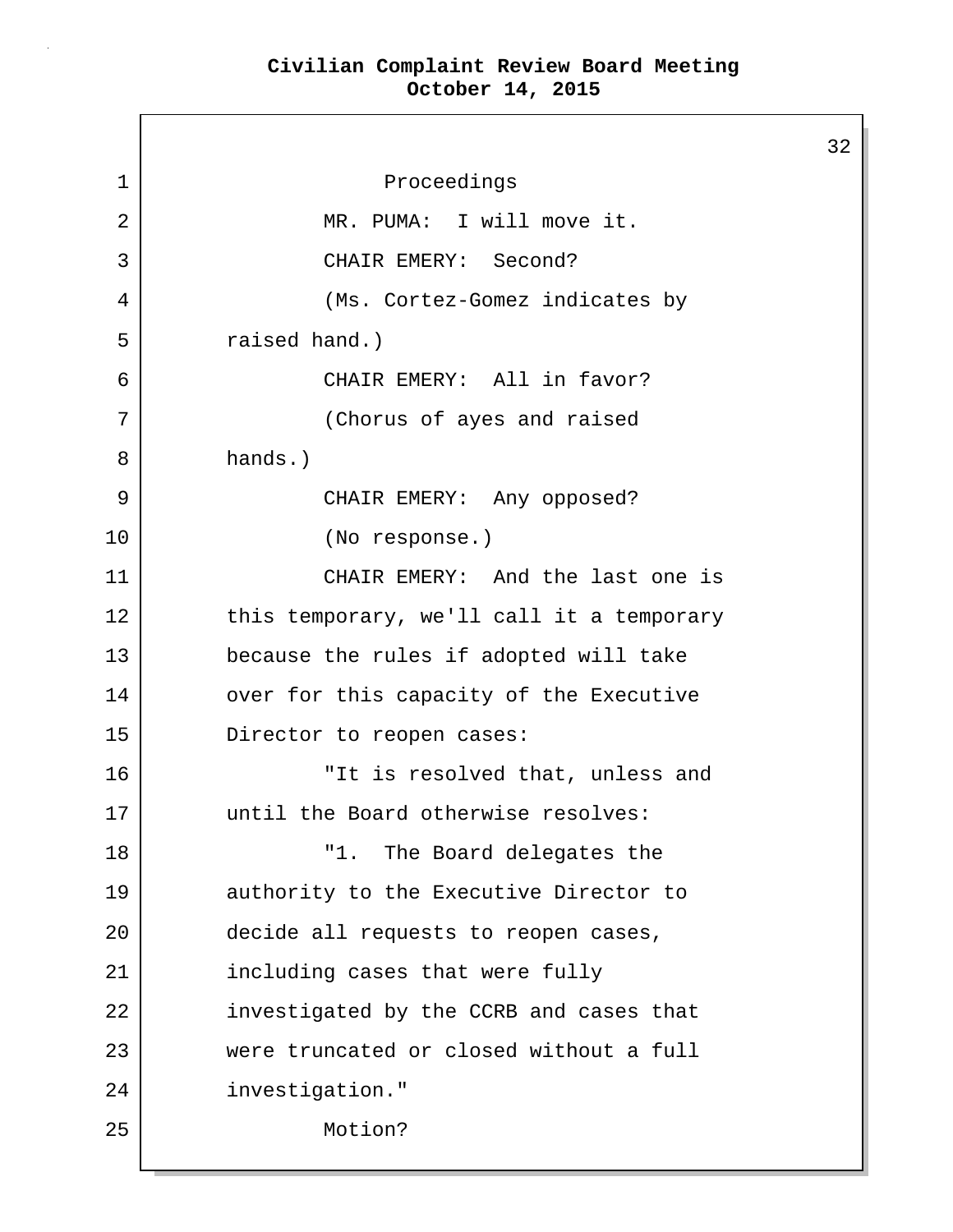33 1 Proceedings 2 Moved. 3 Second? Do we have a second? 4 (Mr. Puma indicates with raised 5 hand.) 6 CHAIR EMERY: All in favor? 7 (Chorus of ayes and raised 8 hands.) 9 CHAIR EMERY: Any opposed? 10 (No response.) 11 CHAIR EMERY: All right. 12 Excellent. 13 We have adopted the resolutions, 14 and I believe that is all I have for the 15 report from the Chair. And we can go 16 to -- do you want to do the public 17 comment first and then, unless you 18 want -- everybody has had access to the 19 materials at the front desk that provide 20 the monthly statistics. 21 Do we have a list of people who 22 want to speak? Or anybody who wants to 23 speak, please take the podium. 24 Do you have a list? 25 Sir, come on up, Mr. O'Grady.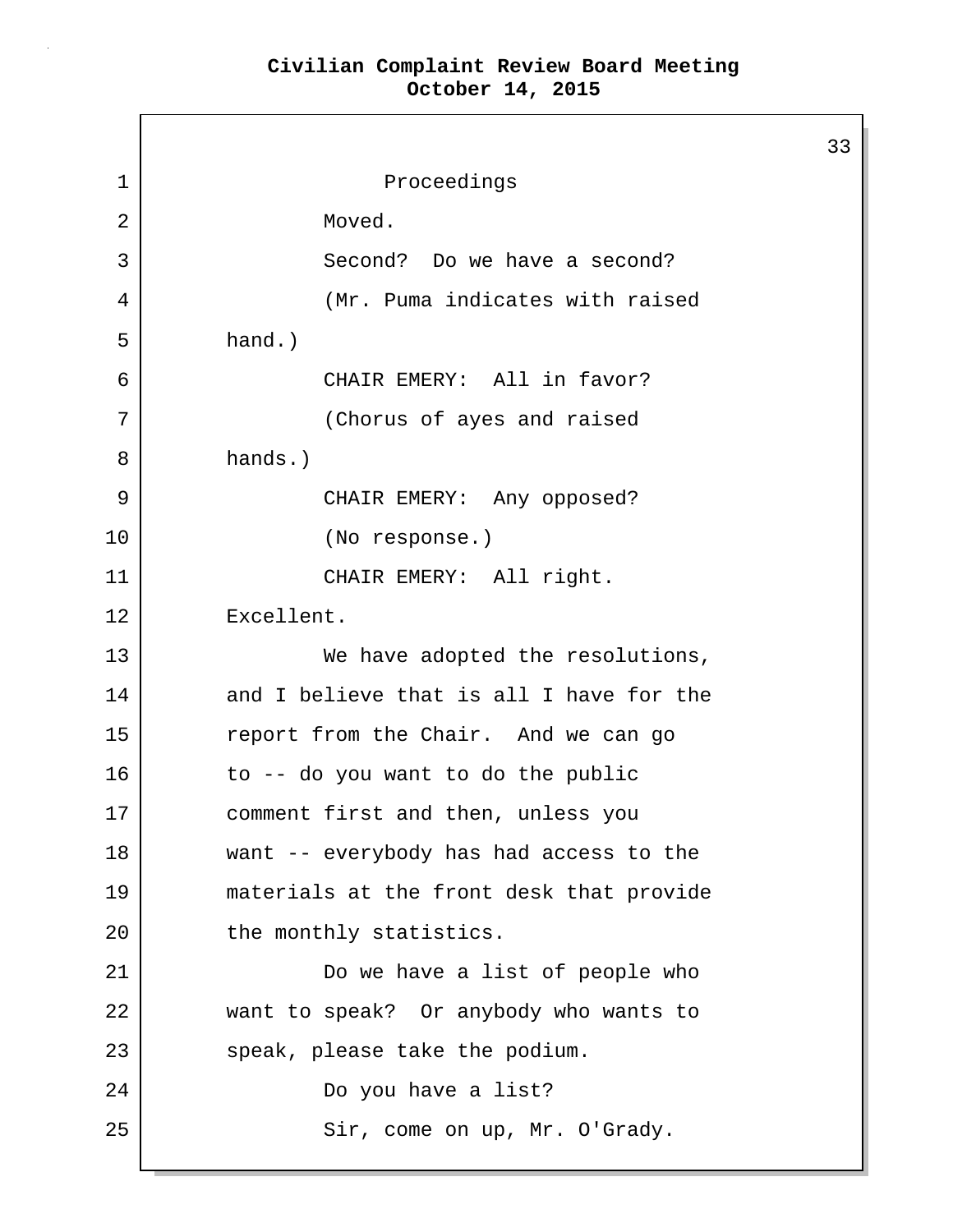34 1 Proceedings 2 Good. 3 Why don't you start and see if 4 anybody else comes in. 5 MR. O'GRADY: Mr. Dunn, you want 6 to speak? 7 MR. DUNN: No, no. You start. 8 Go right ahead. 9 MR. O'GRADY: Administrative 10 government Manhattan Sanitation E-10, 11 upon learning of trade waste was left on 12 floor of Apartment 5 by HPD AE 13 contractor, New York City. Trade waste 14 refers to used sheetrock, et cetera, et 15 cetera, et cetera. Contractor's mechanic 16 ripped out used sheetrock on the ceiling 17 of Apartment 5 with long wooden 18 (inaudible) to fully expose joint sewage 19 pipe rupture or rift, north wing 1880 20 Seventh Avenue, Power Global 21 (phonetically), also known as Power 22 Global. 23 Manhattan Sanitation E-10 24 demanded tenant do not touch trade waste. 25 Report to Community Board 10 Manhattan.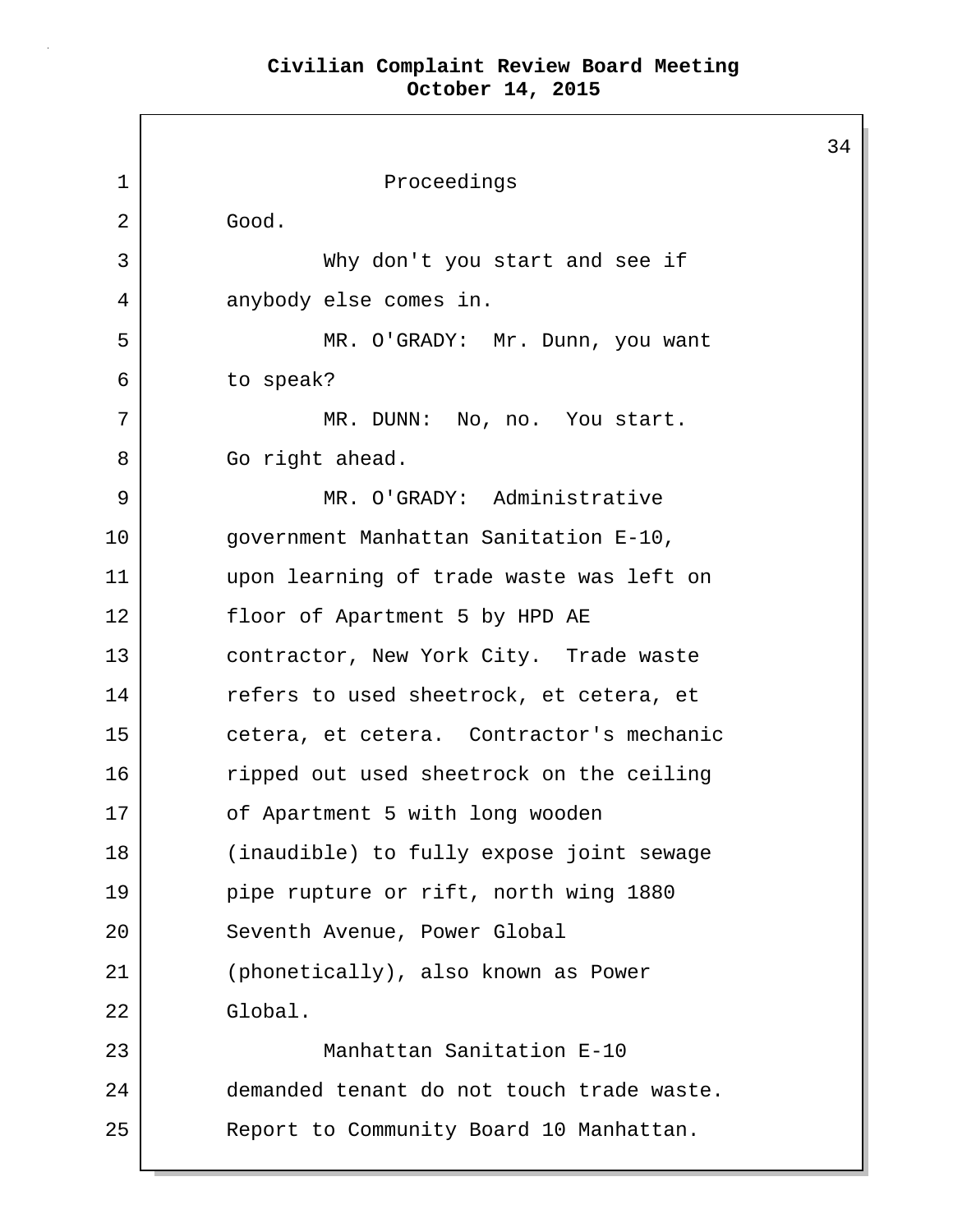1 Proceedings 2 Mind you, this Negro developer had been 3 The removed from the property by Corporation 4 Counsel due to pocketing \$200,000 of New 5 York City's money. The Negro developer 6 evidently invited himself back on the 7 property, racially attacked the HPD 8 plumbing contractor payee, telling 9 Chinese worker tenants voted for him to 10 come back on the property. 11 | The fact, in fact, tenants voted 12 him out of the property through 111 13 Centre street twice, also known as a 14 court-appointed fiduciary. 15 There are those in the 28th 16 Precinct community who hold Franklin 17 Delano Roosevelt responsible for throwing 18 black Americans out of the Republican 19 Party and into the Democratic Party. 20 Franklin Delano Roosevelt, there's people 21 at the 28th Precinct that say that that 22 was done by Franklin Delano Roosevelt and 23 blacks stop voting for the Republicans 24 and start voting for the Democrats. 28th 25 precinct people say that.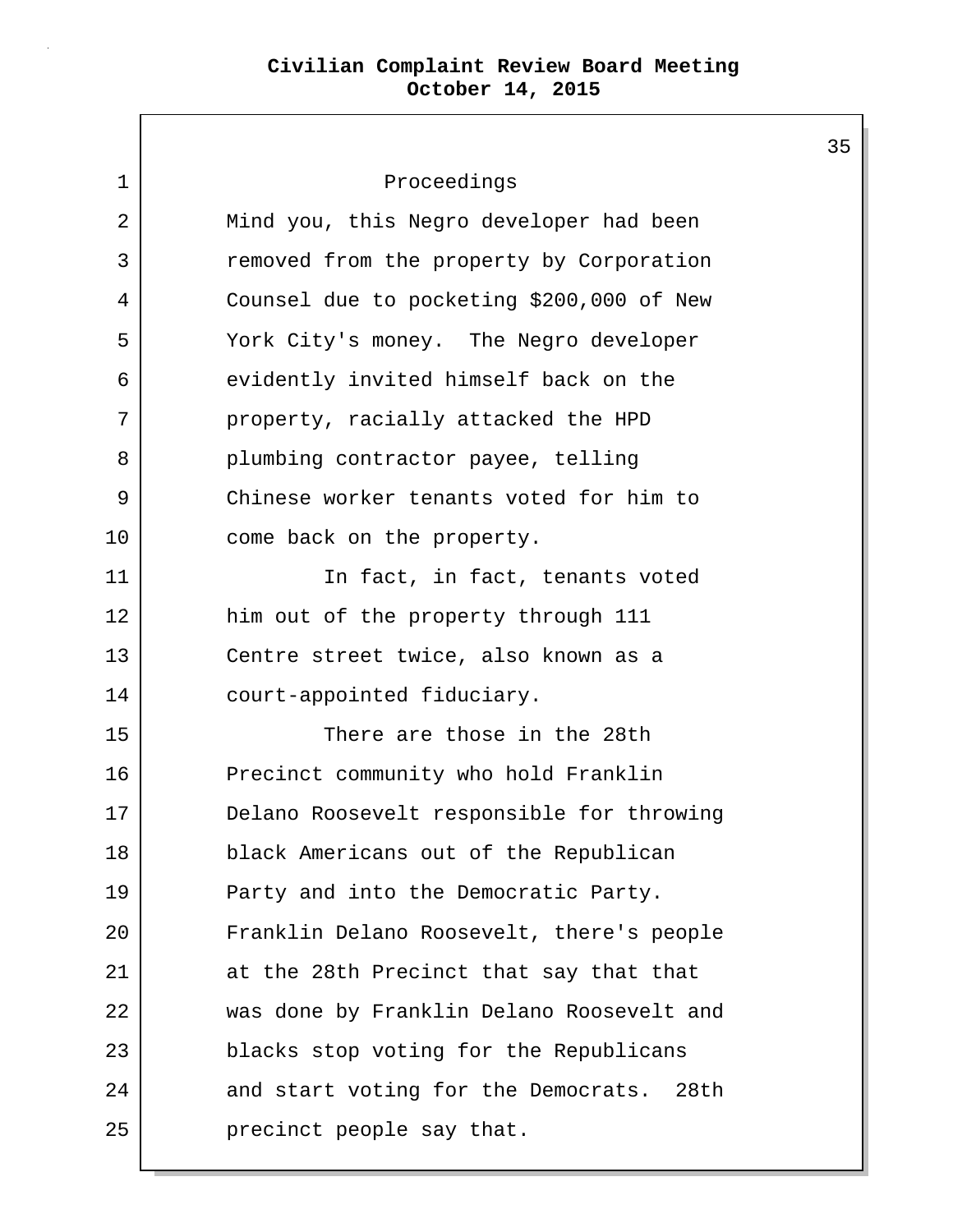1 Proceedings 2 | Also that 1940 American high 3 School history book also showed the 4 spiritual or political leader of the 5 Confederacy, Jefferson Davis, was subdued 6 year 1865 but by an all Negro trial jury, 7 all Negro hung jury, all Negro proud jury 8 could not make a decision on Jefferson 9 Davis. Jefferson Davis walked free due 10 to an all Negro hung jury. 11 | The Was reported by Channel 13 12 television that the trial at Nuremburg in 13 The Netherlands judges, 1945-46 had 14 gallows platforms mounted and in position 15 | Tight behind the court (inaudible) in the 16 court, indicating a kangaroo court. All 17 during the trial the gallows platform was 18 right behind the judge's chair. 19 Thank you. 20 CHAIR EMERY: Thank you. 21 Chris Dunn? 22 MR. DUNN: Good evening. 23 Bennett, welcome back. 24 MR. CAPERS: Thank you. 25 MR. DUNN: I was expressing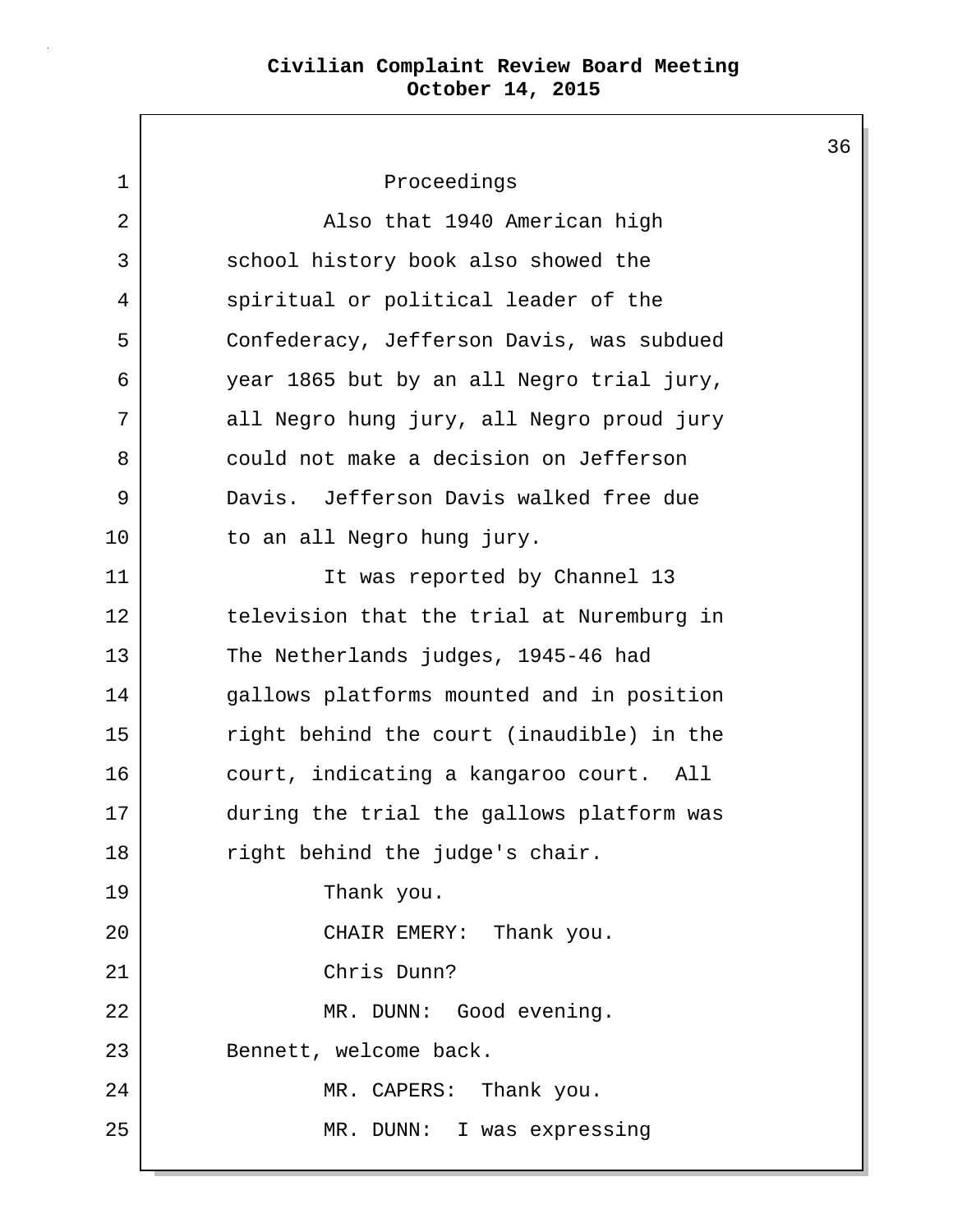$\mathsf{I}$ 

| 1  | Proceedings                               |
|----|-------------------------------------------|
| 2  | concern about your welfare at the last    |
| 3  | meeting, when you did not appear, having  |
| 4  | proposed at the prior meeting that the    |
| 5  | Board start referring to the DAs officers |
| 6  | who you found had engaged in making false |
| 7  | statements.                               |
| 8  | And I'm so curious about the              |
| 9  | status of that proposal. I think at the   |
| 10 | meeting two months ago there was going to |
| 11 | be a subcommittee to address that. I      |
| 12 | don't know that any subcommittee that has |
| 13 | been formed or any action has been taken, |
| 14 | but I want to encourage you to pursue     |
| 15 | that issue. I think it's an important     |
| 16 | issue.                                    |
| 17 | CHAIR EMERY: There is a                   |
| 18 | subcommittee and it's definitely a very   |
| 19 | high priority question and how do we go   |
| 20 | forward with making known to the various  |
| 21 | law enforcement agencies or having them   |
| 22 | have access to us with respect to false   |
| 23 | statements. Is that correct?              |
| 24 | MR. CAPERS: It is.                        |
| 25 | MR. DUNN: O.K. So if there is a           |
|    |                                           |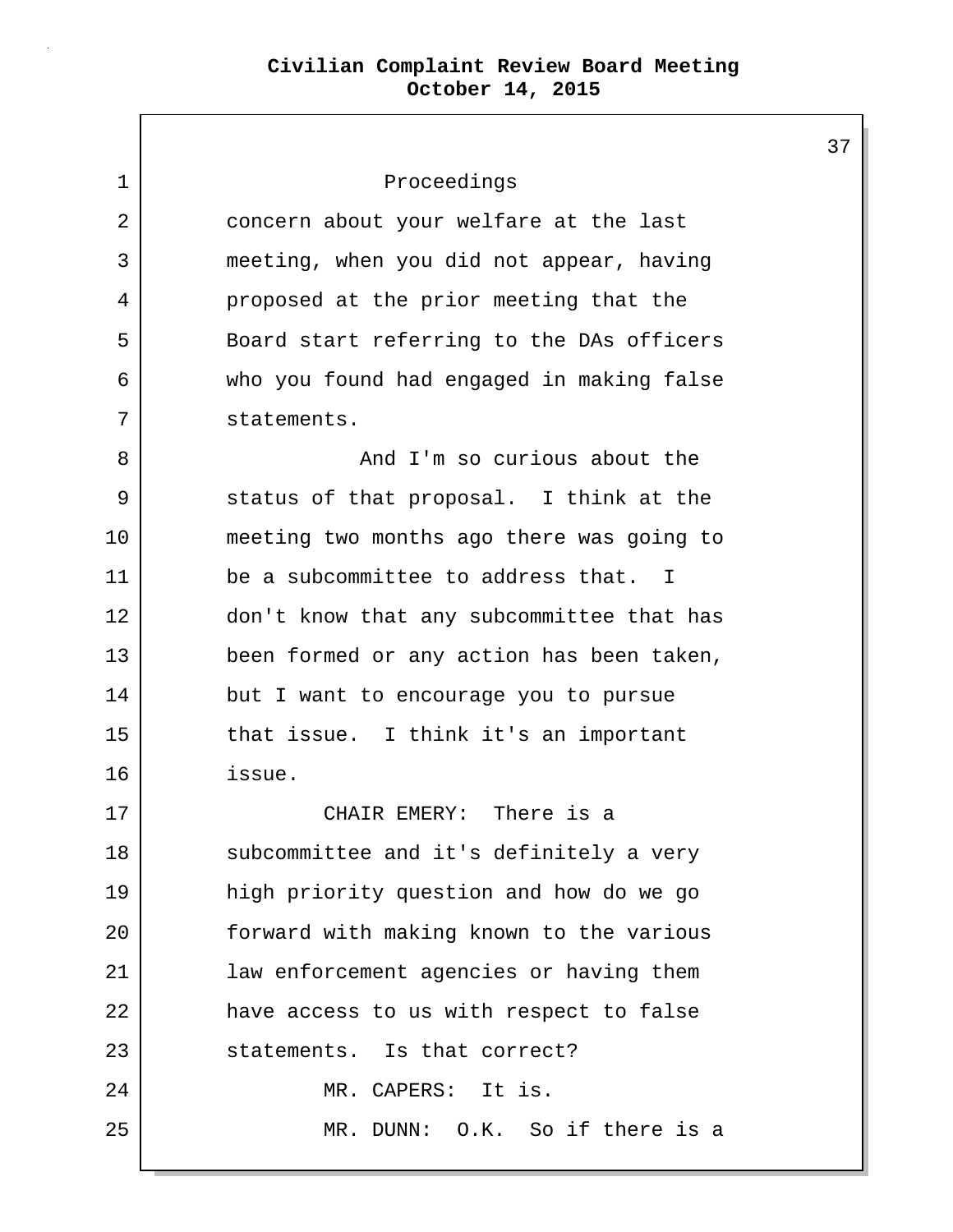$\mathbf{I}$ 

|    |                                           | 3 |
|----|-------------------------------------------|---|
| 1  | Proceedings                               |   |
| 2  | subcommittee meeting, I hope that the     |   |
| 3  | public knows about that because that      |   |
| 4  | should be open to the public. Those       |   |
| 5  | meetings are -- the Agency certainly had  |   |
| 6  | subcommittees that were open to the       |   |
| 7  | public, so I'd ask that the public be     |   |
| 8  | given notice of that.                     |   |
| 9  | CHAIR EMERY: I think -- maybe             |   |
| 10 | correct me if I am wrong, but I think the |   |
| 11 | meetings are -- purely committee          |   |
| 12 | meetings, that's true, but I think when   |   |
| 13 | it's a combination of staff and board     |   |
| 14 | members it's not the case that it has to  |   |
| 15 | be a public meeting, but I could be       |   |
| 16 | corrected on it. Maybe Brian Krist may    |   |
| 17 | know, others may know here.               |   |
| 18 | We will certainly make sure that          |   |
| 19 | notice -- we'll do the research and make  |   |
| 20 | sure that it's noticed if there's an      |   |
| 21 | obligation to do so, and maybe even if    |   |
| 22 | there isn't.                              |   |
| 23 | MR. DUNN: I appreciate that on            |   |
| 24 | both counts.                              |   |
| 25 | And, Sal, I want to commend you           |   |
|    |                                           |   |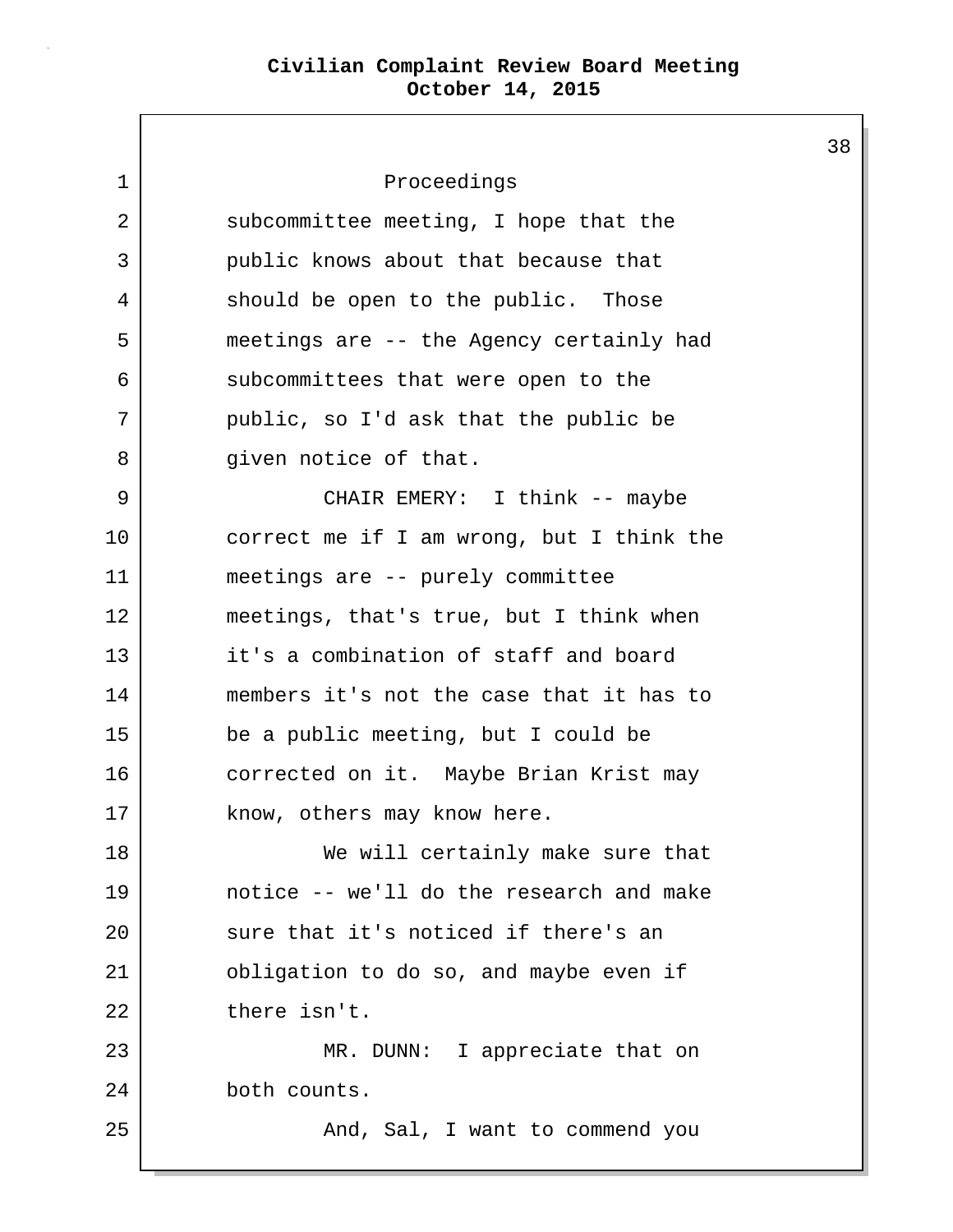|    |                                           | 3 |
|----|-------------------------------------------|---|
| 1  | Proceedings                               |   |
| 2  | on your votes on the resolutions. I       |   |
| 3  | would not have predicted that you would   |   |
| 4  | have voted for all five, as well as       |   |
| 5  | Richard has; so I'm happy to see that's   |   |
| 6  | what happened.                            |   |
| 7  | I will say on this camera                 |   |
| 8  | business I'm not sure whether there was   |   |
| 9  | discussion or consideration of some of    |   |
| 10 | the privacy issues here. I totally        |   |
| 11 | understand the interest in accountability |   |
| 12 | in having cameras in places, but the      |   |
| 13 | resolution about having cameras, for      |   |
| 14 | instance, in any place where a visitor    |   |
| 15 | might be, I think covers pretty much      |   |
| 16 | every square inch of the precinct.        |   |
| 17 | CHAIR EMERY: Let me be clear.             |   |
| 18 | There's no -- the resolution does not     |   |
| 19 | cover the cell areas. It covers only the  |   |
| 20 | area, the public area in front of the --  |   |
| 21 | the public areas of the precinct.         |   |
| 22 | MR. DUNN: Well, O.K. Maybe                |   |
| 23 | that's one way to read it. It says        |   |
| 24 | all $--$                                  |   |
| 25 | CHAIR EMERY: I will say for the           |   |
|    |                                           |   |

 $9<sup>°</sup>$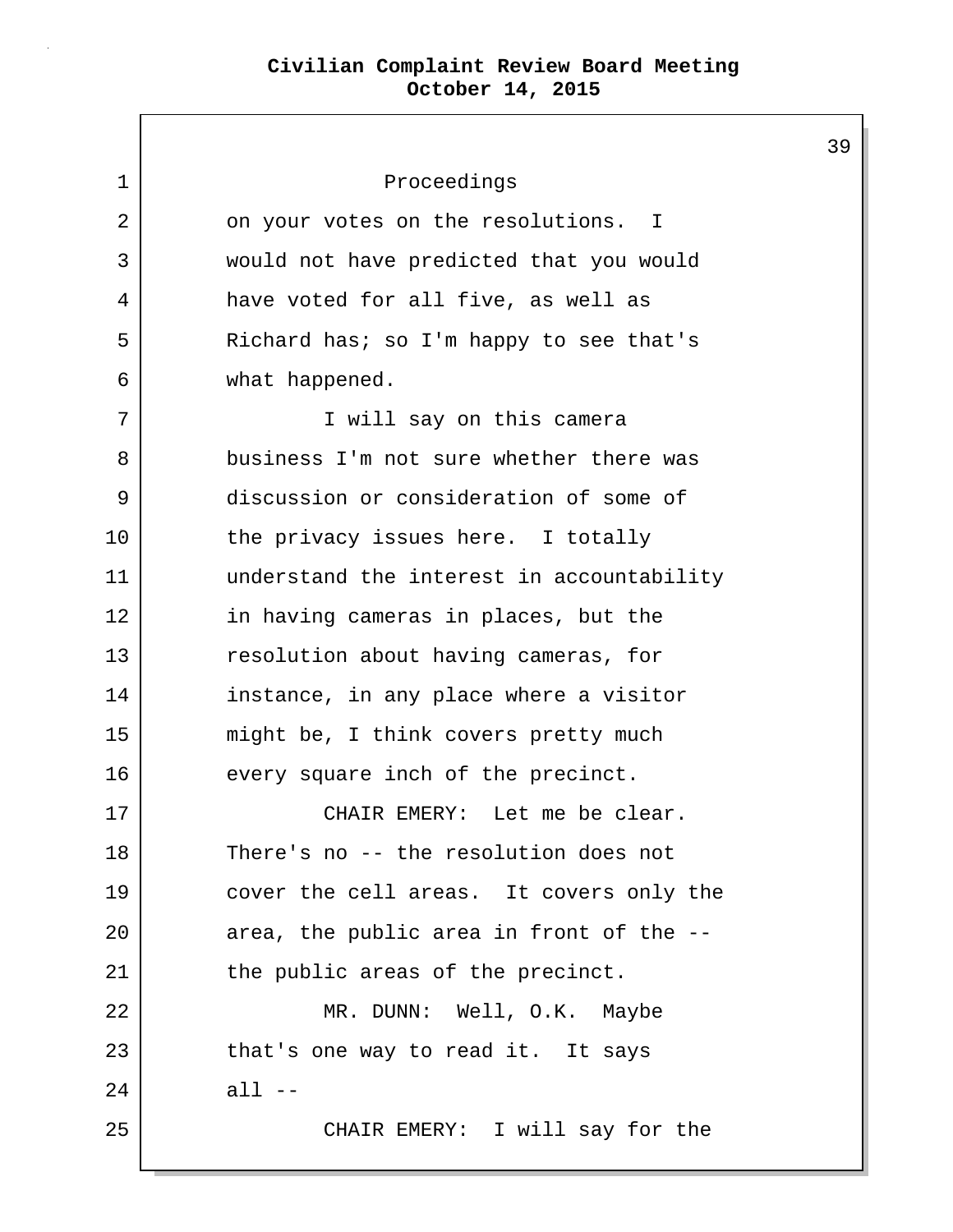1 Proceedings 2 record that that's the intention of that 3 section. There's no intent to have 4 cameras -- that's a whole other issue, 5 which, I agree with you, involves much 6 more contemplation than the simple issue 7 which we have and we intended to pass, 8 9 10 11 12 13 which was only for the area--public area where people make complaints and are approaching the desk or reception area where these incidents that we were describing have routinely or regularly occur, I should say. 14 MR. DUNN: O.K. I accept that 15 clarification, Richard. I just notice 16 the resolution says where arrestees are 17 held, so arrestees are not generally held 18 in front of the desk, of course, they go 19 first in front of the desk, but --20 CHAIR EMERY: I understand your 21 confusion, but let's -- we'll clarify  $22$  this; the intent is not to have  $-$  let me 23 make sure I make this clear for the 24 record. The intent is not to call upon 25 the Police Department to place cameras in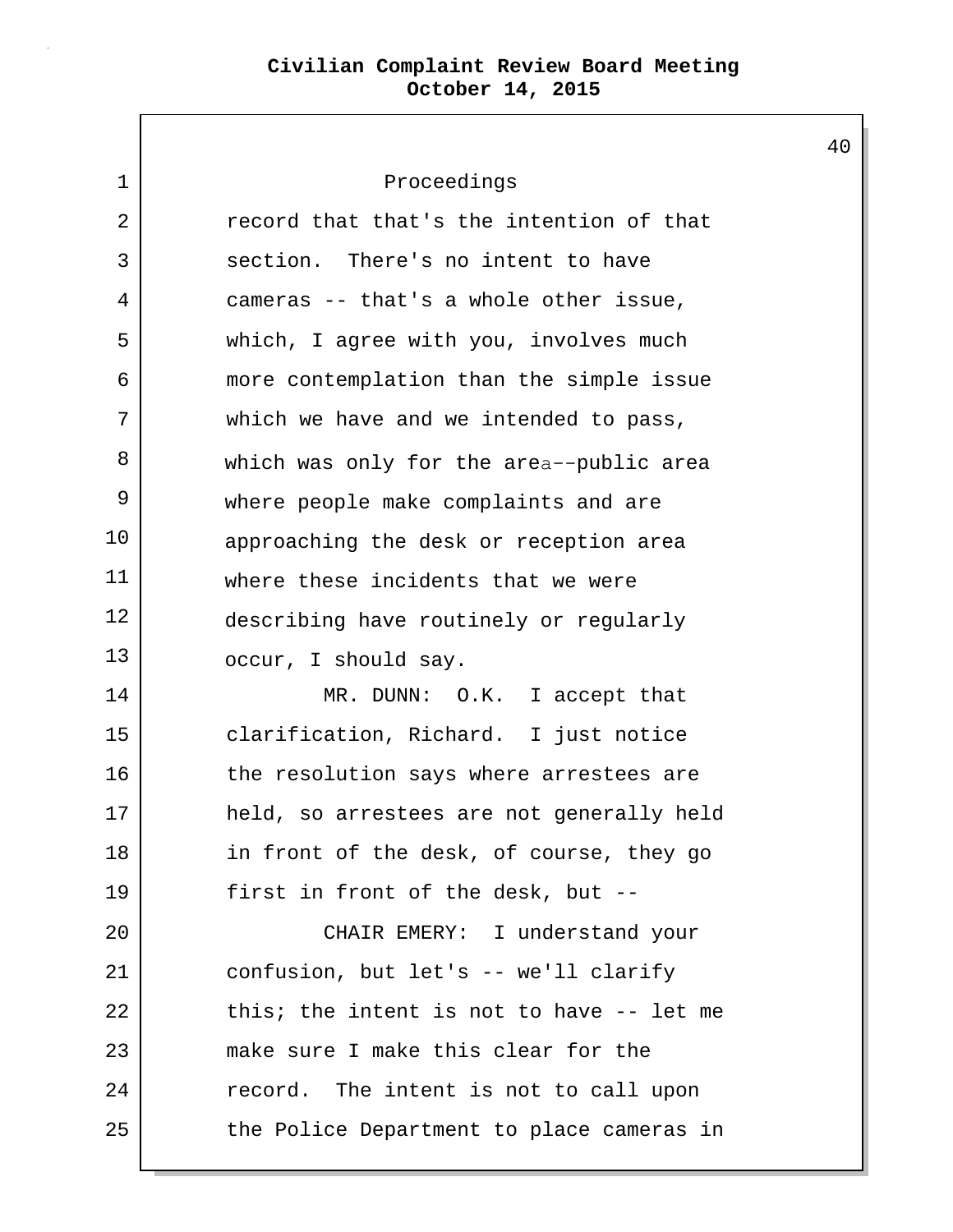1 Proceedings 2 anywhere other than the public areas of 3 the precincts, where entryway -- where 4 the public enters the precinct and other 5 station -- other police stations where we 6 have had the experience with a number of 7 confrontations or difficulties occurring 8 that arise from complaints or result in 9 complaints, I should say. 10 MR. DUNN: All right. Thank you. 11 | The terms the report, Mina, you 12 haven't had a chance to give the report 13 yet, so I don't want to step on your 14 presentation, but I do want to comment on 15 it, because I see you have dramatically 16 changed the record, to your credit. I 17 find it to be a much improved report and 18 it has a lot of information in there; and 19 so good for you and the staff who worked 20 on that. 21 I do have some comments about it, 22 some good, mostly questions. So on the 23 age of the docket, the numbers were so 24 good, frankly, it's hard to believe. But 25 I will believe it. I don't think you're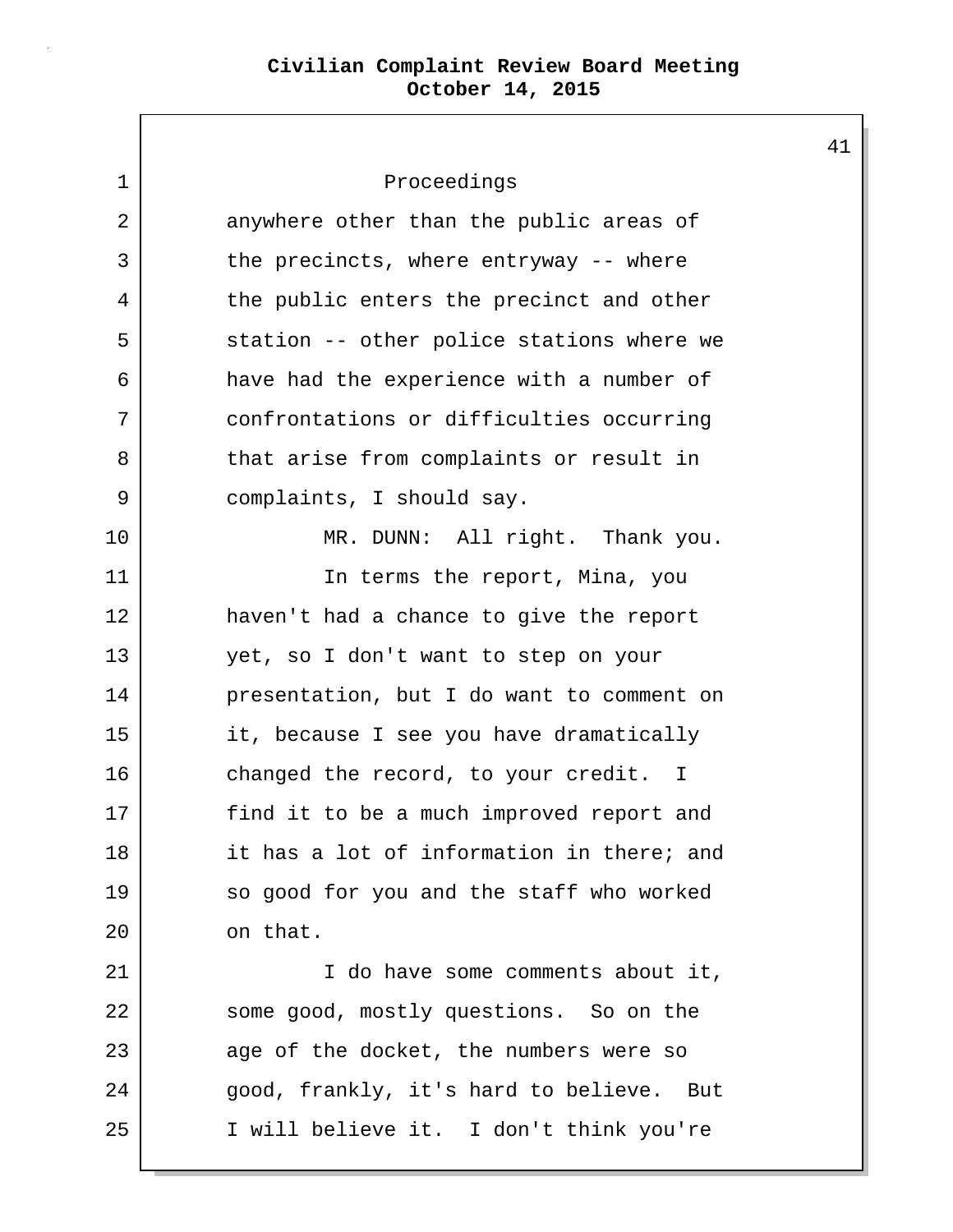1 Proceedings 2 playing with the numbers. I know that 3 you report a total of two cases between 4 twelve and eighteen months. Assuming 5 that's true, that's astonishing and good 6 for you, good for the agency. 7 CHAIR EMERY: You should hire an 8 auditor and send them in. 9 MR. DUNN: Well -- 10 CHAIR EMERY: I encourage it. 11 MR. DUNN: That's the good news. 12 all right. You folks spend a lot 13 of time talking about the substantiation 14 rate, and I see that you take a lot of 15 institutional pride in the substantiation 16 **1** rate. I understand that. 17 | T, for one, have never felt that 18 there was a particularly good/bad 19 substantiation rate, but I'm struck by 20 the report, if this is true, the 21 semiannual report, because what you don't  $22$  talk about is the substance behind the 23 substantiation rate. And the substance 24 is you have singly a record number of 25 officers against whom you subbed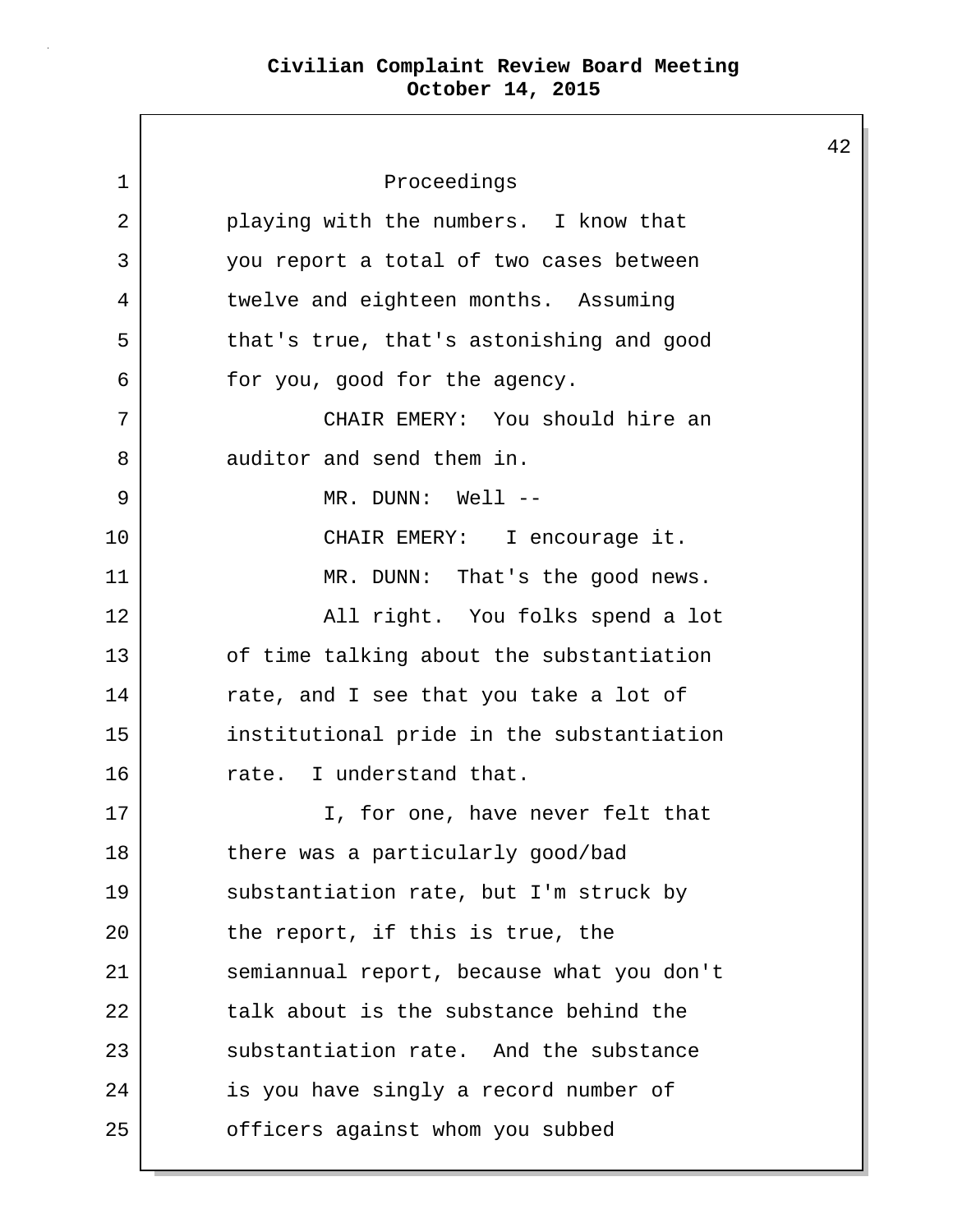$\Gamma$ 

| 1  | Proceedings                               |
|----|-------------------------------------------|
| 2  | complaints this month. You have to look   |
| 3  | and do a little bit of digging but you    |
| 4  | will find a table that says there's 76    |
| 5  | officers against whom you sub reports     |
| 6  | just last month and there are now 396     |
| 7  | officers for the year to date through the |
| 8  | end of September.                         |
| 9  | Those are enormous numbers,               |
| 10 | enormous increases from a year ago.       |
| 11 | They are coming at a time when there's a  |
| 12 | lot of discussion coming from this        |
| 13 | agency about how much better cops are on  |
| 14 | the street, a narrative for which I have  |
| 15 | taken issue. I do not think that this     |
| 16 | agency should be pushing that narrative.  |
| 17 | But when I see numbers like this, where   |
| 18 | you point out a statistical point that's  |
| 19 | good for the agency but you don't engage  |
| 20 | with the facts and the grounds behind     |
| 21 | that statistic, I am concerned about      |
| 22 | that. And I think the headline here is    |
| 23 | record number of officers are engaged in  |
| 24 | misconduct last month, and, to date,      |
| 25 | twice as many officers have been found by |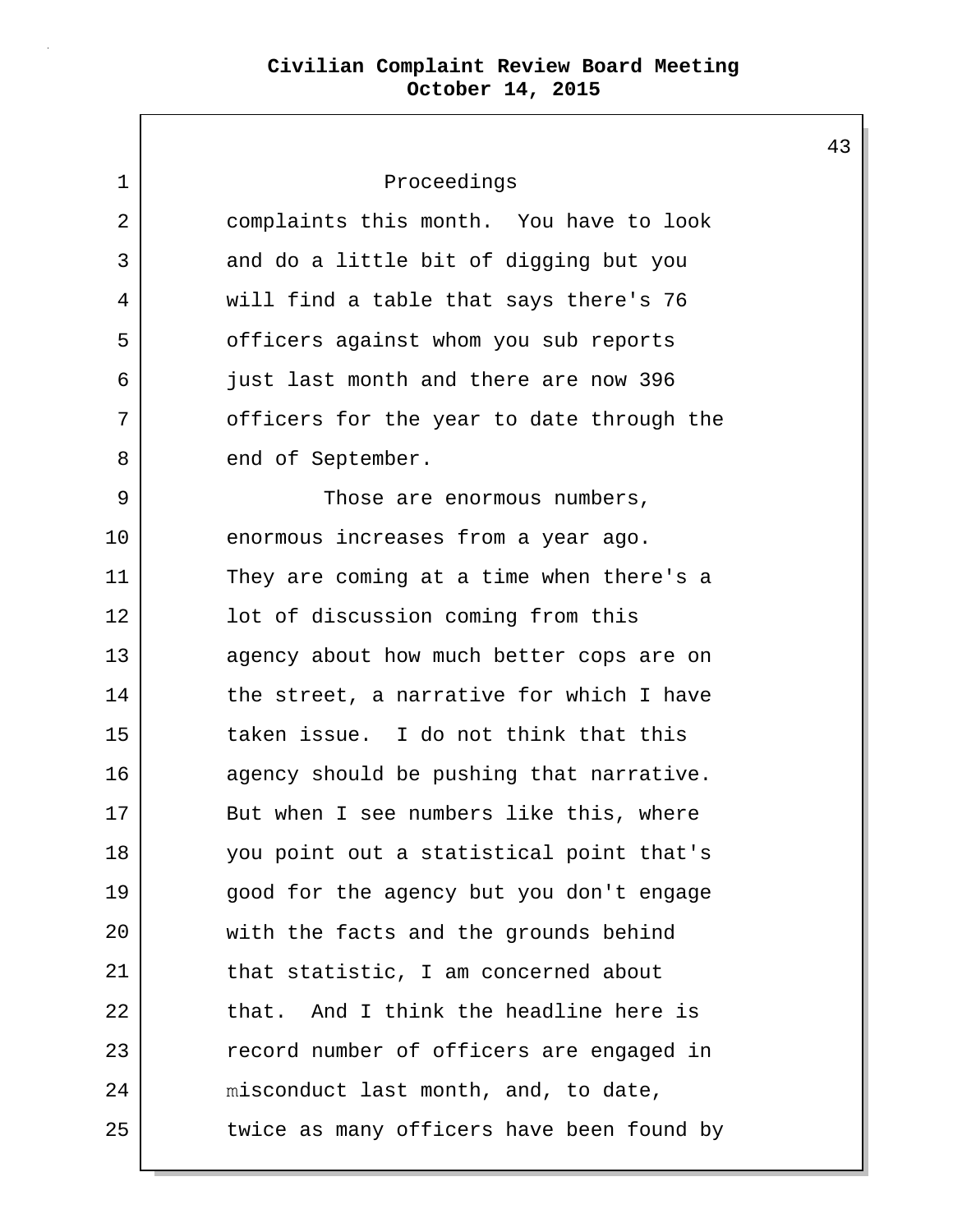|             | Proceedings                               |
|-------------|-------------------------------------------|
| 1           | this agency to have engaged in            |
| 2           | misconduct this year than just a year     |
| 3           | ago.                                      |
| 4           | And I think you need to                   |
| 5           | acknowledge that and I think you need to  |
| 6           | start talking about it. I think it's      |
| 7           | great to talk about substantiation, that  |
| 8           | could be a good thing for the agency, but |
| $\mathsf 9$ | what we should spend more time talking    |
| 10          | about is what that substantiation rate    |
| 11          | tells us about the frequency of police    |
| 12          | misconduct.                               |
| 13          | CHAIR EMERY: I'd just like to             |
| 14          | comment on that, just very briefly. I     |
| 15          | don't dispute any of the numbers you're   |
| 16          | saying, but I must say that it's pretty   |
| 17          | clear to me that the substantiation rate  |
| 18          | is driven by the video evidence that is   |
| 19          | now coming to the fore, in addition to    |
| 20          | the fact that investigations are being    |
| 21          | closed within about three months and      |
| 22          | therein go to panels within about four    |
| 23          | months, and that means evidence is        |
| 24          | preserved and witness's memories are more |
| 25          | clear than ever before.                   |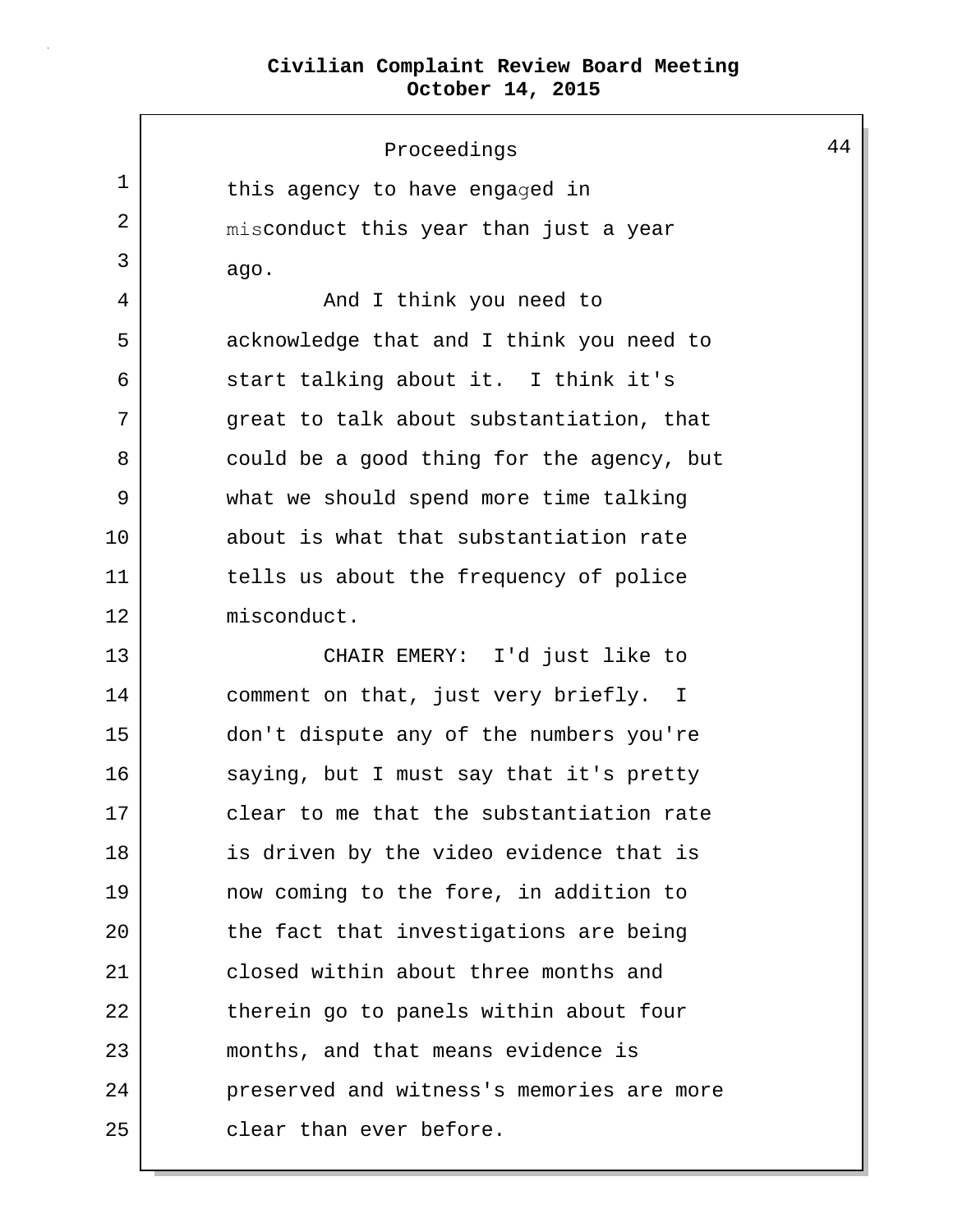1 Proceedings 2 | The Mond, quite frankly, I think the 3 numbers are minuscule compared to the 4 total number of complaints and to the 5 activities, interactions between police 6 officers and civilians overall and 7 especially -- and, in fact, one cannot 8 | infer, in my view, anything from the 9 increased numbers of substantiated cases 10 of misconduct about overall 11 civilian-police interactions. I think it 12 has very little -- it's not probative to 13 say that 300 as opposed to 150 is 14 meaningful, when you have 25,000 officers 15 interacting with the public in the month. 16 So I just don't say one way or 17 the other; you may be right, maybe it's 18 not going up or down, but there are --19 you know, it's a very -- it's an 20 | impossible inference to make because we 21 are subbing more officers for reasons 22 that we cannot identify, we need better 23 evidence and video, that that means that 24 we -- that interactions are either better 25 or worse. I don't think one can draw any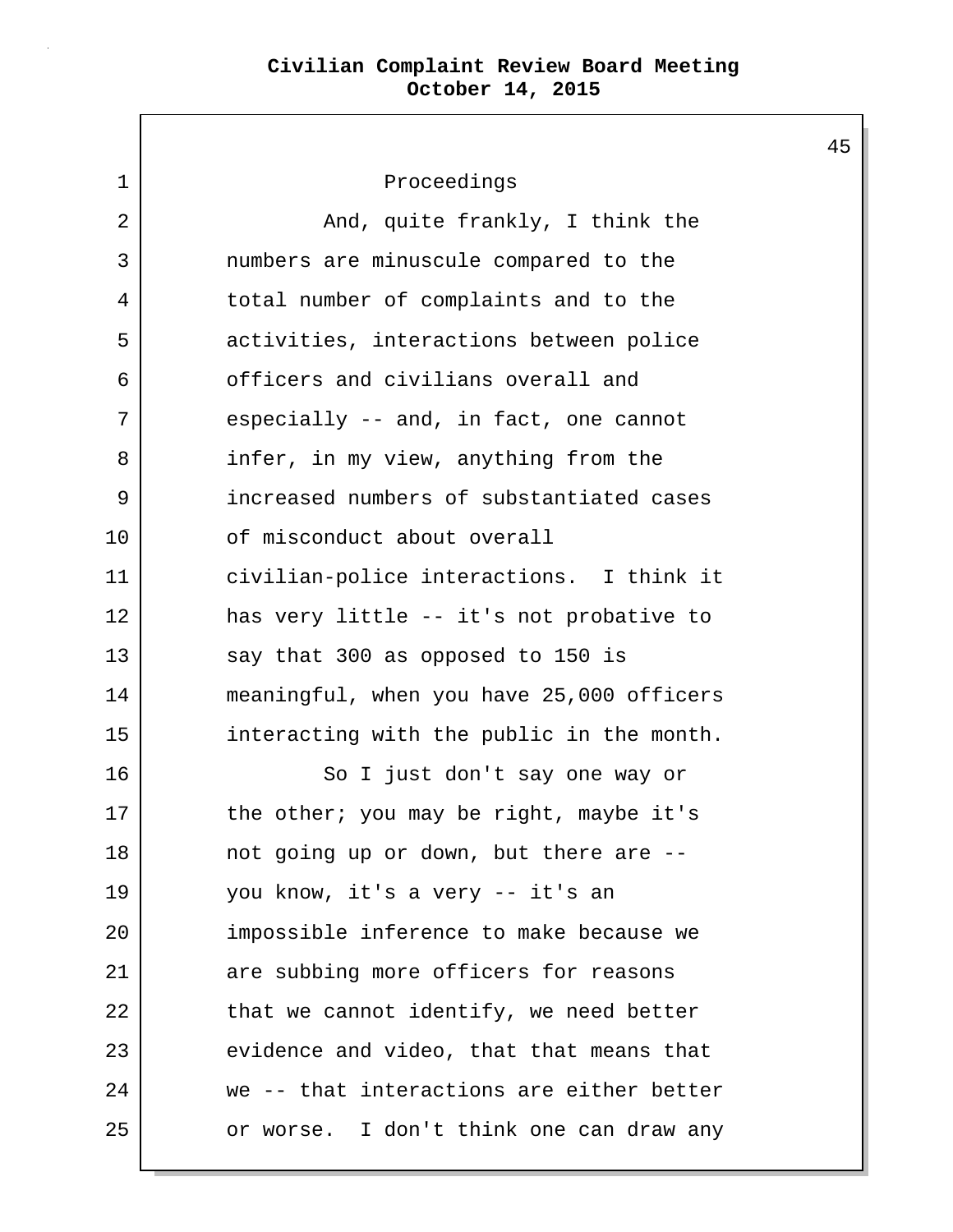46 1 Proceedings 2 conclusions. 3 MR. DUNN: Well, up, that's just 4 a fair methodological question. 5 I am a person troubled by what 6 seems to be an inclination to explain 7 away what appears to be an increase. 8 But setting that aside, if what 9 you are doing -- I don't mean you 10 personally, I mean the agency -- is 11 saying, O.K., we have a substantial 12 increase in the number of officers 13 against whom we have substantiated 14 complaints. What is that about us 15 (inaudible)? Fair enough. I don't see 16 that in this report. 17 What I see is a trumpeting of the 18 29 percent; what I see is the emphasis on 19 numbers that are going down at the 20 exclusion of numbers that are going up. 21 What I see in the semiannual report is a 22 big push to suggest that the drop in 23 complaints somehow means that cops are 24 being better on the street, which, by 25 your logic, and I understand the notion,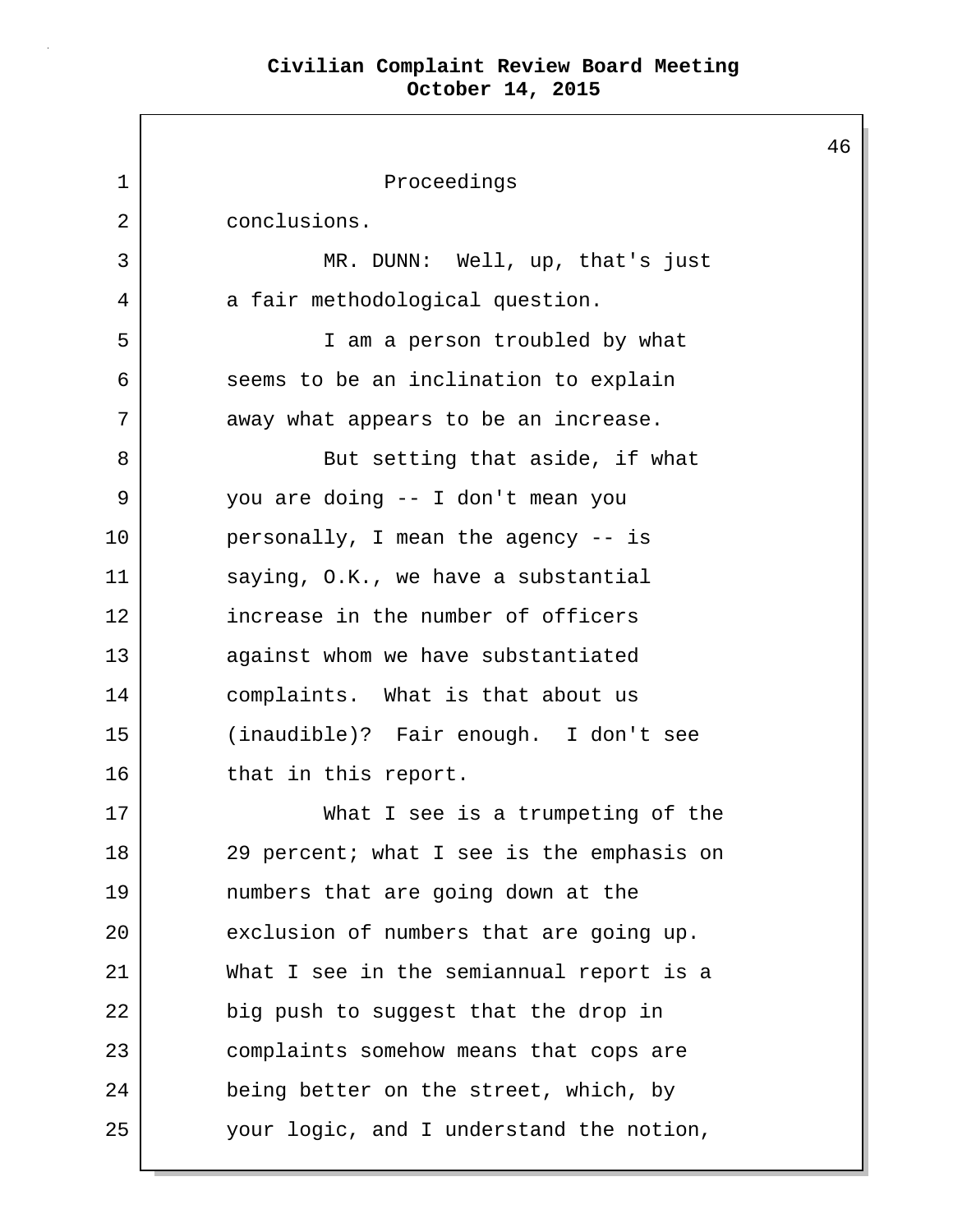1 2 3 4 5 6 7 8 9 10 11 Proceedings raises the exact same issue. There are lots of people who think there's no relationship between the number of complaints the agency gets and police officer misconduct. But if that's your view, you can't--when you see numbers that you like say, those numbers show cops are being better and when there are numbers you don't like say, well, those numbers don't really mean anything. 12 and what I'm saying is I am 13 struck by -- I'm struck by this in the 14 semiannual report. Both those -- this 15 | Teport (inaudible) there are these huge 16 increases in the number of officers 17 against whom complaints have been subbed. 18 Those increase in the numbers without 19 acknowledging them, they're only buried 20 in the table and there's no effort to 21 come to grips with the significance or 22 nonsignificance to them. What I'm saying 23 to you is I think you at least have to 24 grapple with if even if you want to have 25 one view on it and others want to have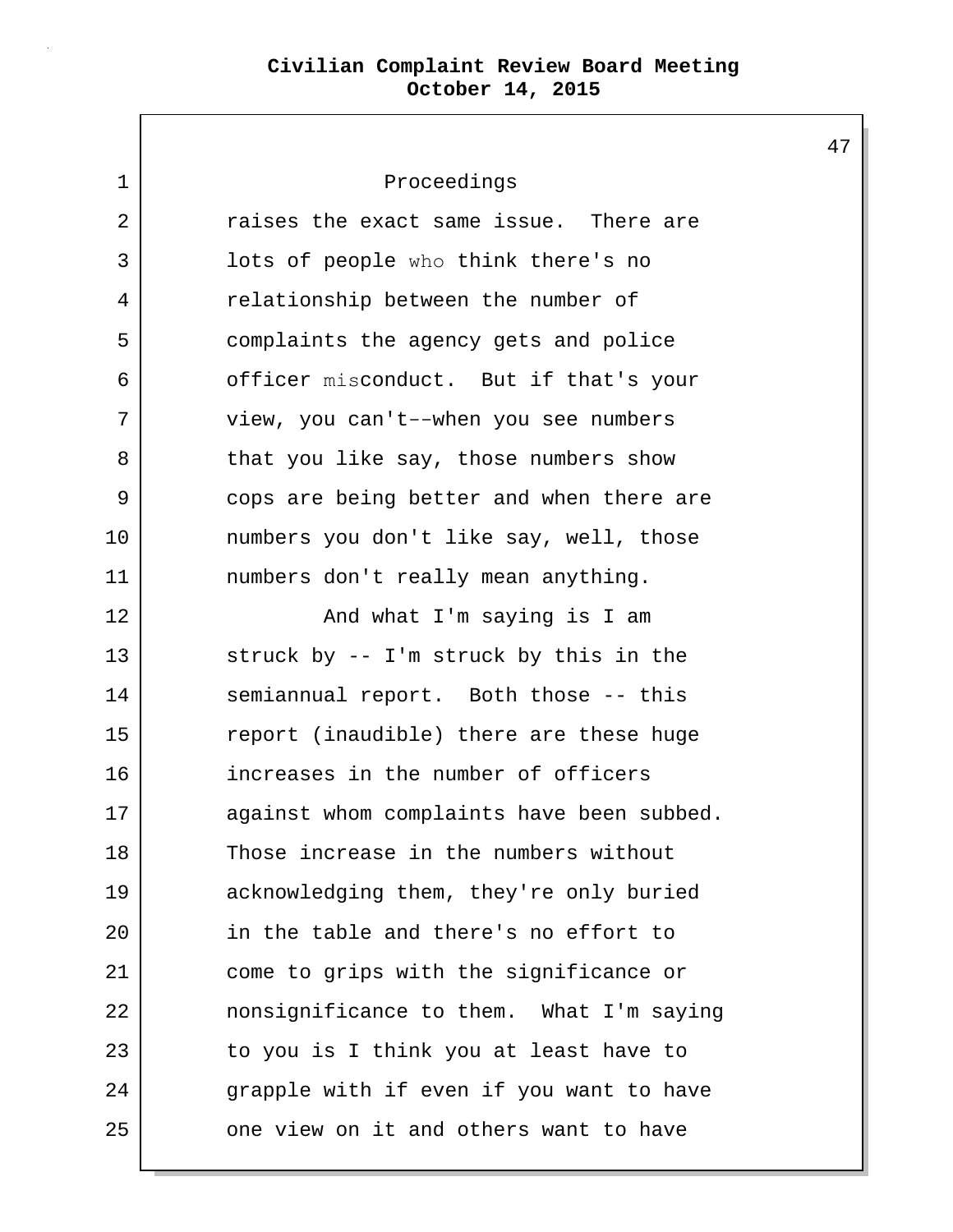|    |                                           | 48 |
|----|-------------------------------------------|----|
| 1  | Proceedings                               |    |
| 2  | another.                                  |    |
| 3  | CHAIR EMERY: Well, I think we             |    |
| 4  | are grappling with it and I think we'll   |    |
| 5  | continue to grapple with it, but I think  |    |
| 6  | the grappling with it has to do with the  |    |
| 7  | method by which we are investigating and  |    |
| 8  | gathering evidence and using the evidence |    |
| 9  | to reach conclusions which are            |    |
| 10 | qualitatively if not dramatically         |    |
| 11 | different than they were a year ago.      |    |
| 12 | It's a remarkable turnaround with this    |    |
| 13 | staff, investigating staff has made in    |    |
| 14 | the last year that allows more gathering  |    |
| 15 | of evidence which is so much more         |    |
| 16 | probative than in the past because of     |    |
| 17 | delays primarily and videos secondarily.  |    |
| 18 | The issue of complaints going             |    |
| 19 | down is a much more probative sample, in  |    |
| 20 | my view, and one can infer from this -- I |    |
| 21 | don't think we can be very confident      |    |
| 22 | about what it means, but the fact of the  |    |
| 23 | matter is once you have complaints        |    |
| 24 | dropping from 7,000 to 4,500, or          |    |
| 25 | thereabouts that means something,         |    |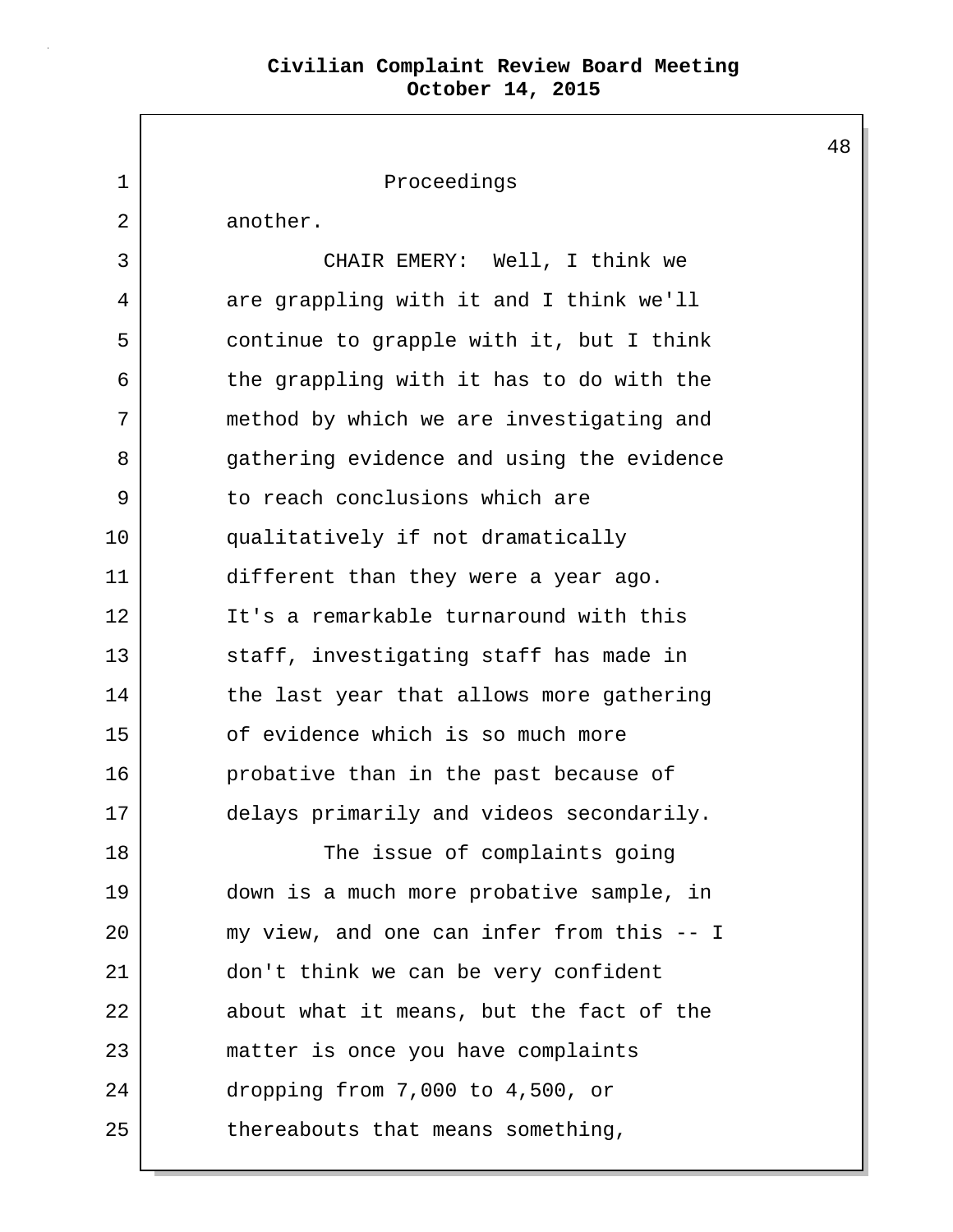1 Proceedings 2 especially with an agency that has gained 3 profile and I hope gained credibility. 4 So to me, there are some arguable 5 inferences, but I don't think anybody can 6 be very confident in any conclusions that 7 one draws from these numbers. 8 | KR. DUNN: Alright. You may not 9 be confident in those, in those 10 conclusions. What I'm saying is I have 11 questions about the conclusions and what 12 I'm saying is the agency is not even 13 | confronting what I think is the salient 14 factor, which is that there are many, 15 many, many more police officers in 2015 16 who have subbed complaints than a year 17 ago, and maybe that's because you're 18 investigating faster and maybe that's 19 because video is more available and maybe 20 what leads one to conclude is the 21 substantiation rate from the beginning of 22 time should have been 30 percent, and 23 what was happening all these years was 24 because the agency took forever in 25 investigating complaints and there wasn't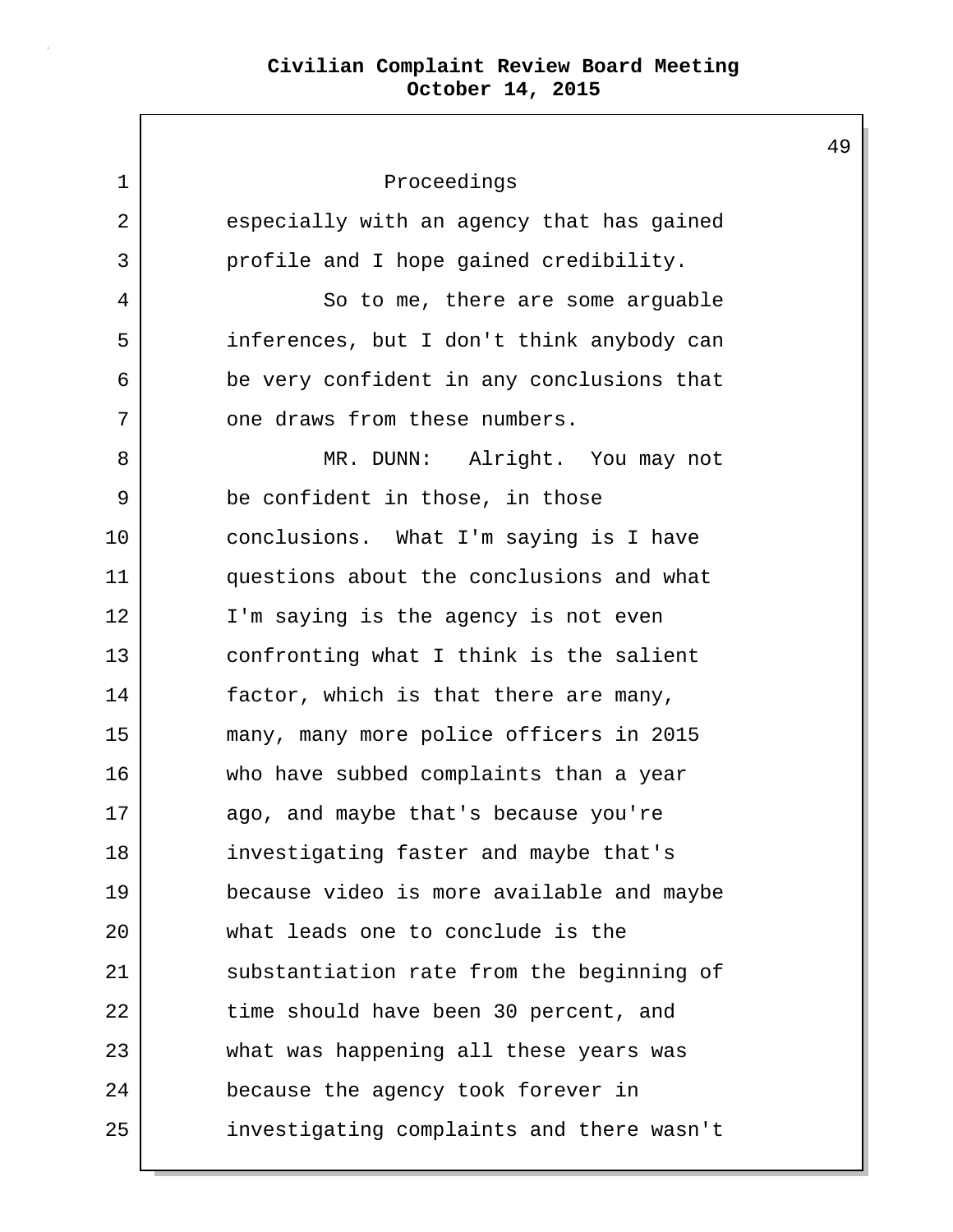| 1  | Proceedings                               |
|----|-------------------------------------------|
| 2  | video, they were recording substantiation |
| 3  | rates of 7 percent, and we should go back |
| 4  | an conclude that, in fact, there were     |
| 5  | 50,000 cops over the last five years that |
| 6  | should have had subbed cases or not.      |
| 7  | But I'm just saying I don't see           |
| 8  | that engagement and analytical level      |
| 9  | here. What I see is too much mindless     |
| 10 | acceptance of the Police Department       |
| 11 | narrative. And all the complaints I see,  |
| 12 | and this is in the report, Mina, they're  |
| 13 | pointing out that year-to-date complaint  |
| 14 | numbers are down. What is not mentioned   |
| 15 | is a quite substantial statistical        |
| 16 | increase in complaint numbers this month  |
| 17 | as opposed to a year ago.                 |
| 18 | I'm not saying that one is more           |
| 19 | important than the other. I'm saying      |
| 20 | that you can't pick and choose because    |
| 21 | you like one category of numbers because  |
| 22 | it's going in the right direction and     |
| 23 | ignore another category because for the   |
| 24 | reason that it's going in a different     |
| 25 | direction. Enough about that.             |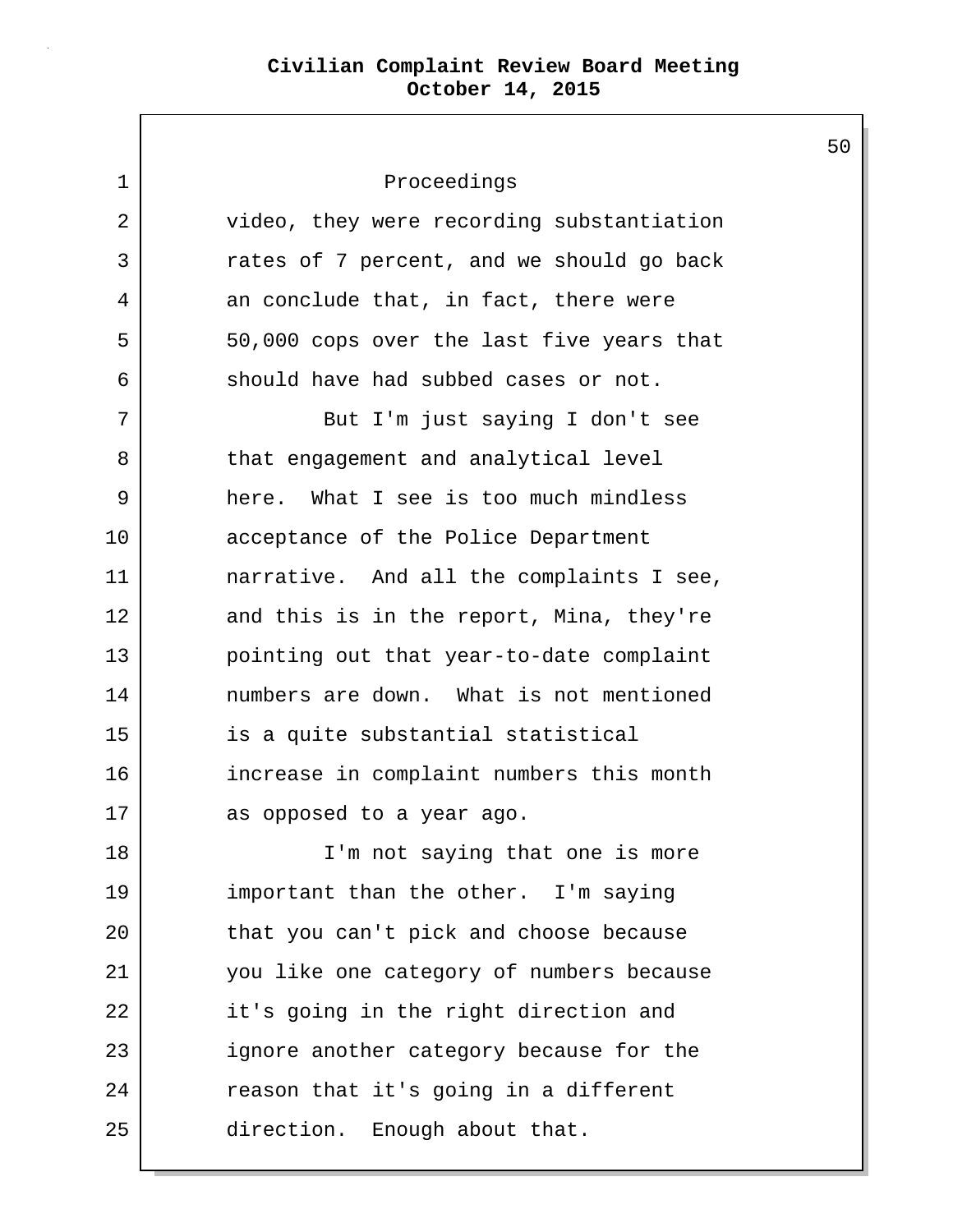1 Proceedings 2 I notice in the report that 3 there's been a substantial decrease in 4 recommended penalties from the agency. 5 This is on page 20. And I'm just going  $6$  to ask you -- what I'm going to put on 7 the table now and you can talk about it 8 | going forward, I have questions. You 9 have quite significantly emphasized the 10 fact that the department is more 11 frequently agreeing with your penalty 12 recommendations, and you treat it as a 13 good thing. I think in the abstract 14 that's a good thing also, but when I look 15 at that table, I see that you pretty much 16 split the percentage of cases that get 17 charges with the potential cases that get 18 instructions. And it is no surprise to 19 me that that's what's really happened, 20 | that the department is agreeing with you 21 a lot more because what you are proposing 22 much more frequently is nominal 23 discipline, and indeed I don't consider 24 instruction to be discipline at all. 25 | With respect to the numbers on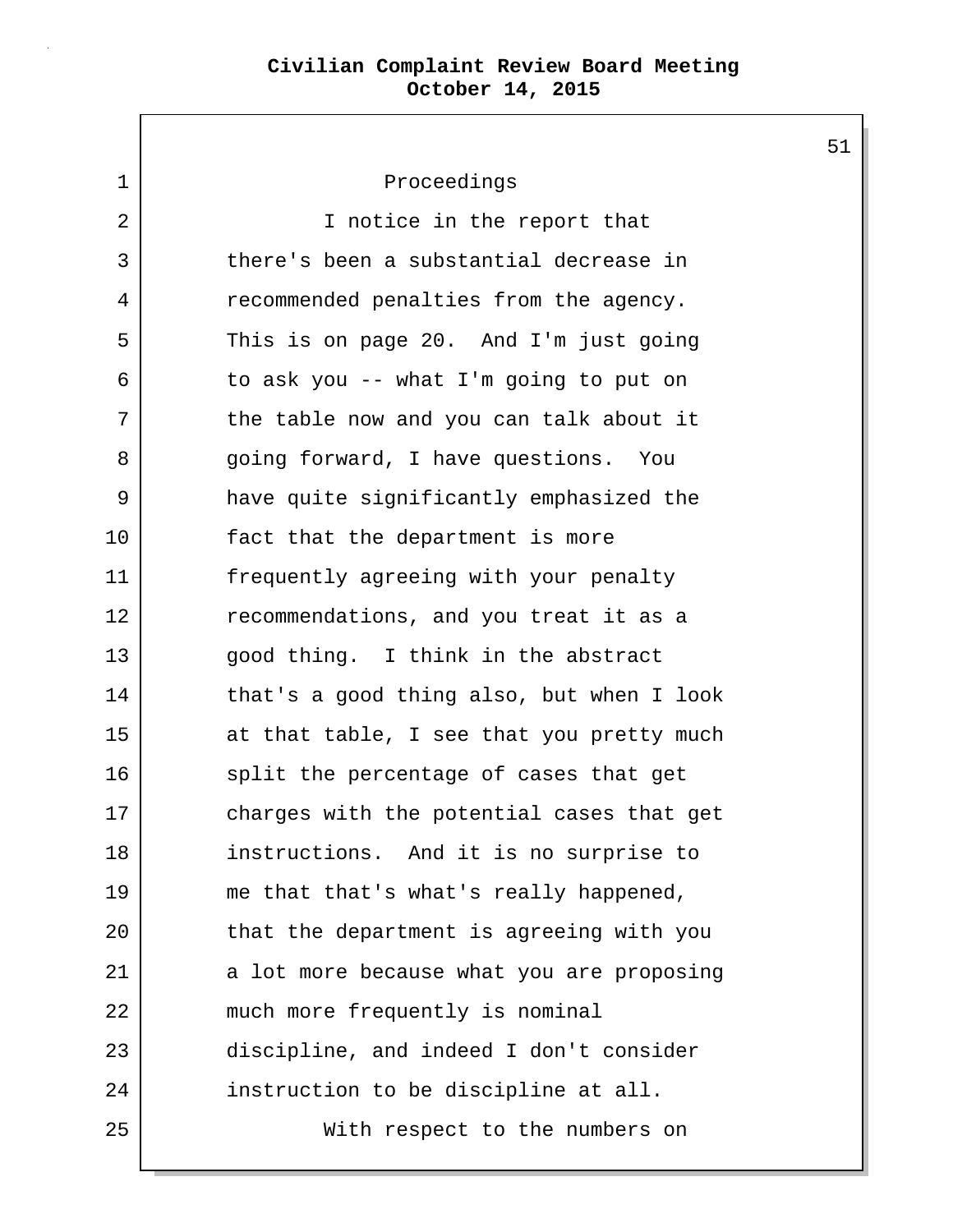1 2 3 4 5 6 7 8 9 10 11 12 13 14 Proceedings videos, Richard, basically, this is an important point, the table you have here talks about substantiated cases of videos; it doesn't have any numbers for cases of videos. So I can't tell if you've got ten cases in a month or a hundred cases in a month, and I would ask you to include that because it makes it easier for somebody like me to say, O.K., video, in fact, is a big part of it because many of these cases have a video. Well, it's not a big part if a small number have video. 15 16 17 18 19 20 21 22 23 24 25 Finally, I would mention one significant omission, and I'm going to write a more detailed letter about it some--the smaller details, but the NYPD dispositional tables seem not to be in here, which is a very important table, and that was a table of what the department has done with all your cases for the month and for the year. It includes such things as the dupes. That table seems to be completely gone, and I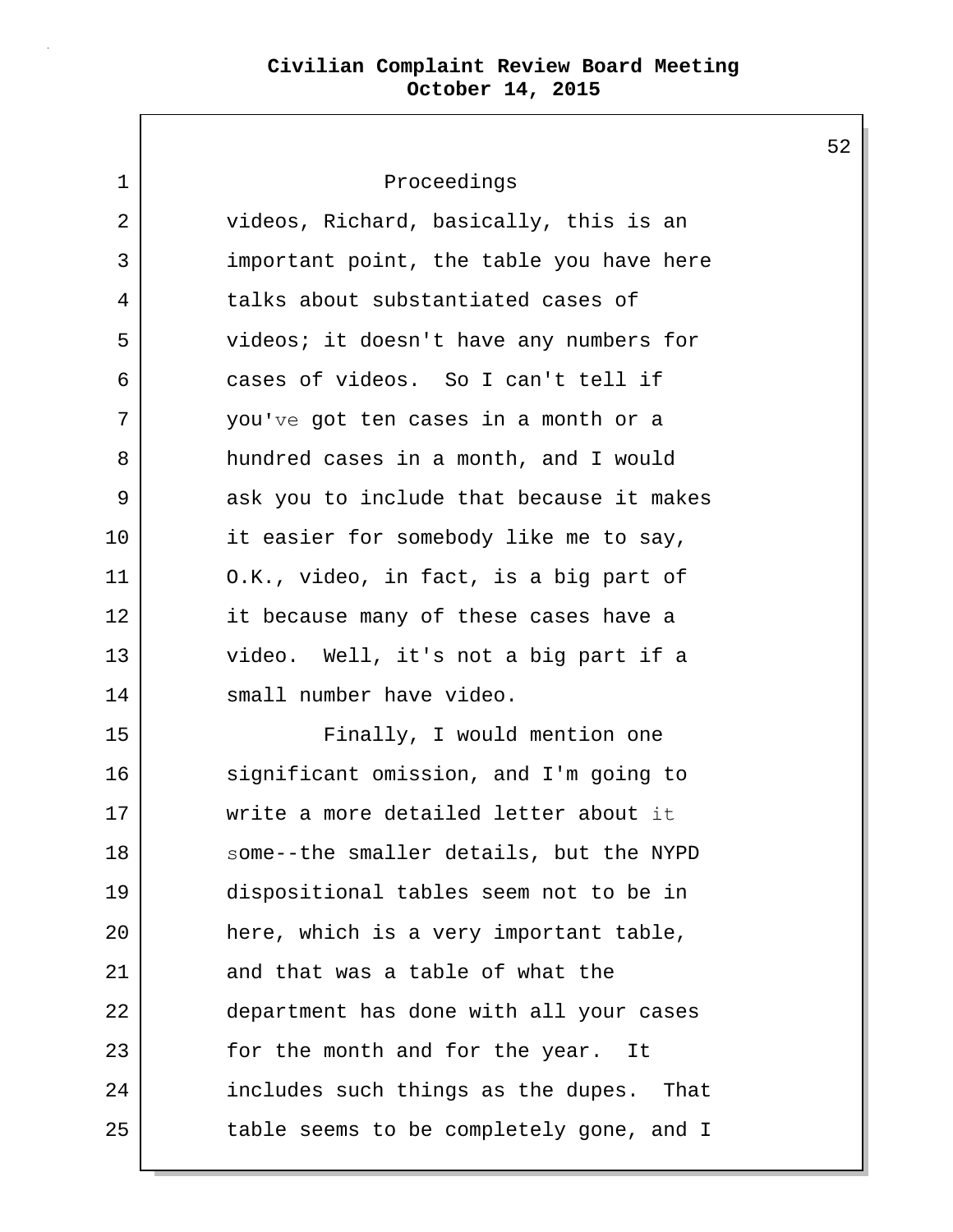$\mathsf{I}$ 

|    |                                           | 53 |
|----|-------------------------------------------|----|
| 1  | Proceedings                               |    |
| 2  | apologize if I have missed it, but I feel |    |
| 3  | like that was a very important table to   |    |
| 4  | give the public a picture of, for         |    |
| 5  | year-to-date and for the month, what had  |    |
| 6  | happened with all the department          |    |
| 7  | dispositions and that doesn't seem to be  |    |
| 8  | here.                                     |    |
| 9  | Finally, what I would say is              |    |
| 10 | thank you for getting the rules done. We  |    |
| 11 | of course will have detailed written      |    |
| 12 | comments about them and talk about them   |    |
| 13 | for months.                               |    |
| 14 | Richard, I want to thank you for          |    |
| 15 | the effort you have made to make the      |    |
| 16 | process as public as you have. I think    |    |
| 17 | it's been quite important. I don't think  |    |
| 18 | you needed to do that and I thank you so  |    |
| 19 | much.                                     |    |
| 20 | EXECUTIVE DIRECTOR MALIK: Just            |    |
| 21 | so you know, Chris, the NYPD final        |    |
| 22 | penalties for APU cases --                |    |
| 23 | MR. DUNN: I saw that.                     |    |
| 24 | EXECUTIVE DIRECTOR MALIK: -- and          |    |
| 25 | penalties for allegations imposed by the  |    |
|    |                                           |    |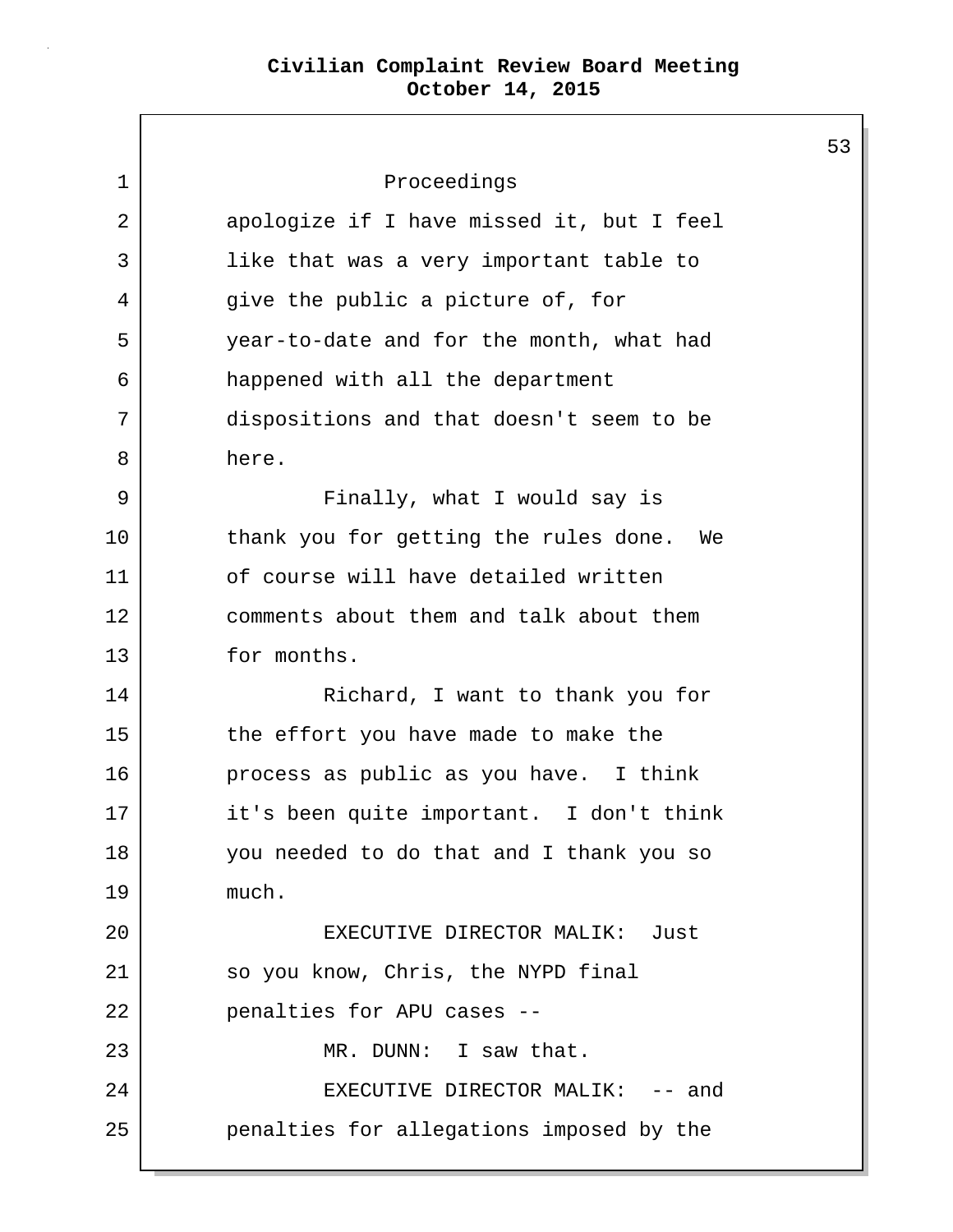54 1 Proceedings 2 Police Commissioner for non-APU cases is 3 on page 25. 4 MR. DUNN: No, I saw that. 5 That's -- those are different tables than 6 the report you used to have. For 7 instance, there's no way -- if you could 8 count these dupes, about ten, counted 9 individually. You had a table that had 10 every single disposition -- all the cases 11 that were closed in a month and every 12 single disposition of all those cases, 13 and that's no longer here. 14 CHAIR EMERY: Duly noted. I 15 appreciate that. 16 We have Rick Robinson. 17 Mr. Robinson. 18 MR. ROBINSON: Hi, how you doing? 19 Hi, Rick Robinson. I'm from the 20 NAACP. We are from Newark, New Jersey. 21 Newark, New Jersey is currently on the 22 way for a CCRB, so the staff, Executive 23 Director Ms. Malik, her departmental 24 leads have been influential involving 25 mentoring me so I can actually bring this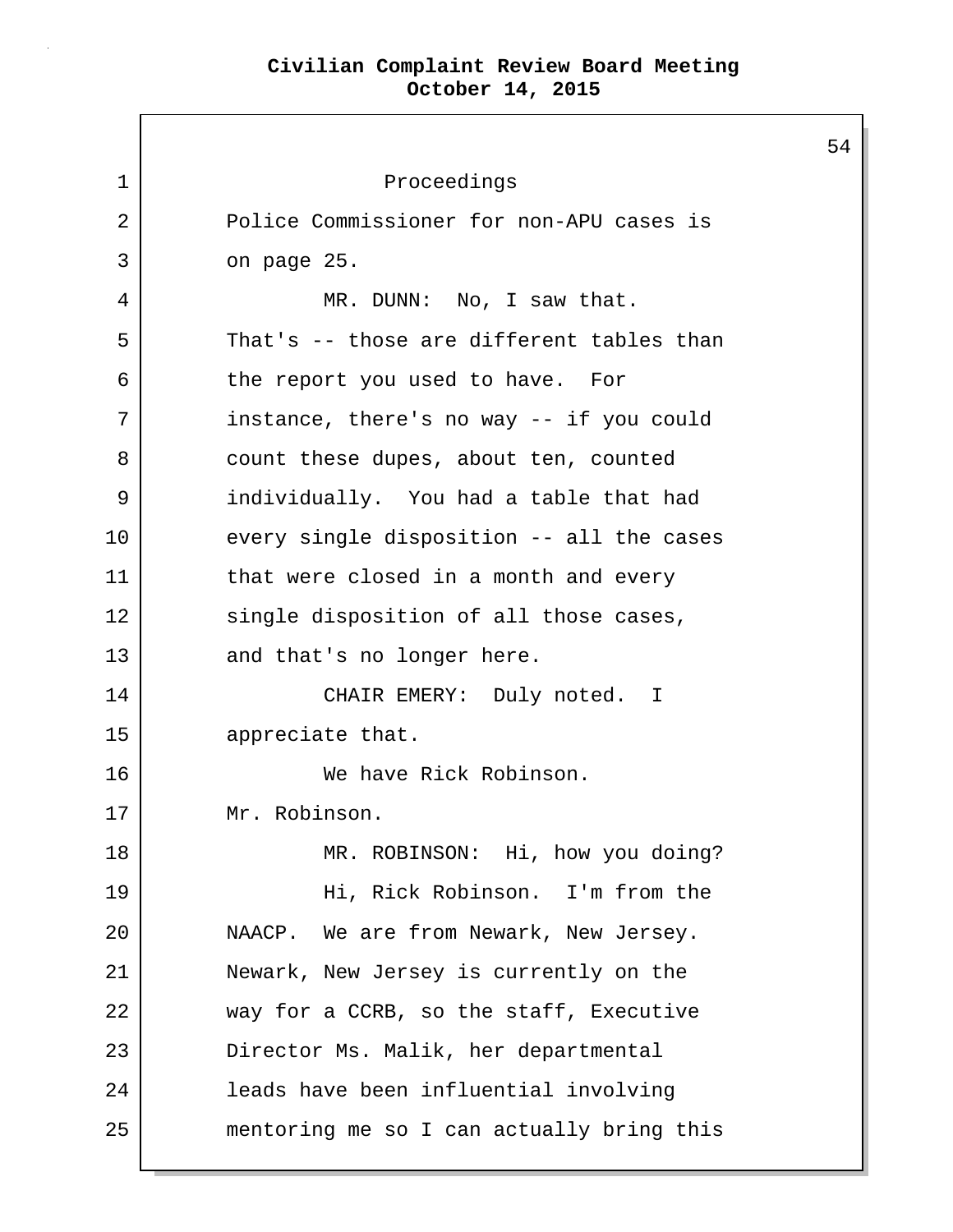| 1  | Proceedings                               |
|----|-------------------------------------------|
| 2  | profile to Newark and help out the        |
| 3  | establishment of a CCRB.                  |
| 4  | I briefly glanced at the latest           |
| 5  | report for the day, and I actually went   |
| 6  | over your information that was given to   |
| 7  | the Board personally. In my opinion and   |
| 8  | some people in Newark, New Jersey, very   |
| 9  | impressive. There has been steady         |
| 10 | growth.                                   |
| 11 | When you're dealing with these            |
| 12 | kinds of serious instances, it's really,  |
| 13 | really tough, so I will give your Board   |
| 14 | and you and your staff kudos because it   |
| 15 | is a very very tough thing to do and      |
| 16 | just, everyone, you should be very proud  |
| 17 | of the CCRB and the situations occurring  |
| 18 | under it.                                 |
| 19 | CHAIR EMERY: I'm very proud of            |
| 20 | the staff and this Board, we are also     |
| 21 | very proud.                               |
| 22 | MR. ROBINSON: You should be.              |
| 23 | There is room for growth and I            |
| 24 | was pretty much informed of that on my    |
| 25 | first visit and those are things that are |
|    |                                           |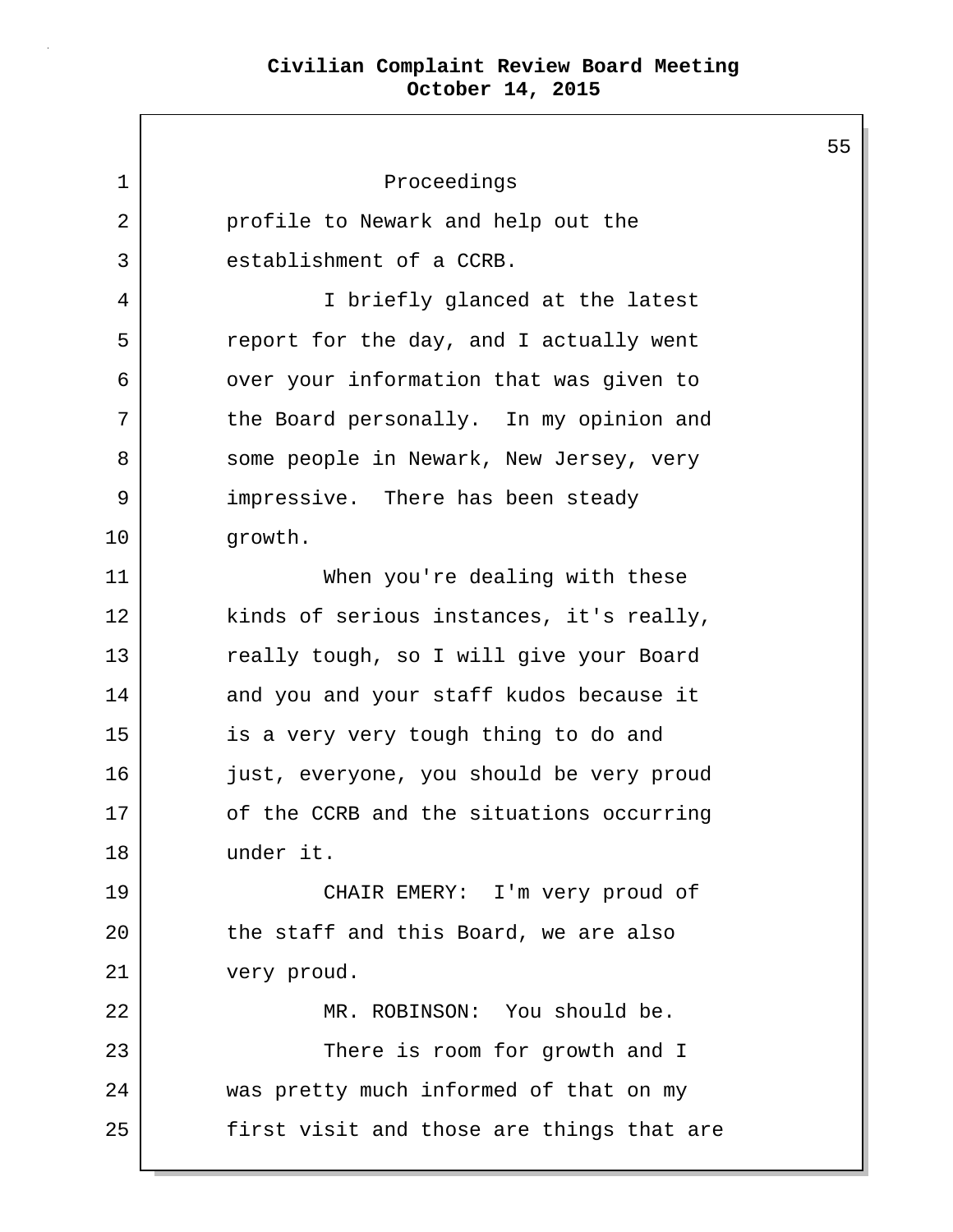56 1 Proceedings 2 being worked on, but let me tell you 3 about the situation in Newark, New 4 Jersey. We are currently at 50 percent 5 pertaining to gaining status and, again, 6 I'm leaning on the New York CCRB for any 7 kind of inclusion of help and 8 understanding. 9 | And I heard you earlier today, 10 your explanation for clarity on certain 11 matters, and I have to tell you, you need 12 it, and it was a good review and 13 excellent. So I congratulate you on 14 that. 15 You had a number of high profile 16 cases recently. I have to give you 17 congratulations on that. 18 Newark was -- I would say they 19 had an awful Internal Affairs Unit. The 20 Department of Justice did an 21 investigation and a study and pretty much 22 concluded that 500 cases were not 23 recorded in Internal Affairs, so you had 24 some residents who were feeling slighted. 25 There were numerous misconduct issues.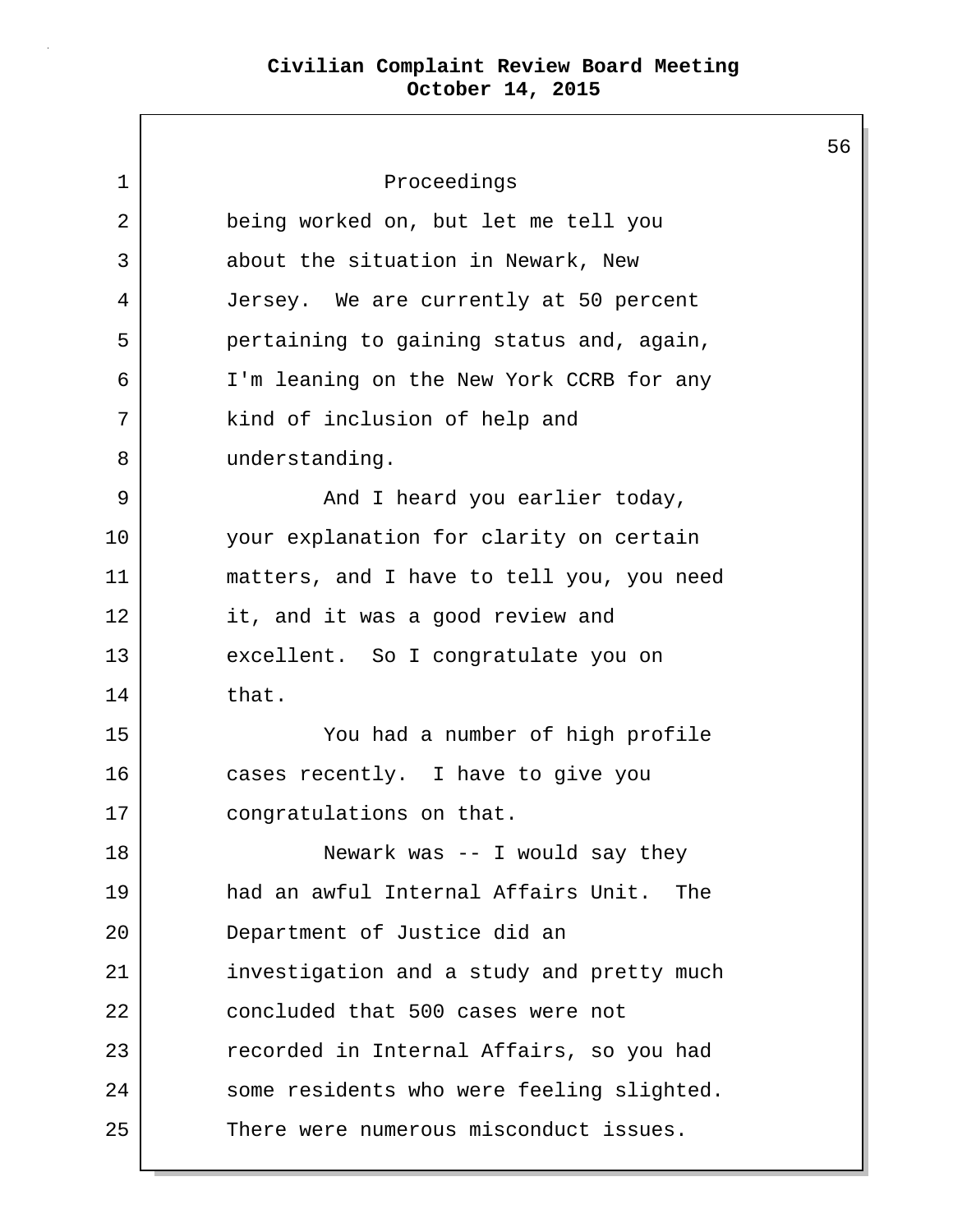57 1 Proceedings 2 So we feel that it's necessary for a CCRB 3 to be established. 4 And again, I just want to say 5 thank you to Ms. Malik and to your staff, 6 wonderful people and Mr. Emery, you 7 should be very proud. 8 CHAIR EMERY: Thank you very 9 much. 10 MR. ROBINSON: You're welcome. 11 EXECUTIVE DIRECTOR MALIK: Thank 12 you. 13 CHAIR EMERY: Oh, sorry, Jose 14 LaSalle. 15 | MR. ROBINSON: If you want me to 16 go again, I'll go again. 17 | CHAIR EMERY: Alright. No. 18 Mr. LaSalle, Jose LaSalle. Thank 19 you. 20 MR. LaSALLE: First I want to say 21 | I'm not going to sound too friendly like 22 everybody else that's been up here, so... 23 | CHAIR EMERY: We don't expect 24 that of you. 25 MR. LaSALLE: So there won't be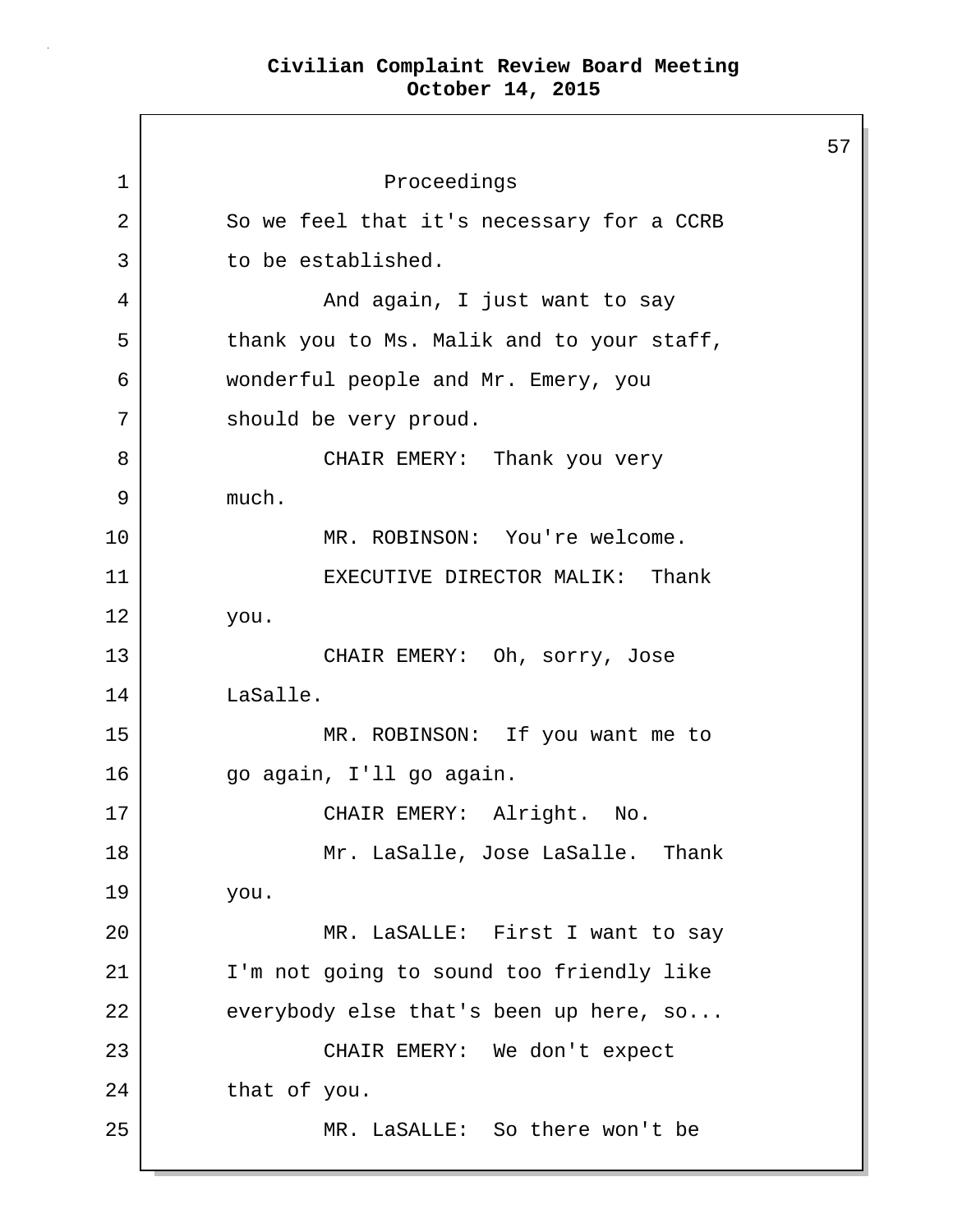| $\mathbf 1$ | Proceedings                               |
|-------------|-------------------------------------------|
| 2           | too many thanks or congratulations coming |
| 3           | from me, one of the reasons is because -- |
| 4           | first, I'm Jose LaSalle, founder of Cop   |
| 5           | Watch On Patrol, and I've got about 50 to |
| 6           | 60 brothers and sisters that I send out,  |
| 7           | get involved in the community in the five |
| 8           | boroughs. We usually go to the precincts  |
| 9           | where CCRB complaints are high and also   |
| 10          | to the precincts where we get intel from  |
| 11          | people in the community that there is a   |
| 12          | lot of police harassment.                 |
| 13          | Main objective was just to record         |
| 14          | everything. We kind of mastered the NYPD  |
| 15          | Patrol Guide 'cause we feel that that's   |
| 16          | very important especially with the broken |
| 17          | window that Bill Bratton had brought back |
| 18          | here and has been implementing. In a      |
| 19          | community of color, we kind of figure     |
| 20          | that that would be the broken windows for |
| 21          | the NYPDs, so we make sure that they be   |
| 22          | held accountable, either by us            |
| 23          | documenting it and exposing it on social  |
| 24          | media. We have everything on -- we have   |
| 25          | a very big social media grass roots       |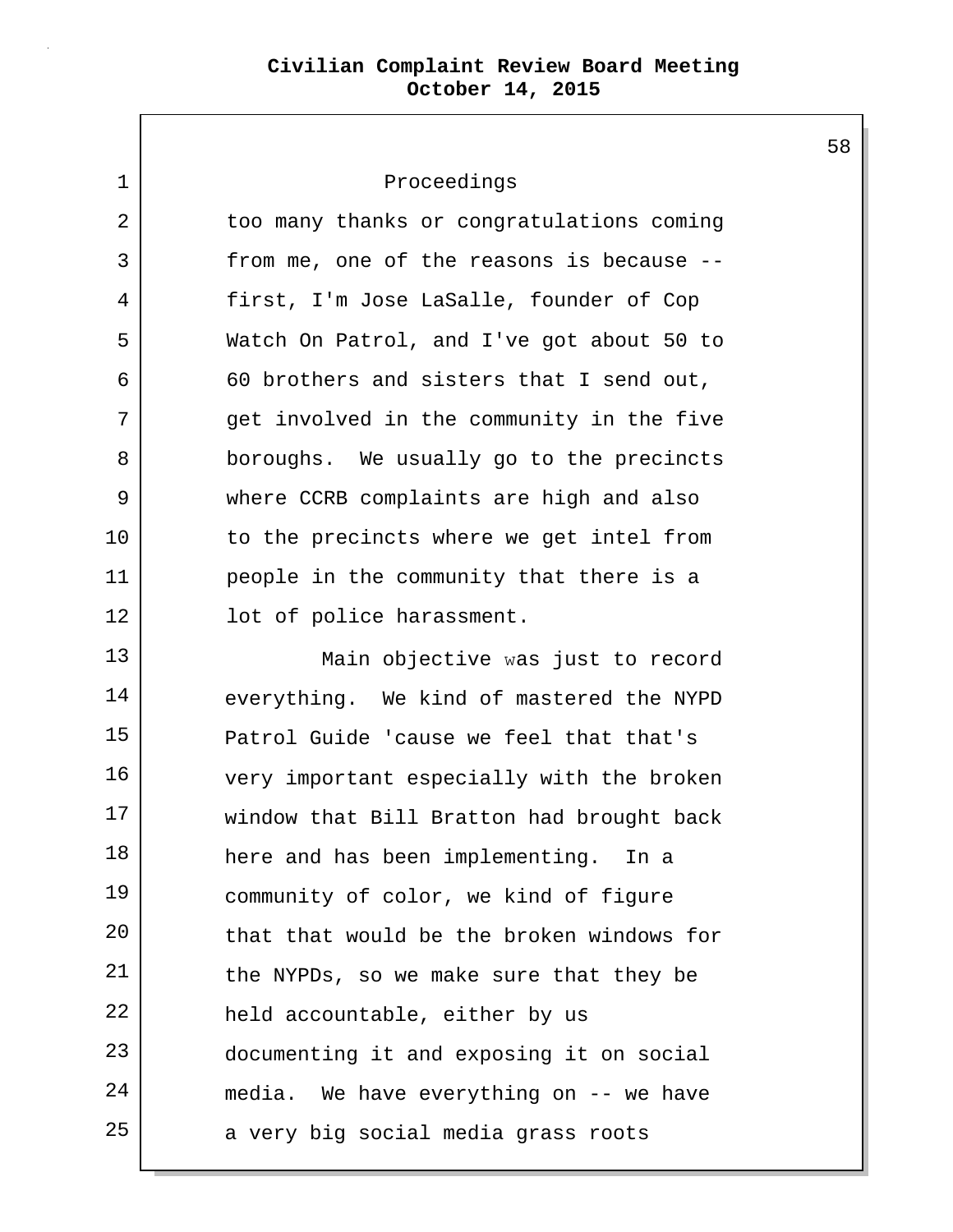1 Proceedings 2 organization, and we make sure that we 3 spread it all around to the point where 4 many officers actually tells us, Please 5 don't put them on YouTube; Please don't 6 put them on social media, which shows 7 that we're doing a lot more work there 8 than the CCRB themselves are doing 9 because when they see us, they straighten 10 up. When they see us, their attitude 11 changes. 12 | Consumed T know that many people on 13 this Board here or anyone on this Board 14 here will never be in the street 15 | The recording police, will never been in a 16 community of color where they're most 17 affected, so I will never see them there. 18 So for those who get credit for 19 substantiated cases because of 20 videographers, like myself, who put their 21 body on line every single day and other 22 videographers who take it upon themself 23 to say, you know what, I'm tired of 24 | seeing this; I'm tired of police officers 25 coming in my community harassing,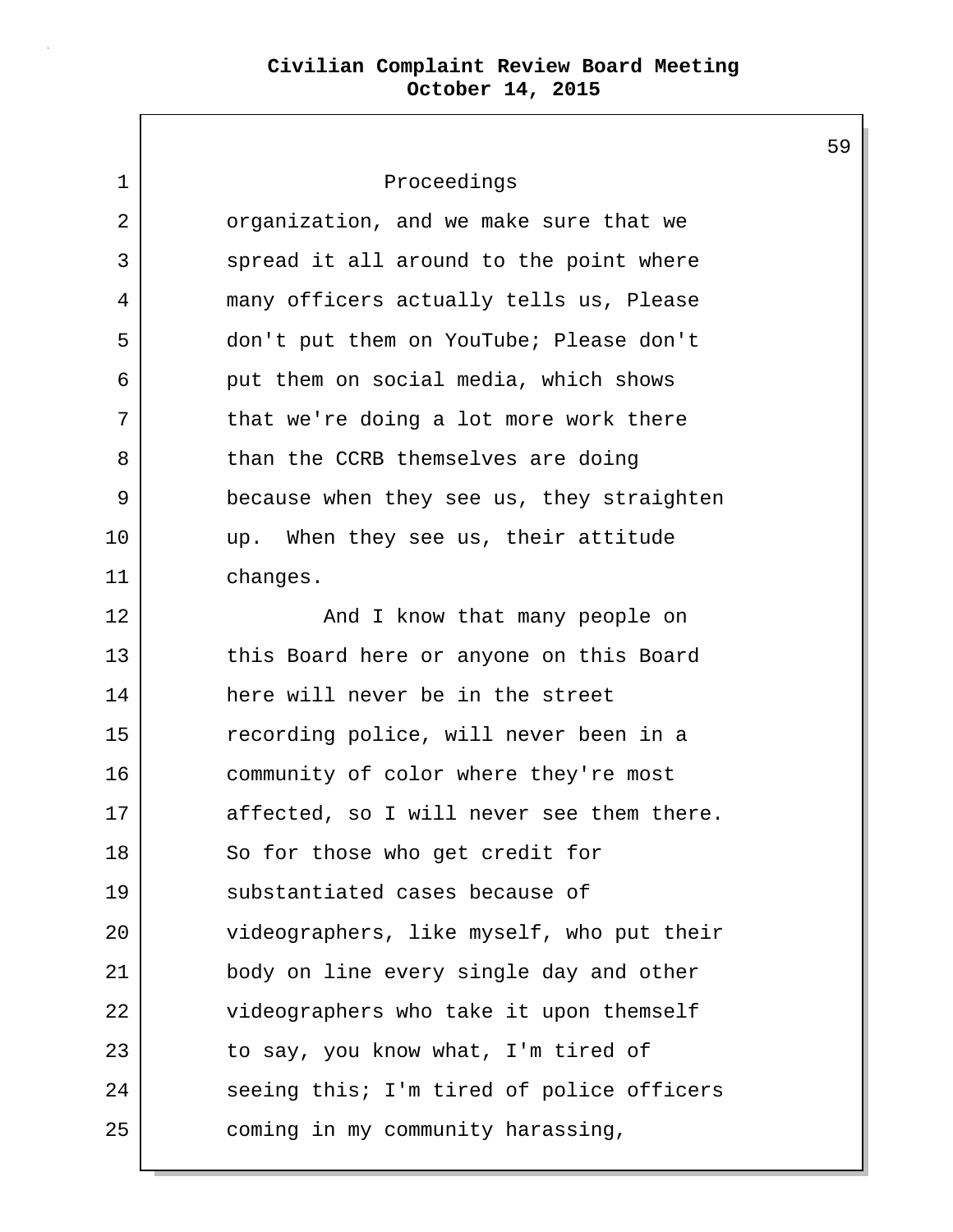1 Proceedings 2 dehumanizing, traumatizing, 3 criminalizing, brutalizing and even 4 murdering our brothers and sisters. So 5 these are the people that's standing up 6 and that is the only reason that they are 7 able to substantiate -- that they even 8 substantiate these claims now. It's not 9 because of what they doing because what 10 they've been, they've been doing for a 11 long time, and to take videographers, for 12 it to take place like it has now to 13 | substantiate it, I can't give you no 14 credit for that. 15 | The Suite of thing that I wanted to  $16$  share -- I want to lead into my own case, 17 too. This is a folder I got here of CCRB 18 complaints, CCRB complaints made by me 19 and my group of cop watchers, and I'll 20 get into that in a little while. I'll 21 tell you a story about that, and with the 22 contradiction on the side of that. 23 We feel very upset because of  $-$ 24 I know they've been getting credit from 25 the NAACP from New Jersey about the James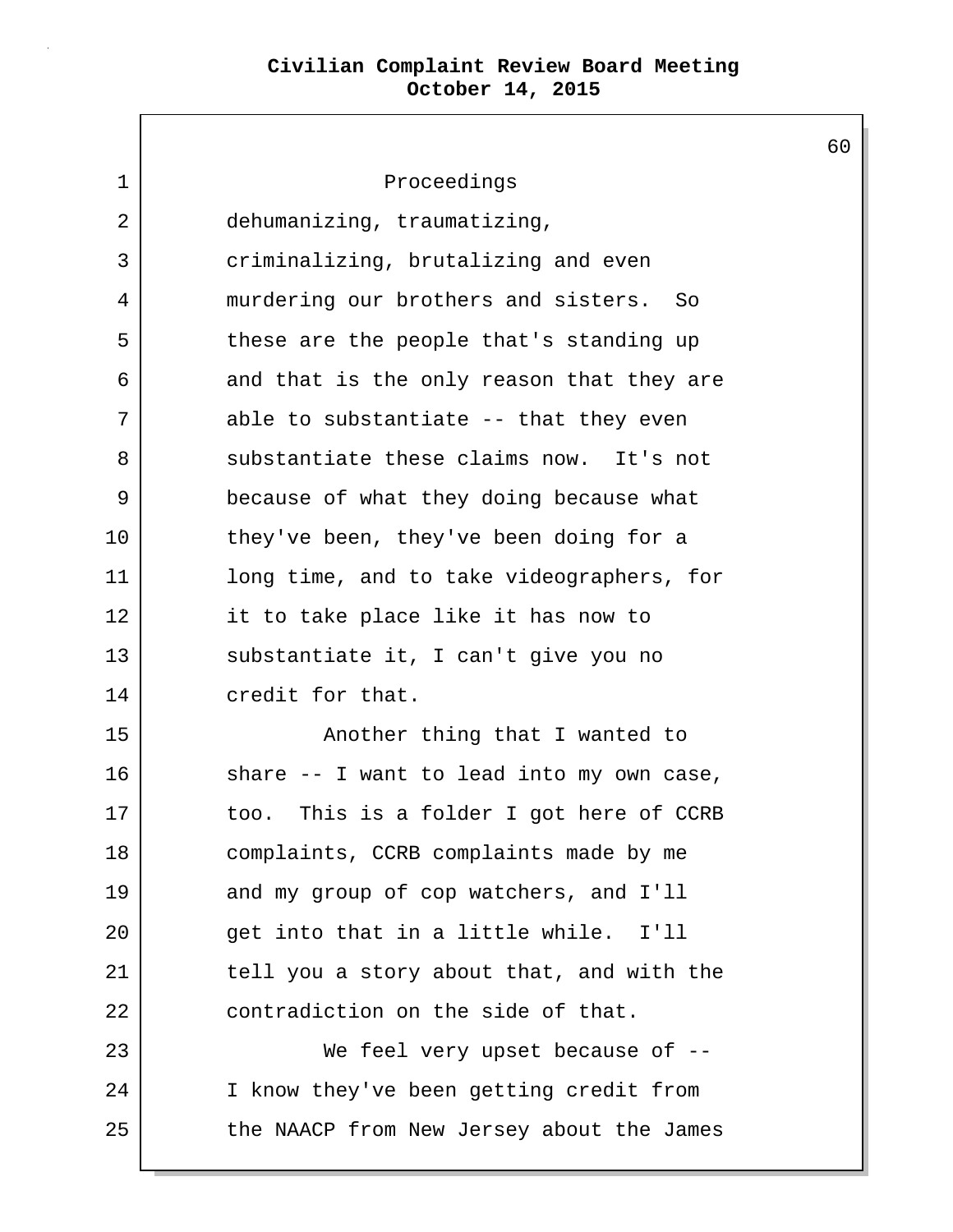| 1  | Proceedings                               |
|----|-------------------------------------------|
| 2  | Blake issue and these so-called high      |
| 3  | class cases. We can't give them no        |
| 4  | credit for that because the simple fact   |
| 5  | is there's other cases that have been     |
| 6  | laying on that desk for years which have  |
| 7  | been substantiated with video and they    |
| 8  | still laying on y'all desk and that is    |
| 9  | sad. It only took, what, 28 days, not     |
| 10 | even 30 days for y'all to look into the   |
| 11 | James Blake case. Not even 30 days.       |
| 12 | Nowhere -- I've been trying to find where |
| 13 | in the CCRB since y'all been around has   |
| 14 | any case been looked at that fast. I      |
| 15 | haven't found it, and if y'all can find   |
| 16 | it, I would like to get it.               |
| 17 | And you know what that tells the          |
| 18 | community and the people in my community? |
| 19 | It tells us that you have to be somebody  |
| 20 | that is famous, you have to be somebody   |
| 21 | that is rich, and you have to be somebody |
| 22 | that the media is going to go crazy --    |
| 23 | you know what I'm saying -- over, because |
| 24 | that's what the people wanted. That's     |
| 25 | how you substantiate the case. And that   |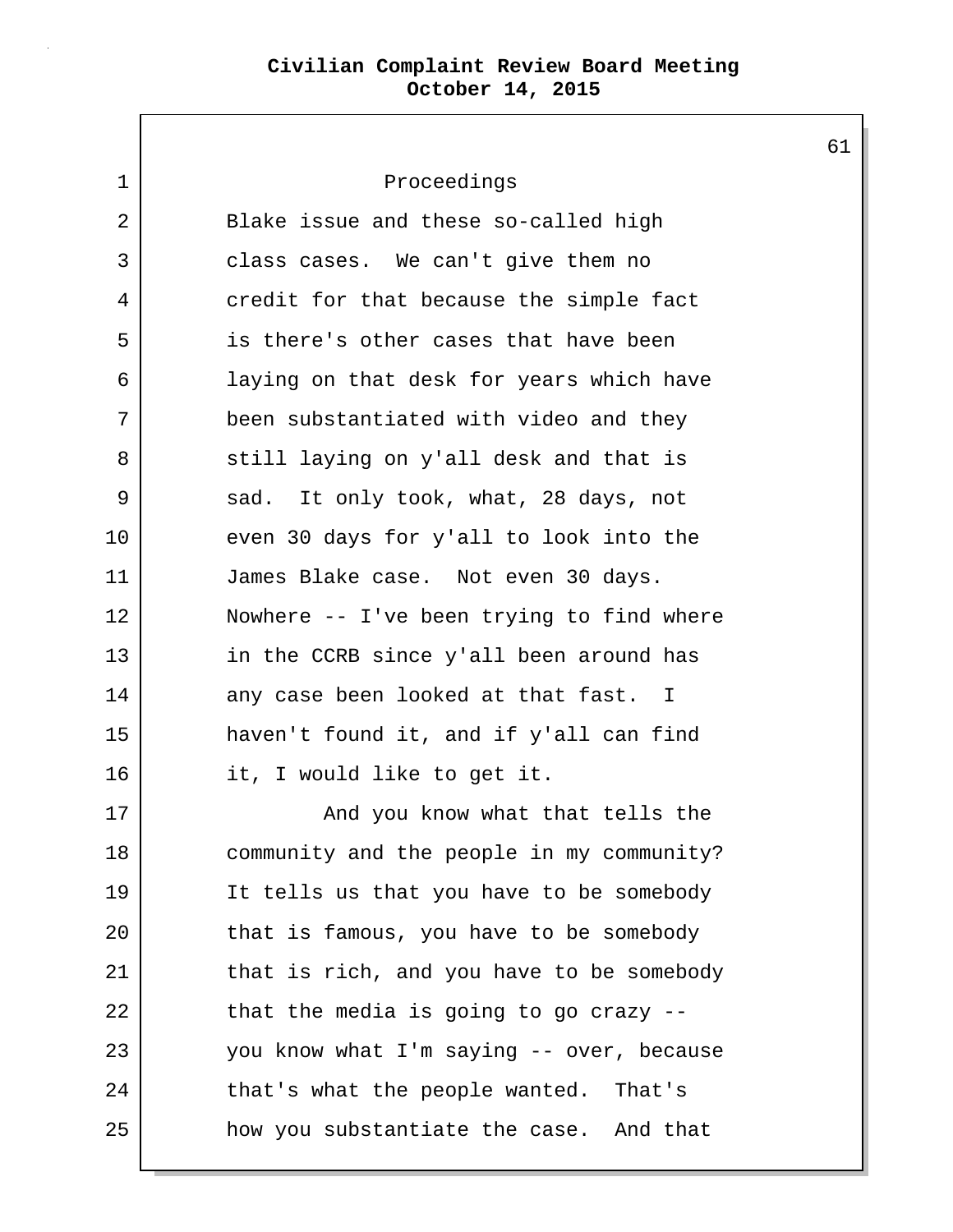1 Proceedings 2 brings me to my case. 3 While I was video recording, 4 without the video recording -- these are 5 the bruises that I gained from being 6 assaulted by police. So these are the 7 bruises I gained. I end up being in the 8 | hospital for about three days with a 9 concussion, and -- and, they falsely 10 charged me with... One, was jay walking 11 and, two, with carrying -- in possession 12 of a scanner. These cases have been 13 dropped because they was falsified cases 14 anyways, so they werent going anywhere. 15 So they've been dropped. 16 Then I send the information to 17 the CCRB. They had the hospital report. 18 They had the pictures. They had the 19 video of the police officer shining a 20 | light at me until the point where the 21 video went dead because I was snatched 22 wp, thrown against the fence, and my 23 phone was cracked when it slammed against 24 the floor. So that was given to the 25 | Board, and with other -- with other --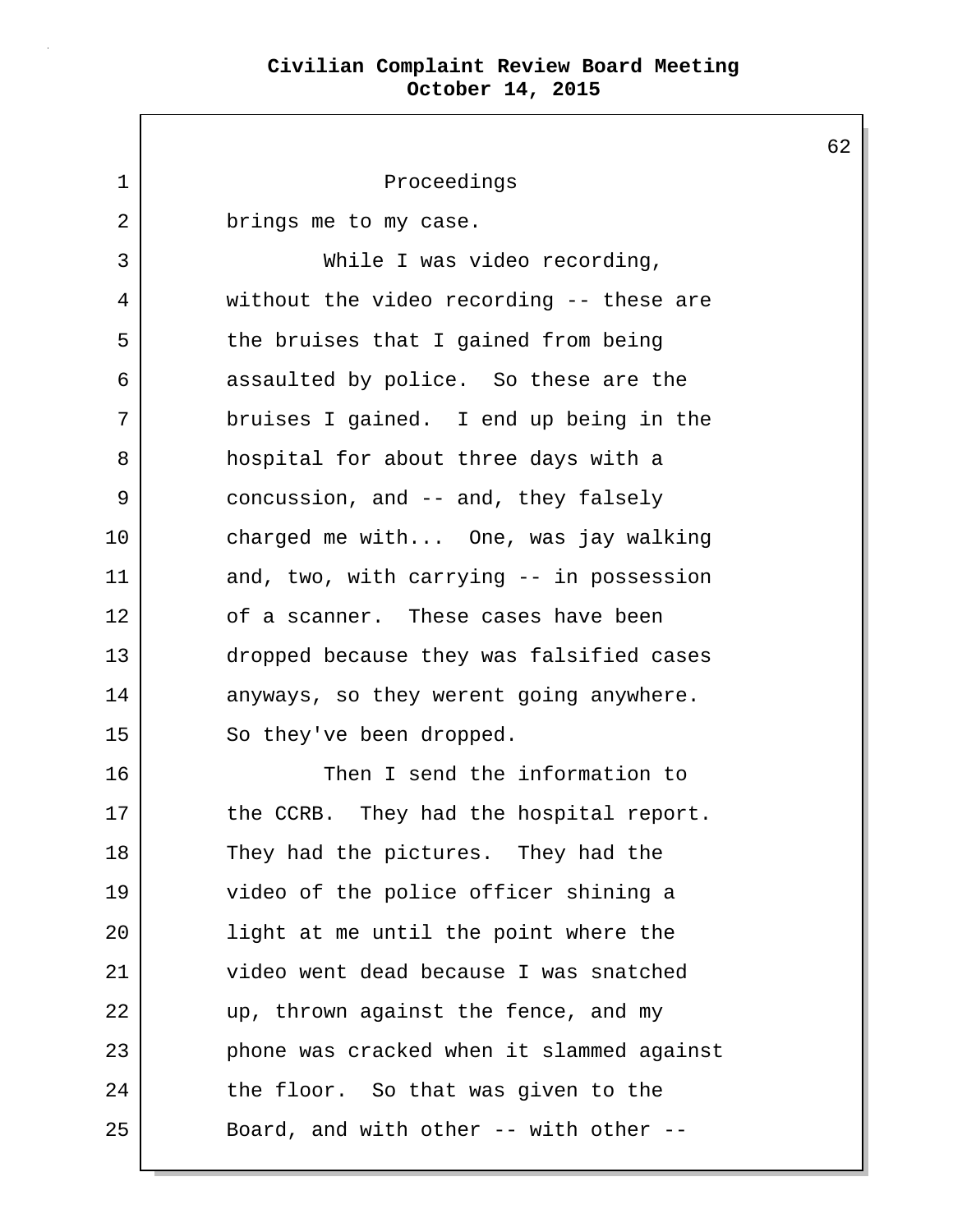$\mathsf{I}$ 

L

|             |                                           | 63 |
|-------------|-------------------------------------------|----|
| $\mathbf 1$ | Proceedings                               |    |
| 2           | and other evidence, and this is what I    |    |
| 3           | get back from the Board. Alright?         |    |
| 4           | Abuse of authority,                       |    |
| 5           | unsubstantiated, and there's video of     |    |
| 6           | this, too. Force, exonerated; force,      |    |
| 7           | again, that's C, exonerated; discourtesy, |    |
| 8           | unsubstantiated; discourtesy,             |    |
| 9           | unsubstantiated; abuse of authority,      |    |
| 10          | unsubstantiated; abuse of authority,      |    |
| 11          | unsubstantiated; abuse of authority,      |    |
| 12          | unsubstantiated; abuse of authority,      |    |
| 13          | officer unidentified. And I gave them     |    |
| 14          | information, I mean, they identified the  |    |
| 15          | officer because I had the information     |    |
| 16          | there, too. Discourtesy,                  |    |
| 17          | unsubstantiated; others, other misconduct |    |
| 18          | on the officer -- failed to prepare memo  |    |
| 19          | of entry required by the Patrol Guide     |    |
| 20          | procedure 212-08, so that was the other   |    |
| 21          | misconduct.                               |    |
| 22          | So now $--$ and I also $--$ also I        |    |
| 23          | make a request for it to be reopened      |    |
| 24          | because I feel that one, that's a slap in |    |
| 25          | my face for all the hard work that I do   |    |
|             |                                           |    |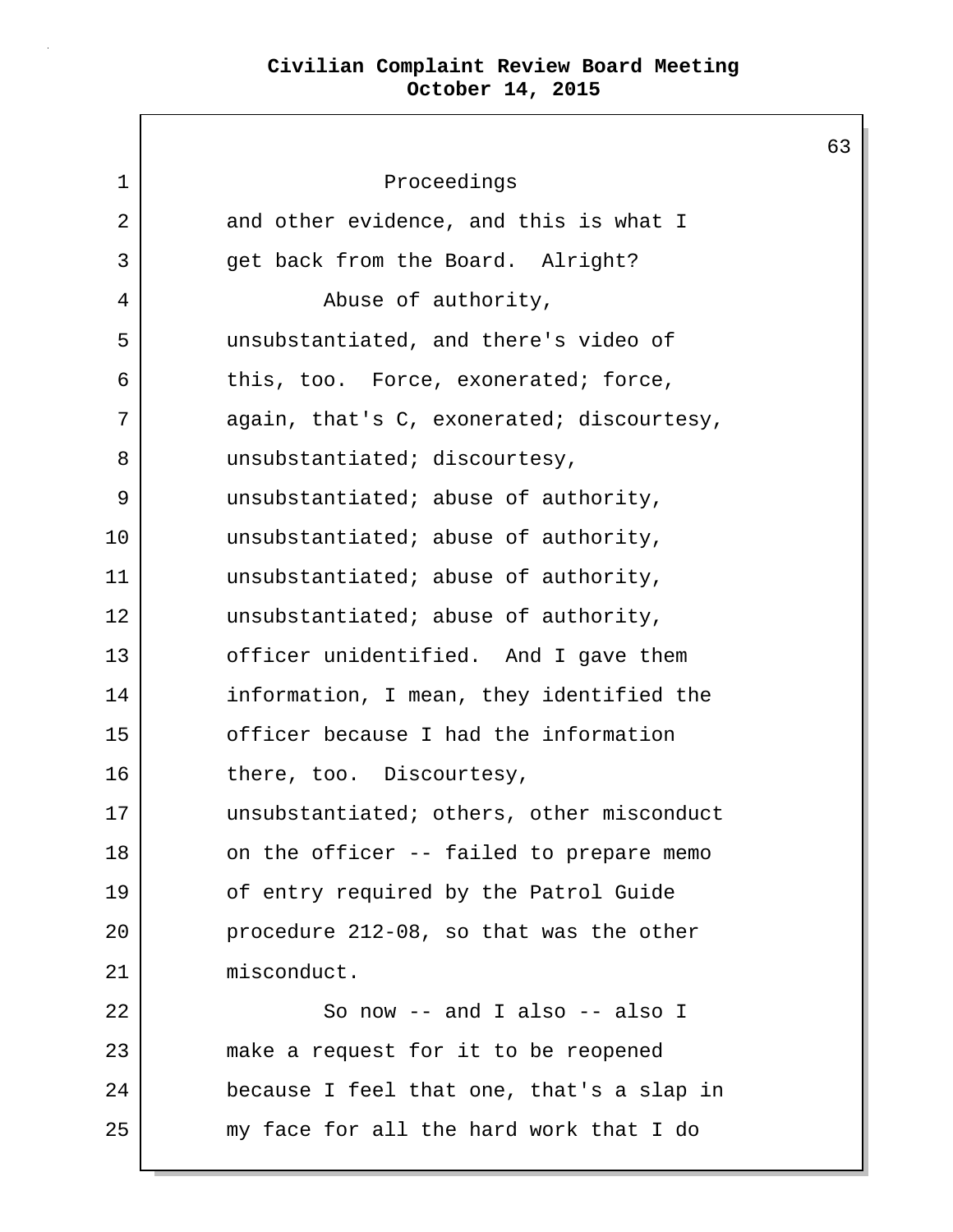1 Proceedings 2 in the community when I'm out there 3 putting my life on the line against the 4 police officers who don't really like me 5 because they don't like what I'm doing 6 because I'm documenting them not 7 following the proper procedures and 8 | protocol. But then the Blake issue 9 happens, and this, what's funny is that 10 why I'm a show you the competition. 11 This other case is also about a 12 sergeant who was interfering with me 13 while I was trying to record and send the 14 video. This -- this case, which is on 15 this case, is after this one, and I get 16 thrown in the Blake incident, and this 17 case is the same thing that has happened 18 with his sergeant, this situation here, I 19 was arrested -- falsely accused and 20 assaulted. So in this case, abuse of 21 authority with this sergeant is 22 substantiated and formalized training. 23 And I have so many cases here that they 24 have dismissed, even with video, I mean, 25 maybe it's just against the Cop Watch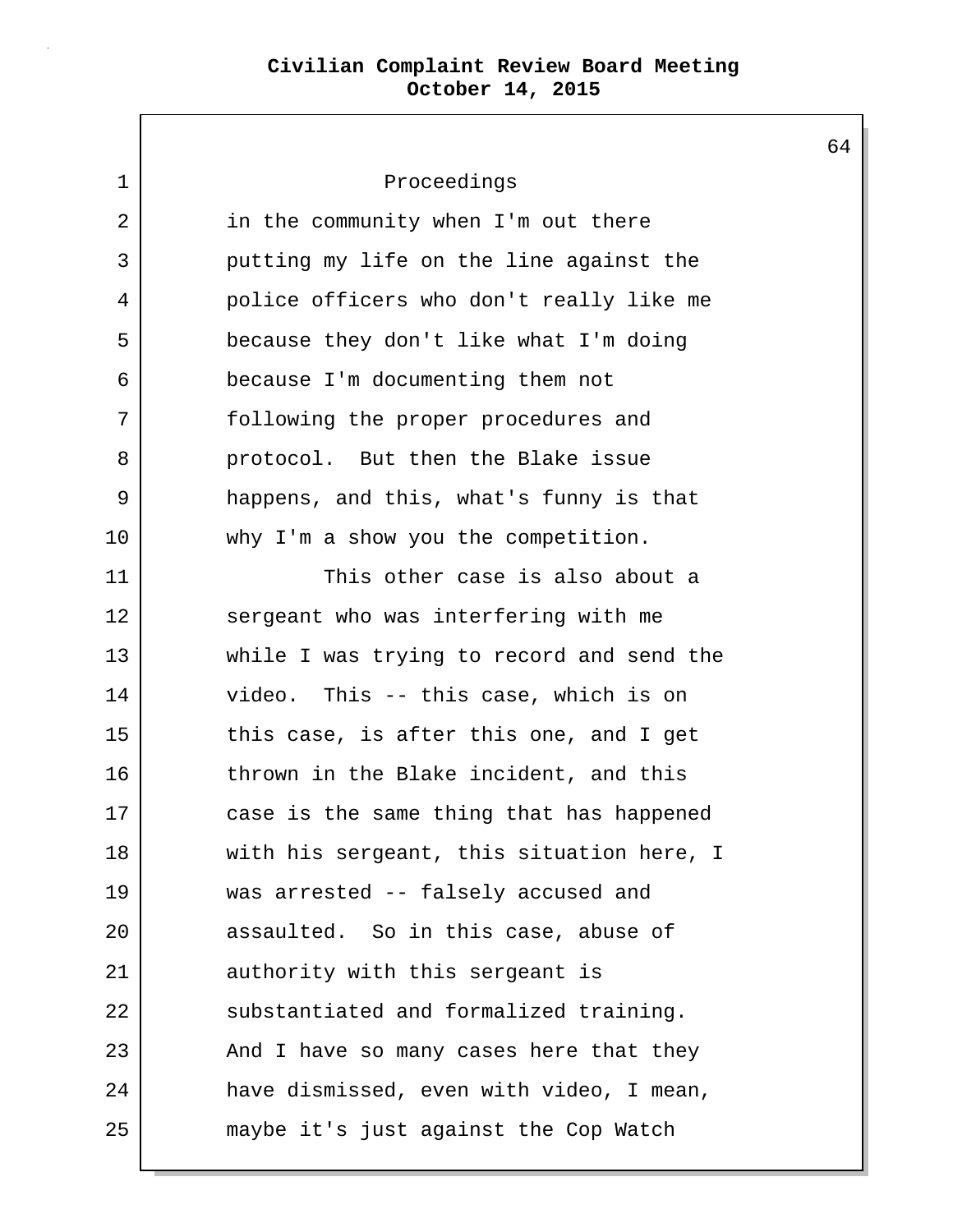$\mathbf{I}$ 

|    |                                           | 6! |
|----|-------------------------------------------|----|
| 1  | Proceedings                               |    |
| 2  | unit that they have something personal, I |    |
| 3  | don't know, I guess that's on them. But,  |    |
| 4  | I will be pressing all these cases to be  |    |
| 5  | reopened, so that they be on the record,  |    |
| 6  | and I will come back and let y'all know   |    |
| 7  | they're reopened to keep you updated on   |    |
| 8  | what's happening with these cases.        |    |
| 9  | Because the simple fact is if James Blake |    |
| 10 | can get that type of treatment but that   |    |
| 11 | we that's out there every single day      |    |
| 12 | facing this type of brutality from police |    |
| 13 | cannot get that same respect, not even    |    |
| 14 | get that same courtesy, that the CCRB     |    |
| 15 | Board should -- the CCRB Board shouldn't  |    |
| 16 | even exist. And we want to make sure      |    |
| 17 | that you know through my groups, through  |    |
| 18 | my brothers and sisters, we'll make sure  |    |
| 19 | that we expose everything that we could   |    |
| 20 | about the CCRB, what they do and what not |    |
| 21 | they doing, what they taking credit for   |    |
| 22 | 'cause they not doing, but they're taking |    |
| 23 | credit for because it's all over.<br>I'm  |    |
| 24 | saying they have no problem talking to    |    |
| 25 | the New York Post, talking to the Daily   |    |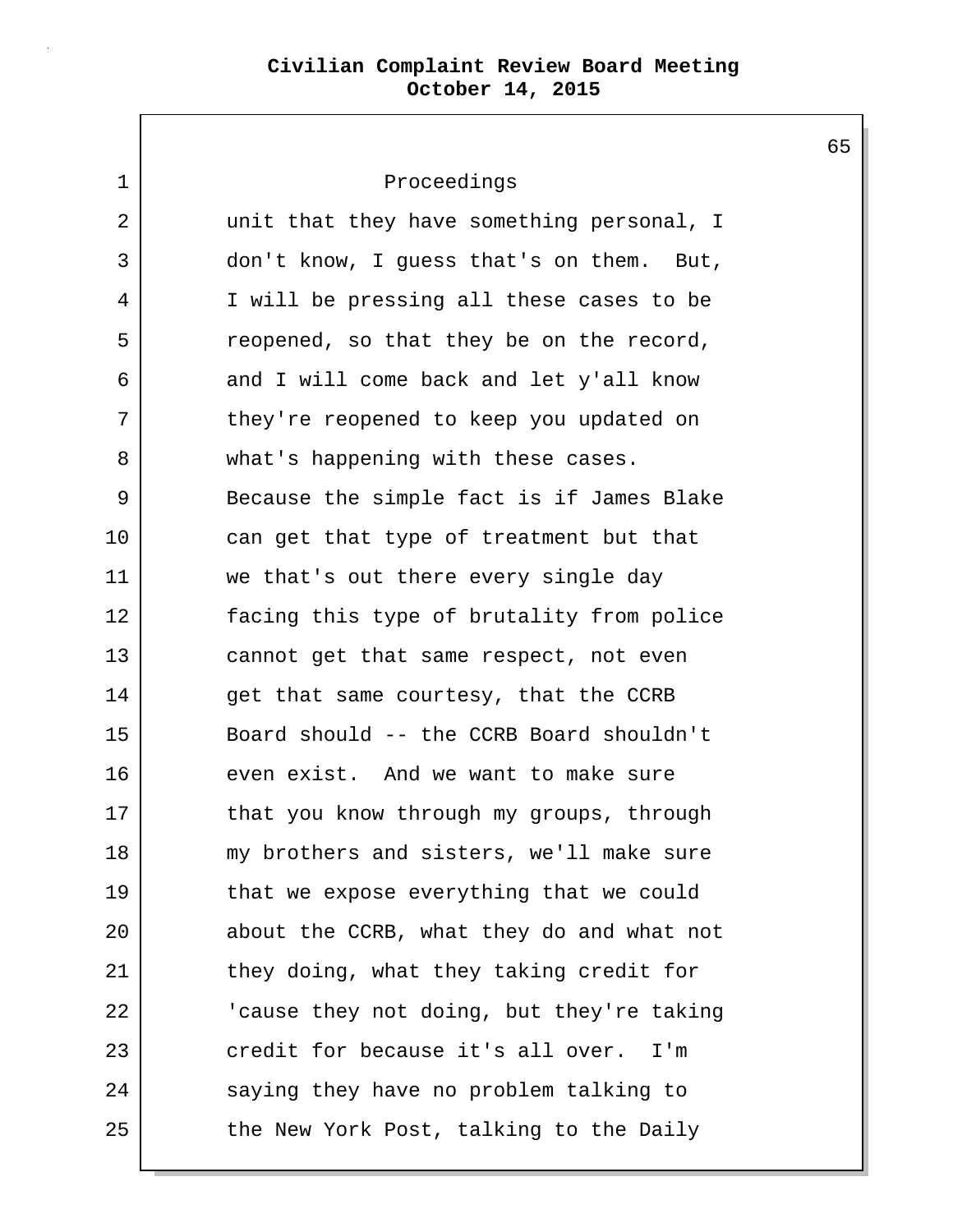| 1  | Proceedings                               |
|----|-------------------------------------------|
| 2  | News about how you saying successful      |
| 3  | they've been, but their success don't     |
| 4  | come without them who that's out there    |
| 5  | today.                                    |
| 6  | And I'm gonna finish up -- I'm            |
| 7  | gonna finish up, so I will -- Emery, I    |
| 8  | will bring these cases and ask for you to |
| 9  | reopen them, for one, that should never   |
| 10 | have been closed. I'll bring that to      |
| 11 | y'all in the next few of days.            |
| 12 | Another thing that I want to say          |
| 13 | is that it is -- it is hard for -- I work |
| 14 | with all the parents who have lost loved  |
| 15 | ones, you know, from Kimani Gray, to      |
| 16 | Shantel Davis, Reynaldo Cuevas, and Eric  |
| 17 | Garner family, you know, I work with so   |
| 18 | many different families, and it's sad     |
| 19 | that even their cases would sit on their  |
| 20 | desks for years or for a year, not even   |
| 21 | -- before they even think about coming up |
| 22 | with a decision, and it's sad. And we     |
| 23 | need to look into that because all these  |
| 24 | praising -- all these people that's       |
| 25 | praising these boards see none of that,   |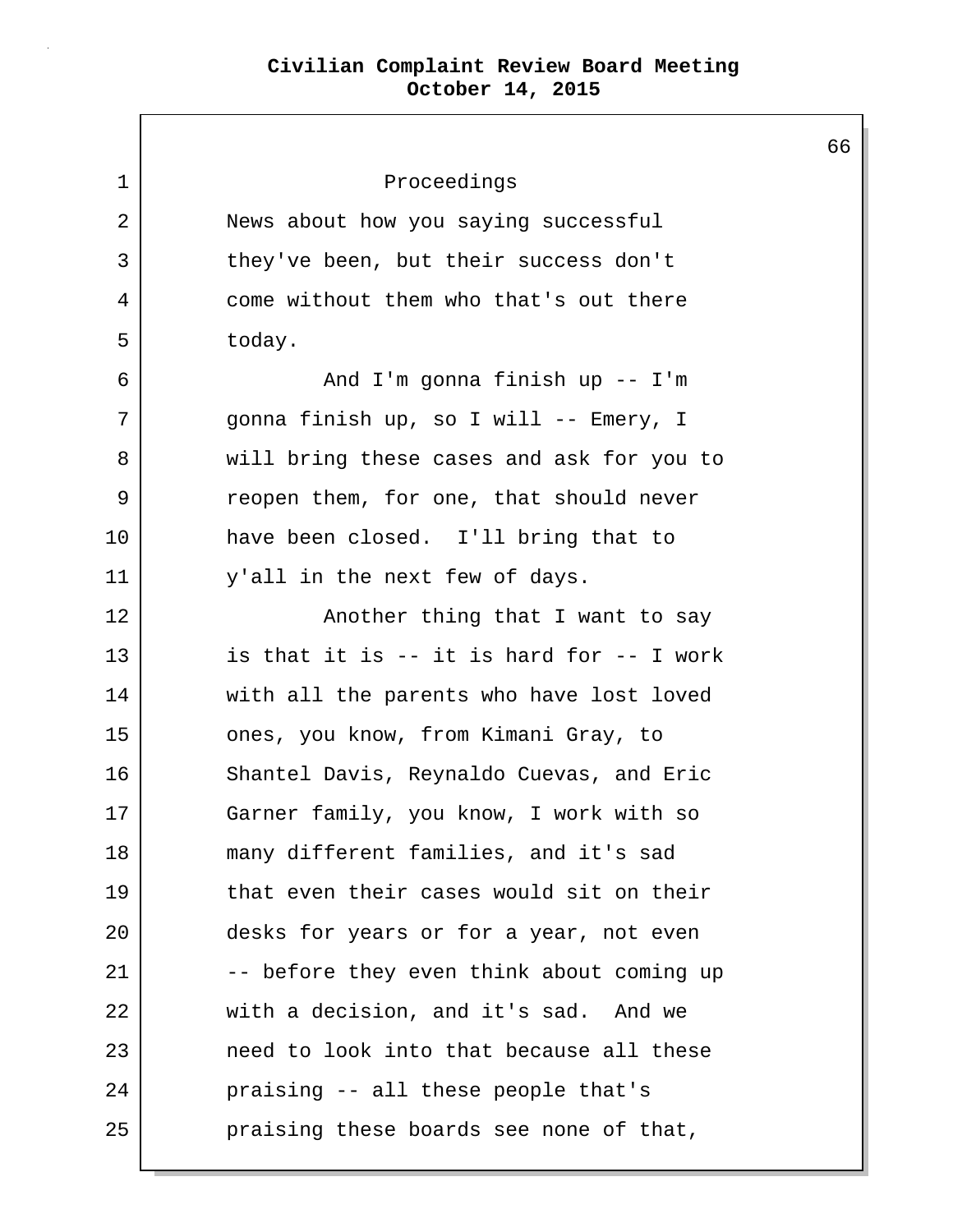1 Proceedings 2 | know what I'm saying? All of these 3 people praising the Board -- I mean, 4 praising this Board don't seem realize 5 that they're not representing the 6 community, know what I'm saying? 'Cause 7 you're praising the Board for what they 8 doing, and police brutality is still 9 Trampant in my community, then they're not 10 doing anything. Like I said, we do a lot 11 more work than this community board does 12 or would ever do because we're out there 13 in the -- know what I'm saying? -- war 14 with people of color taking place. Like 15 I said, they -- this is farthest they 16 | gone. They would not go to my community, 17 ain't none of them will walk one day with 18 me in my community while I'm doing cop 19 watch, to see what I see, know what I'm 20 saying? But, they have no problem 21 checking out my YouTube or looking into 22 the YouTubes of other people to see 23 what's happening out there. No, they 24 have no problem sitting at home and doing  $25$  that.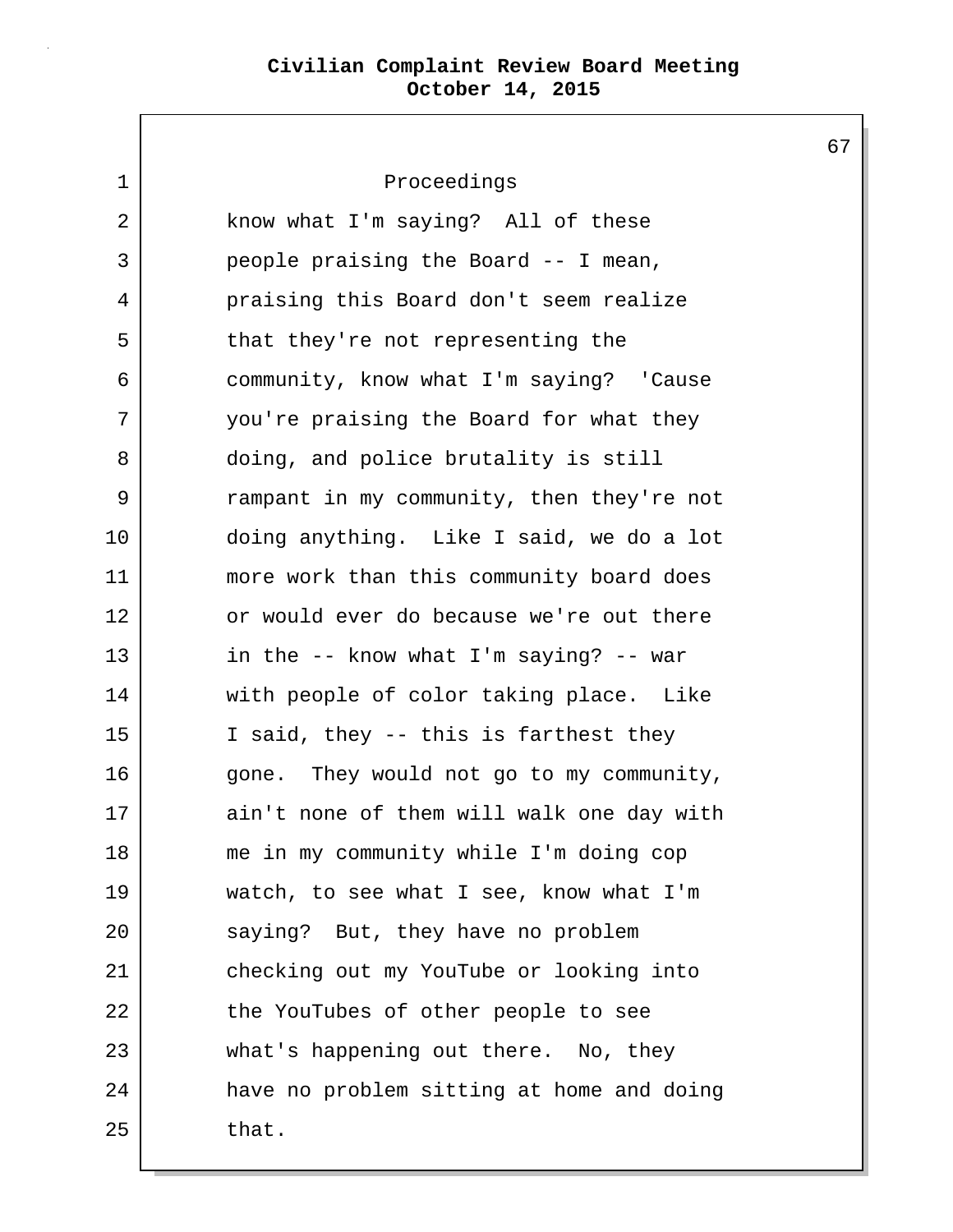1 Proceedings 2 | The Something that we 3 need to check, and I will make sure that 4 I keep coming to the Community Board CCRB 5 and keep -- and keep showing the 6 contradiction that exists in the Board, 7 because I'm not satisfied, the people in 8 | my community here in the Bronx are not 9 satisfied. Take a look. Take a look 10 who's here. Where is my community at? 11 | And even the ones that I said, Come, you 12 have to witness this, you know what they 13 said, they said, I'll stay home and see 14 it live stream. Why would I go and 15 listen to them saying all that crap 16 that's going to go on to, to listen to 17 that Hollywood that they going to show, 18 know what I'm saying? 19 | So we have to be very aware, and, 20 like I said, ain't nobody on this Board 21 | speak for my community or for the people 22 of color. And all the best. Peace. 23 EXECUTIVE DIRECTOR MALIK: I 24 would just like to address that, 25 Mr. LaSalle. I know that you don't know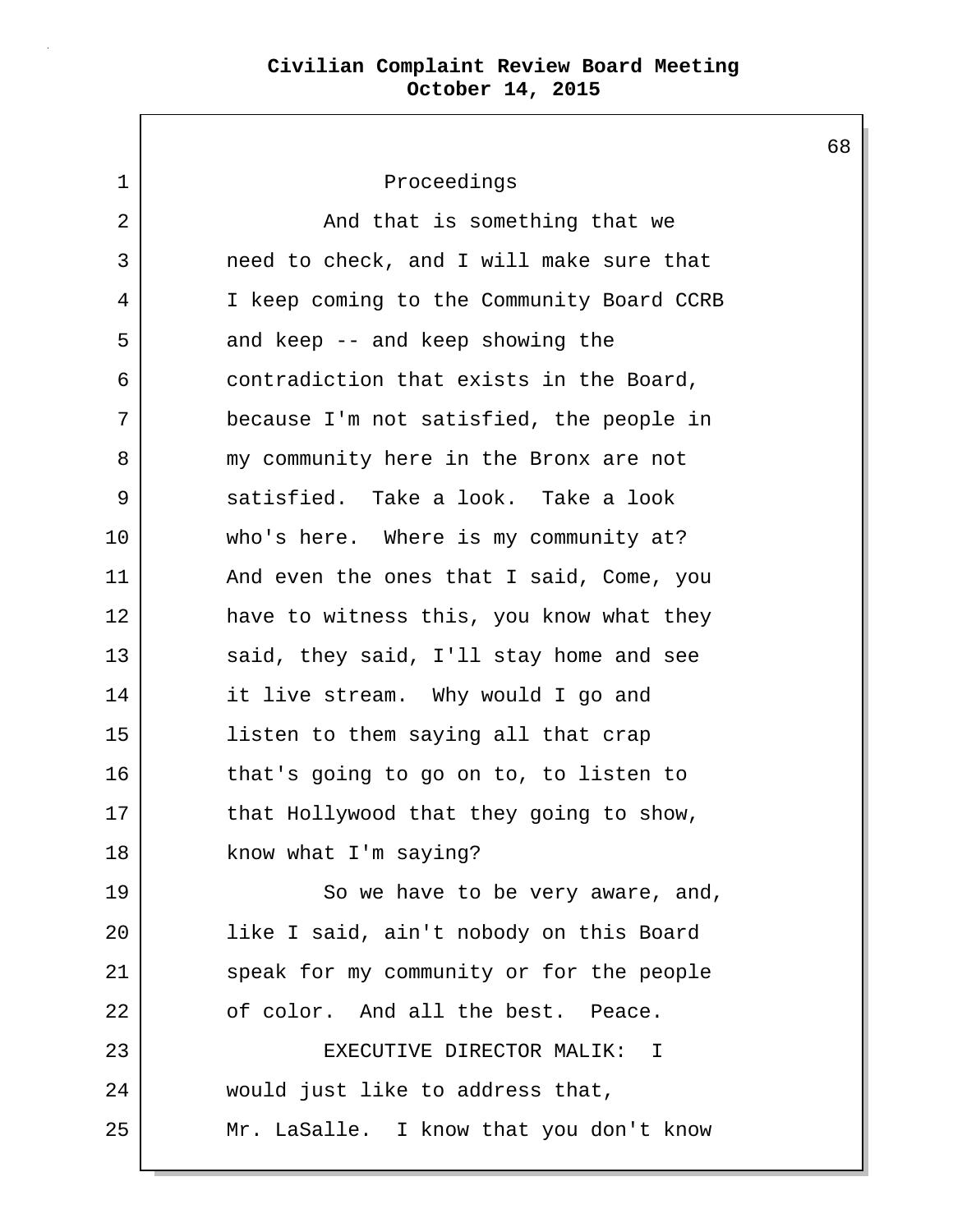| 1  | Proceedings                               |
|----|-------------------------------------------|
| 2  | me personally, but I grew up in Corona    |
| 3  | and Elmhurst and I've spent my entire     |
| 4  | life serving the public. So I understand  |
| 5  | what you're saying, and I don't know when |
| 6  | your letters were dated, but certainly    |
| 7  | this agency is for people of all          |
| 8  | communities, all communities across this  |
| 9  | entire city.                              |
| 10 | I don't know when your letters            |
| 11 | were dated, but if they warrant           |
| 12 | reopening, certainly my chief of          |
| 13 | investigations is here right now,         |
| 14 | Mr. Thomas Kim, and I advise you to talk  |
| 15 | to him after this meeting is over, and if |
| 16 | your cases are warranted to be reopened,  |
| 17 | believe me, they will be and they will be |
| 18 | looked into.                              |
| 19 | CHAIR EMERY: Josmar Trujillo.             |
| 20 | MR. TRUJILLO: I'd just like               |
| 21 | to -- I wasn't planning to respond to     |
| 22 | that comment but I'd like to make sure    |
| 23 | everyone's aware, I'm sure, most people   |
| 24 | in this community is aware that not every |
| 25 | neighborhood, not every community in the  |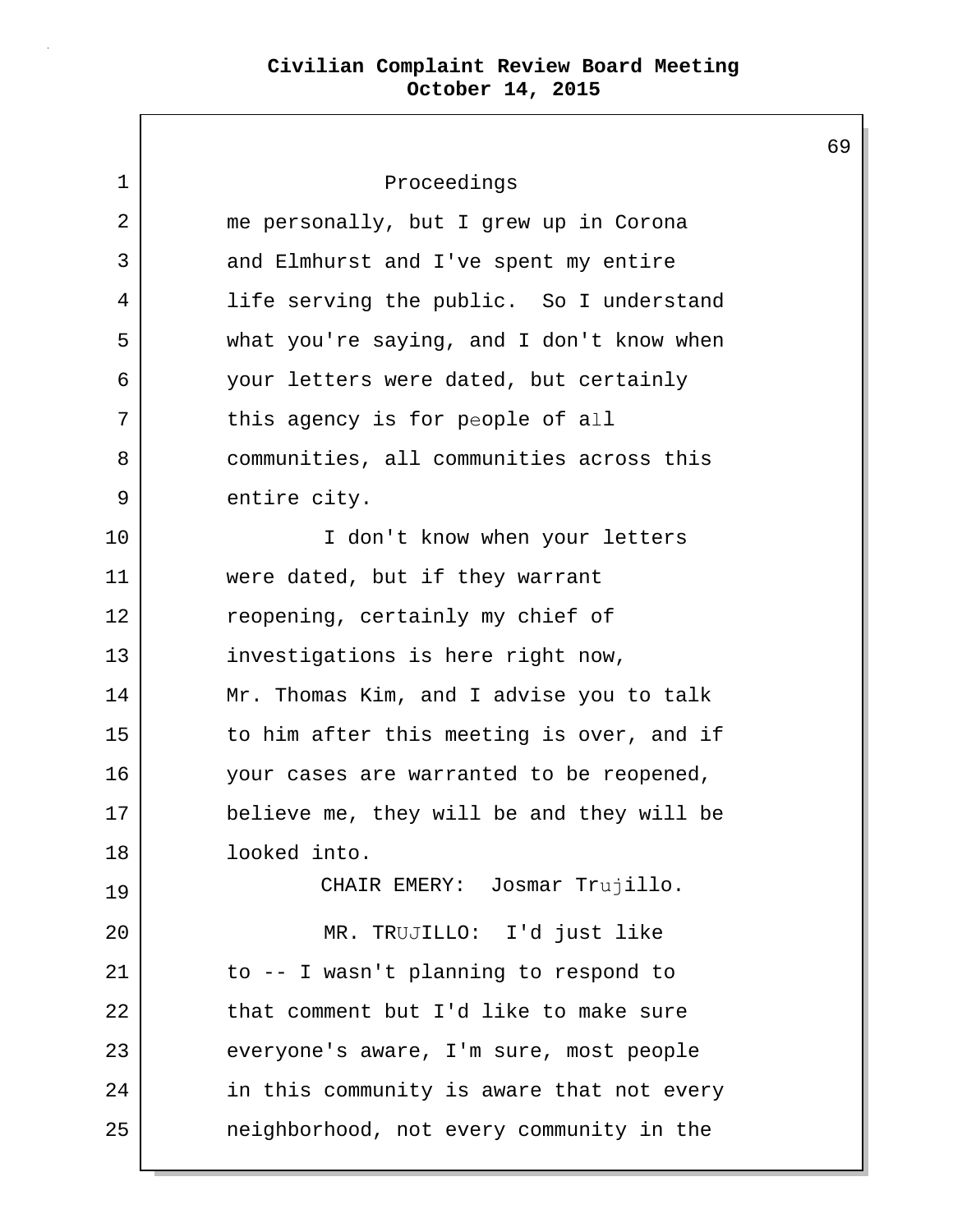70 1 Proceedings 2 city is policed the same way, so you 3 should acknowledge that before you make 4 your decision. 5 EXECUTIVE DIRECTOR MALIK: I 6 absolutely do. Having grown up in Corona 7 and Elmhurst, Queens, I absolutely do. 8 MR. TRIYILLO: Where do you live 9 now? 10 EXECUTIVE DIRECTOR MALIK: Thank 11 you. 12 MR. TRUJILLO: Where do you live 13 now? 14 15 EXECUTIVE DIRECTOR MALIK: That is not public information. 16 17 18 MR. TRUJILLO: Well, we live in the hood and this is where the police are coming down on us, O.K.? 19 20 21 EXECUTIVE DIRECTOR MALIK: I wasn't born with a silver spoon in my mouth. 22 23 MR. TRUJILLO: O.K. Look where you're at and look where we're at. 24 So, Mr. Emery, last week in the 25 presence of the cop-bashing arm of the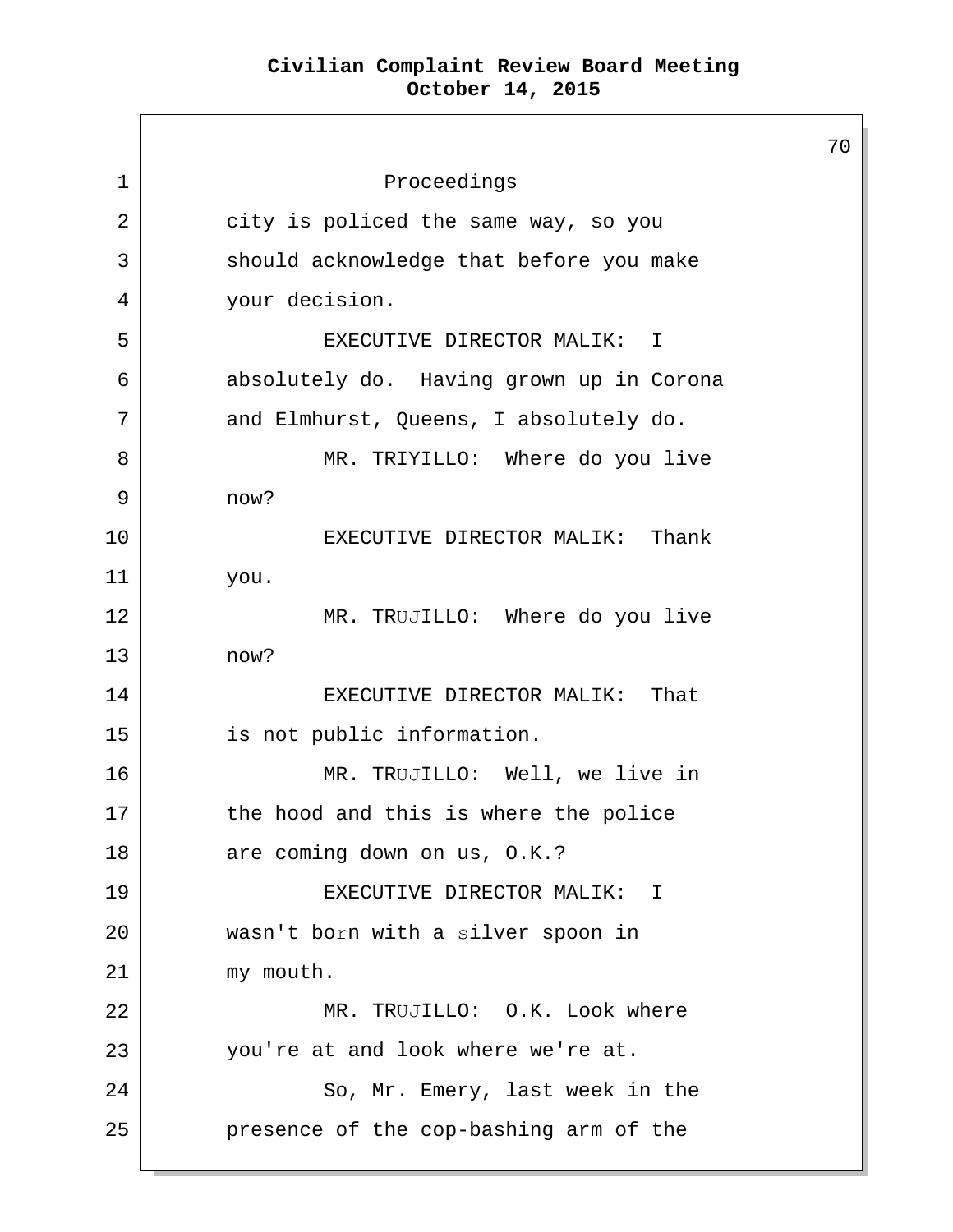| 1  | Proceedings                                |
|----|--------------------------------------------|
| 2  | NYCLU $-$ - I think that's what Mr. Lynch, |
| 3  | Pat Lynch called you guyes, right?         |
| 4  | Because he didn't like you guys            |
| 5  | recommended, like, three days less paid    |
| 6  | vacation; he thought that was the end of   |
| 7  | the world.                                 |
| 8  | For the record, I don't think              |
| 9  | you're cop-bashing, although I know you    |
| 10 | work for the NYCLU and you're pretty       |
| 11 | close to Mr. Dunn -- you guys are nowhere  |
| 12 | near being the label of cop-bashing wing   |
| 13 | of the NYCLU. What I tell you, in my       |
| 14 | community, that the Chair of the CCRB's    |
| 15 | son works in the NYPD under Commissioner   |
| 16 | Bratton, the cynicism that has already     |
| 17 | existed around oversight in this city for  |
| 18 | 20 years, it just goes even further.       |
| 19 | When you guys talk about the               |
| 20 | number of cases you substantiate, I hope   |
| 21 | you guys realize that the samples that     |
| 22 | you're working with are like a fraction    |
| 23 | of the actual interactions that we see in  |
| 24 | our communities because most of the        |
| 25 | people in the communities of color are so  |
|    |                                            |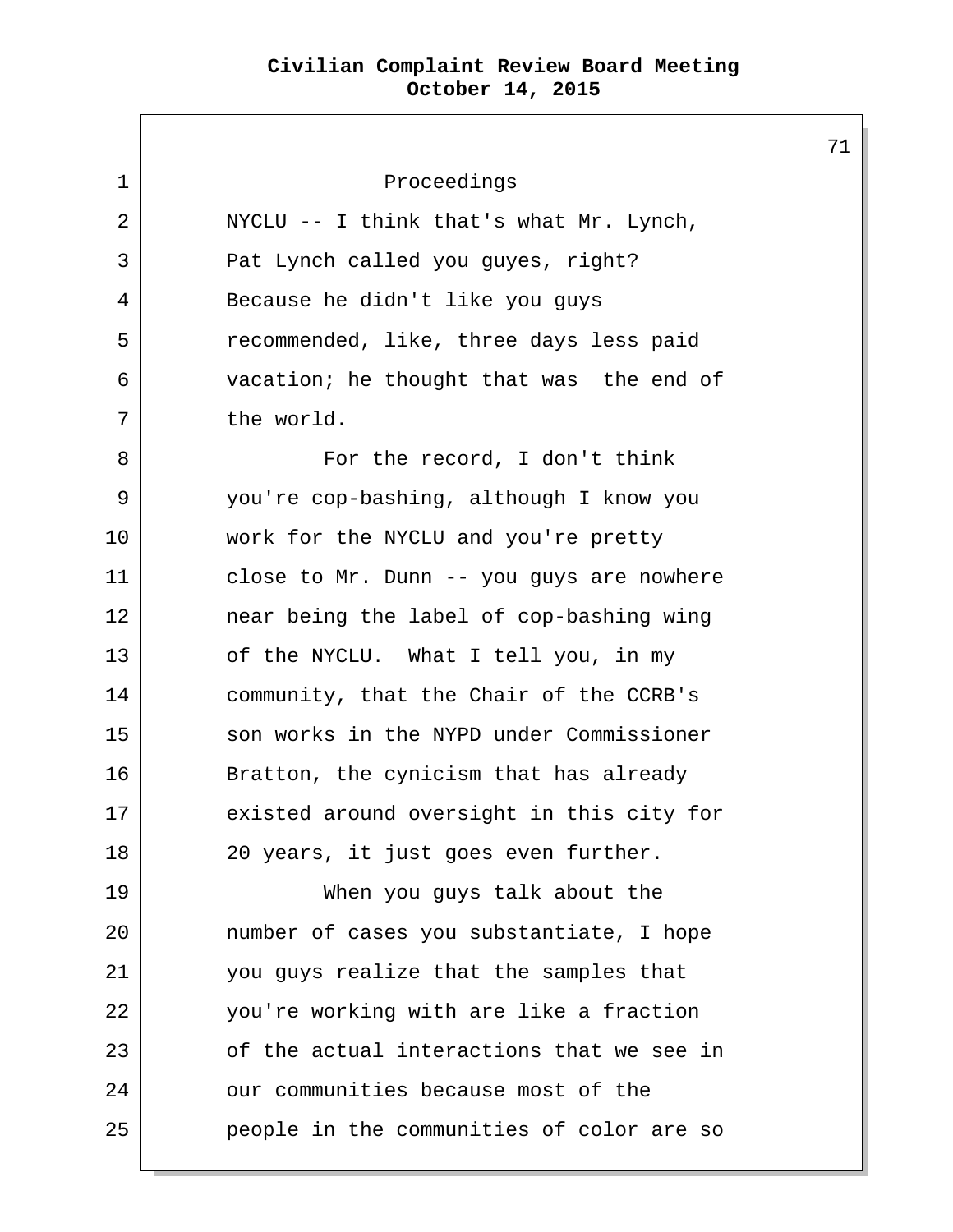| $\mathbf 1$ | Proceedings                               |
|-------------|-------------------------------------------|
| 2           | cynical about government agencies, and    |
| 3           | especially, you know, I know Newark is    |
| 4           | looking into the CCRB, but I'm going to   |
| 5           | tell you right now, talk to people who    |
| 6           | have been around -- talk to Norman Siegel |
| 7           | who helped create this agency and he'll   |
| 8           | tell you this isn't a good model. This    |
| 9           | is politics. The greatest politics, I     |
| 10          | think, was explained by Mr. Dunn, to his  |
| 11          | credit 'cause he said look at what        |
| 12          | narrative you're putting out to the       |
| 13          | media, lower numbers of substantiated     |
| 14          | cases. This is politics.                  |
| 15          | And everything that you guys do,          |
| 16          | I hope you understand, looking at the     |
| 17          | this thing you guys are passing, a        |
| 18          | resolution about putting cameras into     |
| 19          | people's homes or bringing them into --   |
| 20          | on officers that do home invasions or     |
| 21          | something, like the debate over body      |
| 22          | cameras is up in the air. I don't         |
| 23          | believe in body cameras. And people,      |
| 24          | activists, even the NYCLU or some of the  |
| 25          | other civil liberty groups, they're not   |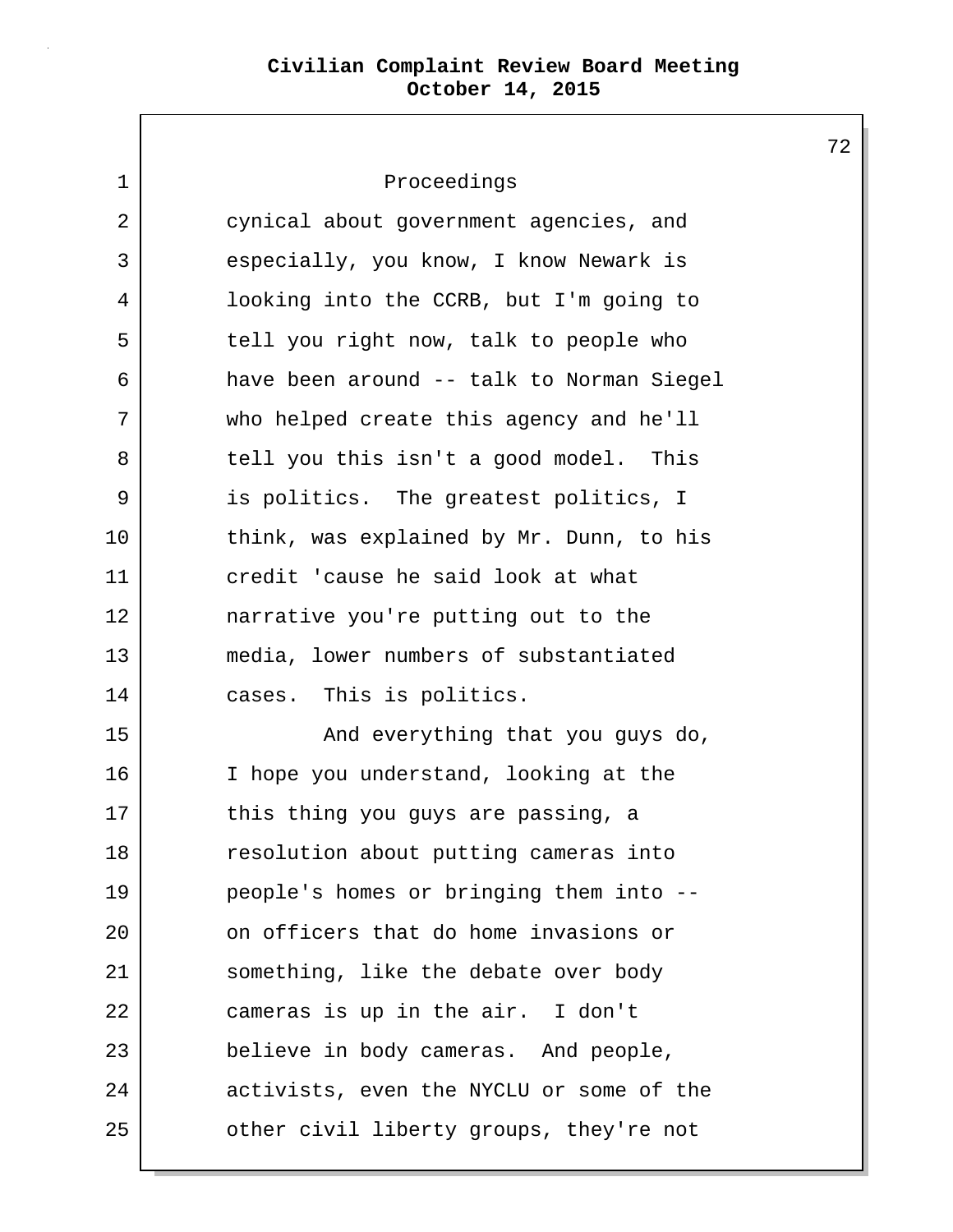$\mathbf{I}$ 

| $\mathbf 1$ | Proceedings                               |
|-------------|-------------------------------------------|
| 2           | sure about the surveillance side of body  |
| 3           | cameras. And you guys are taking a        |
| 4           | political position, going out and saying  |
| 5           | we want body cameras.                     |
| 6           | Where is that footage going to be         |
| 7           | stored? Are the police going to use that  |
| 8           | footage to police the community? Further  |
| 9           | criminalize us? It's a two-way -- like,   |
| 10          | you guys take these positions and you     |
| 11          | spread them out there and you say we're a |
| 12          | completely objective oversight agency.    |
| 13          | But the politics are obvious. They are    |
| 14          | obvious. When I found out you and         |
| 15          | Bratton are friends when you were first   |
| 16          | here -- and this is not a personal        |
| 17          | slight, but this is just what we see --   |
| 18          | it's cronyism. It's in front of you.      |
| 19          | It's what we see when we think -- this    |
| 20          | year, I've made the last few meetings and |
| 21          | I'm definitely going to be making more of |
| 22          | them and enjoy some quality time with the |
| 23          | City Council who had added 1,500 cops --  |
| 24          | we've been kinda harassing them about     |
| 25          | that.                                     |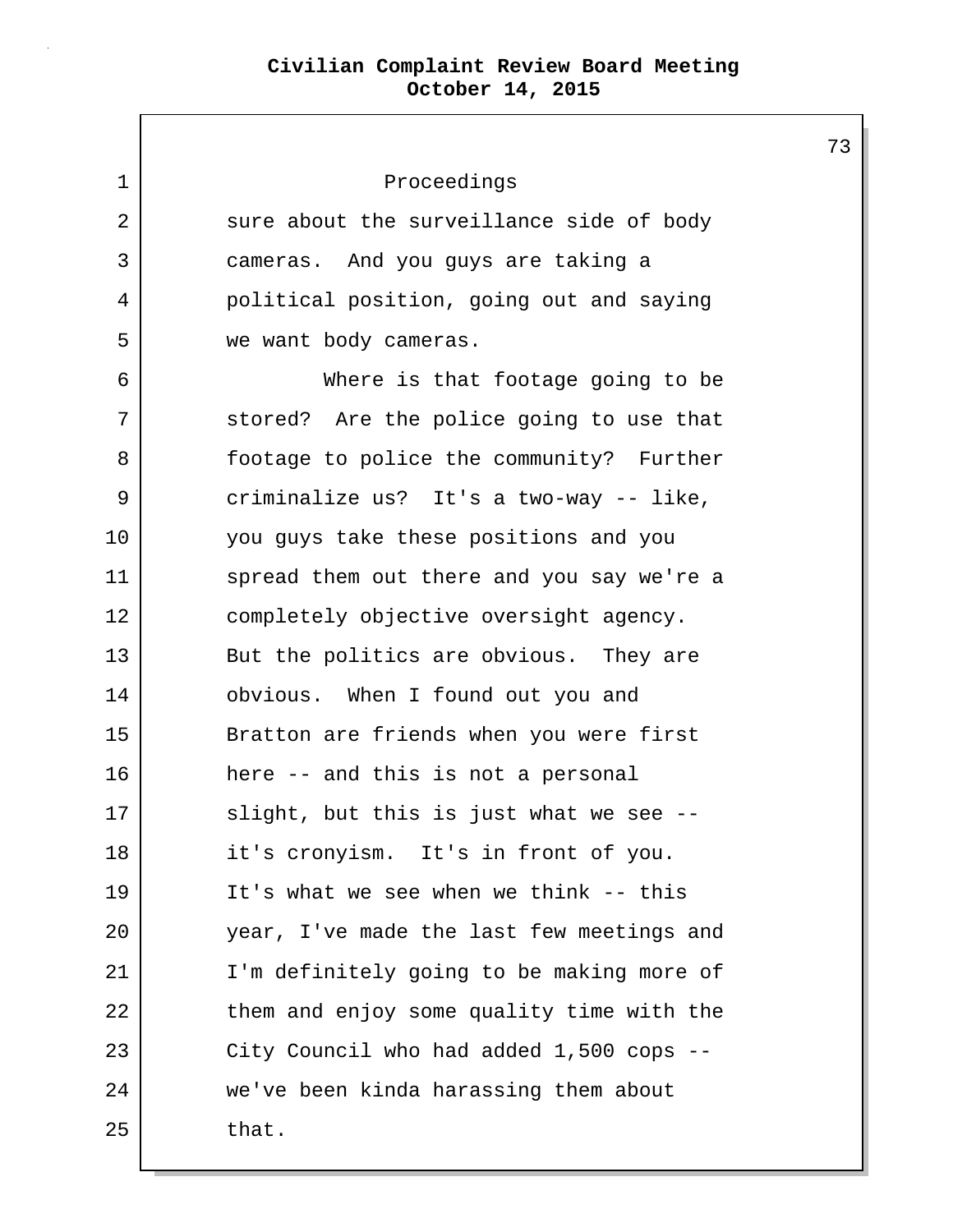1 Proceedings 2 | But the more and more that we 3 come here and we see you take these 4 positions, and I'm not even talking about 5 the bean counting that's coming up up  $6$  here -- I don't want to see that -- I 7 can't even -- you know, I don't have the 8 | attention span for it. I'm talking about 9 the positions that I see you guys out 10 there and you guys are asking for body 11 cameras on home invasions without any 12 debate, we're -- we're -- I mean, we're 13 losing, and this is just me, you know, I 14 don't even going to pretend to speak for 15 everybody; everybody is entitled to their 16 opinion, but I'm losing more and more and 17 more faith that this is nothing more than 18 just an appendage to the NYPD to make it 19 appear like there's oversight. 20 and I'll ask you one last 21 question because I remember -- I remember 22 this clearly, this is what ticked me off, 23 you said, Mr. Emery, you said at one 24 meeting, you said if it were up to you, 25 and this is regardless of what's in the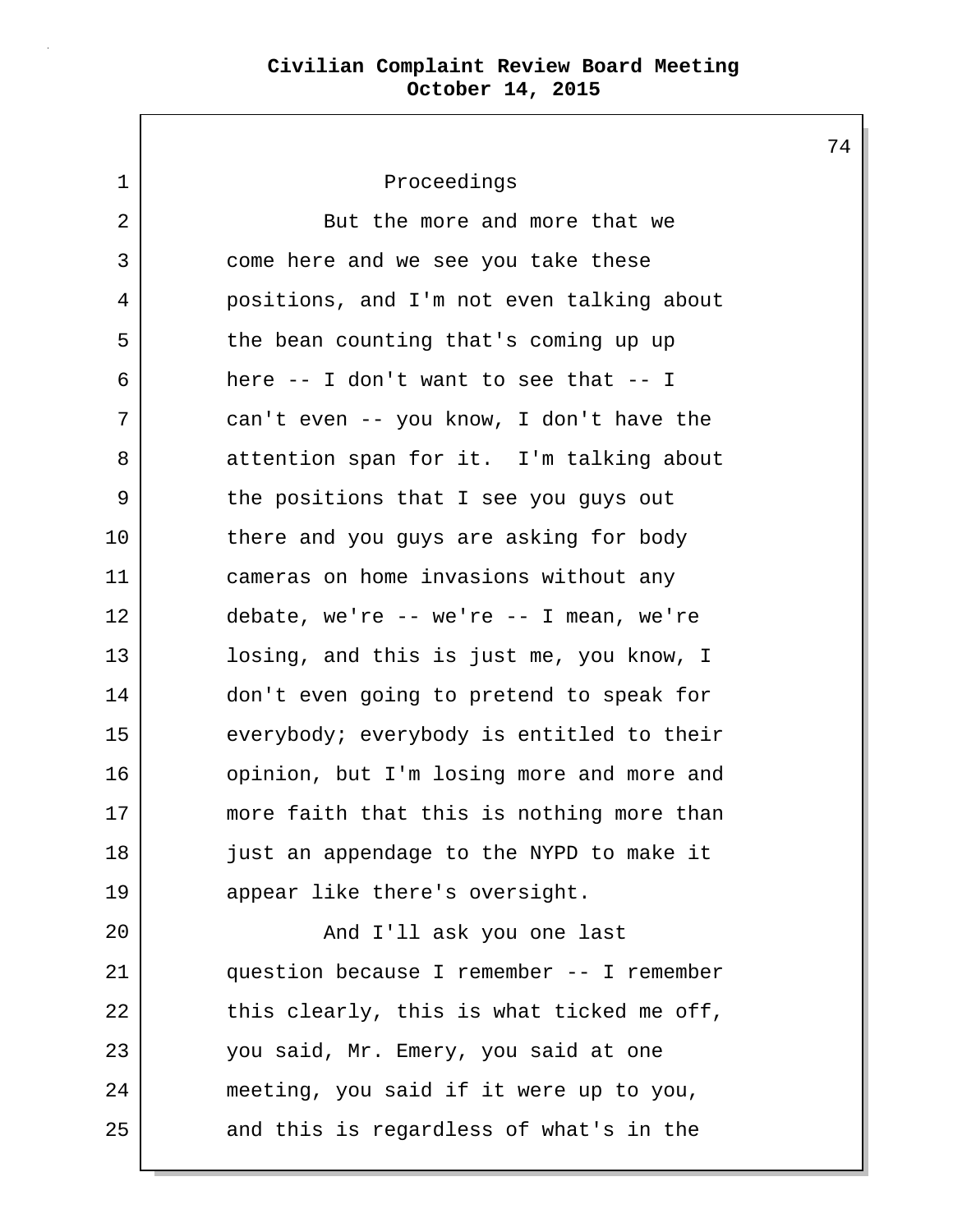1 Proceedings 2 City Charter, if it were up to you, you 3 would still want final say-so to be with 4 the Commissioner of the NYPD. That means 5 you guys or -- excuse me, not you guys -- 6 the head of the CCRB wouldn't want the 7 power to actually -- you guys -- like 8 five lost vacation days when someone 9 gets -- that was one of the cases, where 10 a pregnant woman was thrown on her 11 stomach, I think that cop got like five 12 like unpaid vacations days lost or 13 | something like that. If I threw a 14 pregnant woman on the ground, I'm pretty 15 sure I'd be losing more than five days' 16 pay. 17 But regardless of the level of 18 the kind of discipline, you're saying 19 that you would still want -- I'm asking, 20 today, you would still want the final say 21 | over discipline to be with the Police 22 Commissioner? And that's the question 23 I'll leave you with. 24 25 CHAIR EMERY: Shanon Jones. MR. TRUJILLO: You're not going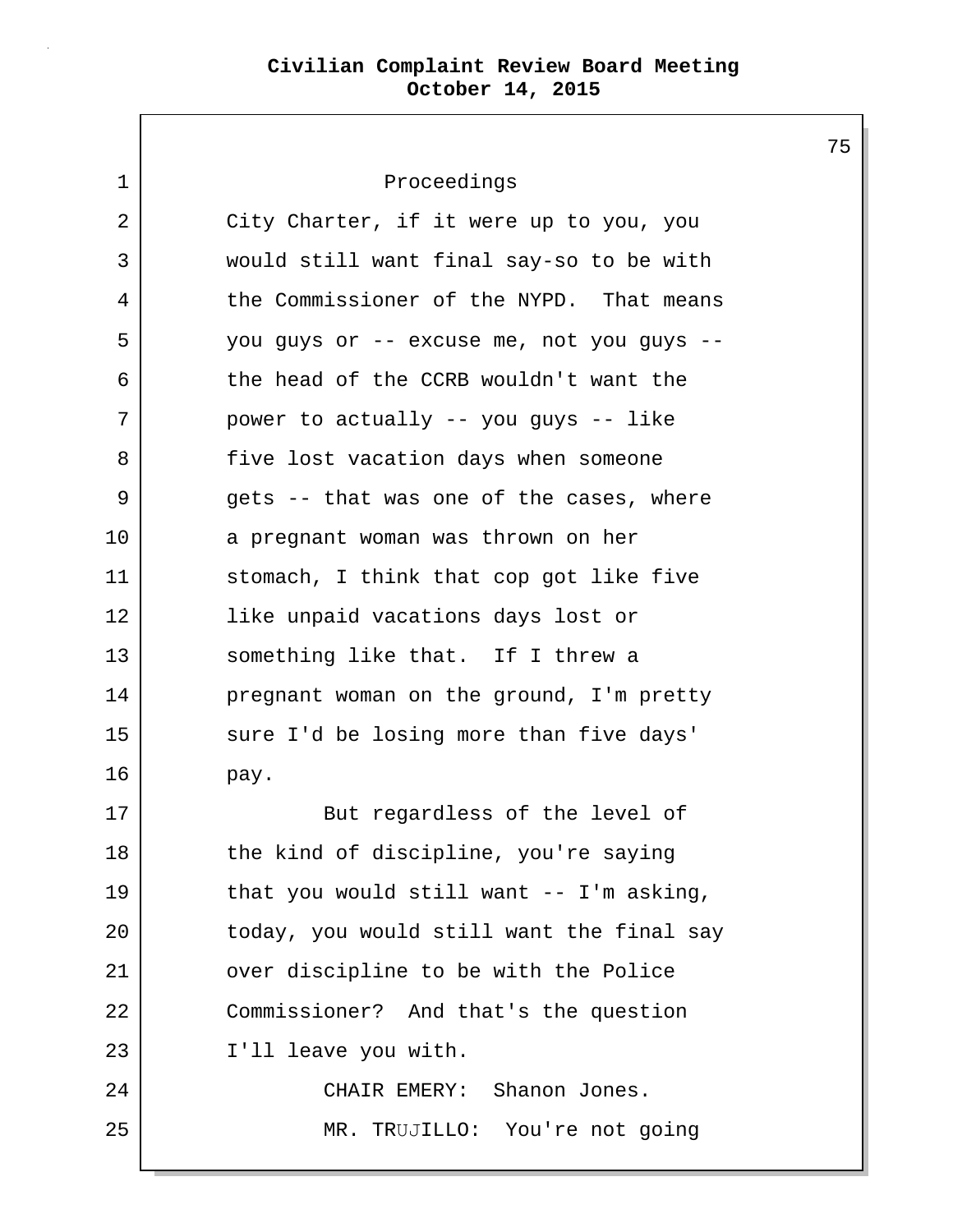76 1 Proceedings 2 to answer that question? 3 CHAIR EMERY: No, not right now. 4 I've been through this before and 5 there's no reason to answer a question. 6 7 Shannon Jones. MS. JONES: Good evening. My 8 9 10 11 12 13 14 15 16 17 18 19 20 name is Shannon Jones, and I'm the cofounder of the Bronxites for NYPD Accountability, affectionately known as Why Accountability. Since the chokehold death of Eric Garner in July of 2014, we have engaged in community activism in the form of direct confrontation with the police commanders in the precincts in order to address police brutality conduct, misconduct and operational terrorism taking place in our communities. That's for the benefit of those that are not familiar with me. 21 | The Board is certainly familiar 22 with me because I've appeared here 23 several times and I make it a point to 24 try to come as often as I can in order to 25 speak on behalf of the community that I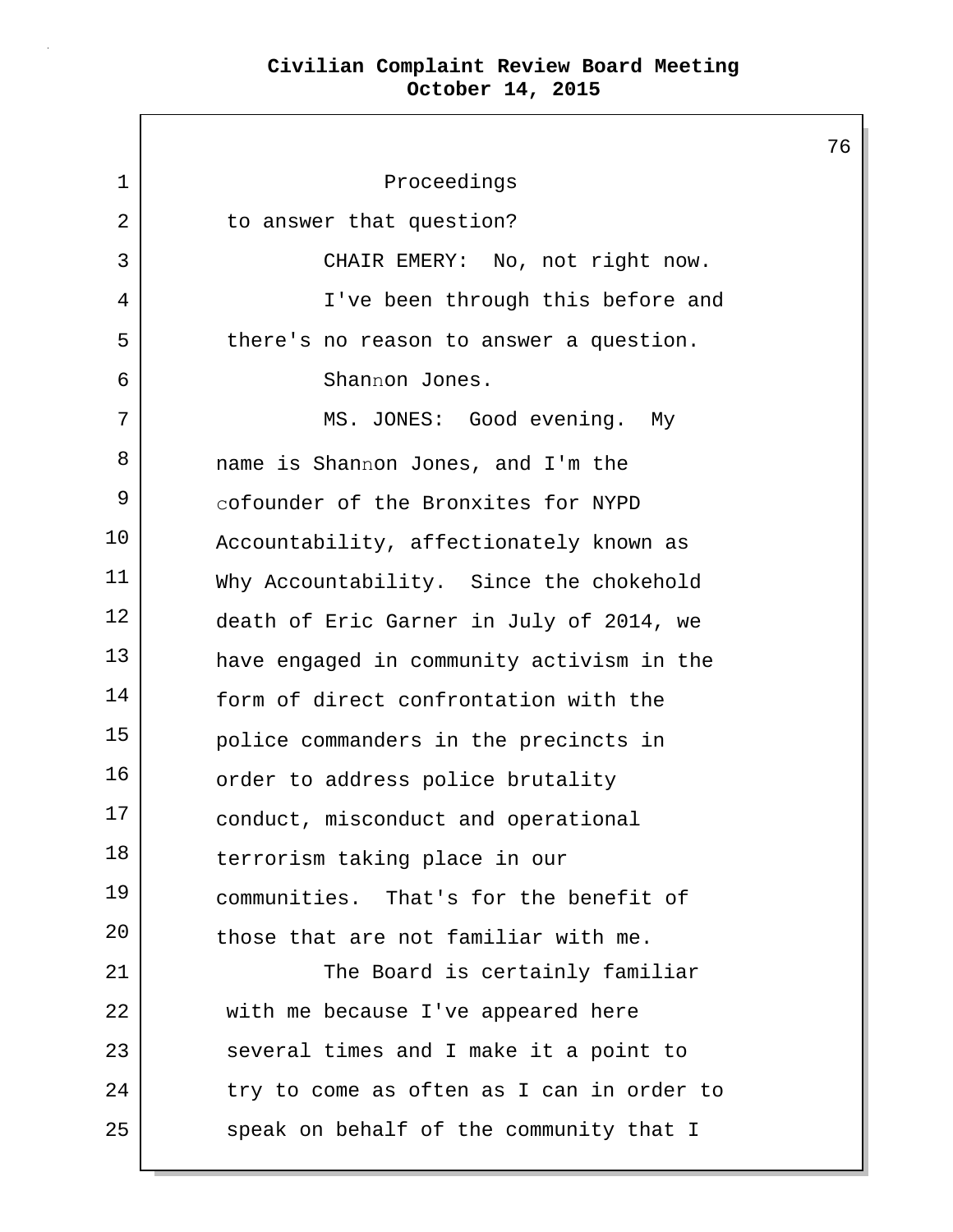| 1  | Proceedings                               |
|----|-------------------------------------------|
| 2  | live in and entrust me to represent them  |
| 3  | here every month.                         |
| 4  | So I just want to, before I begin         |
| 5  | what I planned to say, I'd like to take a |
| 6  | moment to address what I heard so far.    |
| 7  | The gentleman who has come to us from     |
| 8  | northern New Jersey, I appreciate every   |
| 9  | opportunity that communities have to take |
| 10 | control over the Police Departments       |
| 11 | throughout this country, but I give you   |
| 12 | fair warning. If you choose to use the    |
| 13 | New York City CCRB as a framework and as  |
| 14 | a model, it's a recipe for disaster.      |
| 15 | Don't do it.                              |
| 16 | Ras Baraka is certainly in tuned          |
| 17 | in his community at large and is aware of |
| 18 | this community and certainly has the      |
| 19 | skill in order -- will meet with anyone   |
| 20 | in Newark, New Jersey in order to put     |
| 21 | together a Civilian Review Board that     |
| 22 | would be effective, that will have teeth, |
| 23 | and that will work with the community     |
| 24 | residents at large. So you can weigh      |
| 25 | that in with what you have experienced    |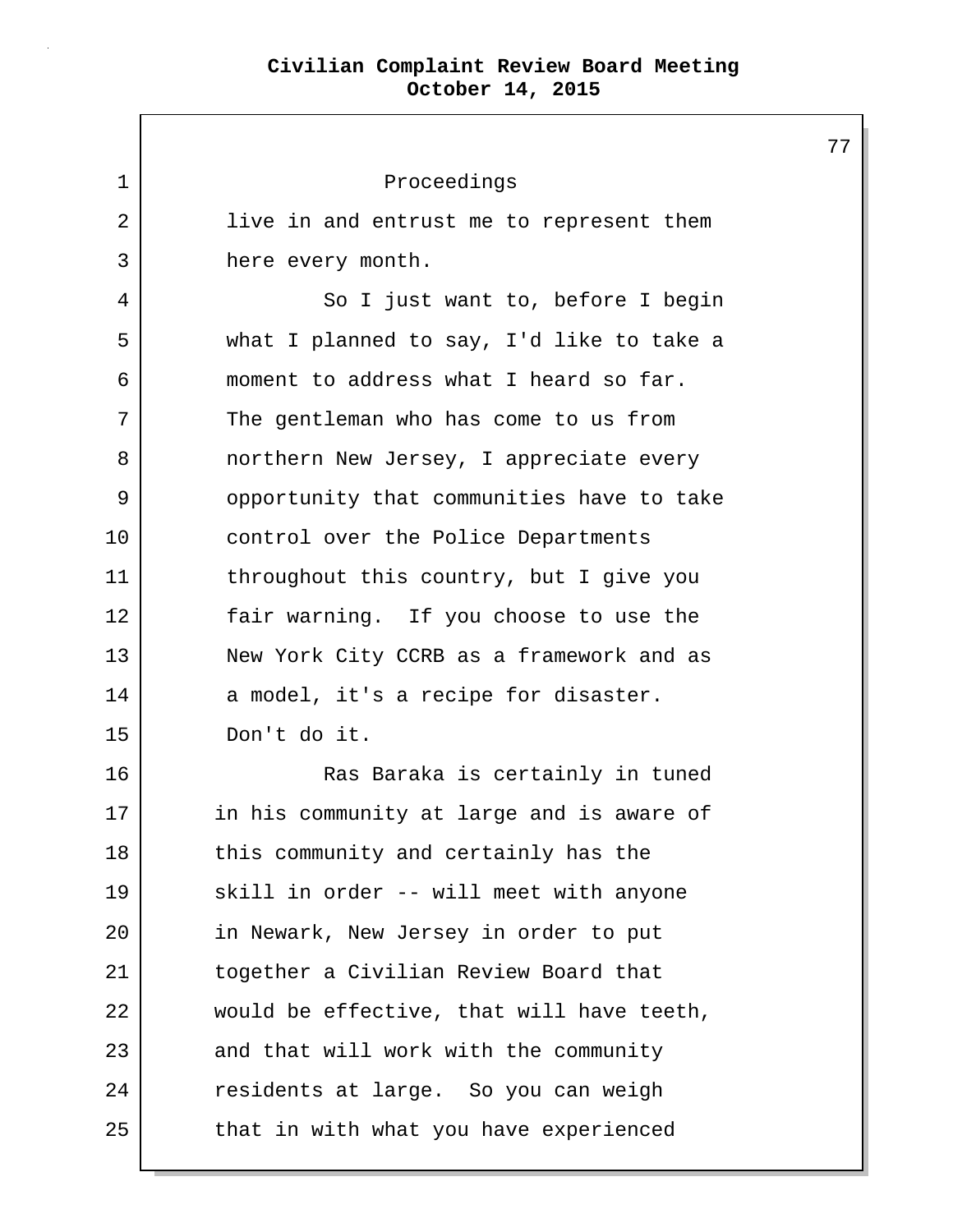| $\mathbf 1$ | Proceedings                               |
|-------------|-------------------------------------------|
| 2           | with the Board and with what the          |
| 3           | community is telling you, and as a member |
| 4           | of the community, I strongly advise       |
| 5           | against that. Use the skill that you      |
| 6           | have in your own town to build something  |
| 7           | for your people of color that you can be  |
| 8           | proud of, that would not continue to move |
| 9           | forward in the areas of operational       |
| 10          | terrorism, and I'm here once again to     |
| 11          | state formally on the record, because     |
| 12          | that's what goes on here.                 |
| 13          | O.K., and also, secondly, when            |
| 14          | communities come here and speak to the    |
| 15          | Board, everything doesn't always warrant  |
| 16          | an answer. Sometimes things just need to  |
| 17          | hang a little bit, out of respect for     |
| 18          | people who come in, out of respect for    |
| 19          | people who are watching live stream or    |
| 20          | maybe even tomorrow, and I hope this will |
| 21          | not be a pattern going forward where      |
| 22          | questions are directed specifically to    |
| 23          | Mr. Emery, but they have to be answered   |
| 24          | by our members of color on the Board. My  |
| 25          | recommendation to you, people of color,   |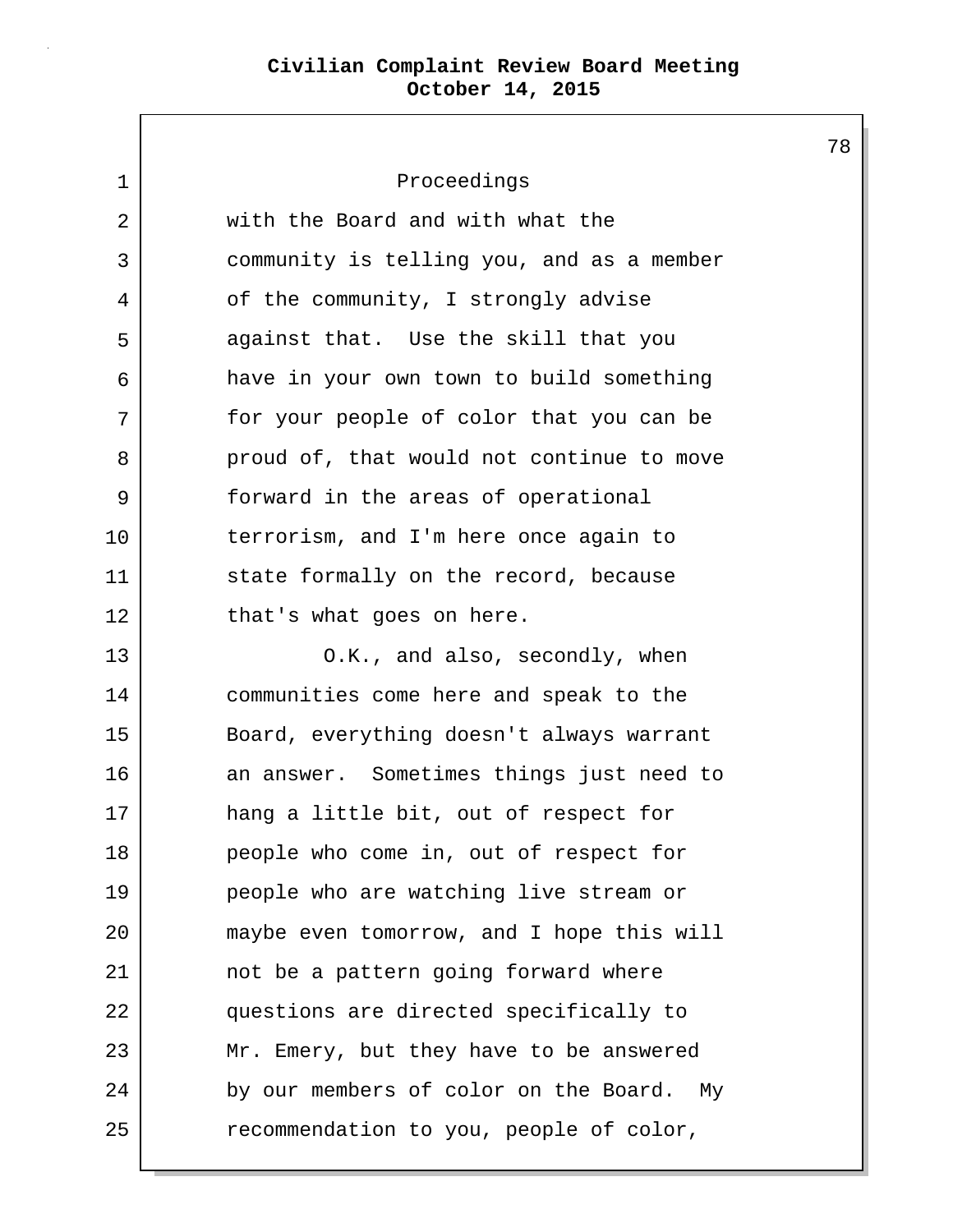|    | Proceedings                                                                 | 79 |
|----|-----------------------------------------------------------------------------|----|
| 1  | let it be. You being from the hood at                                       |    |
| 2  | some time in the past, there's no                                           |    |
| 3  | relevance to your position on the Board.                                    |    |
| 4  | It does not appease the communities that                                    |    |
| 5  | get dragged out of their cars on cell                                       |    |
| 6  | phone camera, the communities that get                                      |    |
| 7  | ticketed a hundred dollars for a \$2.75                                     |    |
| 8  | jump on the turnstile; it doesn't                                           |    |
| 9  | benefit us. It doesn't show the Board                                       |    |
| 10 | that you have pompons out, that you are                                     |    |
| 11 | a rah-rah-sis-boom-bah. It's something                                      |    |
| 12 | that communities of color have borne for                                    |    |
| 13 | two, three and four hundred years, and                                      |    |
| 14 | there's always a person of color that                                       |    |
| 15 | has to stand up and justify and give                                        |    |
| 16 | reasons for and objections to other                                         |    |
| 17 | people of color experience                                                  |    |
| 18 | And I'm a professional woman, I've                                          |    |
| 19 |                                                                             |    |
| 20 | learned long ago never to do that,                                          |    |
| 21 | because at the end of the day, it                                           |    |
| 22 | will be your own people dragged out of<br>cars, excessively ticketed, shot, |    |
| 23 | murdered or called abusive names.                                           |    |
| 24 | Although your paycheck may allow                                            |    |
| 25 |                                                                             |    |

L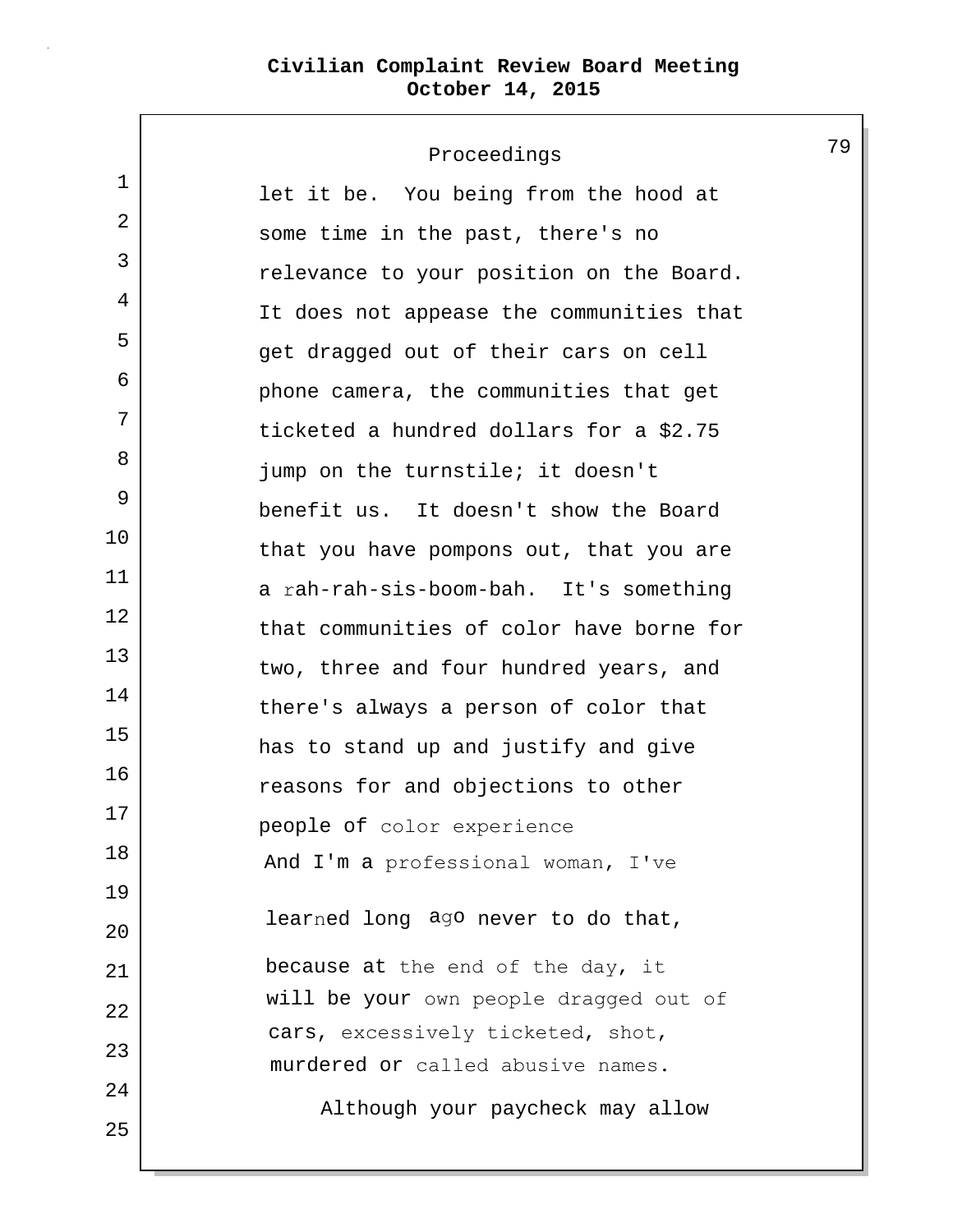$\mathsf{I}$ 

|                |                                           | 80 |
|----------------|-------------------------------------------|----|
| $\mathbf 1$    | Proceedings                               |    |
| $\overline{2}$ | you to move from it, we'll not allow you  |    |
| 3              | to come in and make excuses for a white   |    |
| 4              | supremist organization that continues to  |    |
| 5              | brutalize, terrorize and murder in our    |    |
| 6              | communities.                              |    |
| 7              | So with that said, I will go on           |    |
| 8              | to my topic for discussion.               |    |
| 9              | First and foremost, I've had an           |    |
| 10             | opportunity -- first and foremost, I      |    |
| 11             | would like to say that I did have the     |    |
| 12             | opportunity to review the September 2015  |    |
| 13             | statistical report.                       |    |
| 14             | Once again, the CCRB fails                |    |
| 15             | miserably to cite the statistical issues  |    |
| 16             | that I continue to bring to this Board.   |    |
| 17             | Again I ask, should I choose to follow a  |    |
| 18             | substantiated case with APU charges to an |    |
| 19             | APU court, where does that document tell  |    |
| 20             | me where I need to be? I see that         |    |
| 21             | there's a substantiated chokehold in      |    |
| 22             | 2015, September, what is the case number  |    |
| 23             | for that case? Where does it              |    |
| 24             | correspondence to the APU trial calendar  |    |
| 25             | in order for me to be present and have a  |    |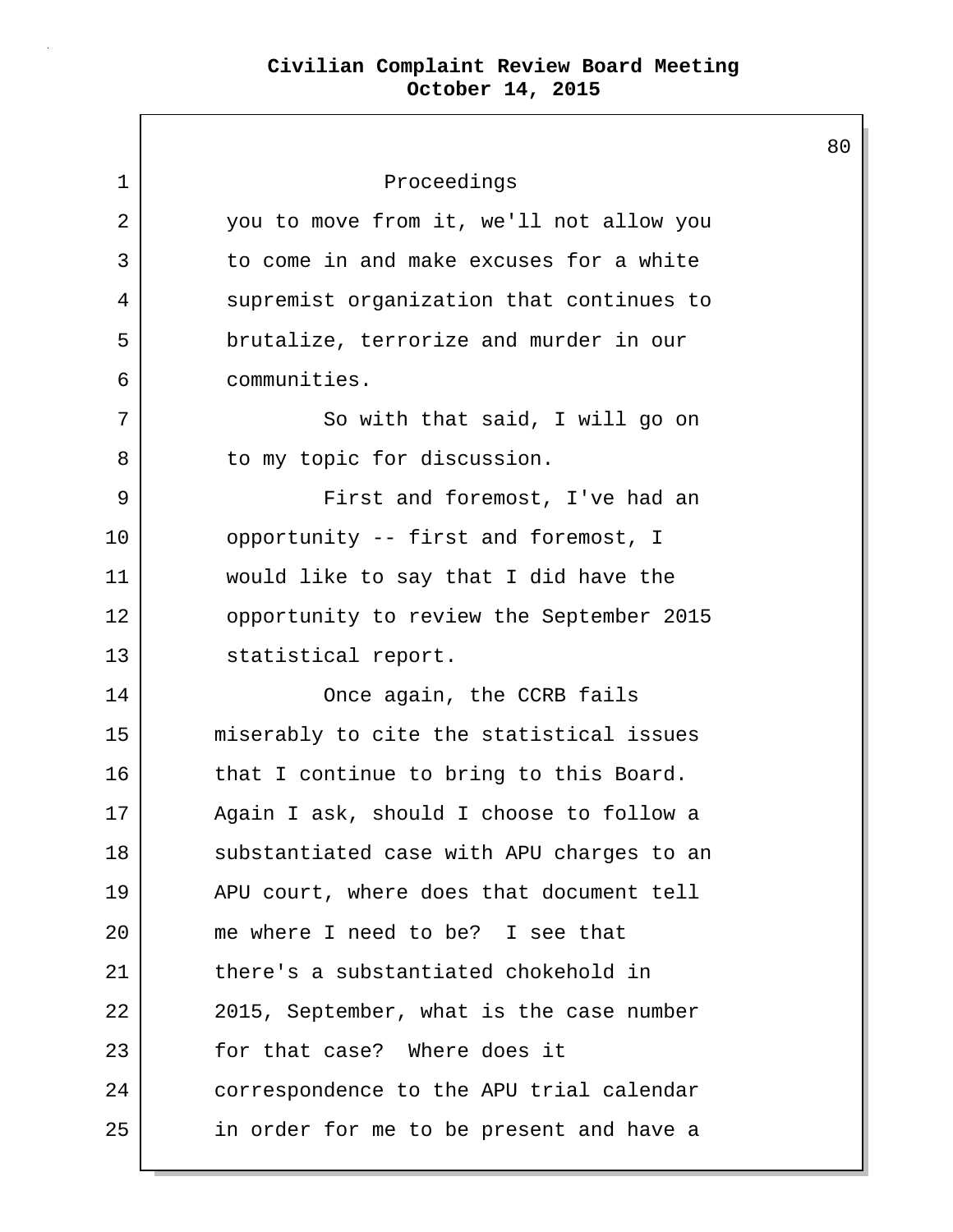1 Proceedings 2 voice and stand up for our communities? 3 This is the type of cloak and 4 dagger, sir, that you in New Jersey I 5 hope that you do not do. If you take the 6 time now to review the statistical 7 reports for a period of time, in, say, 8 approximately nine months, ten months, 9 you will see that critical statistical 10 information has been absent from those 11 reports, such as the substantiated cases 12 by precinct and by borough, the mediation 13 by borough, and my request last month, I 14 see it added back but it's still cloaked 15 | in missing information. That still does 16 not allow our community to fully and 17 completely engage in the civilian 18 complaint process. 19 We are still cloaked and shielded 20 from the civilian complaint process. 21 That must mean that the communities in 22 the 41 Precinct, the 40 Precinct, the 23 47 Precinct, the 46 Precinct, the 24 42 Precinct are not allowed to be present 25 at APU trials for substantiated charges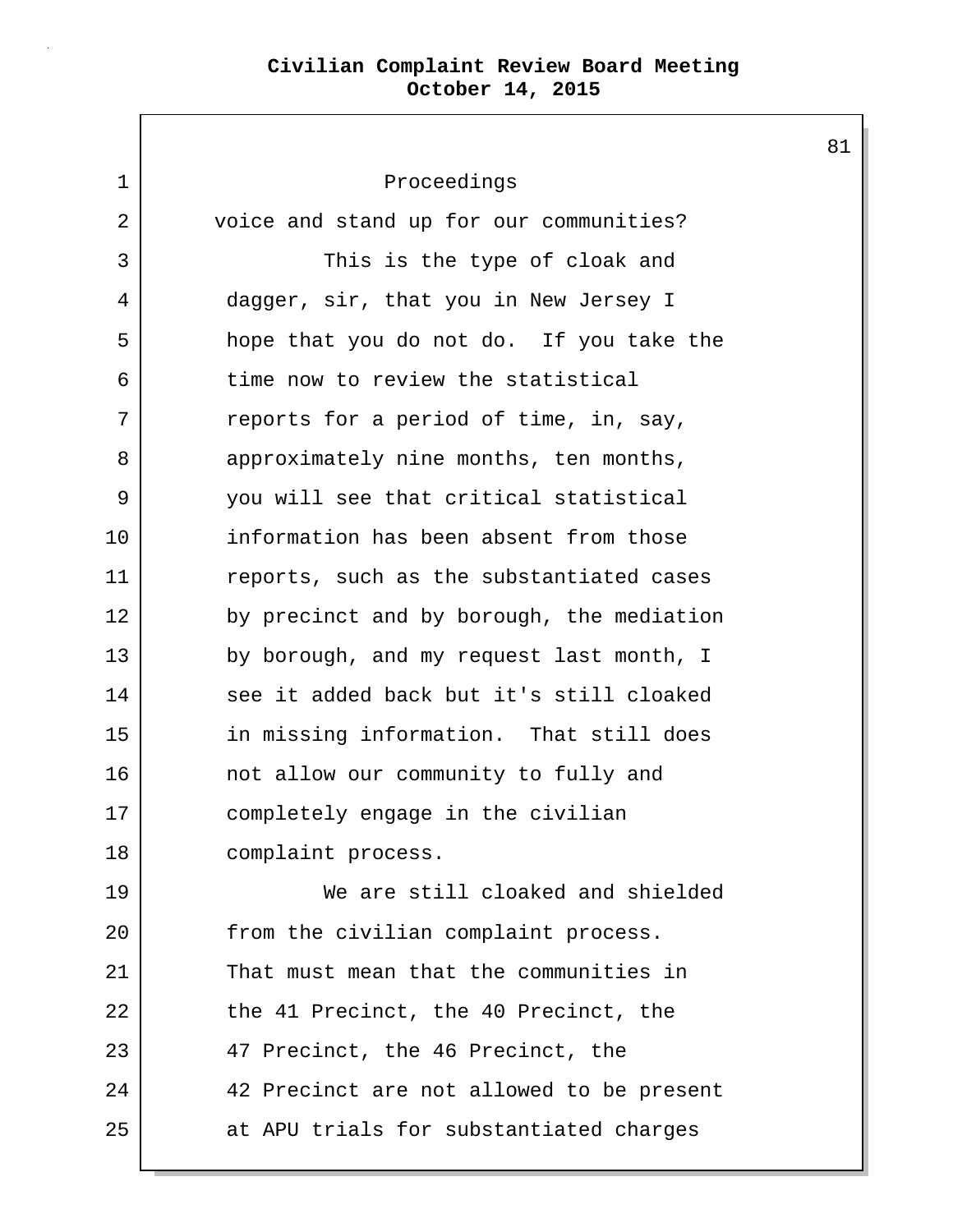1 Proceedings 2 in their own communities. And I come 3 here out of my own way and spend my own 4 time, and it is at this point a joke. I 5 don't know whether I'm on Saturday Night 6 Live, Mad TV or some type of skit, 7 because for you as a Board to sit there 8 with dignity every month in front of us 9 and think that you are doing a good job, 10 it must be a joke. Ashton Kutcher may 11 run out and tell us all that we are being 12 punked, because you have to do better 13 than this. And I could not come here 14 every single month asking for information 15 that you already hold, that is already 16 available to you, that for whatever 17 reason you refuse to provide to the 18 community, though why after we saw that 19 chokehold for a broken windows offense or 20 an alleged offense the community is 21 actively engaged in putting a stop to 22 police brutality. 23 We want to identify the officers 24 that are in our communities and get 25 transferred to other hood communities to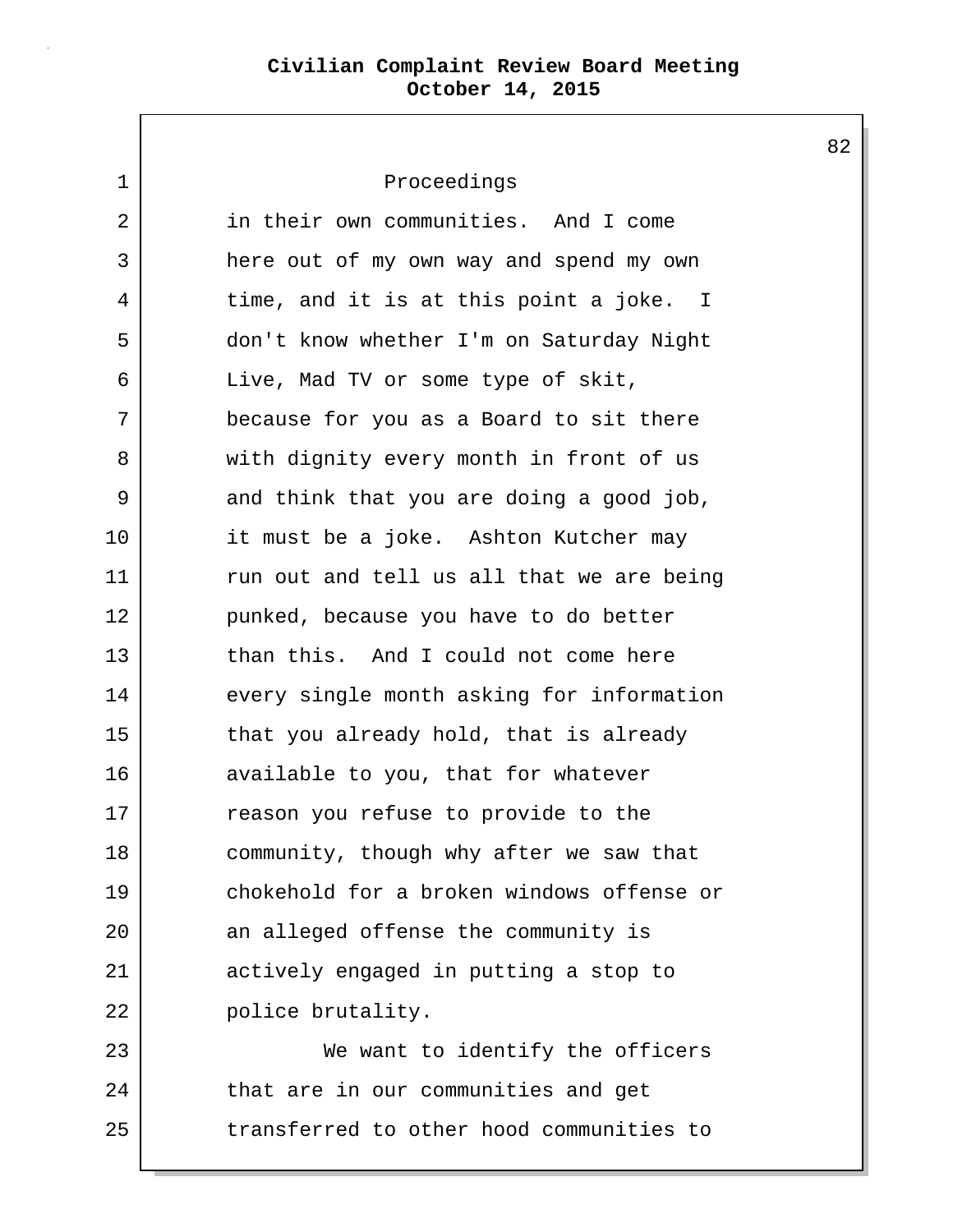1 Proceedings 2 say, "No, you won't be here. You are 3 here, but you won't be here." But if I 4 can't be present at an APU trial, I won't 5 know who that is, and I have to rely on 6 who, the police commander, the police 7 lieutenant, the XO, who continually and 8 continually disrespect us and lie to us 9 month after month, year after year, 10 decade after decade? 11 12 13 14 15 16 17 18 19 20 21 22 23 24 25 Just today, the police department got busted creating its own parking lanes on Schemerhorn Street. They bought white paint and pretended to create their own parking lanes in the bike lane. What's the big deal about that? But you know what that is? That is the manifestation of the NYPD feeling that it has to obey no rules; no rules apply to them. They don't have to respect anyone: They bike ride on the street, the pedestrian walking, the Department of Transportation that my tax dollars went to stripe those bike lanes down and you gonna come with your own paint from Home Depot and write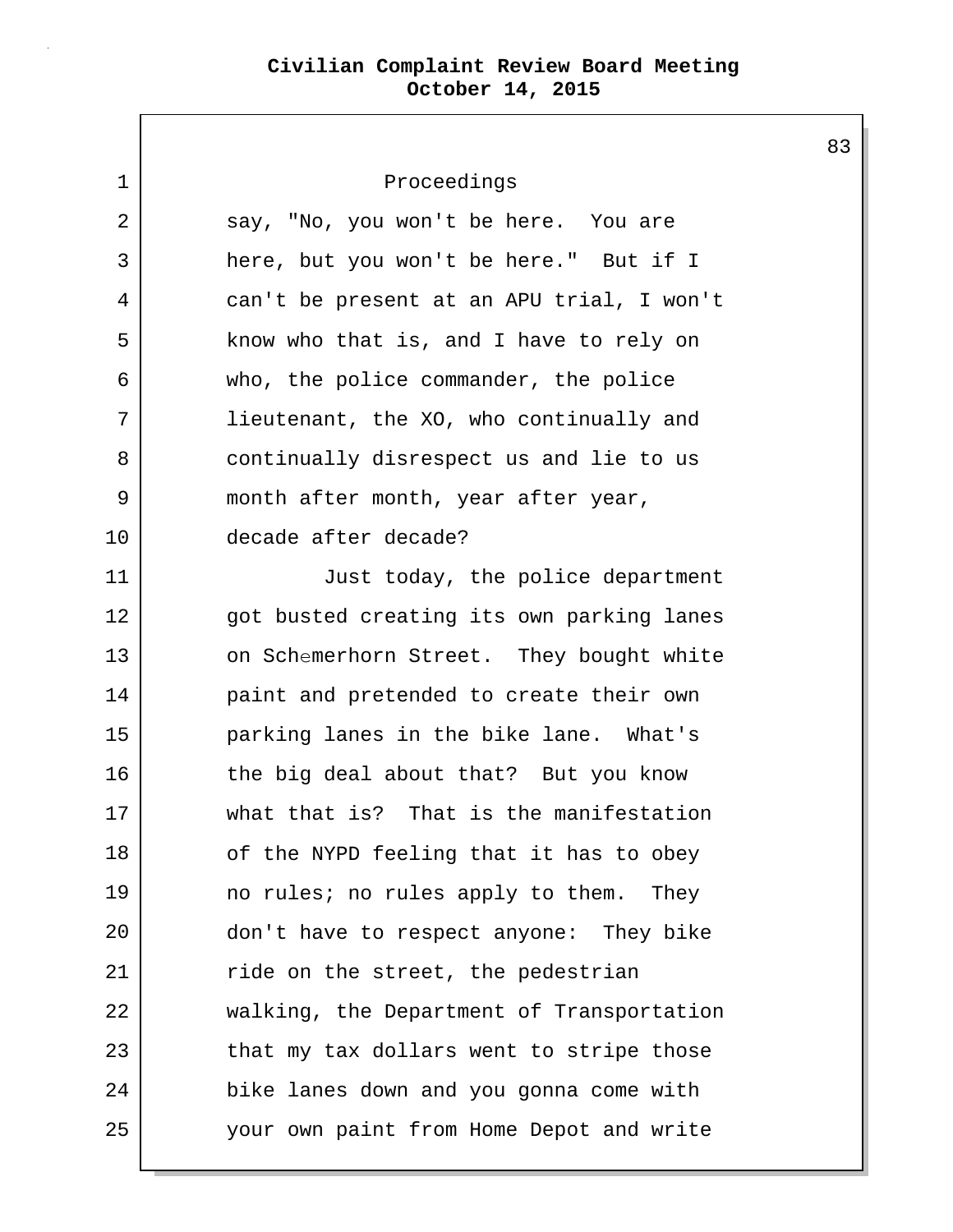$\mathbf{I}$ 

| 1  | Proceedings                               |
|----|-------------------------------------------|
| 2  | "cops" on the street so you can park      |
| 3  | freely as you choose?                     |
| 4  | A lady came to the 46 Precinct            |
| 5  | one year ago to complain that the Police  |
| 6  | Department parks on her curb, on her      |
| 7  | sidewalk, breaking down her sidewalk. A   |
| 8  | year later they are still doing it on the |
| 9  | side of the 46 Precinct. This is what     |
| 10 | this Board has allowed them police to do  |
| 11 | with the toothless pandering to the       |
| 12 | Police Department.                        |
| 13 | Last month I came here on a               |
| 14 | Wednesday. The following day I had        |
| 15 | expectation, after following the          |
| 16 | democratic process, that, as the precinct |
| 17 | community guidelines prescribed in terms  |
| 18 | of attendance and conduct, to be elected  |
| 19 | as the recording secretary of the PSA-7.  |
| 20 | I attended the September meeting, the     |
| 21 | October meeting, the November meeting,    |
| 22 | the December meeting, the                 |
| 23 | February meeting, the April meeting,      |
| 24 | participated in a vote and did the        |
| 25 | democratic process, have the commander    |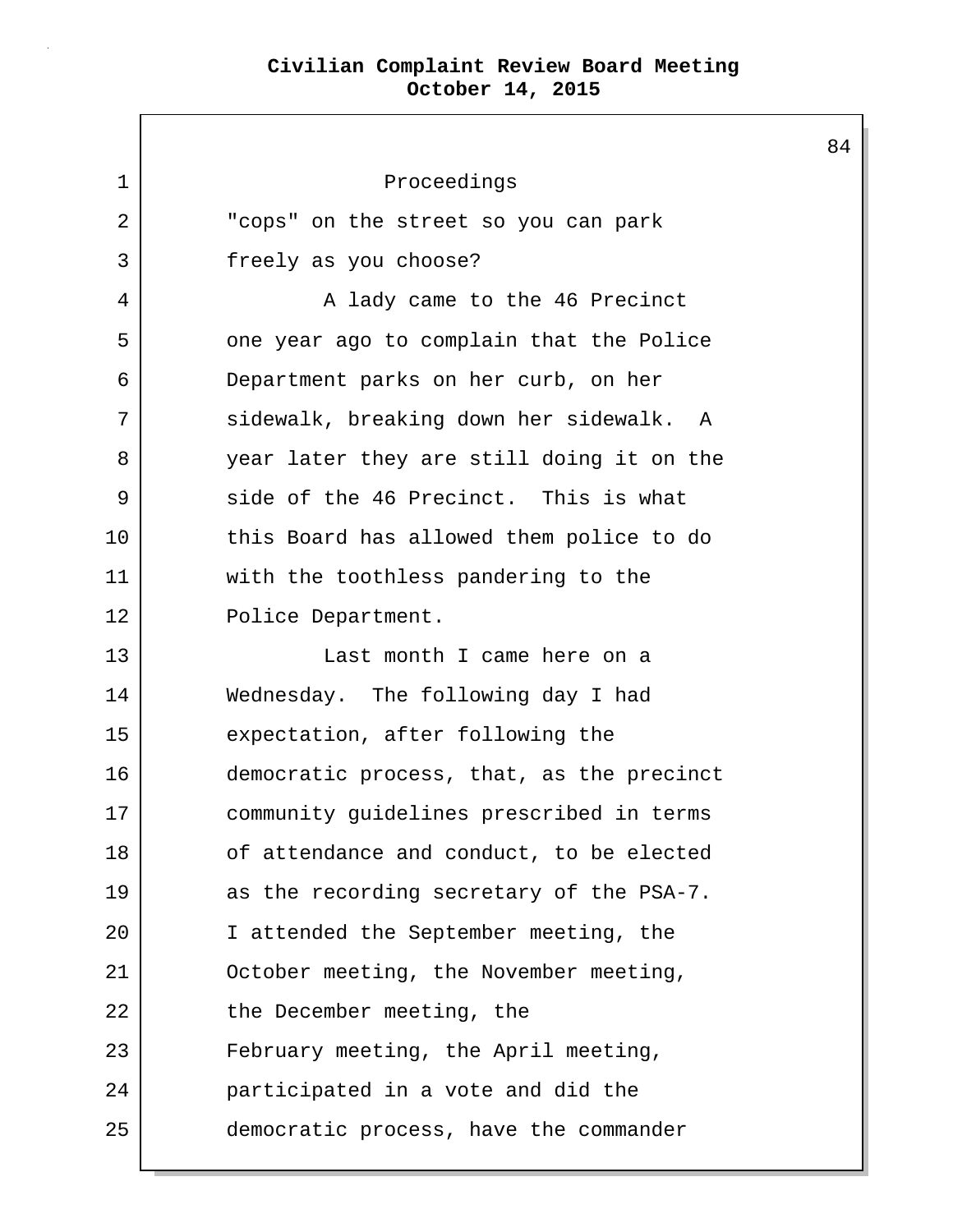1 Proceedings 2 inform me that I was excused from my 3 duties. Because again, I say, the NYPD 4 is an inherently corrupt and racist 5 institution, and only wants to put in 6 place in precinct council boards people 7 and I will use my own precinct as an 8 example, the vice president didn't even 9 know what the word "abstention" meant for 10 the vote for my removal. 11 These are the type of people that 12 precinct commanders prefer to be in place 13 in our communities because they will 14 cheerlead, they will dance, they are 15 ill-informed and they kowtow. I have 16 said this for one year and I will 17 continue to say it, and I would hope that 18 going toward that is my request every 19 month that I come here, that you guys do 20 the very best you can with the 21 | information that you have, and I'm 22 speaking to the people of color. Because 23 I'm not too far from where you are, and I 24 said that numerous, numerous times. 25 | The is weary and it's been a weary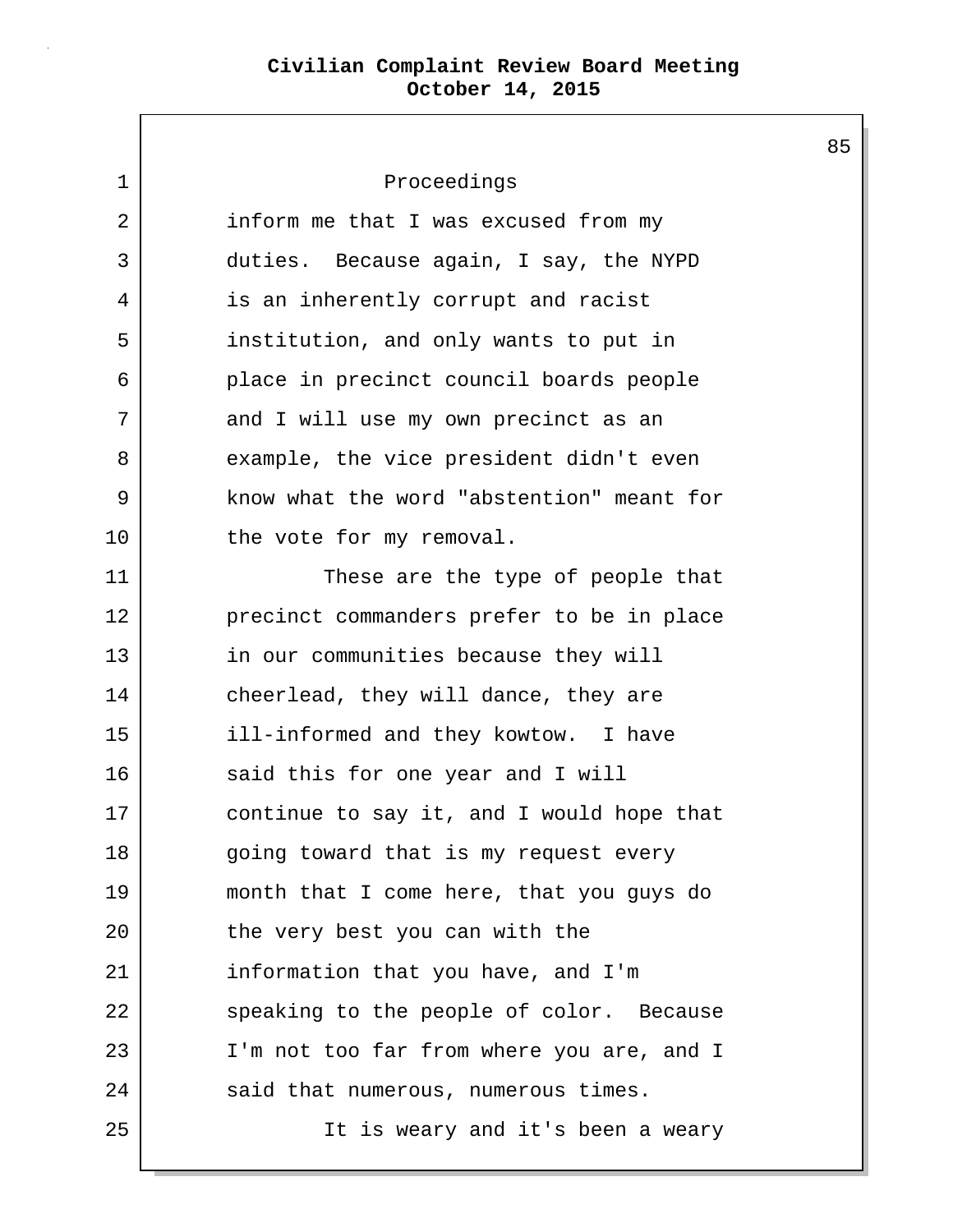|             |                                           | 86 |
|-------------|-------------------------------------------|----|
| $\mathbf 1$ | Proceedings                               |    |
| 2           | fight since the days of slavery, but we   |    |
| 3           | shall not give up. We shall be present,   |    |
| 4           | we shall be engaged, we shall confront    |    |
| 5           | and we shall expose, even if it means     |    |
| 6           | you.                                      |    |
| 7           | Those videos that are present             |    |
| 8           | every month on YouTube that show the      |    |
| 9           | PSA-5 shining lights in people's faces;   |    |
| 10          | that's a discourtesy, that's a            |    |
| 11          | misconduct. You have a First Amendment    |    |
| 12          | Constitutional right to record any police |    |
| 13          | activity in the public's sphere, any      |    |
| 14          | police activity investigation as long as  |    |
| 15          | it is a safe distance away from said      |    |
| 16          | investigation. Police Departments in the  |    |
| 17          | City of New York continue to violate      |    |
| 18          | those rights. Body cams won't do it.      |    |
| 19          | The control is within the community. The  |    |
| 20          | control will remain within the community, |    |
| 21          | and I made it my mission to ensure that   |    |
| 22          | the communities take control of the NYPD, |    |
| 23          | because they're out of control.           |    |
| 24          | Completely out of control.                |    |
| 25          | I have watched the transit bureau         |    |
|             |                                           |    |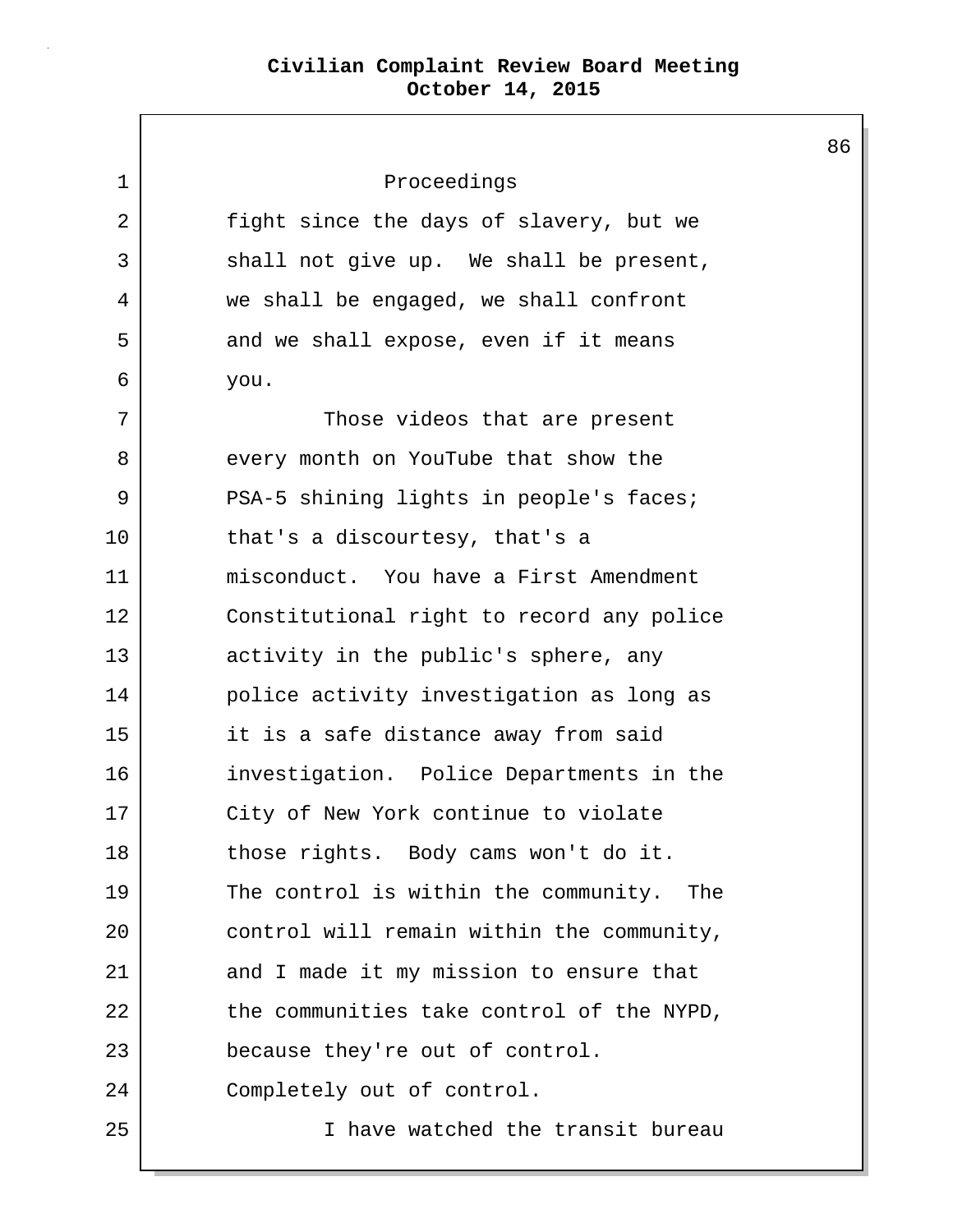1 Proceedings 2 of the 40th Precinct for the entire 3 Summer conduct covert investigations 4 against people entering the trains in the 5 | transit system daily for which I have 6 pictures and video. They lay behind 7 columns, they lay in doorways, they hide 8 behind fare machines. If you want to 9 deter fare-bearing, stand in plain sight. 10 Be proud to serve in your position. Do 11 not extort communities of color for a 12 hundred dollars when the fare is \$2.75. 13 | T get on the train every day at 14 Bowling Green. Police officers are in 15 plain sight. If I use the Wall Street 16 station, police officers are in plain 17 sight. Why are they cloaked and why are 18 they hiding in stations in communities of 19 color? Because, as we saw in Fergusen, 20 communities of color support the 21 economies of cities through excessive tax 22 fines and summonses. We know that 23 already, and we are exposing it. 24 And as long as the CCRB does not 25 take an active role in calling out that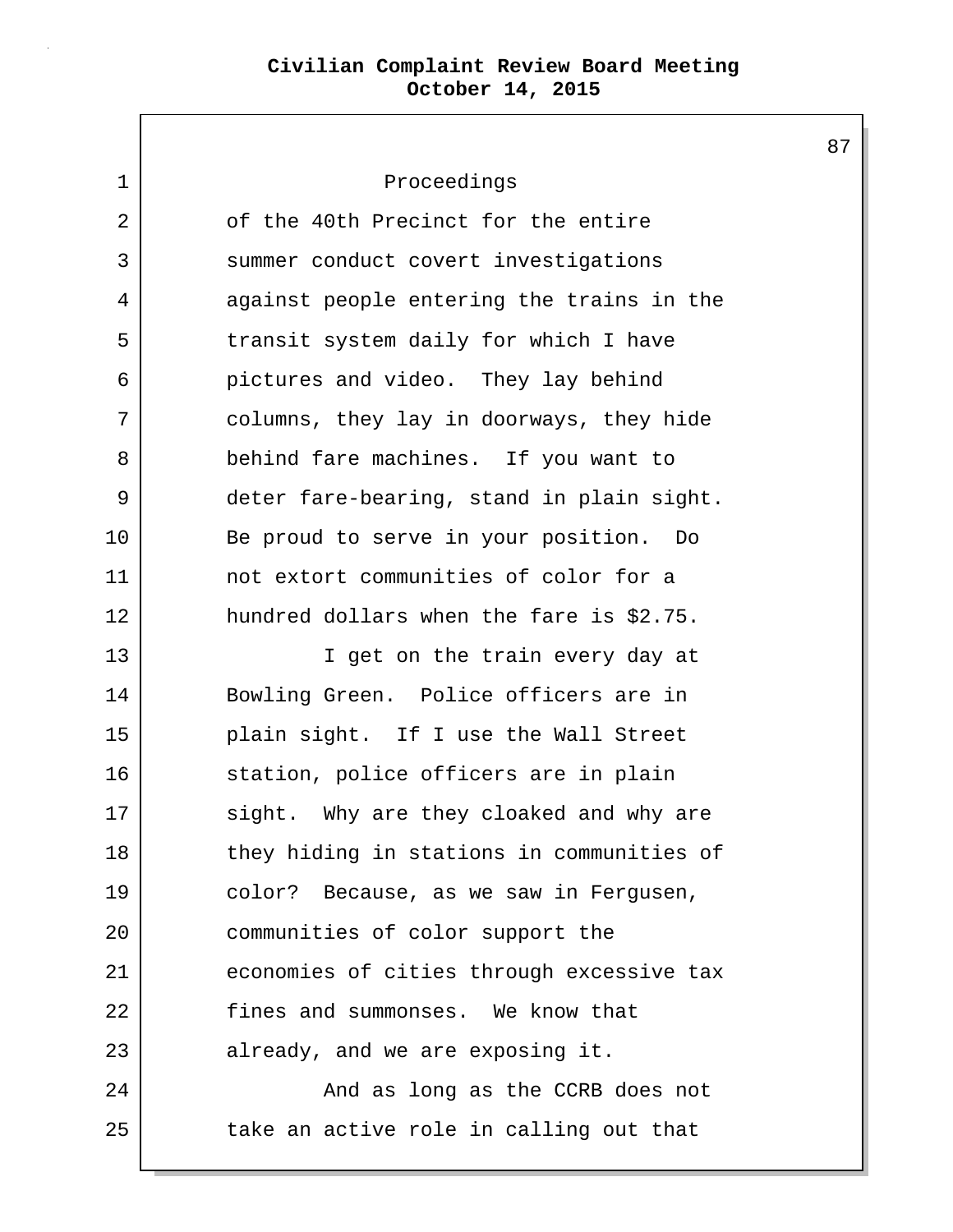88 1 Proceedings 2 nonsense, I will be here every month to 3 expose you. And I will respectfully 4 request that the members of color do not 5 back up her comments. Can you do at 6 least that for me? 7 Thank you very much. 8 CHAIR EMERY: The Executive 9 Director's report. 10 EXECUTIVE DIRECTOR MALIK: First 11 of all I'd like to thank Lauren Click, 12 the Director of Community and Public 13 Programs at the Bronx Museum of the Arts, 14 for assisting us in being here tonight. 15 I will discuss some matters 16 pertaining to the operations of our 17 | Agency and provide you with highlights 18 from our monthly statistical report. For 19 a full review of the statistics, please 20 visit our website. 21 | The year-to-date, civilian 22 complaints have decreased by 15 percent, 23 From January to September 2015, CCRB 24 received 3,289 complaints compared to 25 3,857 complaints in the same period in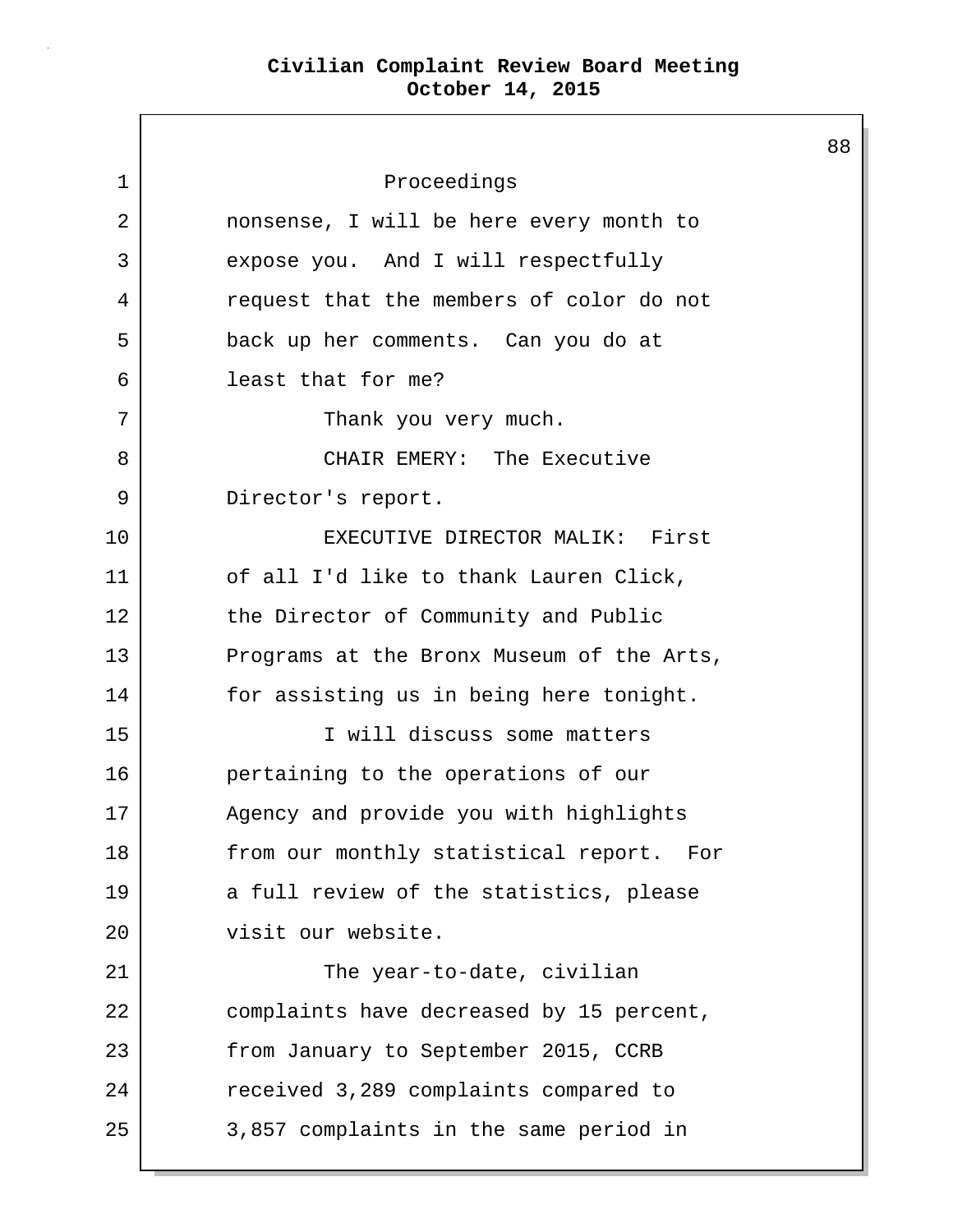Г

|             |                                           | 89 |
|-------------|-------------------------------------------|----|
| $\mathbf 1$ | Proceedings                               |    |
| 2           | 2014.                                     |    |
| 3           | By category of allegation                 |    |
| 4           | year-to-date, discourtesy complaints have |    |
| 5           | decreased by 25 percent, force complaints |    |
| 6           | by 16 percent, offensive language         |    |
| 7           | complaints by 19 percent and abuse of     |    |
| 8           | authority complaints by 7 percent.        |    |
| 9           | I want to direct -- all of you --         |    |
| 10          | your attention to the screen here because |    |
| 11          | we do have some slides to illustrate the  |    |
| 12          | statistical analysis that we've done this |    |
| 13          | month. From January to September 2015,    |    |
| 14          | the agency has received a monthly average |    |
| 15          | of 365 complaints compared to an average  |    |
| 16          | of 429 complaints for the month in the    |    |
| 17          | same time of year last year.<br>In        |    |
| 18          | September the CCRB opened 401 new cases,  |    |
| 19          | which is down from 433 in August, however |    |
| 20          | up from 345 in September of last year.    |    |
| 21          | In September the CCRB's total             |    |
| 22          | open docket is 1,195 cases. By the end    |    |
| 23          | of September, 655 of these cases were in  |    |
| 24          | the Investigations Division, representing |    |
| 25          | 54 percent of the total, down from 670 in |    |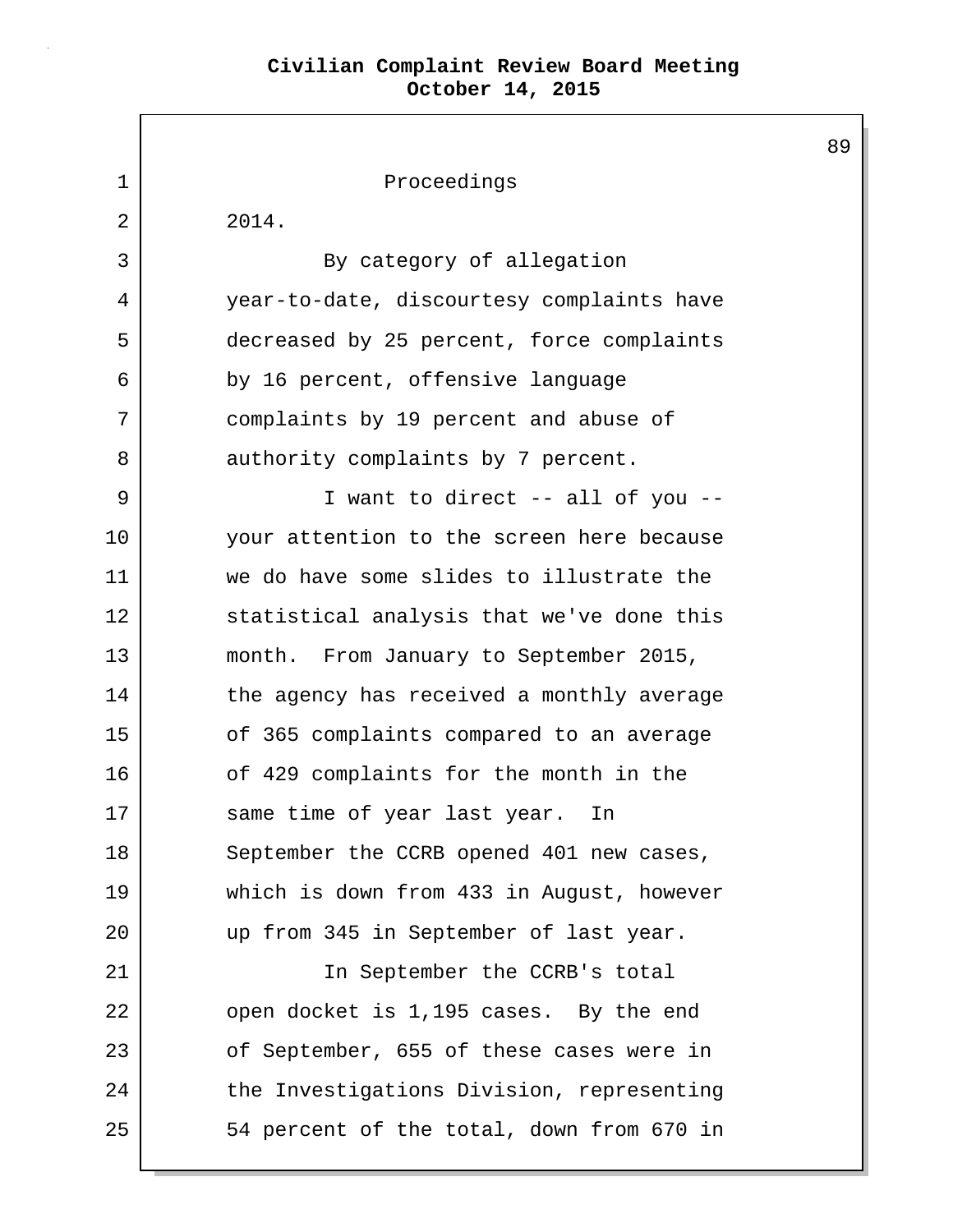| 1  | Proceedings                               |
|----|-------------------------------------------|
| 2  | August. Of the total docket, 370 cases    |
| 3  | were pending Board and/or Executive Staff |
| 4  | review; that represented 31 percent, down |
| 5  | from 477 cases pending review in August.  |
| 6  | The mediation program handled 170         |
| 7  | cases, representing 14 percent of the     |
| 8  | open docket, up from 150 cases in August, |
| 9  | and there were an additional 11 cases on  |
| 10 | D.A. hold in September. The CCRB          |
| 11 | continues to close its cases more         |
| 12 | efficiently. Of the cases that remain on  |
| 13 | the CCRB active docket, 91 percent have   |
| 14 | been open for four months or less, and a  |
| 15 | record 98 percent have been open for      |
| 16 | seven months or less. Continuing the      |
| 17 | trend from August, these docket numbers   |
| 18 | continue to be the best docket numbers    |
| 19 | since the creation of the office as an    |
| 20 | independent agency from the New York City |
| 21 | Police Department.                        |
| 22 | Our investigators closed 1,689            |
| 23 | full investigations from January through  |
| 24 | September 2015, compared to 1,444 for the |
| 25 | same period last year and resulting in    |
|    |                                           |

 $\mathsf{L}$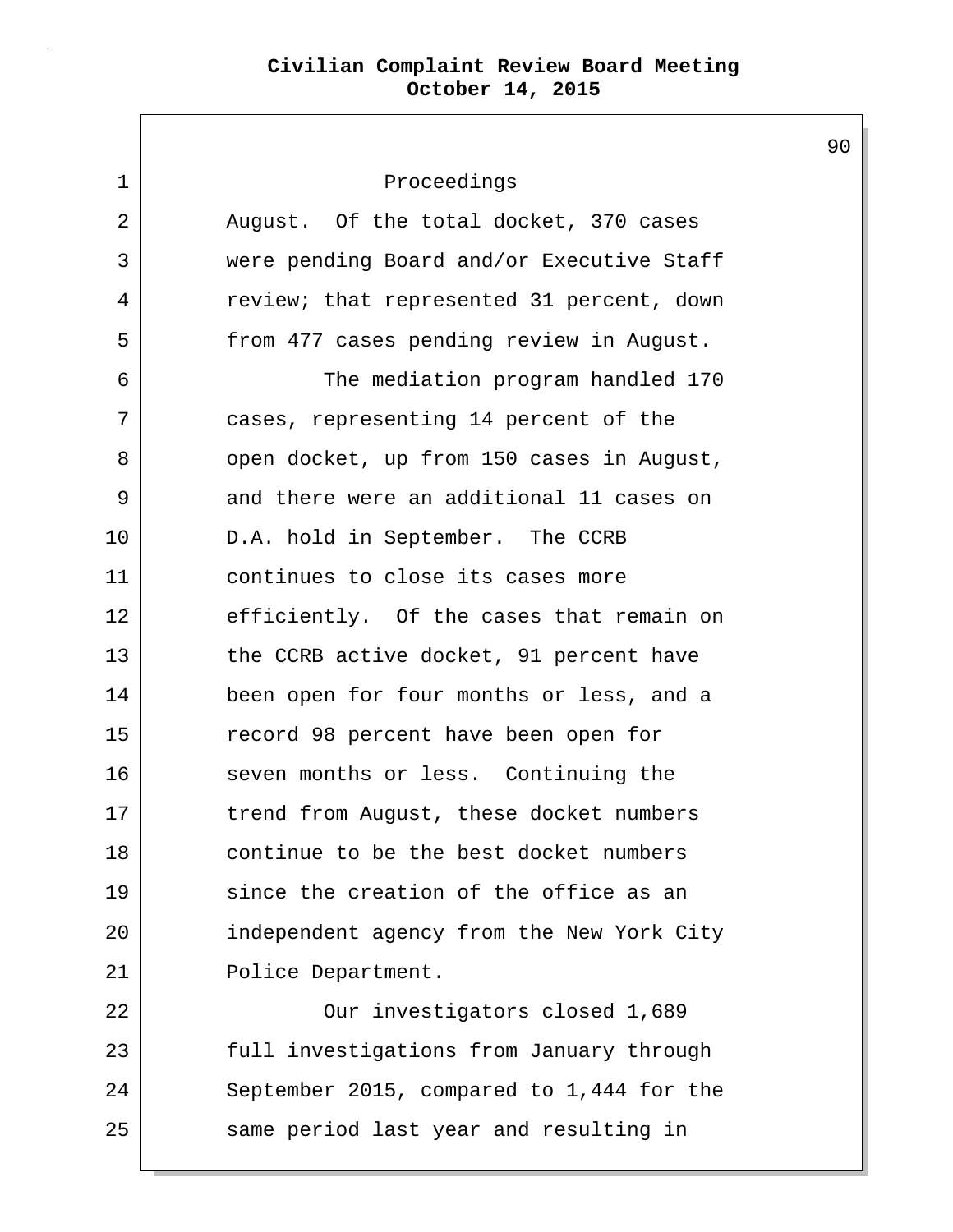| $\mathbf 1$    | Proceedings                                |
|----------------|--------------------------------------------|
| $\overline{2}$ | 17 percent more full investigations.       |
| 3              | Year-to-date, the average case to full     |
| 4              | investigation has decreased 27 percent,    |
| 5              | from 2014 before the reforms to 2015.      |
| 6              | In 2015 the fully resolved -- the          |
| 7              | case -- the CCRB has fully resolved more   |
| 8              | cases than it has truncated. This          |
| 9              | reverses a negative trend from the         |
| 10             | previous years in which more cases could   |
| 11             | not been fully investigated because the    |
| 12             | complainant or victim withdrew the         |
| 13             | complaint, was uncooperative, unavailable  |
| 14             | or unidentified. In September the CCRB     |
| 15             | fully investigated 52 percent of the       |
| 16             | cases it closed and mediated or attempted  |
| 17             | to mediate and additional 6 percent.<br>In |
| 18             | September, 39 cases were truncated versus  |
| 19             | 56 in August, representing a 17 percent    |
| 20             | decrease. The CCRB continues to work to    |
| 21             | lower the number of truncations.           |
| 22             | We continue to increase                    |
| 23             | interviews outside of the CCRB offices in  |
| 24             | lower Manhattan in order to provide        |
| 25             | easier access to the community.            |
|                |                                            |

L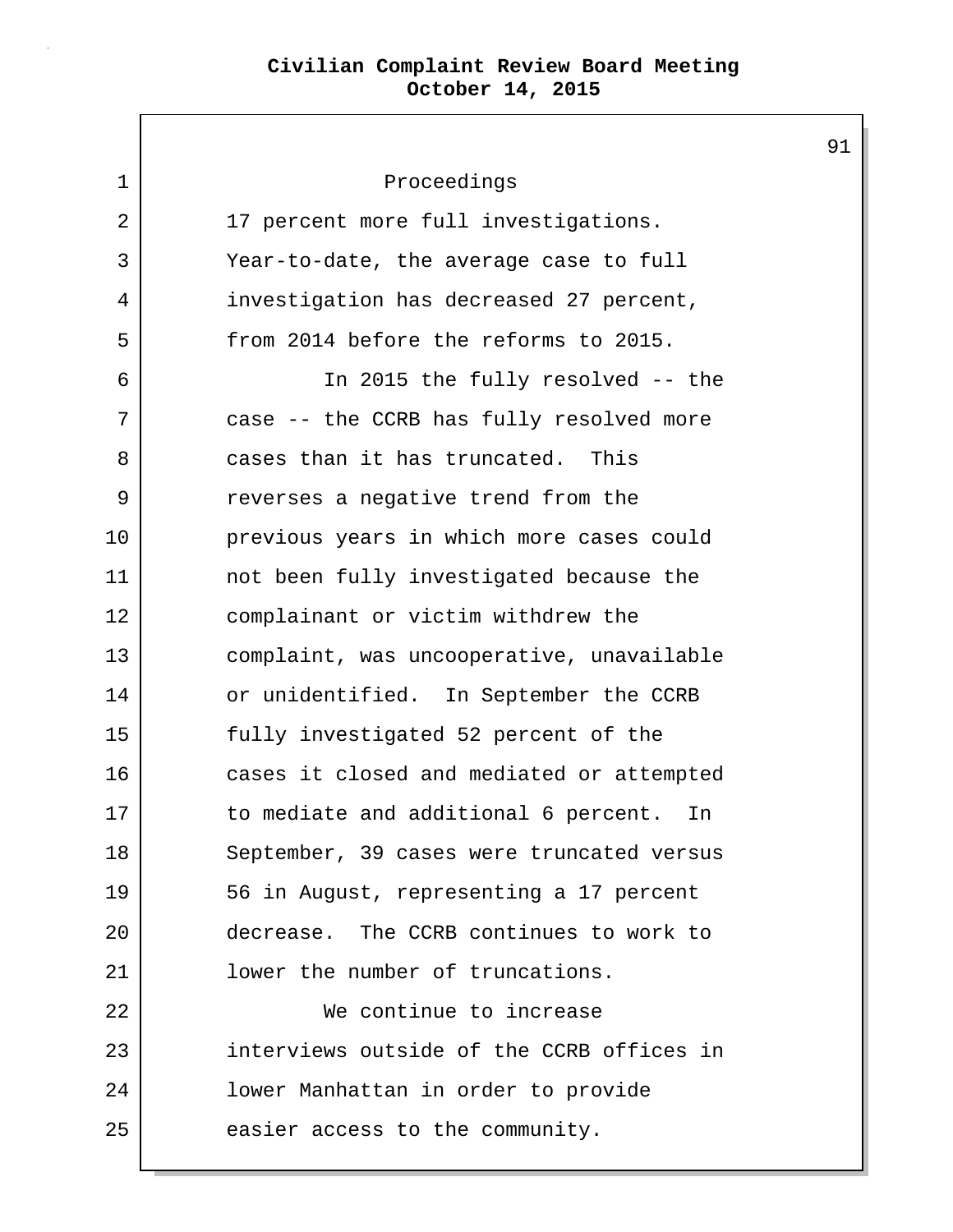1 Proceedings 2 | Year-to-date our investigators 3 have interviewed 2,018 complainants and 4 witnesses, 1,813 of these were 5 interviewed at the CCRB and an additional 6 205 were interviewed at other locations. 7 This means that we've conducted 8 10 percent of the interviews at other 9 locations, which is a steady increase in 10 **interviews** conducted outside of the CCRB 11 offices from 8 percent in 2014, 7 percent 12 2012 and 2013, and only 4 percent in 13 2010. 14 The September, 2015 case 15 | substantiation rate is 29 percent; it's 16 the highest in CCRB history. 17 September marks the sixth straight month 18 that the CCRB has substantiated more than 19 20 percent of its cases that it fully 20 investigates. In comparison, the case 21 | substantiation rate was 17 percent in 22 September 2014, the CCRB also 23 substantiated 17.4 of its percentage of 24 allegations, which is also the highest 25 percentage in recent CCRB history.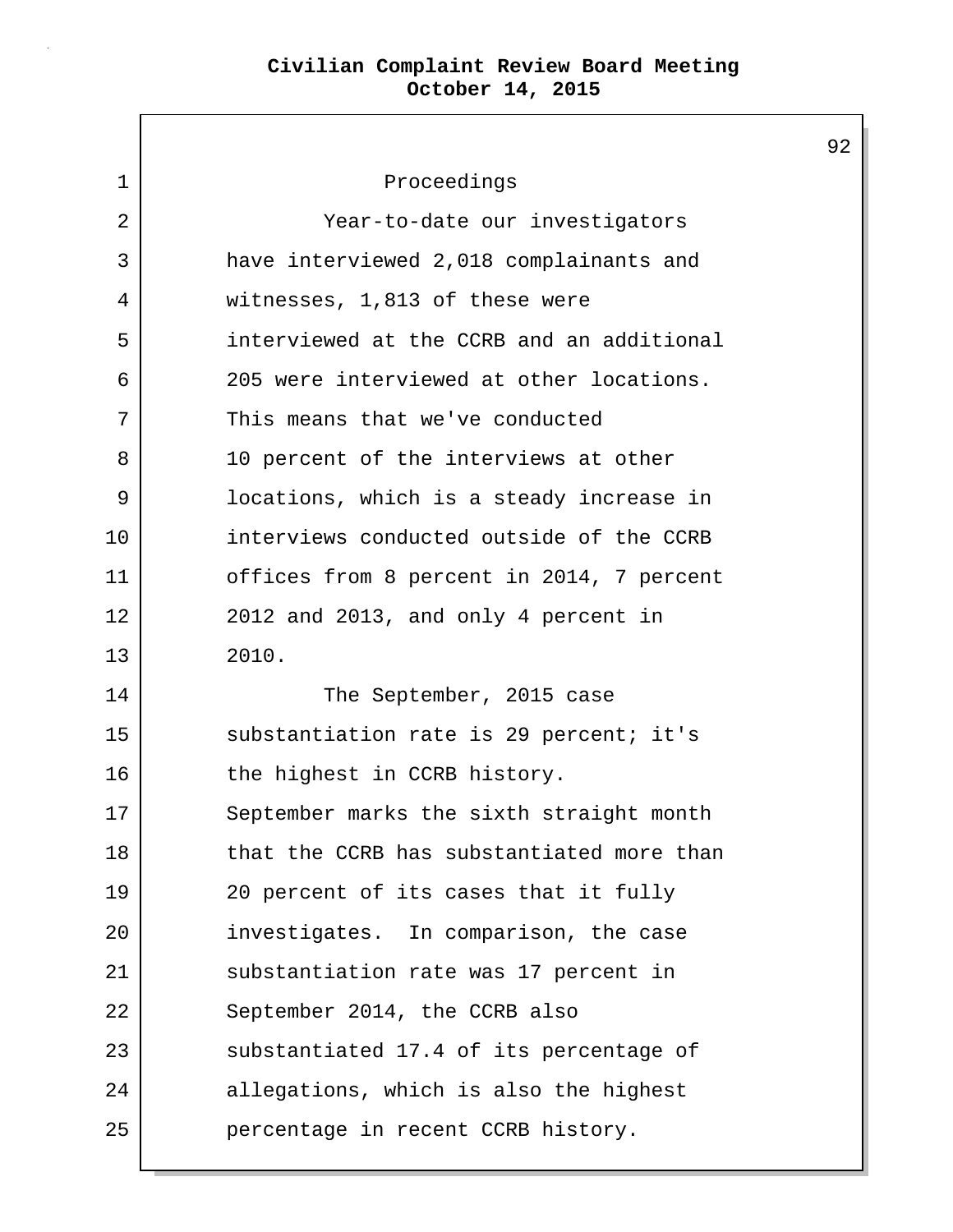1 Proceedings 2 | With regard to fully investigated 3 allegations in September, the Board 4 Substantiated 5 percent of force 5 allegations, 24 percent of abuse of 6 authority allegations, 19 percent of 7 discourtesy allegations, and 12 percent 8 | cf offensive language allegations. 9 Investigations using video evidence 10 substantiated allegations in 51 percent 11 of the cases compared to 22 percent of 12 substantiated cases in which video was 13 not available. In September the 14 substantiation rate was 97 percent for 15 34 cases in which police misconduct was 16 substantiated by the Board and sent to 17 the Police Department Advocate's Office 18 for penalty recommendations. The 19 department's decline-to-prosecute rate 20 for this time period was 3 percent. The 21 discipline agreement rate was 76 percent 22 for these 34 cases in which the Police 23 Commissioner communicated a decision in 24 September. 25 In September the police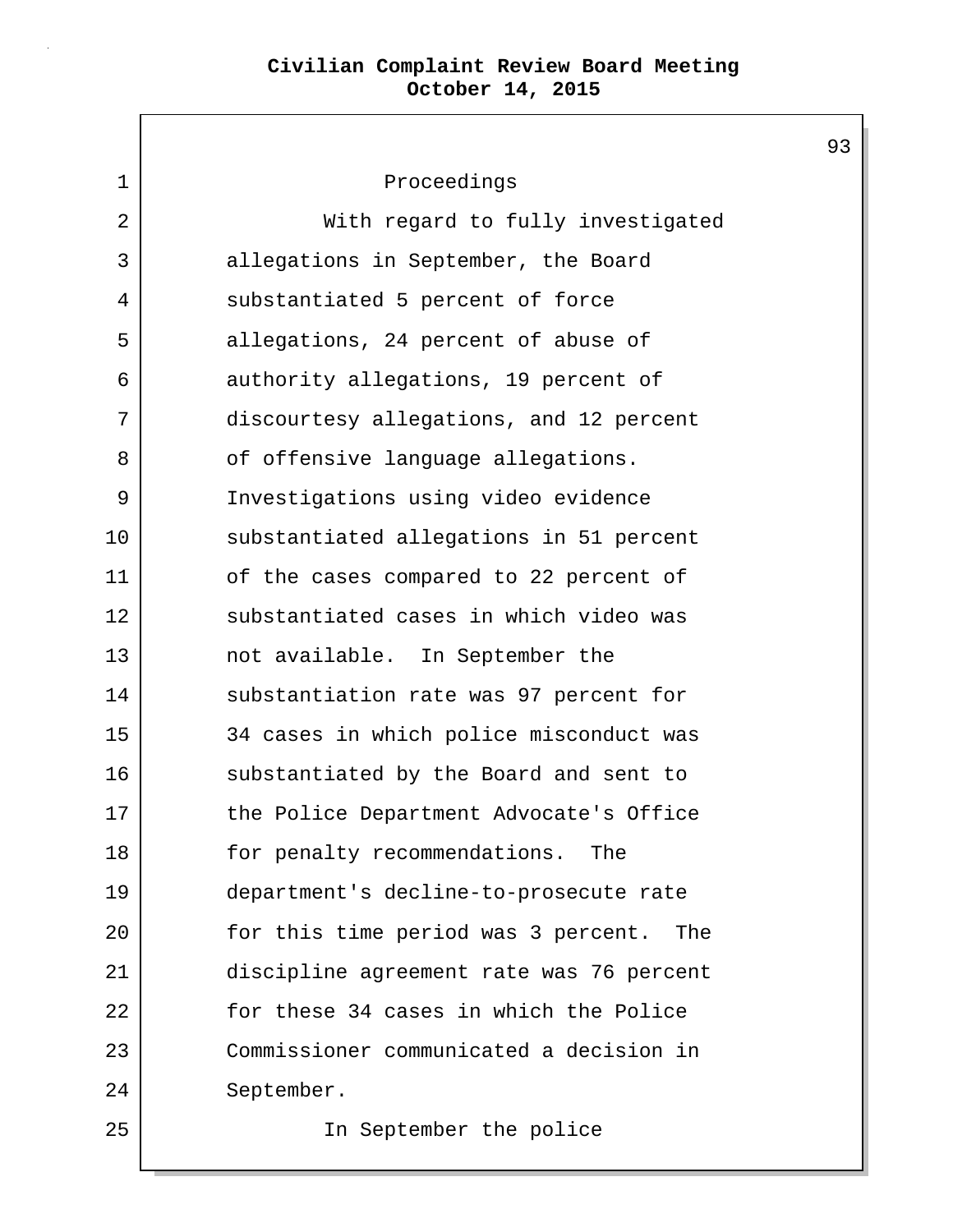1 Proceedings 2 commissioner finalized verdicts against 3 31 officers, 19 of these were guilty 4 verdicts, one by the CCRB Administrative 5 Prosecution Unit, which prosecutes the 6 most serious allegations of misconduct. 7 The APU has conducted trials against 99 8 erespondent officers year-to-date and 9 trials against 13 respondent officers in 10 September. 11 The new monthly report now 12 contains a table of contents, glossary 13 and appendix, and it's all meant to 14 assist the public in navigating the 15 report. In response to feedback from 16 Community Member Shanon Jones, who is 17 here with us tonight, and other members 18 of the public the monthly report has been 19 modified. It now includes a breakdown of 20 complaints by precinct and borough of 21 occurrence on pages 14 to 16, as well as 22 Board substantiation by precinct and 23 borough of occurrence on pages 22 and 21. 24 Additionally, penalties for allegations 25 imposed by the Police Commissioner for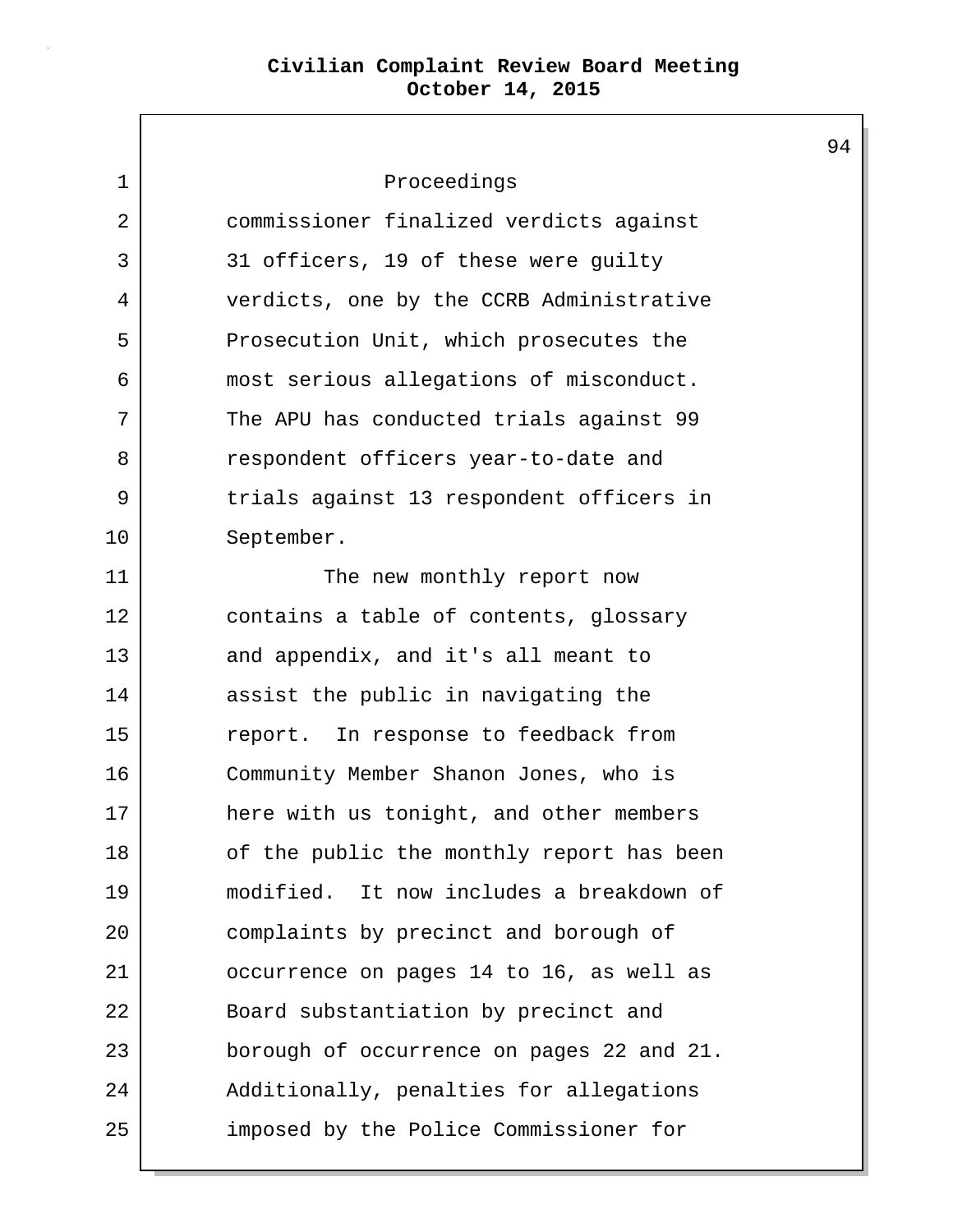95 1 Proceedings 2 | non-APU cases according to borough, 3 precinct and FADO-type allegations can be 4 found on pages 25 to 27. And we have 5 also included a disposition information 6 for other unsubstantiated, exonerated, 7 and unfounded allegations separately on 8 pages 10 to 14 of the report, and as we 9 | go forward, we'll make certain 10 modifications more so for the public. 11 Thank you. 12 CHAIR EMERY: Thank you. 13 Joe, do you have a comment? 14 MR. PUMA: Yes. Thank you for 15 describing so well the issues in the 16 report. 17 | T guess one suggestion that I 18 heard at a recent meeting that Ms. Jones 19 had been at, it was of particular 20 interest to me, and I'm wondering if we 21 could internally discuss it (inaudible), 22 distinguishing complaints against 23 plainclothes officers and uniform 24 officers. I thought that was very 25 interesting suggestion and could be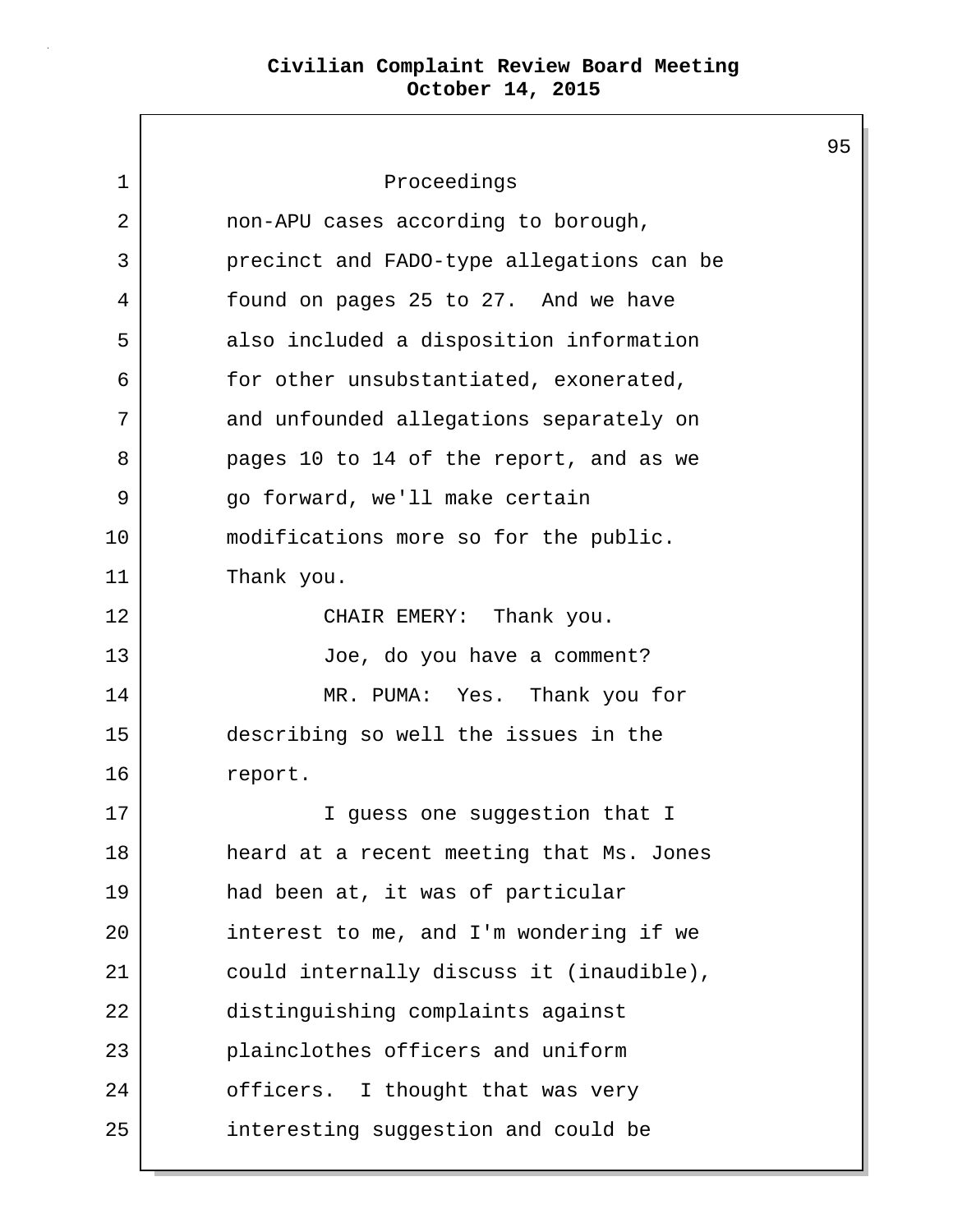96 1 Proceedings 2 helpful to present and for us to 3 understand as members of the Board. 4 CHAIR EMERY: Thank you, Joe. It 5 makes a lot of sense. 6 Any further comments? 7 (No response.) 8 CHAIR EMERY: O.K., so any 9 committee reports? 10 BISHOP TAYLOR: Yes. 11 CHAIR EMERY: Thank you. 12 BISHOP TAYLOR: Well, as you know 13 Outreach has been very busy and they've 14 been aggressively trying to fill all the 15 positions that we have open to expand our 16 Outreach. I will first say that we do 17 have two of our new Outreach persons 18 here, Sylvia and Gregory, and both of 19 them are fully trained on presentations 20 and have already gone out and have been 21 very successful. 22 **Our --** we decided to take a step 23 back as we were interviewing for the new 24 members of the Outreach team, so our 25 average of 25 presentations per month has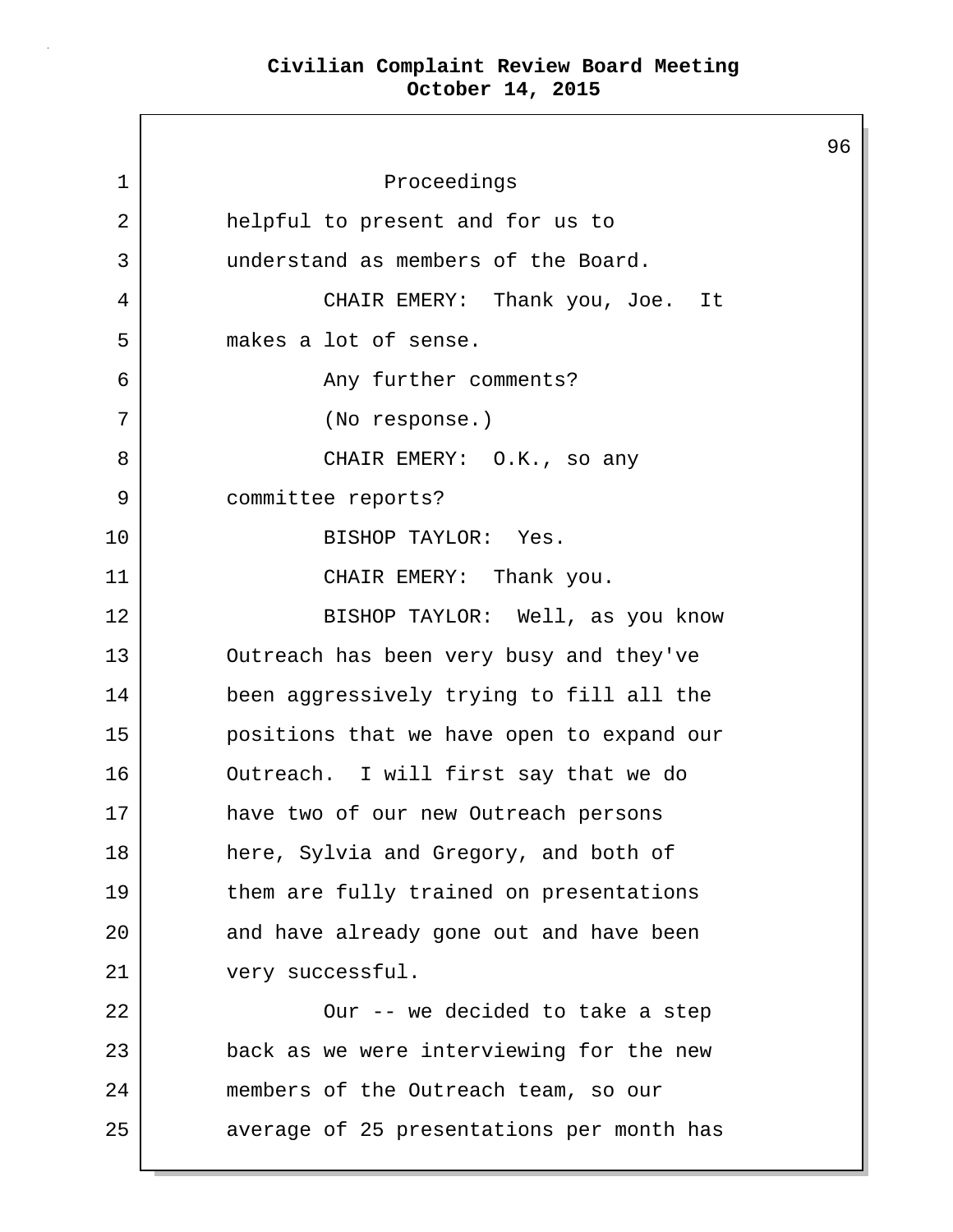| 1  | Proceedings                               |
|----|-------------------------------------------|
| 2  | kind of dropped to ten per month over the |
| 3  | last five or so months so that they could |
| 4  | reorganize and restrategize for the       |
| 5  | launch of this new initiative that way.   |
| 6  | We're still on track with a lot           |
| 7  | of initiatives. Several new initiatives   |
| 8  | that I will mention involve going to      |
| 9  | police roll calls, Police Precincts and   |
| 10 | Council meetings, we've actually done 20  |
| 11 | of those meetings already, NYCHA          |
| 12 | meetings, the TA President Association.   |
| 13 | We've done seven. We're also              |
| 14 | collaborating with the ARCHERS            |
| 15 | probationers so that we can do Outreach   |
| 16 | there.                                    |
| 17 | We're doing Outreach to the               |
| 18 | homeless community and we have already    |
| 19 | completed an Outreach to that community   |
| 20 | and also five events completed with the   |
| 21 | LGBTQ community, some of the things that  |
| 22 | we mentioned in the previous reports.     |
| 23 | I'm just highlighting them now cause they |
| 24 | have actually been completed since that   |
| 25 | last report.                              |
|    |                                           |

L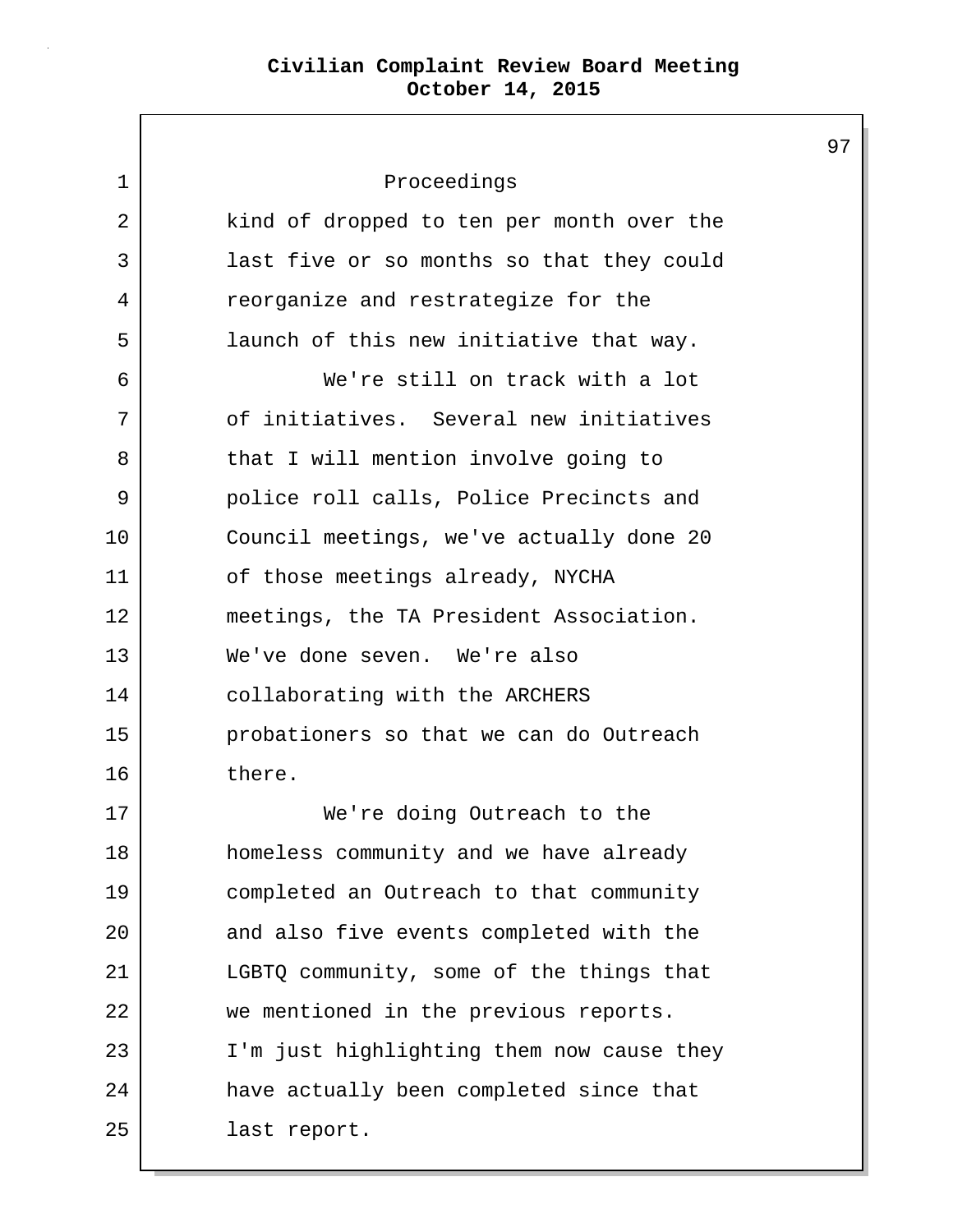1 Proceedings 2 And so we still have three open 3 positions, three of -- these three 4 positions are going to be interviewed by 5 Outreach over the next week or so, and 6 we're just excited about the automation 7 and some of the things that we're using 8 as Outreach tools to be more effective, 9 so that's kind of an abbreviated report. 10 CHAIR EMERY: Any other reports? 11 Any other comments? New business, old 12 business? 13 (No response.) 14 CHAIR EMERY: All right. Well, I 15 think we are adjourned to Executive 16 Session. 17 Do we have a motion to go into 18 Executive Session? 19 MR. CARCATERRA: (Indicates by 20 raised hand.) 21 | MS. CORTES-GOMEZ: (Indicates by 22 raised hand.) 23 CHAIR EMERY: All in favor? 24 (Board members indicate by raised 25 hands.)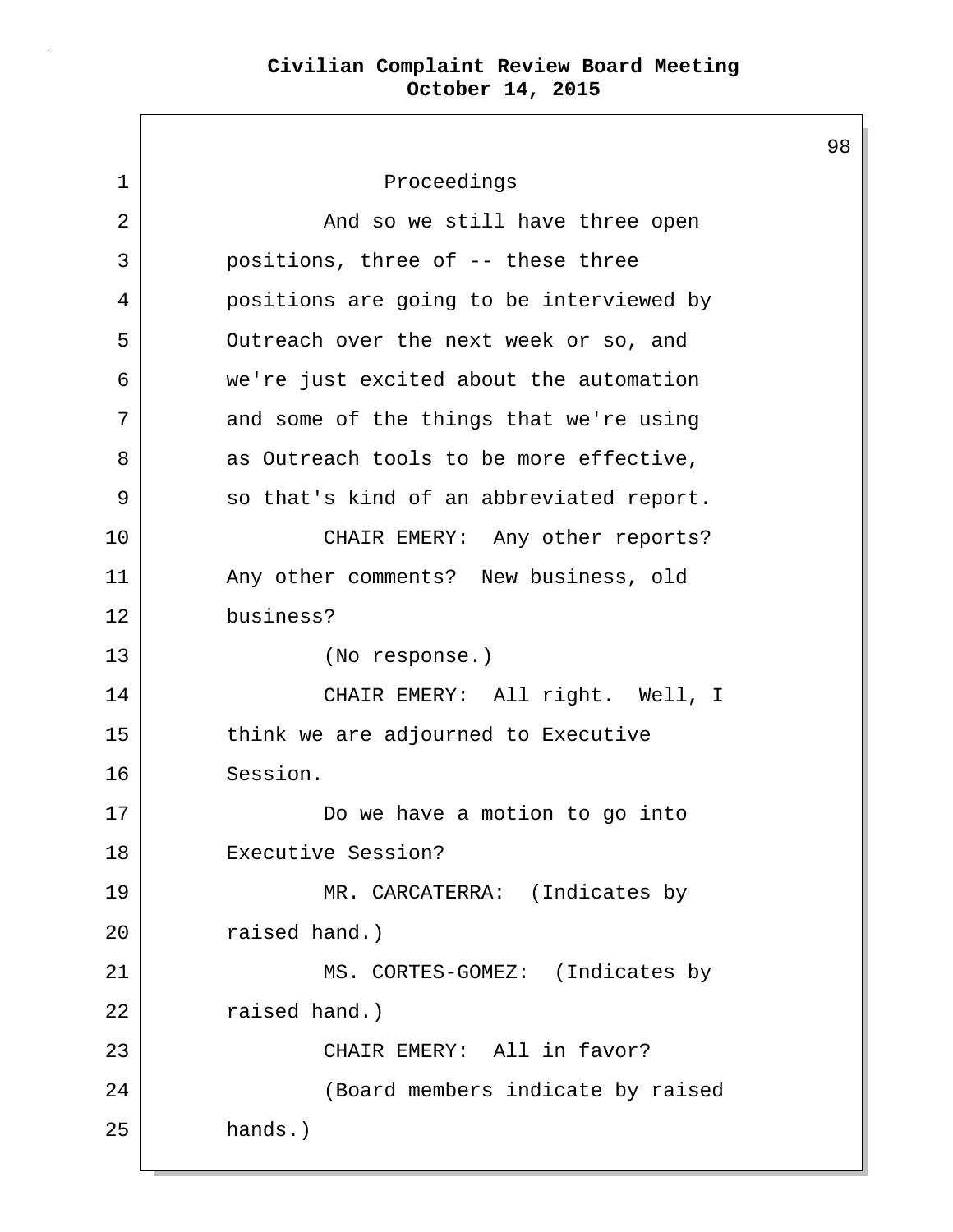|                  |                                | 99 |
|------------------|--------------------------------|----|
| $\mathbf 1$      | Proceedings                    |    |
| $\sqrt{2}$       | CHAIR EMERY: Any opposed?      |    |
| $\mathsf{3}$     | (No response.)                 |    |
| $\sqrt{4}$       | CHAIR EMERY: Thank you all for |    |
| 5                | coming.                        |    |
| $\epsilon$       |                                |    |
| $\boldsymbol{7}$ |                                |    |
| $\,8\,$          |                                |    |
| $\mathsf 9$      |                                |    |
| $10\,$           |                                |    |
| $11\,$           |                                |    |
| $12\,$           |                                |    |
| $13\,$           |                                |    |
| 14               |                                |    |
| $15\,$           |                                |    |
| $16\,$           |                                |    |
| $17\,$           |                                |    |
| $18\,$           |                                |    |
| 19               |                                |    |
| 20               |                                |    |
| 21               |                                |    |
| 22               |                                |    |
| 23               |                                |    |
| 24               |                                |    |
| 25               |                                |    |
|                  |                                |    |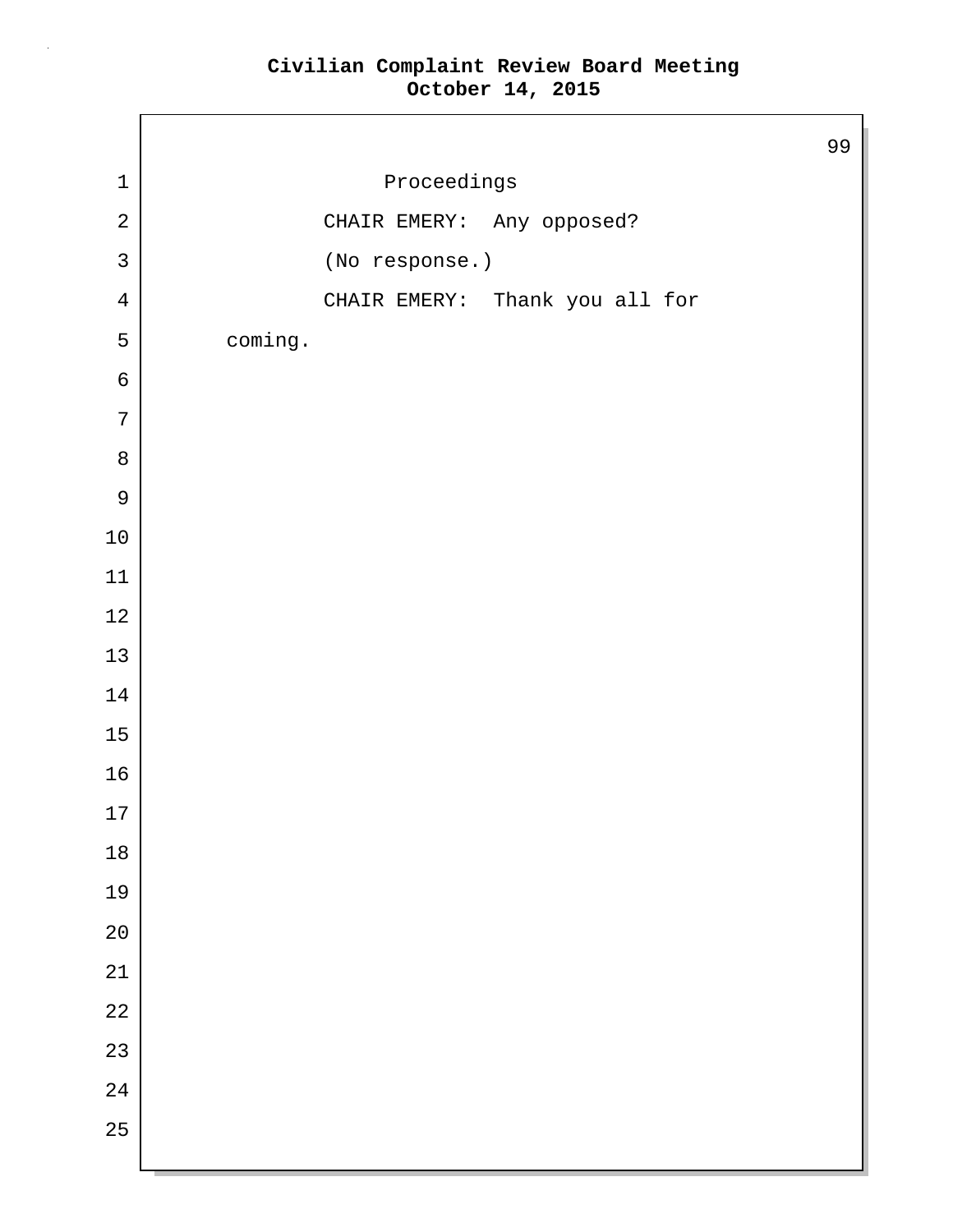$\Gamma$ 

|             |                                         | 100 |
|-------------|-----------------------------------------|-----|
| $\mathbf 1$ |                                         |     |
| 2           | CERTIFICATE                             |     |
| 3           |                                         |     |
| 4           | STATE OF NEW YORK                       |     |
| 5           | $ss.$ :<br>COUNTY OF WESTCHESTER        |     |
| 6           |                                         |     |
| 7           | I, KATHLEEN T. KEILTY, a                |     |
| 8           | Certified Shorthand Reporter and Notary |     |
| 9           | Public within and for the State of New  |     |
| 10          | York, do hereby certify:                |     |
| 11          | That the foregoing transcript is        |     |
| 12          | an and accurate transcription of a      |     |
| 13          | video recording, stenographically       |     |
| 14          | transcribed by me, to the best of my    |     |
| 15          | ability, as amended.                    |     |
| 16          | I further certify that I am not         |     |
| 17          | related to any of the parties to this   |     |
| 18          | action by blood or marriage, and that I |     |
| 19          | am in no way interested in the outcome  |     |
| 20          | of this matter.                         |     |
| 21          | IN WITNESS WHEREOF, I have              |     |
| 22          | hereunto set my hand this 7th day of    |     |
| 23          | November, 2015.                         |     |
| 24          |                                         |     |
| 25          | KATHLEEN T. KEILTY, C.S.R.              |     |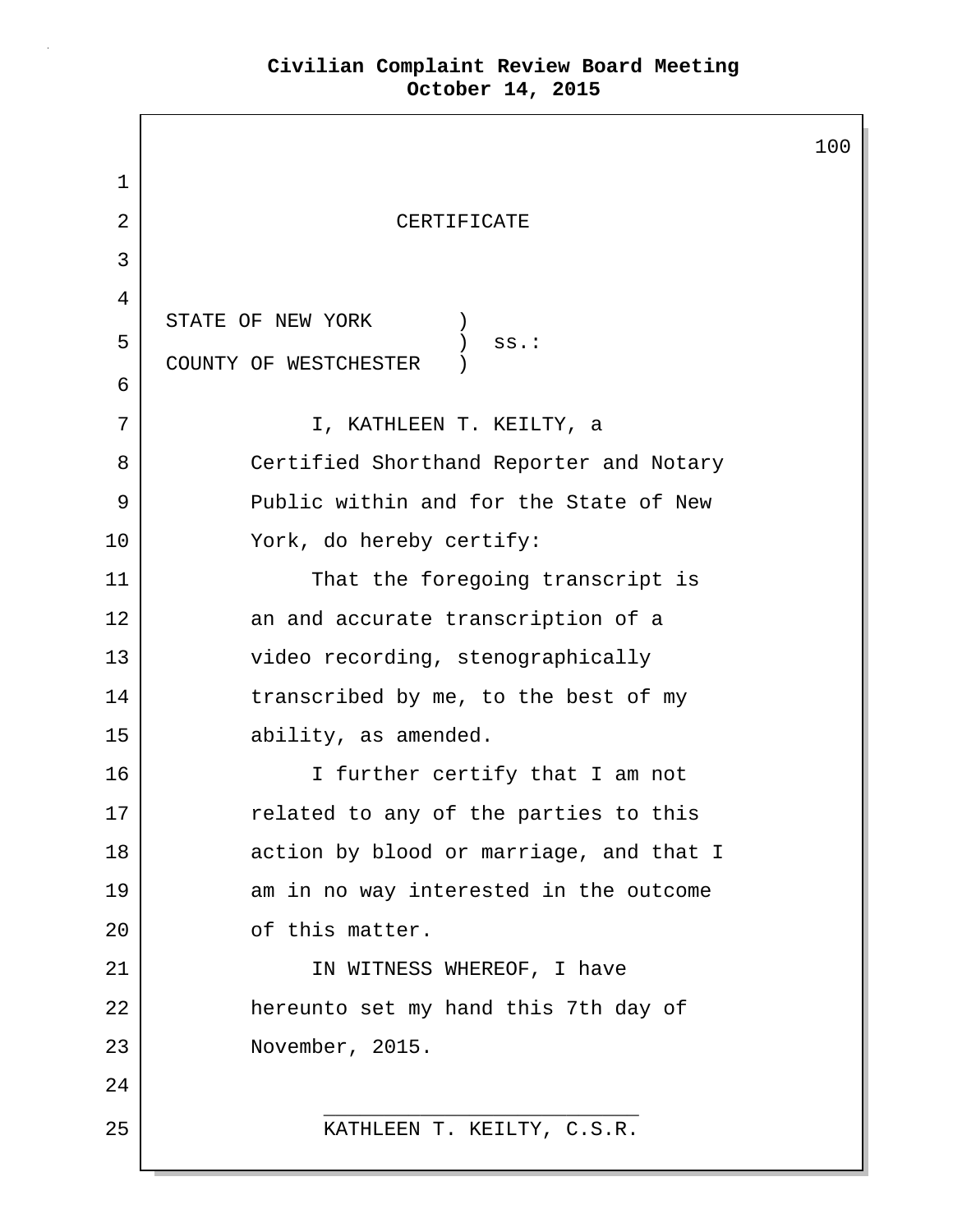$\mathbf{r}$ 

|                                                           | AE (1) 34:12                           | appendage (1) 74:18                                    |
|-----------------------------------------------------------|----------------------------------------|--------------------------------------------------------|
| A                                                         | Affairs (2) 56:19,23                   | appendix (1) 94:13                                     |
| abbreviated (1) 98:9                                      | affectionately (1) 76:10               | apply (1) 83:19                                        |
| ability (1) 100:15                                        | afo (1) 79:19                          | appreciate (3) 38:23 54:15 77:8                        |
| able (2) 19:11 60:7                                       | age (1) 41:23                          | approaching (1) 40:10                                  |
| absent (1) 81:10                                          | agencies (2) 37:21 72:2                | appropriate (6) 9:6 11:24 15:17                        |
| absolutely (3) 22:21 70:6,7                               | agency (22) 7:12 18:24 25:8 38:5       | 27:5,14 29:12                                          |
| abstention (1) 85:9                                       | 42:6 43:12,16,19 44:2,8 46:10          | approve (1) 25:3                                       |
| abstract (1) 51:13                                        | 47:5 49:2,12,24 51:4 69:7 72:7         | approximately (1) 81:8                                 |
| abuse (8) 63:4,9,10,11,12 64:20                           | 73:12 88:17 89:14 90:20                | April (1) 84:23                                        |
| 89:7 93:5                                                 | AGENDA (2) 1:19 2:2                    | APU (7) 53:22 80:18,19,24 81:25                        |
| abusive (1) 79:24                                         | aggressively (1) 96:14                 | 83:4 94:7                                              |
| accept (1) 40:14<br>acceptable (1) 24:2                   | ago (8) 5:4 37:10 43:10 44:3 48:11     | <b>ARCHERS (1) 97:14</b>                               |
|                                                           | 49:17 50:17 84:5                       | <b>arduous (1) 8:10</b>                                |
| acceptance (1) 50:10<br>access (4) 20:3 33:18 37:22 91:25 | agree (1) 40:5                         | area (7) 20:14 21:7,7 39:20,20 40:8                    |
| accountability (3) 39:11 76:10,11                         | agreeing (2) 51:11,20                  | 40:10                                                  |
| accountable (1) 58:22                                     | agreement (1) 93:21                    | areas (11) 19:20,21,22 20:4,8,10                       |
| accurate (1) 100:12                                       | <b>ahead (1) 34:8</b>                  | 20:15 39:19,21 41:2 78:9                               |
| accurately (1) 4:18                                       | aided (1) 21:5                         | arguable $(1)$ 49:4                                    |
| accused (2) 18:16 64:19                                   | ail (1) 69:7                           | arm (1) 70:25                                          |
| achieve (1) 15:21                                         | ain't (2) 67:17 68:20                  | arrested (1) 64:19                                     |
| acknowledge (2) 44:5 70:3                                 | air (1) 72:22                          | arrestees (3) 31:20 40:16,17                           |
| acknowledging (1) 47:19                                   | allay (1) 13:24                        | Arts (2) 1:8 88:13                                     |
| acted (1) 21:8                                            | allegation (7) 17:12 24:10,17          | Ashton (1) 82:10                                       |
| acting (1) 18:15                                          | 25:22,24 26:5 89:3                     | aside (1) 46:8                                         |
| action (4) 8:23 12:24 37:13 100:18                        | allegations (29) 2:14 14:23,25         | asking (4) 13:13 74:10 75:19 82:14                     |
| active (2) 87:25 90:13                                    | 15:4,9,19 18:20 22:17 23:5,9,15        | assaulted (2) 62:6 64:20                               |
| actively (1) 82:21                                        | 24:6,24 25:5,16 29:25 30:6 53:25       | assess (2) 11:5 18:9                                   |
| activism (1) 76:13                                        | 92:24 93:3,5,6,7,8,10 94:6,24          | assessing (1) 18:12                                    |
| activists (1) 72:24                                       | 95:3,7                                 | assist (1) 94:14                                       |
| activities (1) 45:5                                       | alleged (1) 82:20                      | assistance $(1)$ 21:22                                 |
| activity (2) 86:13,14                                     | allow (6) 26:25 27:10 29:7 79:25       | <b>assisting (1) 88:14</b>                             |
| actual (2) 24:24 71:23                                    | 80:2 81:16                             | Association (1) 97:12                                  |
| add (2) 14:23 30:6                                        | allowed (5) 9:12 27:3,7 81:24<br>84:10 | <b>Assuming (1) 42:4</b>                               |
| added (2) 73:23 81:14                                     | allows (1) 48:14                       | astonishing (1) 42:5<br>attacked (1) 35:7              |
| adding (2) 23:15 29:25                                    | Alright (3) 49:8 57:17 63:3            | attempted (1) 91:16                                    |
| addition (2) 25:4 44:19                                   | amended (2) 11:6 100:15                | attendance (1) 84:18                                   |
| additional (5) 7:21 20:23 90:9                            | <b>Amendment (1) 86:11</b>             | attended (1) 84:20                                     |
| 91:17 92:5                                                | amendments (1) 10:9                    | attention (2) 74:8 89:10                               |
| Additionally (1) 94:24                                    | <b>American (1) 36:2</b>               | attitude (1) 59:10                                     |
| address (6) 15:13 23:8 37:11                              | <b>Americans (1) 35:18</b>             | audio (5) 1:11 22:13,15,21,22                          |
| 68:24 76:16 77:6<br>adds (1) 24:20                        | amount (1) 4:16                        | auditor (1) 42:8                                       |
| adjourned (1) 98:15                                       | <b>analysis (1) 89:12</b>              | August (6) 89:19 90:2,5,8,17 91:19                     |
| adjust (1) 10:5                                           | analytical (1) 50:8                    | authority (13) 14:23 23:14 25:11                       |
| Administrative (2) 34:9 94:4                              | and/or (3) 8:22 24:10 90:3             | 30:6 32:19 63:4,9,10,11,12 64:21                       |
| adopt (8) 5:11 9:23 10:12 11:14,17                        | answer (4) 21:13 76:2,5 78:16          | 89:8 93:6                                              |
| 12:12 27:8,9                                              | answered (1) 78:23                     | authorized (1) 17:2                                    |
| adopted (3) 6:24 32:13 33:13                              | anybody (7) 5:17 8:7 10:8 28:23        | automation (1) 98:6                                    |
| adopting (1) 9:23                                         | 33:22 34:4 49:5                        | available (6) 4:21, 24 23:7 49:19                      |
| adoption (2) 1:22 4:3                                     | anyways (1) 62:14                      | 82:16 93:13                                            |
| adoptions (1) 12:21                                       | Apartment (2) 34:12,17                 | <b>Avenue (1) 34:20</b>                                |
| advance (2) 11:21 19:4                                    | apologize (1) 53:2                     | average (4) 89:14,15 91:3 96:25                        |
| advantage (1) 18:11                                       | appear (2) 37:3 74:19                  | aware (4) 68:19 69:23,24 77:17                         |
| advise (2) 69:14 78:4                                     | appeared (1) 76:22                     | awful (1) 56:19                                        |
| <b>Advocate's (1) 93:17</b>                               | appears (1) 46:7                       | ayes (9) 4:7,8 10:20,21 29:19<br>30:14 31:10 32:7 33:7 |
| advocating (2) 17:18 19:18                                | appease (1) 79:5                       |                                                        |
|                                                           |                                        |                                                        |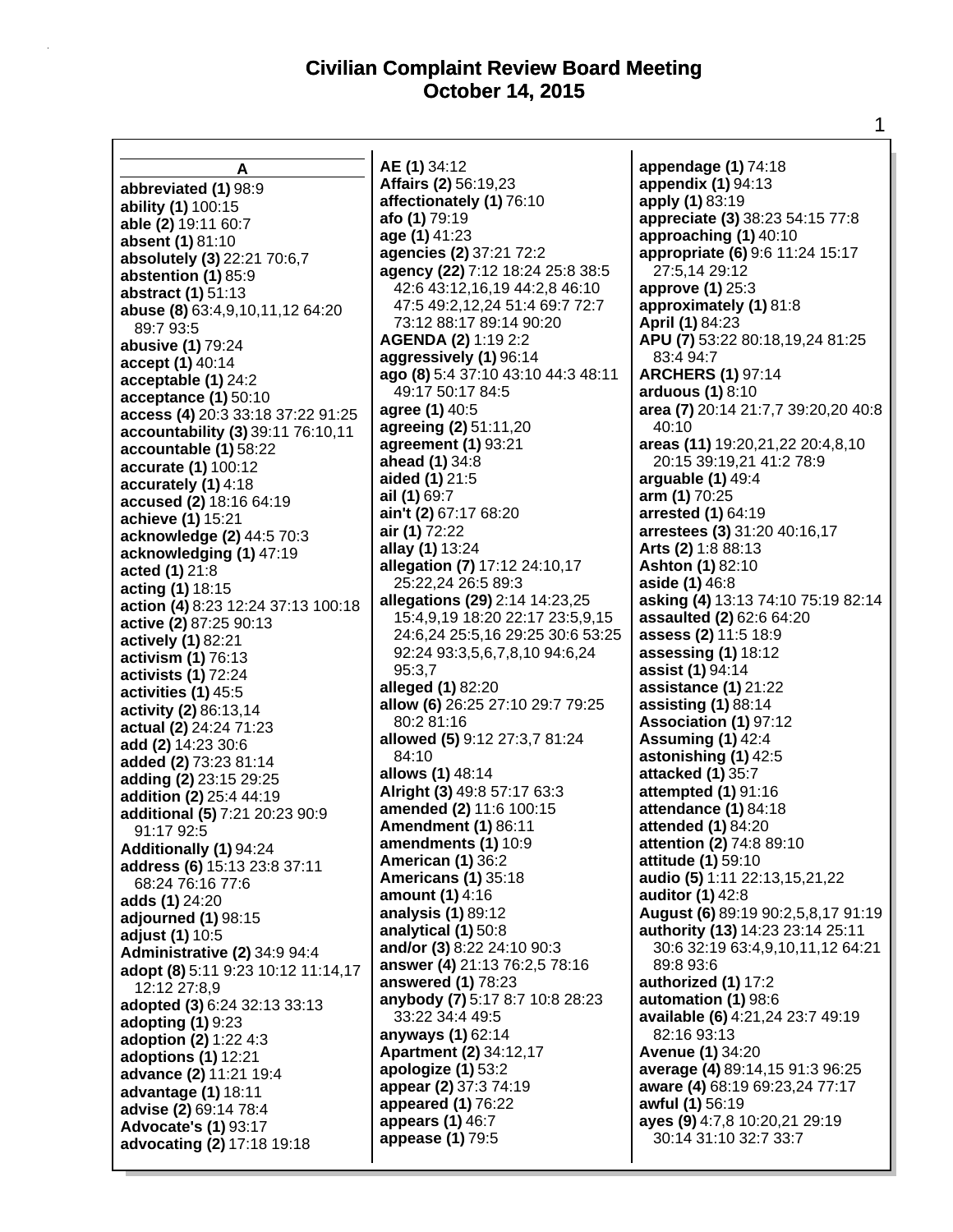| в                                                         | 73:15                                                  | case (22) 1:24 24:20 28:4,11 38:14                             |
|-----------------------------------------------------------|--------------------------------------------------------|----------------------------------------------------------------|
| back (14) 6:20 8:10 10:4 12:10                            | breakdown (2) 22:9 94:19                               | 60:16 61:11,14,25 62:2 64:11,14                                |
| 35:6,10 36:23 50:3 58:17 63:3                             | breaking (1) 84:7                                      | 64:15,17,20 80:18,22,23 91:3,7                                 |
| 65:6 81:14 88:5 96:23                                     | breathing $(1)$ 24:22                                  | 92:14,20                                                       |
| backround (1) 13:17                                       | <b>Brian (1) 38:16</b>                                 | cases (79) 2:13 9:16 12:17 15:3,4                              |
| Baraka (1) 77:16                                          | briefly (2) 44:14 55:4                                 | 16:3 17:7,14 18:9,12,15 19:12,13                               |
| basically (4) 15:8 24:5 26:3 52:2                         | <b>bring (9)</b> 5:7 10:4 13:5,5 27:22                 | 21:6,16,20,25 22:7,9,17 25:20                                  |
| basis (3) 15:24 18:10,19                                  | 54:25 66:8,10 80:16                                    | 27:15,21 32:15,20,21,22 42:3                                   |
| bean (1) 74:5                                             | <b>bringing (1) 72:19</b>                              | 45:9 50:6 51:16,17 52:4,6,7,8,12                               |
| becoming $(1)$ 23:2                                       | brings $(1)$ 62:2                                      | 52:22 53:22 54:2,10,12 56:16,22                                |
| <b>beginning (1) 49:21</b>                                | broken (4) 24:11 58:16,20 82:19                        | 59:19 61:3,5 62:12,13 64:23 65:4                               |
| <b>behalf (1) 76:25</b>                                   | Bronx (4) 1:8,9 68:8 88:13                             | 65:8 66:8,19 69:16 71:20 72:14                                 |
| believe (6) 9:18 33:14 41:24,25                           | <b>Bronxites (1) 76:9</b>                              | 75:9 81:11 89:18,22,23 90:2,5,7                                |
| 69:17 72:23                                               | <b>brothers (3)</b> 58:6 60:4 65:18                    | 90:8,9,11,12 91:8,10,16,18 92:19                               |
| benefit (2) 76:19 79:9                                    | <b>brought (1)</b> 58:17                               | 93:11,12,15,22 95:2                                            |
| <b>Bennett (2) 3:5 36:23</b>                              | bruises (2) 62:5,7                                     | category (5) 16:7 24:20 50:21,23                               |
| <b>Bennett's (1) 6:23</b>                                 | brutality (4) 65:12 67:8 76:16                         | 89:3                                                           |
| best (8) 6:6 22:19,24 25:10 68:22                         | 82:22                                                  | cause (9) 7:9 17:2 24:22 28:3                                  |
| 85:20 90:18 100:14                                        | brutalize (1) 80:5                                     | 58:15 65:22 67:6 72:11 97:23                                   |
| better (7) 24:11 43:13 45:22,24                           | brutalizing $(1)$ 60:3                                 | caveat (1) 10:13                                               |
| 46:24 47:9 82:12                                          | <b>build (1) 78:6</b>                                  | CCRB (42) 7:12 9:15 20:5 23:16                                 |
| big (5) 46:22 52:11,13 58:25 83:16                        | buildings (1) 31:24                                    | 30:25 31:24 32:22 54:22 55:3,17                                |
| bike (3) 83:15,20,24                                      | <b>bureau (1) 86:25</b>                                | 56:6 57:2 58:9 59:8 60:17,18                                   |
| <b>Bill (1)</b> 58:17                                     | <b>buried (1) 47:19</b>                                | 61:13 62:17 65:14,15,20 68:4                                   |
| Bishop (4) 3:8 4:12 96:10,12                              | business (6) 2:15,16 20:21 39:8                        | 72:4 75:6 77:13 80:14 87:24                                    |
| <b>bit (2)</b> 43:3 78:17                                 | 98:11,12                                               | 88:23 89:18 90:10,13 91:7,14,20                                |
| <b>black (1)</b> 35:18                                    | busted (1) 83:12                                       | 91:23 92:5,10,16,18,22,25 94:4                                 |
| <b>blacks (1)</b> 35:23                                   | busy (1) 96:13                                         | CCRB's (2) 71:14 89:21                                         |
|                                                           |                                                        |                                                                |
| <b>Blake (5)</b> 61:2,11 64:8,16 65:9                     |                                                        | CD (4) 27:5,11,23 28:3                                         |
| <b>blood (1)</b> 100:18                                   | $\mathbf c$                                            | ceiling (1) 34:16                                              |
| board (86) 1:3,24 3:2 4:20 5:3,9,15                       | $C(1)$ 63:7                                            | cell (3) 20:24 39:19 79:6                                      |
| 6:5,9,10,16,21 7:4,6,7,9,9,11,12                          | $C.S.R$ (1) 100:25                                     | cells (1) 22:2                                                 |
| 7:14,16,16,17,25 8:3 11:10,12,14                          | calendar (1) 80:24                                     | centers (1) 20:3                                               |
| 11:21 12:21,22 13:2 15:14 21:19                           | call (5) 1:21 7:9 18:4 32:12 40:24                     | Centre (1) 35:13                                               |
| 23:15 25:3,12 26:14,17 28:21                              | called (2) 71:3 79:23                                  | certain (3) 23:24 56:10 95:9                                   |
| 29:5,6,7 30:4,5,20,21 31:16,17                            | calling (4) 21:19,21 28:12 87:25                       | certainly (9) 16:18 21:15 38:5,18                              |
| 32:17,18 34:25 37:5 38:13 55:7                            | calls (4) 29:6 30:21 31:17 97:9                        | 69:6,12 76:21 77:16,18                                         |
| 55:13,20 59:13,13 62:25 63:3                              | camera (7) 16:10 18:25 21:4 22:4                       | <b>CERTIFICATE (1) 100:2</b>                                   |
| 65:15,15 67:3,4,7,11 68:4,6,20                            | 22:12 39:7 79:7                                        | <b>Certified (1) 100:8</b>                                     |
| 76:21 77:21 78:2,15,24 79:4,10                            | cameras (31) 2:10,11 14:16,17                          | certify (2) 100:10,16                                          |
| 80:16 82:7 84:10 90:3 93:3,16                             | 15:14,22,23 17:16,17 18:2 19:7,9                       | cetera (3) 34:14, 15, 15                                       |
| 94:22 96:3 98:24                                          | 19:10,19 20:7,9,22,24,25 30:23                         | chair (80) 1:23 4:2,6,9,11 5:23 6:6                            |
| boards (2) 66:25 85:6                                     | 31:18 39:12,13 40:4,25 72:18,22                        | 6:10,12 7:3,8,15 8:4,20,24 10:14                               |
| <b>bodega (1) 20:21</b>                                   | 72:23 73:3,5 74:11                                     | 10:17,21,23 12:16,19 13:15,18                                  |
| body (11) 14:16 15:23 17:16,25                            | cams (1) 86:18                                         | 14:12 15:12 22:14 23:11 26:19                                  |
| 59:21 72:21,23 73:2,5 74:10                               | capacity (3) 23:3 28:8 32:14                           | 26:22 29:16,18,21,23 30:11,13                                  |
| 86:18                                                     | Caper (1) 3:5                                          | 30:16,18 31:5,8,12,14 32:3,6,9                                 |
| body-worn (1) 30:23                                       | CAPERS (14) 5:19,24 7:20 10:11                         | 32:11 33:6,9,11,15 36:18,20                                    |
| <b>book (1)</b> 36:3                                      | 12:13,18 13:8 26:15,21 29:15<br>30:10 31:4 36:24 37:24 | 37:17 38:9 39:17,25 40:20 42:7<br>42:10 44:13 48:3 54:14 55:19 |
| <b>born (1)</b> 70:20                                     | captain's (1) 20:12                                    | 57:8,13,17,23 69:19 71:14 75:24                                |
| <b>borne (1) 79:13</b>                                    | captured (1) 9:19                                      | 76:3 88:8 95:12 96:4,8,11 98:10                                |
| borough (5) 81:12,13 94:20,23                             | Carcaterra (6) 3:7 4:5 10:16 13:10                     | 98:14,23 99:2,4                                                |
| 95:2                                                      | 30:12 98:19                                            | Chairperson (3) 1:13 3:4 7:24                                  |
| boroughs $(1)$ 58:8                                       | carrying (1) 62:11                                     | chance (1) 41:12                                               |
| <b>bought (1) 83:13</b>                                   | cars (2) 79:6,22                                       | change (2) 6:20 8:6                                            |
| <b>Bowling (1) 87:14</b><br>Bratton (4) 17:18 58:17 71:16 | carve (1) 24:24                                        | changed (1) 41:16                                              |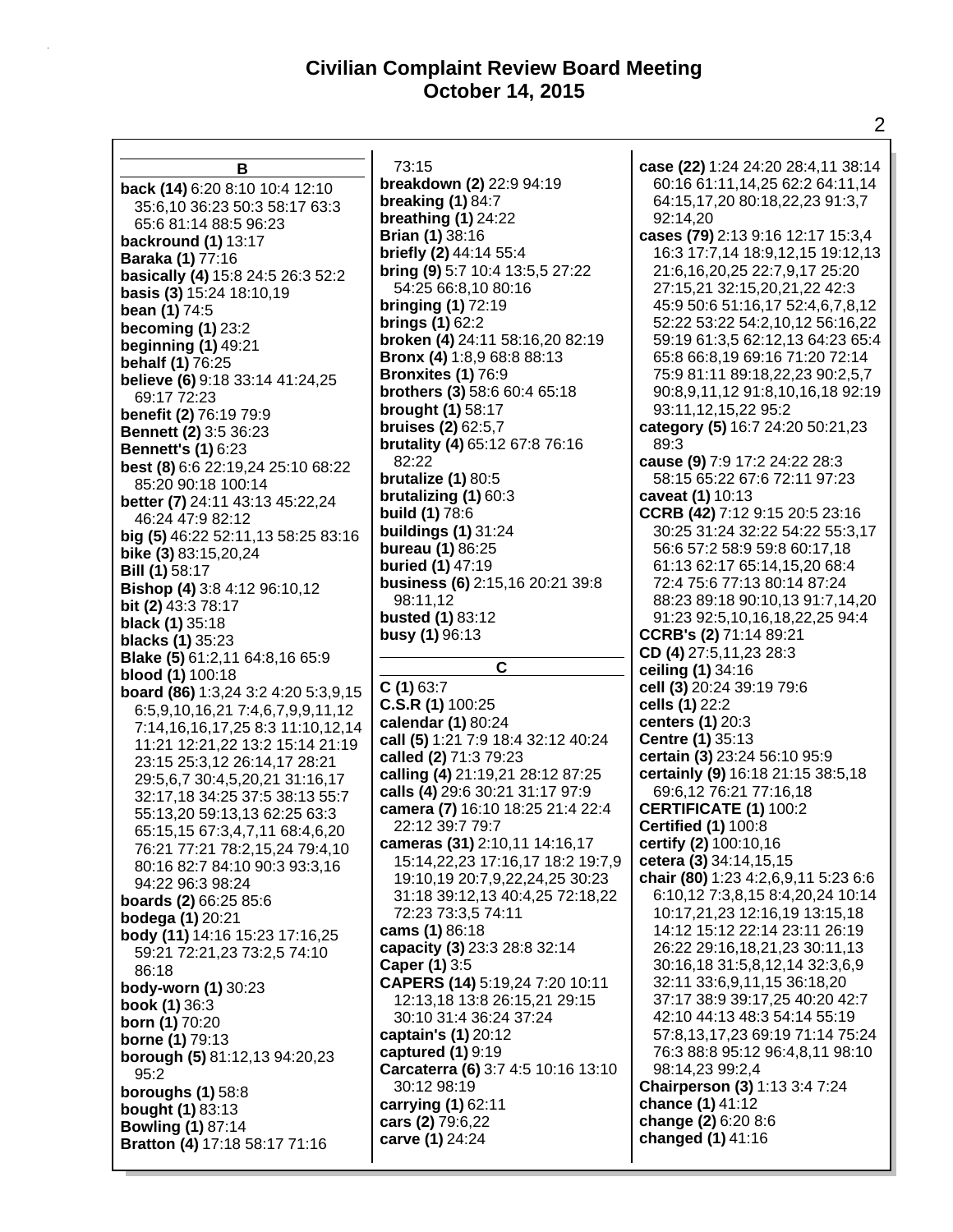**changes (6)** 4:22,24 5:11,12 8:7 59:11 **Channel (1)** 36:11 **charged (1)** 62:10 **charges (6)** 27:22,24 28:5 51:17 80:18 81:25 **Charter (1)** 75:2 **check (1)** 68:3 **checking (1)** 67:21 **cheerlead (1)** 85:14 **chief (1)** 69:12 **Chinese (1)** 35:9 **chokehold (5)** 24:18,20 76:11 80:21 82:19 **choose (4)** 50:20 77:12 80:17 84:3 **Chorus (7)** 4:8 10:20 29:19 30:14 31:10 32:7 33:7 **Chris (2)** 36:21 53:21 **circumstances (1)** 24:19 **cite (1)** 80:15 **cities (1)** 87:21 **city (9)** 34:13 69:9 70:2 71:17 73:23 75:2 77:13 86:17 90:20 **City's (1)** 35:5 **civil (1)** 72:25 **civilian (5)** 1:3 77:21 81:17,20 88:21 **civilian-police (1)** 45:11 **civilians (1)** 45:6 **claims (1)** 60:8 **clarification (1)** 40:15 **clarify (4)** 14:22 21:12 25:16 40:21 **clarifying (1)** 31:22 **clarity (1)** 56:10 **class (1)** 61:3 **clear (5)** 11:19 39:17 40:23 44:17 44:25 **clearly (1)** 74:22 **Click (1)** 88:11 **cloak (1)** 81:3 **cloaked (3)** 81:14,19 87:17 **close (2)** 71:11 90:11 **closed (6)** 32:23 44:21 54:11 66:10 90:22 91:16 **cofounder (1)** 76:9 **collaborating (1)** 97:14 **color (15)** 58:19 59:16 67:14 68:22 71:25 78:7,24,25 79:13,15 85:22 87:11,19,20 88:4 **color's (1)** 79:18 **columns (1)** 87:7 **combination (1)** 38:13 **come (21)** 15:5 19:24 20:5 27:19 28:17 33:25 35:10 47:21 65:6 66:4 68:11 74:3 76:24 77:7 78:14 78:18 80:3 82:2,13 83:24 85:19 **comes (2)** 22:3 34:4

**comfortable (1)** 6:15 **coming (11)** 17:16 43:11,12 44:19 58:2 59:25 66:21 68:4 70:18 74:5 99:5 **command (3)** 20:2 29:8,12 **commander (2)** 83:6 84:25 **commanders (2)** 76:15 85:12 **commands (1)** 31:19 **commend (1)** 38:25 **comment (8)** 11:4,5,7 33:17 41:14 44:14 69:22 95:13 **comments (5)** 41:21 53:12 88:5 96:6 98:11 **commissioner (17)** 3:5,6,7,8,9,10 3:11 8:23 9:15 17:17 54:2 71:15 75:4,22 93:23 94:2,25 **Commissioner's (1)** 8:18 **committee (3)** 2:6 38:11 96:9 **communicated (1)** 93:23 **communities (21)** 69:8,8 71:24,25 76:19 77:9 78:14 79:5,7,13 80:6 81:2,21 82:2,24,25 85:13 86:22 87:11,18,20 **community (43)** 19:23 34:25 35:16 58:7,11,19 59:16,25 61:18,18 64:2 67:6,9,11,16,18 68:4,8,10 68:21 69:24,25 71:14 73:8 76:13 76:25 77:17,18,23 78:3,4 81:16 82:18,20 84:17 86:19,20 88:12 91:25 94:16 97:18,19,21 **compare (1)** 25:19 **compared (5)** 45:3 88:24 89:15 90:24 93:11 **comparison (1)** 92:20 **competition (1)** 64:10 **complain (2)** 20:6 84:5 **complainant (3)** 8:19 18:19 91:12 **complainants (3)** 9:5,12 92:3 **complaint (9)** 1:3 23:20 24:19 30:7 50:13,16 81:18,20 91:13 **complaint-tracking (1)** 23:17 **complaints (33)** 6:4 16:3 20:6,13 31:24 40:9 41:8,9 43:2 45:4 46:14,23 47:5,17 48:18,23 49:16 49:25 50:11 58:9 60:18,18 88:22 88:24,25 89:4,5,7,8,15,16 94:20 95:22 **completed (3)** 97:19,20,24 **completely (5)** 25:14 52:25 73:12 81:17 86:24 **comprised (1)** 18:4 **concern (3)** 5:21 7:21 37:2 **concerned (1)** 43:21 **concerns (1)** 13:3 **conclude (2)** 49:20 50:4 **concluded (1)** 56:22 **conclusions (5)** 46:2 48:9 49:6,10

49:11 **Concourse (1)** 1:8 **concussion (1)** 62:9 **conduct (7)** 30:22 43:24 44:3 47:6 76:17 84:18 87:3 **conducted (3)** 92:7,10 94:7 **Confederacy (1)** 36:5 **confident (3)** 48:21 49:6,9 **confront (1)** 86:4 **confrontation (1)** 76:14 **confrontations (1)** 41:7 **confronting (1)** 49:13 **confused (1)** 7:10 **confusion (1)** 40:21 **congratulate (1)** 56:13 **congratulations (2)** 56:17 58:2 **conjunction (1)** 25:11 **consider (1)** 51:23 **consideration (1)** 39:9 **Constitutional (1)** 86:12 **consultation (1)** 25:12 **contains (2)** 23:22 94:12 **contemplation (1)** 40:6 **contents (1)** 94:12 **continually (2)** 83:7,8 **continue (7)** 48:5 78:8 80:16 85:17 86:17 90:18 91:22 **Continued (1)** 2:2 **continues (3)** 80:4 90:11 91:20 **Continuing (1)** 90:16 **contractor (2)** 34:13 35:8 **Contractor's (1)** 34:15 **contradiction (2)** 60:22 68:6 **control (6)** 77:10 86:19,20,22,23 86:24 **controversial (2)** 5:13 17:6 **cop (5)** 58:4 60:19 64:25 67:18 75:11 **cop-bashing (3)** 70:25 71:9,12 **cops (6)** 43:13 46:23 47:8 50:5 73:23 84:2 **Corona (2)** 69:2 70:6 **Corp (2)** 9:24 10:25 **Corporation (1)** 35:3 **correct (2)** 37:23 38:10 **corrected (2)** 26:7 38:16 **correspondence (1)** 80:24 **corrupt (1)** 85:4 **Cortes-Gomez (2)** 3:9 98:21 **Cortez-Gomez (2)** 29:17 32:4 **council (3)** 73:23 85:6 97:10 **Counsel (2)** 10:25 35:4 **Counsel's (1)** 9:24 **count (1)** 54:8 **counted (1)** 54:8 **counting (1)** 74:5 **country (1)** 77:11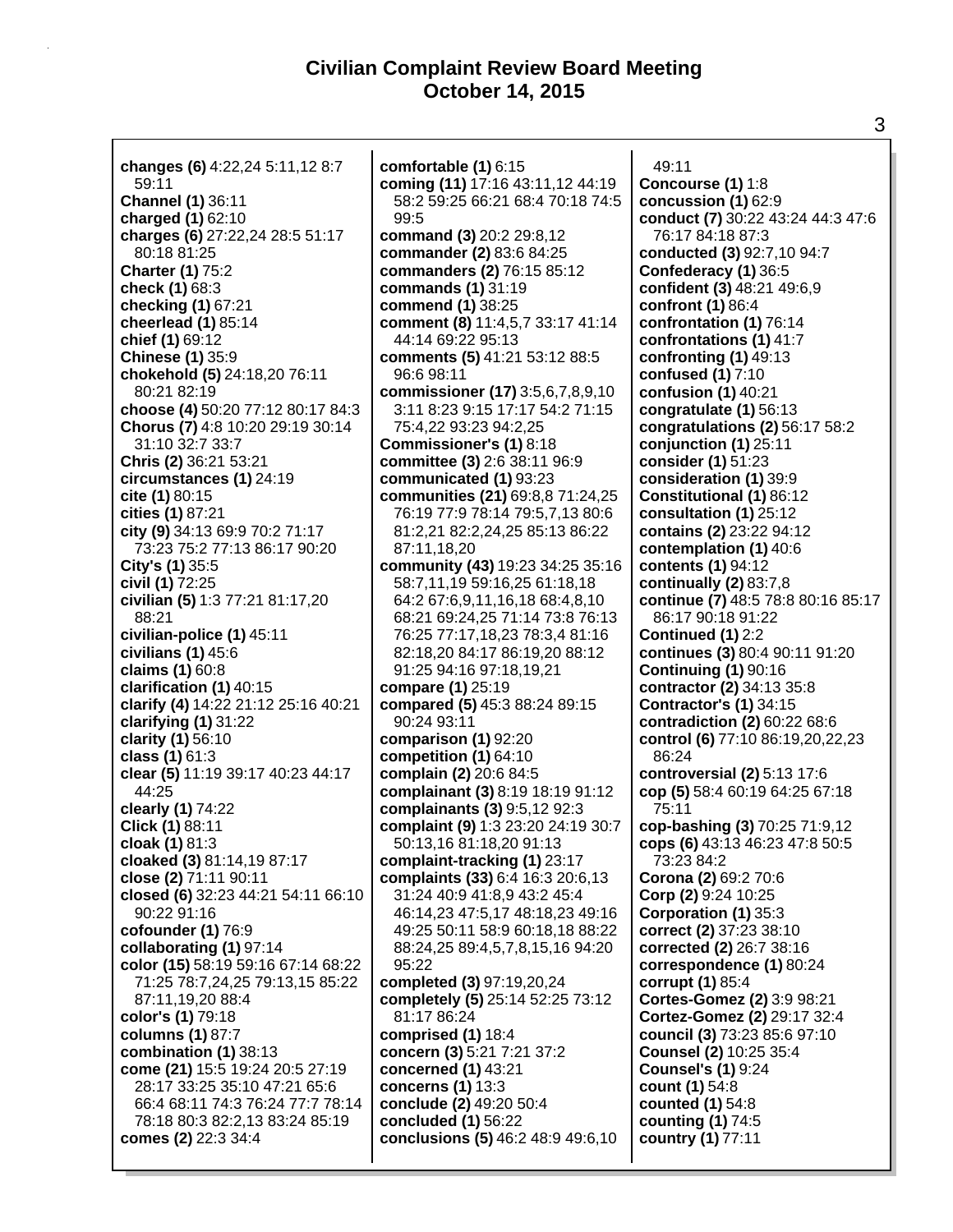**counts (1)** 38:24 **COUNTY (1)** 100:5 **couple (2)** 15:13 17:24 **course (3)** 25:13 40:18 53:11 **court (4)** 36:15,16,16 80:19 **court-appointed (1)** 35:14 **courtesy (1)** 65:14 **cover (1)** 39:19 **covers (2)** 39:15,19 **covert (1)** 87:3 **cracked (1)** 62:23 **crap (1)** 68:15 **crazy (1)** 61:22 **create (2)** 72:7 83:14 **creating (1)** 83:12 **creation (1)** 90:19 **credibility (1)** 49:3 **credible (1)** 17:9 **credit (8)** 41:16 59:18 60:14,24 61:4 65:21,23 72:11 **criminalize (1)** 73:9 **criminalizing (1)** 60:3 **critical (1)** 81:9 **cronyism (1)** 73:18 **CTS (6)** 2:14 14:24 23:15,22 24:6 25:4 **Cuevas (1)** 66:16 **cumbersome (1)** 25:7 **curb (1)** 84:6 **curious (1)** 37:8 **current (3)** 4:18 14:6,10 **currently (6)** 20:9 23:13,17 26:2 54:21 56:4 **cynical (1)** 72:2 **cynicism (1)** 71:16

**D**

**d (3)** 1:13 3:4 8:16 **D.A (1)** 90:10 **dagger (1)** 81:4 **daily (2)** 65:25 87:5 **dance (1)** 85:14 **DAs (1)** 37:5 **date (2)** 43:7,24 **dated (2)** 69:6,11 **Davis (4)** 36:5,9,9 66:16 **day (12)** 16:18,22 18:12,13 55:5 59:21 65:11 67:17 79:21 84:14 87:13 100:22 **days (9)** 61:9,10,11 62:8 66:11 71:5 75:8,12 86:2 **days' (1)** 75:15 **dead (1)** 62:21 **deal (1)** 83:16 **dealing (1)** 55:11 **death (1)** 76:12 **debate (3)** 15:15 72:21 74:12

**decade (2)** 83:10,10 **December (1)** 84:22 **decide (3)** 9:25 10:2 32:20 **decided (1)** 96:22 **decides (1)** 27:4 **deciding (1)** 21:8 **decision (6)** 9:21,24 36:8 66:22 70:4 93:23 **decisions (7)** 9:7,8,9,14,14 12:25 23:4 **decline-to-prosecute (1)** 93:19 **decrease (2)** 51:3 91:20 **decreased (3)** 88:22 89:5 91:4 **defined (2)** 7:11,12 **definitely (2)** 37:18 73:21 **definition (1)** 7:13 **definitive (1)** 23:4 **definitively (1)** 19:12 **degree (1)** 23:6 **dehumanizing (1)** 60:2 **Delano (3)** 35:17,20,22 **delays (1)** 48:17 **delegates (2)** 30:5 32:18 **delegation (3)** 14:22 23:14 25:10 **demanded (1)** 34:24 **democratic (3)** 35:19 84:16,25 **Democrats (1)** 35:24 **department (21)** 9:4,9 18:5,6,7 19:19 21:21 27:3 40:25 50:10 51:10,20 52:22 53:6 56:20 83:11 83:22 84:6,12 90:21 93:17 **department's (2)** 20:4 93:19 **departmental (1)** 54:23 **Departments (2)** 77:10 86:16 **depending (1)** 10:25 **Depot (1)** 83:25 **describing (2)** 40:12 95:15 **desk (8)** 4:22 20:12 33:19 40:10,18 40:19 61:6,8 **desks (2)** 19:21 66:20 **detailed (2)** 52:17 53:11 **details (1)** 52:18 **deter (1)** 87:9 **determination (1)** 8:18 **determinations (1)** 18:24 **determining (1)** 17:9 **deterrents (1)** 17:19 **developer (2)** 35:2,5 **different (5)** 7:13 48:11 50:24 54:5 66:18 **difficulties (1)** 41:7 **difficulty (1)** 17:8 **digging (1)** 43:3 **dignity (1)** 82:8 **direct (2)** 76:14 89:9 **directed (1)** 78:22 **direction (2)** 50:22,25

**Director (25)** 1:14 2:4 3:14 6:6,11 8:13,21 23:10,12 26:4,10 30:8 32:15,19 53:20,24 54:23 57:11 68:23 70:5,10,14,19 88:10,12 **Director's (1)** 88:9 **disaster (1)** 77:14 **discipline (7)** 29:9,12 51:23,24 75:18,21 93:21 **discourtesy (7)** 22:11 63:7,8,16 86:10 89:4 93:7 **discuss (5)** 5:14 13:22 15:18 88:15 95:21 **discussed (4)** 5:16 11:20 28:14 29:25 **discussion (4)** 26:16 39:9 43:12 80:8 **discussions (1)** 11:22 **dismissed (1)** 64:24 **disposition (6)** 27:6,11 28:10 54:10,12 95:5 **dispositional (1)** 52:19 **dispositions (1)** 53:7 **dispute (1)** 44:15 **disrespect (1)** 83:8 **disruptive (1)** 16:24 **distance (1)** 86:15 **distinguishing (1)** 95:22 **Division (1)** 89:24 **docket (7)** 41:23 89:22 90:2,8,13 90:17,18 **document (2)** 8:9 80:19 **documenting (2)** 58:23 64:6 **doing (20)** 16:15 21:18 24:5 28:19 46:9 54:18 59:7,8 60:9,10 64:5 65:21,22 67:8,10,18,24 82:9 84:8 97:17 **dollars (3)** 79:8 83:23 87:12 **doorways (1)** 87:7 **drafted (1)** 7:22 **dragged (2)** 79:6,22 **dramatically (2)** 41:15 48:10 **draw (1)** 45:25 **draws (1)** 49:7 **driven (1)** 44:18 **drop (1)** 46:22 **dropped (3)** 62:13,15 97:2 **dropping (1)** 48:24 **dual (2)** 2:9 27:4 **due (2)** 35:4 36:9 **Duly (1)** 54:14 **Dunn (18)** 34:5,7 36:21,22,25 37:25 38:23 39:22 40:14 41:10 42:9,11 46:3 49:8 53:23 54:4 71:11 72:10 **dupes (2)** 52:24 54:8 **duties (1)** 85:3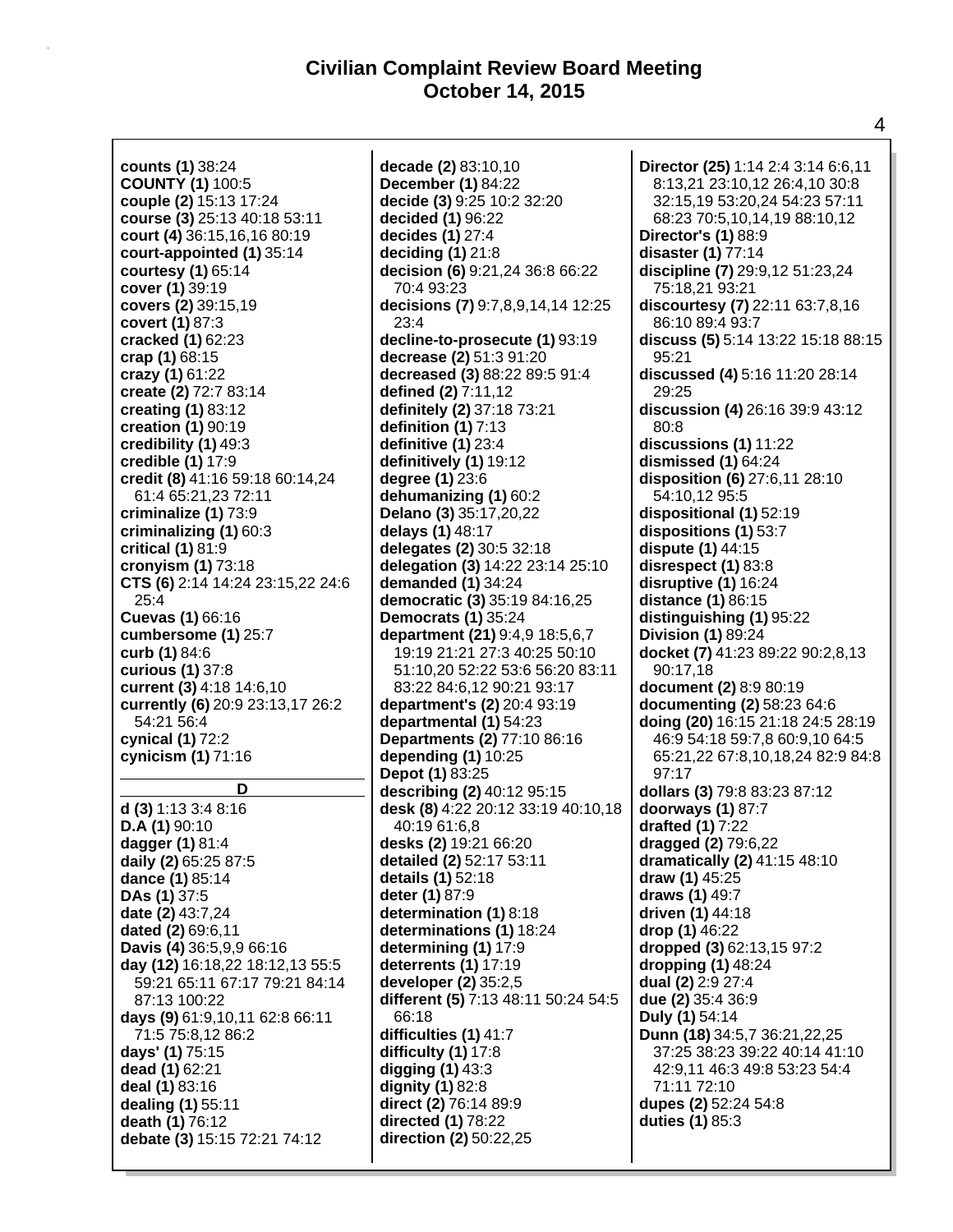| Е                                                   | establishment (1) 55:3                    | 51:10 52:11 61:4 65:9                                      |
|-----------------------------------------------------|-------------------------------------------|------------------------------------------------------------|
| E-10 (2) 34:10,23                                   | et (3) 34:14, 14, 15                      | factor (1) 49:14                                           |
| earlier (1) 56:9                                    | evening (2) 36:22 76:7                    | facts (1) 43:20                                            |
| early (1) 16:14                                     | events (3) 20:17 25:20 97:20              | factually $(1)$ 24:25                                      |
| easier (2) 52:9 91:25                               | everybody (5) 11:18 33:18 57:22           | <b>FADO-type (1) 95:3</b>                                  |
| <b>Eason (1) 3:6</b>                                | 74:15,15                                  | failed (1) 63:18                                           |
| economies (1) 87:21                                 | everyone's (1) 69:23                      | fails (1) 80:14                                            |
| ED (2) 12:25 14:23                                  | evidence (12) 17:11 24:18 30:24           | fair (5) 4:16 6:15 46:4,15 77:12                           |
| edits (1) 4:25                                      | 31:22 44:18,23 45:23 48:8,8,15            | faith (1) 74:17                                            |
| effective (3) 22:22 77:22 98:8                      | 63:2 93:9                                 | false $(2)$ 37:6,22                                        |
| efficiently (1) 90:12                               | evidentiary (1) 18:10                     | falsely (2) 62:9 64:19                                     |
| effort (2) 47:20 53:15                              | evidently $(1)$ 35:6                      | falsified (1) 62:13                                        |
| eighteen $(1)$ 42:4                                 | exact (1) 47:2                            | familiar (3) 15:20 76:20,21                                |
| either (3) 13:23 45:24 58:22                        | example (3) 24:8 25:21 85:8               | families (1) 66:18                                         |
| elected (1) 84:18                                   | excellent (2) 33:12 56:13                 | family (1) 66:17                                           |
| elevator (1) 20:20                                  | excessive (1) 87:21                       | famous (1) 61:20                                           |
| <b>Elmhurst (2) 69:3 70:7</b>                       | excessively (1) 79:22                     | far (3) 28:14 77:6 85:23                                   |
| Emery (81) 1:13 3:4 4:2,6,9,11                      | excited (1) 98:6                          | fare (2) 87:8,12                                           |
| 5:23 6:12 7:3,8,15 8:4,20,24                        | exclusion (1) 46:20                       | fare-bearing (1) 87:9                                      |
| 10:14,17,21,23 12:16,19 13:15                       | excuse (1) 75:5                           | farthest (1) 67:15                                         |
| 13:18 14:12 15:12 22:14 23:11                       | excused (1) 85:2                          | fast (1) 61:14                                             |
| 26:19,22 29:16,18,21,23 30:11                       | excuses (1) 80:3                          | faster (1) 49:18                                           |
| 30:13,16,18 31:5,8,12,14 32:3,6                     | executions (1) 16:15                      | favor (9) 4:7 10:19 11:18 29:18                            |
| 32:9,11 33:6,9,11 36:20 37:17                       | <b>Executive (30)</b> 1:14 2:4 3:14 6:6   | 30:13 31:9 32:6 33:6 98:23                                 |
| 38:9 39:17,25 40:20 42:7,10                         | 6:11 7:23 8:13,21 23:10,12 25:13          | <b>February (1) 84:23</b>                                  |
| 44:13 48:3 54:14 55:19 57:6,8,13                    | 26:4,10 30:8 32:14,19 53:20,24            | feedback (1) 94:15                                         |
| 57:17,23 66:7 69:19 70:24 74:23                     | 54:22 57:11 68:23 70:5,10,14,19           | feel (10) 11:24 14:4 27:15,17 28:2                         |
| 75:24 76:3 78:23 88:8 95:12 96:4                    | 88:8,10 90:3 98:15,18                     | 53:2 57:2 58:15 60:23 63:24                                |
| 96:8,11 98:10,14,23 99:2,4                          | exhaustive (2) 25:18 26:2                 | feeling (2) 56:24 83:18                                    |
| emphasis $(1)$ 46:18                                | exist (1) 65:16                           | felt (1) 42:17                                             |
| emphasized (1) 51:9                                 | existed (1) 71:17                         | fence (1) 62:22                                            |
| encourage (2) 37:14 42:10                           | exists (1) 68:6                           | <b>Fergusen (1) 87:19</b>                                  |
| enforcement (1) 37:21                               | exonerated (3) 63:6,7 95:6                | fiduciary (1) 35:14                                        |
| engage (2) 43:19 81:17                              | exoneration (1) 17:13                     | fight (1) 86:2                                             |
| engaged (6) 37:6 43:23 44:2 76:13                   | expand (1) 96:15                          | figure (1) 58:19                                           |
| 82:21 86:4                                          | expanding $(1)$ 17:23                     | fill (1) 96:14                                             |
| engagement (1) 50:8                                 | expect (1) 57:23                          | final (9) 8:18,22 9:9,14,21,24 53:21                       |
| enhance (1) 23:6                                    | expectation (1) 84:15                     | 75:3,20                                                    |
| enjoy (1) 73:22                                     | experience (3) 15:3 41:6 79:18            | finalized (2) 11:6 94:2<br>finally (4) 9:11, 25 52:15 53:9 |
| enormous (2) 43:9,10                                | experienced (1) 77:25<br>explain (1) 46:6 | find (6) 13:12 19:15 41:17 43:4                            |
| ensure (1) 86:21                                    | explained (1) 72:10                       | 61:12,15                                                   |
| enter (1) 31:21                                     | explanation (1) 56:10                     | finding (2) 6:8,13                                         |
| entered (2) 24:9,12                                 | expose (4) 34:18 65:19 86:5 88:3          | fine (2) $8:4$ 10:3                                        |
| entering (1) 87:4                                   | exposing (2) 58:23 87:23                  | fines $(1)$ 87:22                                          |
| enters (1) 41:4                                     | expressing (1) 36:25                      | finish $(2)$ 66:6,7                                        |
| entire (3) 69:3,9 87:2                              | extort (1) 87:11                          | first (14) 4:2 5:5 26:24 33:17 40:19                       |
| entitled (1) 74:15                                  | extremely (1) 18:23                       | 55:25 57:20 58:4 73:15 80:9,10                             |
| entries (7) 2:10 14:17 15:23,24                     |                                           | 86:11 88:10 96:16                                          |
| 19:5,8 30:23                                        | F                                         | fit $(1)$ 22:8                                             |
| entrust (1) 77:2                                    | $F(1)$ 3:7                                | five (8) 39:4 50:5 58:7 75:8,11,15                         |
| entry (3) 16:9 17:2 63:19                           | face (2) 14:3 63:25                       | 97:3,20                                                    |
| entryway $(1)$ 41:3                                 | faces (1) 86:9                            | fix $(1)$ 12:20                                            |
| equip (1) 30:22                                     | facilitate (1) 6:7                        | fixes (1) 10:9                                             |
| Eric (2) 66:16 76:12                                | facing (1) 65:12                          | flexibility (1) 28:8                                       |
| especially (4) 45:7 49:2 58:16 72:3                 | fact (14) 6:7 17:21 20:18 22:25           | FLOOK (3) 7:2,6,11                                         |
| Esq (6) 1:13,14 3:4,9,10,14<br>established (1) 57:3 | 35:11,11 44:20 45:7 48:22 50:4            | floor (2) 34:12 62:24                                      |
|                                                     |                                           |                                                            |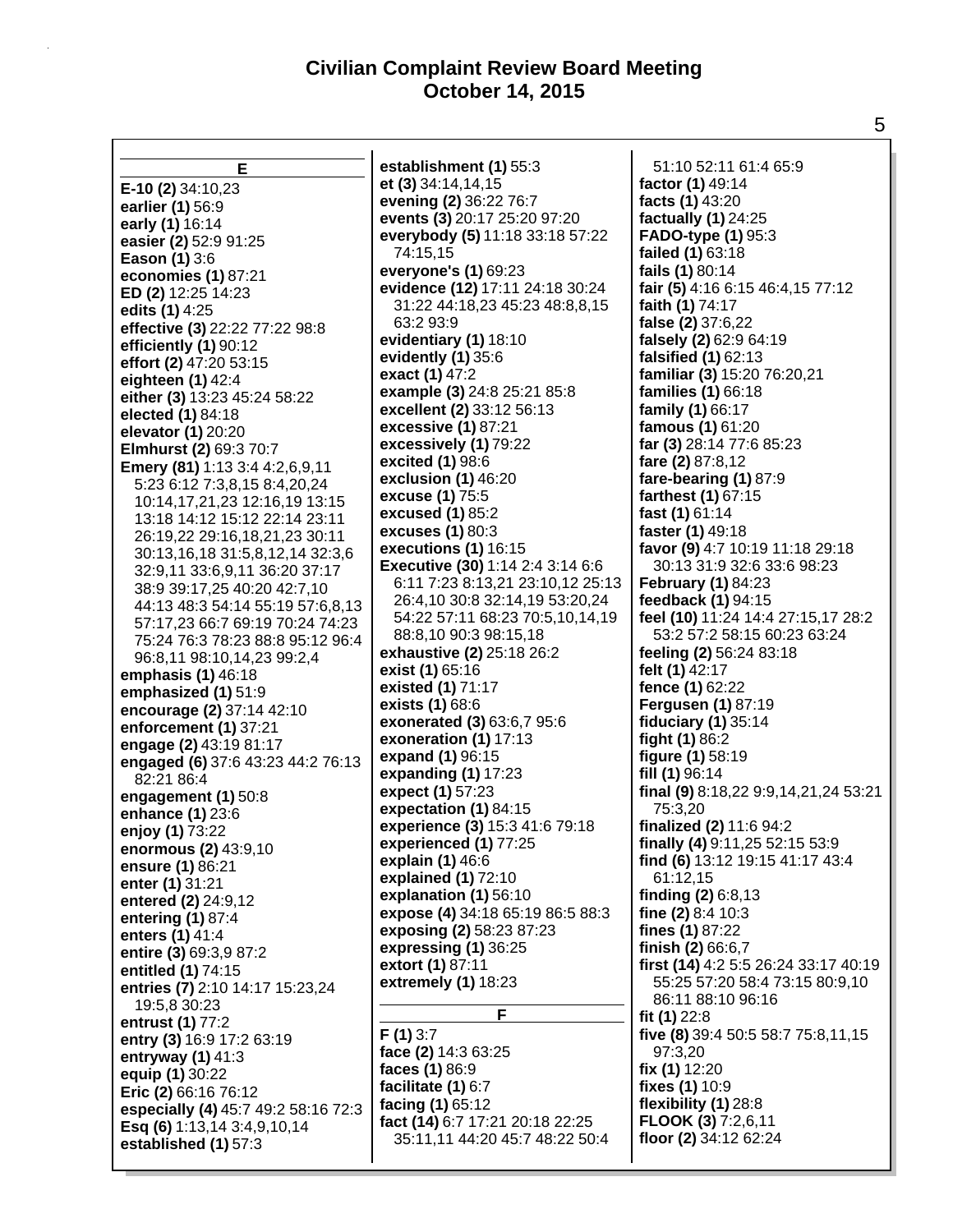**folder (1)** 60:17 **folks (1)** 42:12 **follow (1)** 80:17 **followed (1)** 6:3 **following (3)** 64:7 84:14,15 **footage (2)** 73:6,8 **force (4)** 63:6,6 89:5 93:4 **fore (1)** 44:19 **foregoing (1)** 100:11 **foremost (2)** 80:9,10 **forever (1)** 49:24 **form (1)** 76:14 **formalized (3)** 27:12 29:9 64:22 **formally (1)** 78:11 **formed (1)** 37:13 **forms (1)** 20:3 **forward (6)** 25:9 37:20 51:8 78:9 78:21 95:9 **found (6)** 26:15 37:6 43:25 61:15 73:14 95:4 **founder (1)** 58:4 **four (3)** 44:22 79:14 90:14 **fraction (1)** 71:22 **framework (1)** 77:13 **Franklin (3)** 35:16,20,22 **frankly (2)** 41:24 45:2 **free (1)** 36:9 **freely (1)** 84:3 **frequency (1)** 44:11 **frequently (4)** 16:14,19 51:11,22 **friendly (1)** 57:21 **friends (1)** 73:15 **front (10)** 4:22 19:20,21 20:10 33:19 39:20 40:18,19 73:18 82:8 **full (18)** 4:12 6:5,9,10,16,21 7:4,7,9 7:13,16,25 8:3 32:23 88:19 90:23 91:2,3 **fully (11)** 26:17 32:21 34:18 81:16 91:6,7,11,15 92:19 93:2 96:19 **functioning (1)** 18:23 **funny (1)** 64:9 **further (4)** 71:18 73:8 96:6 100:16 **G G (1)** 3:8 **gained (4)** 49:2,3 62:5,7 **gaining (1)** 56:5 **gallows (2)** 36:14,17 **Garner (2)** 66:17 76:12 **gathering (2)** 48:8,14 **gender (1)** 24:15 **general (1)** 14:3 **generally (1)** 40:17 **generated (1)** 16:4 **gentleman (1)** 77:7 **getting (2)** 53:10 60:24 **give (13)** 14:9 21:21 27:16,18

41:12 53:4 55:13 56:16 60:13 61:3 77:11 79:16 86:3 **given (8)** 11:12 18:8 20:18 22:6,25 38:8 55:6 62:24 **gives (1)** 28:7 **glanced (1)** 55:4 **Global (2)** 34:20,22 **glossary (1)** 94:12 **go (27)** 4:25 5:8,10,16,20 7:24 11:3 15:20 26:12,20,23 33:15 34:8 37:19 40:18 44:22 50:3 57:16,16 58:8 61:22 67:16 68:14,16 80:7 95:9 98:17 **goes (2)** 71:18 78:12 **going (38)** 11:23 16:11 17:20,22 17:23 19:2,5,6 20:7 25:9 29:2 37:10 45:18 46:19,20 48:18 50:22,24 51:5,6,8 52:16 57:21 61:22 62:14 68:16,17 72:4 73:4,6 73:7,21 74:14 75:25 78:21 85:18 97:8 98:4 **gonna (3)** 66:6,7 83:24 **good (19)** 8:6 10:18,23 34:2 36:22 41:19,22,24 42:5,6,11 43:19 44:8 51:13,14 56:12 72:8 76:7 82:9 **good/bad (1)** 42:18 **gotten (1)** 52:7 **government (3)** 14:8 34:10 72:2 **Grand (1)** 1:8 **grapple (2)** 47:24 48:5 **grappling (2)** 48:4,6 **grass (1)** 58:25 **Gray (1)** 66:15 **great (2)** 22:4 44:7 **greatest (1)** 72:9 **Green (1)** 87:14 **Gregory (1)** 96:18 **grew (1)** 69:2 **grips (1)** 47:21 **ground (1)** 75:14 **grounds (1)** 43:20 **group (1)** 60:19 **groups (2)** 65:17 72:25 **grown (1)** 70:6 **growth (2)** 55:10,23 **guess (10)** 4:2 11:10 14:9,15,21 15:5 22:5,8 65:3 95:17 **Guide (2)** 58:15 63:19 **guidelines (1)** 84:17 **guilty (1)** 94:3 **guyes (1)** 71:3 **guys (14)** 71:4,11,19,21 72:15,17 73:3,10 74:9,10 75:5,5,7 85:19 **H hallway (1)** 20:20 **hand (7)** 16:4 31:7 32:5 33:5 98:20

98:22 100:22 **handle (1)** 4:13 **handled (1)** 90:6 **hands (6)** 29:20 30:15 31:11 32:8 33:8 98:25 **hang (1)** 78:17 **happened (4)** 39:6 51:19 53:6 64:17 **happening (3)** 49:23 65:8 67:23 **happens (5)** 16:13,17,19 17:4 64:9 **happy (2)** 5:13 39:5 **harassing (2)** 59:25 73:24 **harassment (1)** 58:12 **hard (3)** 41:24 63:25 66:13 **he'll (1)** 72:7 **head (2)** 13:11 75:6 **headline (1)** 43:22 **heard (3)** 56:9 77:6 95:18 **hearing (1)** 11:4 **held (4)** 31:20 40:17,17 58:22 **help (4)** 14:9 21:16 55:2 56:7 **helped (1)** 72:7 **helpful (4)** 18:21,23 26:16 96:2 **helps (2)** 22:18,19 **hereunto (1)** 100:22 **Hi (2)** 54:18,19 **hide (1)** 87:7 **hiding (1)** 87:18 **high (5)** 36:2 37:19 56:15 58:9 61:2 **highest (2)** 92:16,24 **highlighting (1)** 97:23 **highlights (1)** 88:17 **hire (1)** 42:7 **history (3)** 36:3 92:16,25 **hold (5)** 6:20 12:10 35:16 82:15 90:10 **holding (1)** 22:2 **Hollywood (1)** 68:17 **home (19)** 2:10 14:16 15:23,24 16:4,5,6,6,9,13,21 19:5,8 30:23 67:24 68:13 72:20 74:11 83:25 **homeless (1)** 97:18 **homes (2)** 17:5 72:19 **hood (3)** 70:17 79:2 82:25 **hope (8)** 15:25 38:2 49:3 71:20 72:16 78:20 81:5 85:17 **hopefully (1)** 11:2 **hospital (2)** 62:8,17 **house (1)** 25:11 **houses (1)** 22:2 **HPD (2)** 34:12 35:7 **huge (1)** 47:15 **hundred (4)** 52:7 79:8,14 87:12 **hung (2)** 36:7,10 **I idea (4)** 18:25 26:11 27:10,20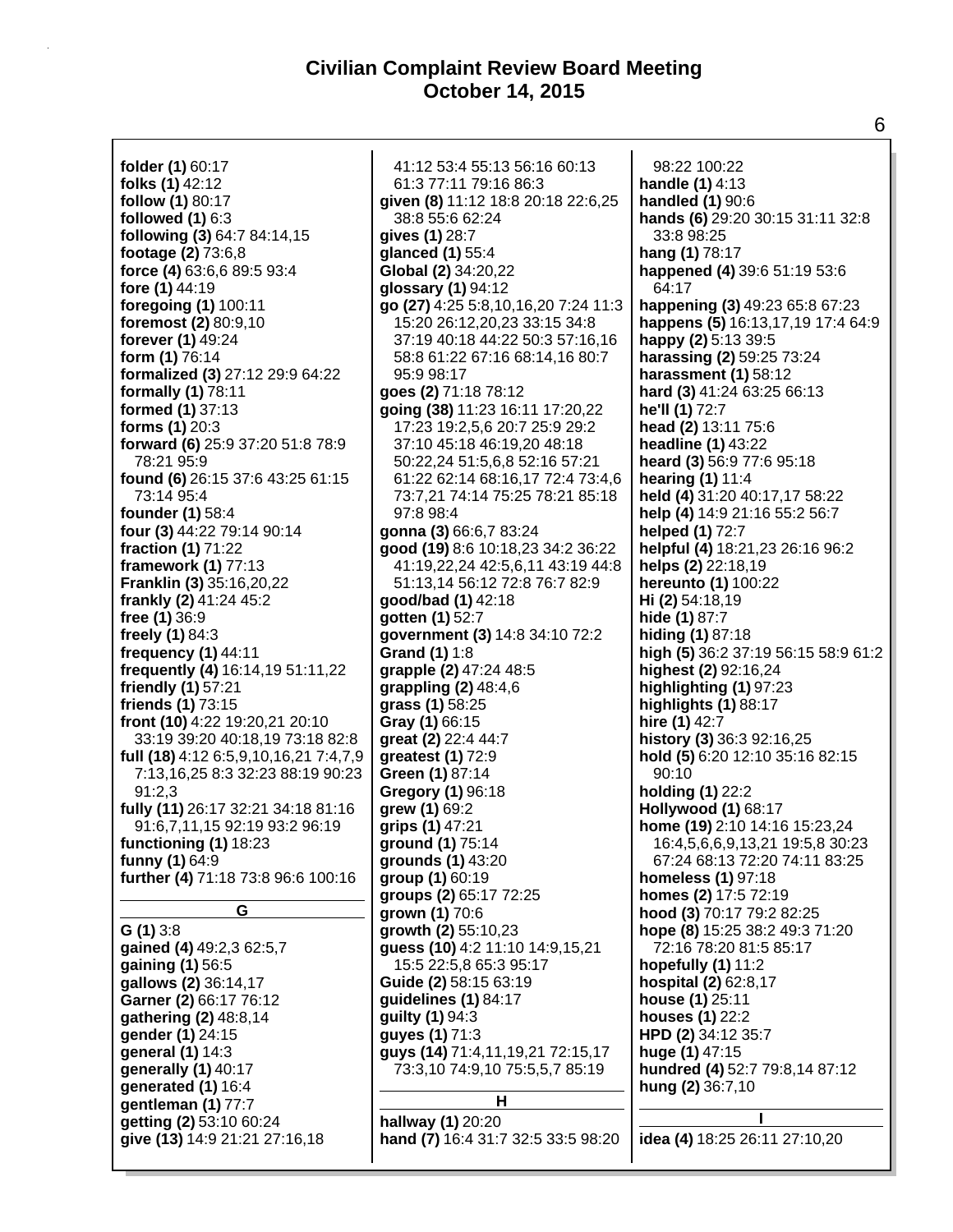| identified (1) 63:14                  | instruction (1) 51:24                  | Joseph (1) 3:11                    |
|---------------------------------------|----------------------------------------|------------------------------------|
| identify (3) 23:18 45:22 82:23        | instructions (1) 51:18                 | <b>Josmar (1) 69:19</b>            |
| identifying (1) 9:5                   | intel (1) 58:10                        | judge's (1) 36:18                  |
| identity (1) 24:15                    | intended (1) 40:7                      | judges (1) 36:13                   |
| ignore (1) 50:23                      | intent (3) 40:3,22,24                  | July (1) 76:12                     |
| ill-informed (1) 85:15                | intention $(1)$ 40:2                   | jump (1) 79:9                      |
| illustrate (1) 89:11                  | interacting (1) 45:15                  | jury (4) 36:6,7,7,10               |
| implementing (1) 58:18                | interactions (4) 45:5,11,24 71:23      | <b>Justice (1)</b> 56:20           |
| important (11) 18:13 19:13 24:23      | interest (2) 39:11 95:20               | justify (1) 79:16                  |
| 28:2 37:15 50:19 52:3,20 53:3,17      | interested (1) 100:19                  |                                    |
| 58:16                                 | interesting (1) 95:25                  | Κ                                  |
| imposed (2) 53:25 94:25               | interfering (1) 64:12                  | kangaroo (1) 36:16                 |
| impossible (1) 45:20                  | interim (2) 5:5 12:20                  | Kathleen (3) 1:17 100:7,25         |
| impressive (1) 55:9                   | Internal (2) 56:19,23                  | keep (4) 65:7 68:4,5,5             |
| improved (1) 41:17                    | internally (1) 95:21                   | Keilty (3) 1:17 100:7,25           |
| inaudible (9) 26:3, 18, 21, 22 34: 18 | interviewed (4) 92:3,5,6 98:4          | kids (1) 16:21                     |
| 36:15 46:15 47:15 95:21               | interviewing (1) 96:23                 | Kim (1) 69:14                      |
| inch (1) 39:16                        | interviews (3) 91:23 92:8,10           | Kimani (1) 66:15                   |
| incident (1) 64:16                    | invalid (1) 16:8                       | kind (8) 15:10 22:8 56:7 58:14,19  |
| incidents (2) 31:23 40:11             | invasions (3) 19:15 72:20 74:11        | 75:18 97:2 98:9                    |
| inclination (1) 46:6                  | investigated (4) 32:22 91:11,15        | kinda (1) 73:24                    |
| include (2) 25:18 52:9                | 93:2                                   | kinds (1) 55:12                    |
| included (2) 28:16 95:5               | investigates (1) 92:20                 | know (46) 14:15 16:13 17:16 21:11  |
| includes (2) 52:24 94:19              | investigating (5) 6:4 48:7,13 49:18    | 21:15 22:16 23:16 27:9,18 37:12    |
| including (2) 20:23 32:21             | 49:25                                  | 38:17,17 42:2 45:19 53:21 59:12    |
| inclusion (1) 56:7                    | investigation (5) 32:24 56:21          | 59:23 60:24 61:17,23 65:3,6,17     |
| inconsistencies (1) 7:23              | 86:14,16 91:4                          | 66:15,17 67:2,6,13,19 68:12,18     |
| increase (6) 46:7,12 47:18 50:16      | investigations $(8)$ 31:2 44:20        | 68:25,25 69:5,10 71:9 72:3,3       |
| 91:22 92:9                            | 69:13 87:3 89:24 90:23 91:2 93:9       | 74:7,13 82:5 83:5,16 85:9 87:22    |
| increased (1) 45:9                    | investigative (1) 24:3                 | 96:12                              |
| increases (2) 43:10 47:16             | investigators (3) 23:16 90:22 92:2     | known (4) 34:21 35:13 37:20 76:10  |
| incredibly (1) 16:23                  | <b>invited (1) 35:6</b>                | knows (1) 38:3                     |
| independent (1) 90:20                 | involve (1) 97:8                       | kowtow (1) 85:15                   |
| indicate (2) 10:2 98:24               | involved (1) 58:7                      | <b>Krist (1) 38:16</b>             |
| indicates (6) 13:10 31:6 32:4 33:4    | involves (1) 40:5                      | kudos (1) 55:14                    |
| 98:19,21                              | involving (2) 24:14 54:24              | <b>Kutcher (1) 82:10</b>           |
| indicating (1) 36:16                  | issue (16) 9:3,11,25 11:2,11 23:11     |                                    |
| indication (1) 9:17                   | 29:7 37:15,16 40:4,6 43:15 47:2        | L                                  |
| individually (1) 54:9                 | 48:18 61:2 64:8                        | label (1) 71:12                    |
| infer (2) 45:8 48:20                  | <b>issues (7)</b> 4:14 5:6 15:19 39:10 | lady (1) 84:4                      |
| inference (1) 45:20                   | 56:25 80:15 95:15                      | lane (1) 83:15                     |
| inferences (1) 49:5                   |                                        | lanes (3) 83:12, 15, 24            |
| influential (1) 54:24                 | J                                      | language (4) 22:11 24:14 89:6      |
| inform (1) 85:2                       | James (3) 60:25 61:11 65:9             | 93:8                               |
| information (15) 9:5 14:5,10,14       | <b>Janette (1) 3:9</b>                 | large (3) 16:2 77:17,24            |
| 41:18 55:6 62:16 63:14,15 70:15       | January (3) 88:23 89:13 90:23          | LaSalle (7) 57:14,18,18,20,25 58:4 |
| 81:10,15 82:14 85:21 95:5             | jay (1) 62:10                          | 68:25                              |
| informed (1) 55:24                    | <b>Jefferson (3)</b> 36:5,8,9          | latest (1) 55:4                    |
| inherently (1) 85:4                   | Jersey (8) 54:20,21 55:8 56:4          | launch (1) 97:5                    |
| initiative (1) 97:5                   | 60:25 77:8,20 81:4                     | <b>Lauren (1) 88:11</b>            |
| initiatives (2) 97:7,7                | job (1) 82:9                           | law (2) 9:3 37:21                  |
| <b>install (1)</b> 31:18              | Joe (3) 23:13 95:13 96:4               | lay (2) 87:6,7                     |
| Installation (1) 2:11                 | joint (1) 34:18                        | laying (2) 61:6,8                  |
| instance (3) 27:21 39:14 54:7         | joke (2) 82:4,10                       | lead (2) 13:4 60:16                |
| instances (3) 23:25 29:10 55:12       | Jones (6) 75:24 76:6,7,8 94:16         | leader (1) 36:4                    |
| institution (1) 85:5                  | 95:18                                  | leads (2) 49:20 54:24              |
| institutional (1) 42:15               | Jose (3) 57:13,18 58:4                 | leaning $(1)$ 56:6                 |
|                                       |                                        |                                    |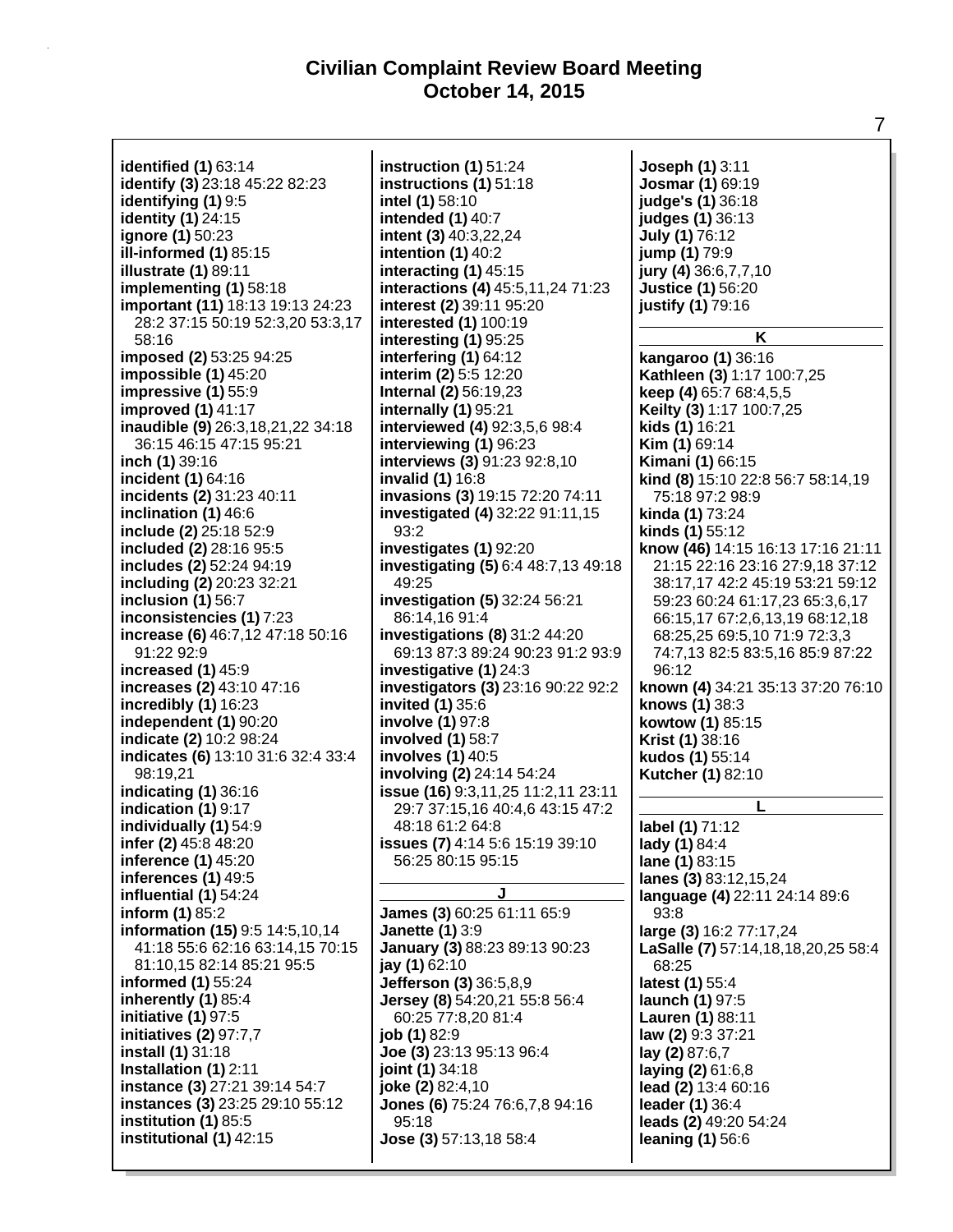**learned (1)** 79:19 **learning (2)** 18:12 34:11 **leave (4)** 6:9,20 7:4 75:23 **leaving (1)** 6:16 **left (1)** 34:11 **legal (1)** 16:25 **lengthy (1)** 8:10 **let's (8)** 6:12 7:8 13:15,18,22 26:20 26:23 40:21 **letter (2)** 8:22 52:17 **letters (4)** 9:4,20 69:6,10 **level (2)** 50:8 75:17 **LGBTQ (1)** 97:21 **liberty (1)** 72:25 **License (1)** 1:17 **lie (1)** 83:8 **lieutenant (1)** 83:7 **life (2)** 64:3 69:4 **light (1)** 62:20 **lights (1)** 86:9 **limited (1)** 19:2 **Lindsay (1)** 3:6 **Lindsey (2)** 6:19,25 **line (2)** 59:21 64:3 **lion's (1)** 19:7 **list (7)** 14:24 15:6 25:16,22,25 33:21,24 **listen (2)** 68:15,16 **lists (1)** 26:9 **little (4)** 43:3 45:12 60:20 78:17 **live (7)** 68:14 70:8,12,16 77:2 78:19 82:6 **lobby (1)** 20:19 **location (1)** 21:3 **locations (2)** 92:6,9 **logic (1)** 46:25 **long (5)** 34:17 60:11 79:19 86:14 87:24 **longer (1)** 54:13 **look (9)** 43:2 51:14 61:10 66:23 68:9,9 70:22,23 72:11 **looked (2)** 61:14 69:18 **looking (3)** 67:21 72:4,16 **loose (1)** 15:11 **losing (3)** 74:13,16 75:15 **lost (3)** 66:14 75:8,12 **lot (16)** 13:13 17:8,14 21:10,16 22:16 41:18 42:12,14 43:11 51:21 58:12 59:7 67:10 96:5 97:6 **lots (1)** 47:3 **loved (1)** 66:14 **lower (3)** 72:13 91:21,24 **Lynch (2)** 71:2,3 **M machines (1)** 87:8

**Mad (1)** 82:6

**main (4)** 14:20 23:2,3 58:13 **majority (1)** 11:14 **making (5)** 18:19,24 37:6,20 73:21 **Malik (19)** 1:14 3:14 8:13,21 23:10 23:12 26:4,10 53:20,24 54:23 57:5,11 68:23 70:5,10,14,19 88:10 **Manhattan (4)** 34:10,23,25 91:24 **manifestation (1)** 83:17 **marks (1)** 92:17 **marriage (1)** 100:18 **marshalled (1)** 17:11 **mastered (1)** 58:14 **materials (1)** 33:19 **matter (5)** 12:7,24 28:16 48:23 100:20 **matters (2)** 56:11 88:15 **mean (15)** 7:20 14:2,3,8,19 21:24 26:7 46:9,10 47:11 63:14 64:24 67:3 74:12 81:21 **meaningful (1)** 45:14 **means (8)** 44:23 45:23 46:23 48:22 48:25 75:4 86:5 92:7 **meant (2)** 85:9 94:13 **mechanic (1)** 34:15 **media (5)** 58:24,25 59:6 61:22 72:13 **mediate (1)** 91:17 **mediated (1)** 91:16 **mediation (3)** 2:7 81:12 90:6 **medical (1)** 25:23 **meet (1)** 77:19 **meeting (18)** 1:4,19 2:2 26:14 37:3 37:4,10 38:2,15 69:15 74:24 84:20,21,21,22,23,23 95:18 **meetings (7)** 38:5,11,12 73:20 97:10,11,12 **member (3)** 5:15 78:3 94:16 **members (14)** 3:2 4:20 7:17 11:13 11:21 30:22 31:20 38:14 78:24 88:4 94:17 96:3,24 98:24 **memo (2)** 14:25 63:18 **memories (1)** 44:24 **mention (2)** 52:15 97:8 **mentioned (3)** 10:13 50:14 97:22 **mentoring (1)** 54:25 **merits (1)** 11:23 **method (1)** 48:7 **methodological (1)** 46:4 **Mina (8)** 1:14 3:14 10:7 15:18 23:8 29:24 41:11 50:12 **Mina's (1)** 8:25 **mind (2)** 22:3 35:2 **mindless (1)** 50:9 **minor (1)** 4:19 **minuscule (1)** 45:3 **minutes (3)** 1:22 4:3,4

**misconduct (14)** 2:9 18:17,18 23:20 29:10 44:12 45:10 56:25 63:17,21 76:17 86:11 93:15 94:6 **miserably (1)** 80:15 **missed (1)** 53:2 **missing (1)** 81:15 **mission (1)** 86:21 **Mitchell (1)** 3:8 **mobile (1)** 20:24 **model (2)** 72:8 77:14 **modification (1)** 25:4 **modifications (1)** 95:10 **modified (1)** 94:19 **moment (1)** 77:6 **money (1)** 35:5 **month (25)** 43:2,6,24 45:15 50:16 52:7,8,23 53:5 54:11 77:3 81:13 82:8,14 83:9,9 84:13 85:19 86:8 88:2 89:13,16 92:17 96:25 97:2 **monthly (6)** 2:5 33:20 88:18 89:14 94:11,18 **months (10)** 37:10 42:4 44:21,23 53:13 81:8,8 90:14,16 97:3 **morning (3)** 16:14,17,19 **motion (6)** 4:4,4 31:3,25 32:25 98:17 **mounted (1)** 36:14 **mouth (1)** 70:21 **move (11)** 8:9 10:8,11 11:3 28:23 29:15 30:9,10 32:2 78:8 80:2 **moved (2)** 29:3 33:2 **murder (1)** 80:5 **murdered (1)** 79:23 **murdering (1)** 60:4 **Museum (2)** 1:8 88:13

#### **N**

**NAACP (2)** 54:20 60:25 **name (2)** 9:13 76:8 **names (1)** 79:24 **narcotics (1)** 16:16 **narrative (4)** 43:14,16 50:11 72:12 **navigating (1)** 94:14 **near (1)** 71:12 **necessary (2)** 27:16 57:2 **need (15)** 4:6 5:20 12:12,23 14:5 14:13 24:5 44:4,5 45:22 56:11 66:23 68:3 78:16 80:20 **needed (1)** 53:18 **needs (1)** 8:14 **negative (1)** 91:9 **Negro (6)** 35:2,5 36:6,7,7,10 **neighborhood (1)** 69:25 **Netherlands (1)** 36:13 **never (6)** 42:17 59:14,15,17 66:9 79:20 **new (26)** 1:9 2:16 34:13 35:4 54:20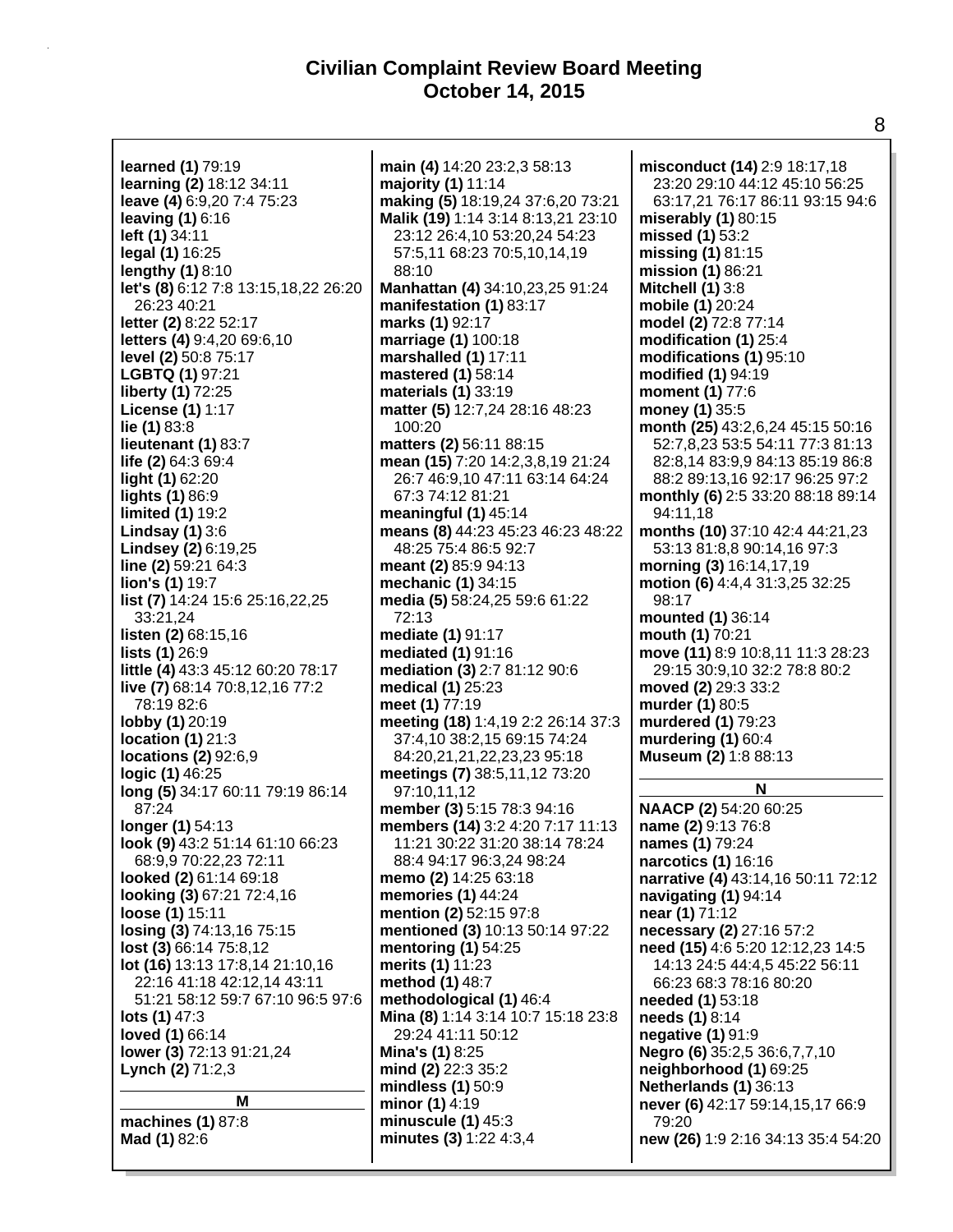$\Gamma$ 

| 54:21 55:8 56:3,6 60:25 65:25       | occurring (3) 15:10 41:7 55:17     | pandering (1) 84:11                |
|-------------------------------------|------------------------------------|------------------------------------|
| 77:8,13,20 81:4 86:17 89:18         | occurs (1) 16:12                   | panel (5) 1:24 9:7 27:4 28:9,10    |
| 90:20 94:11 96:17,23 97:5,7         | October (2) 1:5 84:21              | panelists (1) 17:7                 |
| 98:11 100:4,9                       | offense (2) 82:19,20               | panels (4) 7:10 20:16 29:7 44:22   |
|                                     |                                    |                                    |
| Newark (8) 54:20,21 55:2,8 56:3     | offensive (4) 22:11 24:14 89:6     | parents (1) 66:14                  |
| 56:18 72:3 77:20                    | 93:8                               | park (1) 84:2                      |
| news (2) 42:11 66:2                 | office (2) 90:19 93:17             | parking (2) 83:12,15               |
| Night (1) 82:5                      | officer (6) 9:13 47:6 62:19 63:13  | parks (1) 84:6                     |
| nine (1) 81:8                       | 63:15,18                           | part (3) 5:13 52:11,13             |
| nominal (1) 51:22                   | officer's (1) 29:13                | participated (1) 84:24             |
|                                     |                                    |                                    |
| non-APU (2) 54:2 95:2               | officers (33) 9:6 16:12 17:5,21,25 | particular (2) 28:11 95:19         |
| nonsense (1) 88:2                   | 18:15 19:3 21:8,9 37:5 42:25       | particularly (2) 18:21 42:18       |
| nonsignificance (1) 47:22           | 43:5,7,23,25 45:6,14,21 46:12      | parties (1) 100:17                 |
| <b>Norman (1) 72:6</b>              | 47:16 49:15 59:4,24 64:4 72:20     | partners (1) 14:8                  |
| north (1) 34:19                     | 82:23 87:14,16 94:3,8,9 95:23,24   | Party (2) 35:19,19                 |
| northern (1) 77:8                   | offices (2) 91:23 92:11            | pass (2) 12:9 40:7                 |
| Notary (1) 100:8                    | oh (2) 28:24 57:13                 | passing (2) 14:7 72:17             |
|                                     |                                    |                                    |
| noted (1) 54:14                     | old (2) 2:15 98:11                 | Pat (1) 71:3                       |
| notes (1) 11:9                      | omission (1) 52:16                 | Patrol (3) 58:5,15 63:19           |
| notice (5) 14:24 38:8,19 40:15 51:2 | once (4) 16:12 48:23 78:10 80:14   | pattern (1) 78:21                  |
| noticed (2) 20:16 38:20             | ones (8) 12:8,10,10 13:20 14:13,20 | pay (1) 75:16                      |
| notify (1) 8:19                     | 66:15 68:11                        | paycheck (1) 79:25                 |
| notion (2) 21:2 46:25               | open (9) 14:18 38:4,6 89:22 90:8   | payee (1) 35:8                     |
| November (2) 84:21 100:23           | 90:14,15 96:15 98:2                | Peace (1) 68:22                    |
| number (21) 11:8,9 14:18 16:3       | opened (1) 89:18                   | pedestrian (1) 83:21               |
|                                     |                                    |                                    |
| 17:19 22:7 27:19,21 28:6 41:6       | operational (2) 76:17 78:9         | penalties (7) 2:9 27:4 29:11 51:4  |
| 42:24 43:23 45:4 46:12 47:4,16      | operations (4) 23:22 24:3 25:9     | 53:22,25 94:24                     |
| 52:13 56:15 71:20 80:22 91:21       | 88:16                              | penalty (2) 51:11 93:18            |
| numbers (23) 41:23 42:2 43:9,17     | opined (2) 9:4,11                  | pending (3) 12:21 90:3,5           |
| 44:15 45:3,9 46:19,20 47:7,8,9      | opinion (3) 6:5 55:7 74:16         | people (40) 5:2 11:24 12:6 16:20   |
| 47:10,18 49:7 50:14,16,21 51:25     | opportunity (3) 77:9 80:10,12      | 16:20 19:23 20:5 33:21 35:20,25    |
| 52:5 72:13 90:17,18                 | opposed (12) 4:9 10:21 12:7 28:4   | 40:9 47:3 55:8 57:6 58:11 59:12    |
|                                     |                                    |                                    |
| numerous (3) 56:25 85:24,24         | 29:21 30:16 31:12 32:9 33:9        | 60:5 61:18,24 66:24 67:3,14,22     |
| <b>Nuremburg (1) 36:12</b>          | 45:13 50:17 99:2                   | 68:7,21 69:7,23 71:25 72:5,23      |
| NYCHA (5) 19:24 20:19,19,20         | opposition (1) 12:11               | 78:7,18,19,25 79:17,21 85:6,11     |
| 97:11                               | option (1) 28:22                   | 85:22 87:4                         |
| NYCLU (4) 71:2,10,13 72:24          | order (8) 1:21 25:7 76:16,24 77:19 | people's (3) 17:5 72:19 86:9       |
| NYPD (17) 2:9,10,11 14:18 29:7      | 77:20 80:25 91:24                  | percent (35) 46:18 49:22 50:3 56:4 |
| 30:21 31:18 52:18 53:21 58:14       | orderly $(1)$ 6:7                  | 88:22 89:5,6,7,8,25 90:4,7,13,15   |
| 71:15 74:18 75:4 76:9 83:18 85:3    | organization (2) 59:2 80:4         | 91:2,4,15,17,19 92:8,11,11,12,15   |
|                                     |                                    |                                    |
| 86:22                               | originally (1) 7:5                 | 92:19,21 93:4,5,6,7,10,11,14,20    |
| NYPDs (1) 58:21                     | outcome (1) 100:19                 | 93:21                              |
|                                     | Outreach (10) 2:8 96:13,16,17,24   | percentage (3) 51:16 92:23,25      |
| O                                   | 97:15,17,19 98:5,8                 | period (4) 81:7 88:25 90:25 93:20  |
| O'Grady (3) 33:25 34:5,9            | outside (2) 91:23 92:10            | person (2) 46:5 79:15              |
| O.K (23) 4:6 5:23 6:12 7:3 8:5,12   | outstanding (1) 11:2               | personal (2) 65:2 73:16            |
| 10:8,14,23 12:5 26:6 29:23 30:13    | overall (2) 45:6,10                | personally (3) 46:10 55:7 69:2     |
| 31:8 37:25 39:22 40:14 46:11        | overarching (1) 6:17               | persons (1) 96:17                  |
|                                     |                                    |                                    |
| 52:10 70:18,22 78:13 96:8           | oversight (3) 71:17 73:12 74:19    | pertaining (2) 56:5 88:16          |
| obey (1) 83:18                      |                                    | phone (3) 20:24 62:23 79:7         |
| objections (1) 79:17                | Р                                  | phonetically (1) 34:21             |
| objective (2) 58:13 73:12           | p.m(1)1:6                          | physical (1) 21:7                  |
| obligation (1) 38:21                | package (1) 10:9                   | pick (1) 50:20                     |
| obvious (2) 73:13,14                | page (2) 51:5 54:3                 | picture (1) 53:4                   |
| obviously (3) 9:16 19:4 22:20       | pages (4) 94:21, 23 95:4, 8        | pictures (2) 62:18 87:6            |
| occur (1) 40:13                     | paid (1) 71:5                      | pipe (1) 34:19                     |
| occurrence (2) 94:21,23             | paint (2) 83:14,25                 | place (10) 20:14,18 21:25 39:14    |
|                                     |                                    |                                    |
|                                     |                                    |                                    |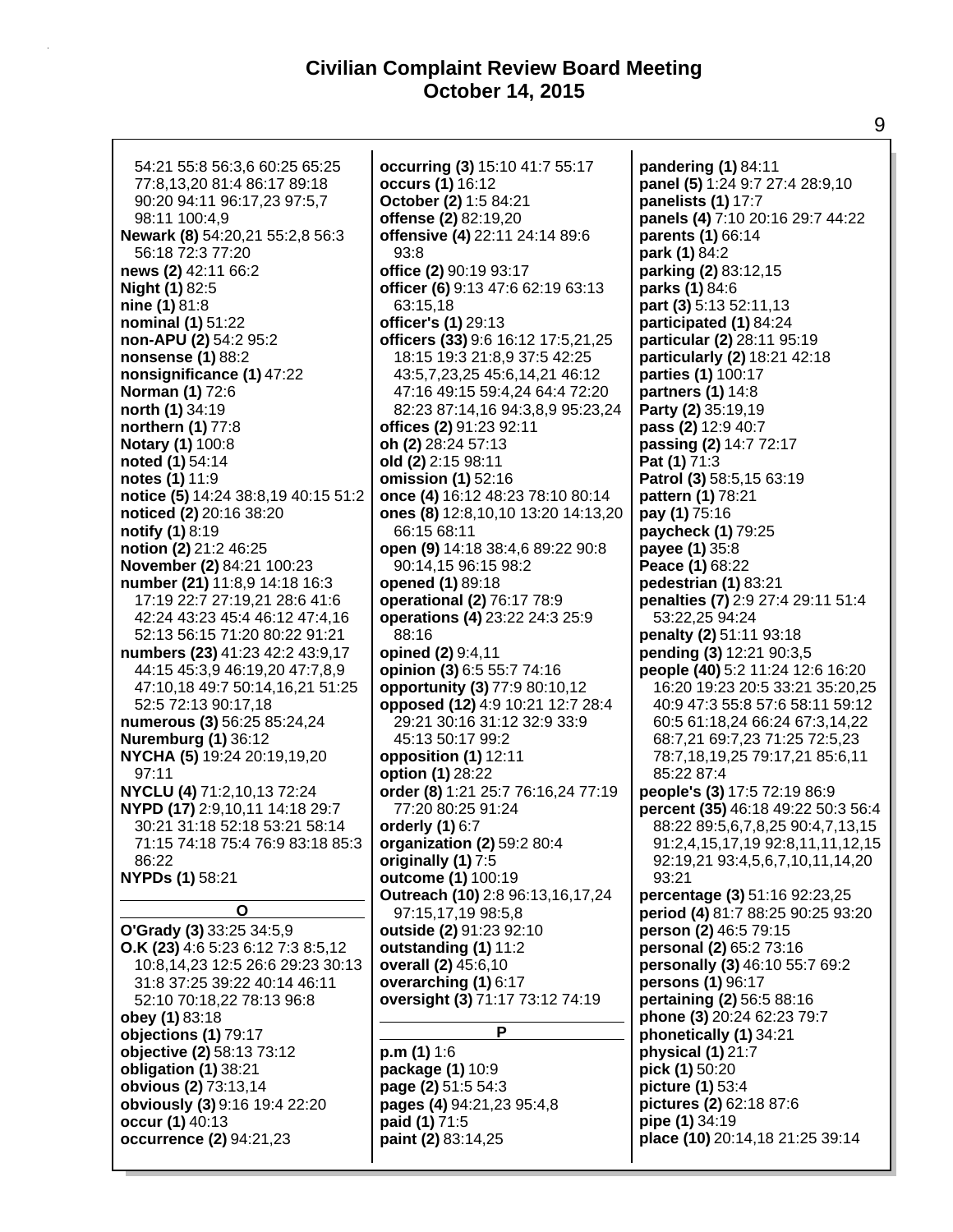| 40:25 60:12 67:14 76:18 85:6,12    | premises (2) 24:9,13               | <b>Programs (1) 88:13</b>            |
|------------------------------------|------------------------------------|--------------------------------------|
| places (1) 39:12                   | prepare (1) 63:18                  | proper (1) 64:7                      |
| plain (3) 87:9,15,16               | preparing (1) 16:22                | properly (2) 18:16 21:9              |
| plainclothes (1) 95:23             | preponderance (1) 17:10            | property (4) 35:3,7,10,12            |
| planned (4) 19:4,6,8 77:5          | prescribed (1) 84:17               | proposal (2) 18:3 37:9               |
| planning (1) 69:21                 | presence (1) 70:25                 | proposed (5) 4:15 10:12 12:3         |
| platform (1) 36:17                 | present (8) 3:2 11:13 80:25 81:24  | 15:24 37:4                           |
| platforms (1) 36:14                | 83:4 86:3,7 96:2                   | proposing (2) 15:14 51:21            |
| playing (1) 42:2                   | presentation (1) 41:14             | prosecutes (1) 94:5                  |
| please (4) 33:23 59:4,5 88:19      | presentations (2) 96:19,25         | Prosecution (1) 94:5                 |
| plumbing (1) 35:8                  | preserved (1) 44:24                | protocol $(1)$ 64:8                  |
| pocketing (1) 35:4                 | president (2) 85:8 97:12           | proud (7) 36:7 55:16, 19, 21 57:7    |
| podium (1) 33:23                   | pressing $(1)$ 65:4                | 78:8 87:10                           |
| point (8) 8:25 43:18,18 52:3 59:3  | pretend (1) 74:14                  | provable (1) 22:12                   |
| 62:20 76:23 82:4                   | pretended (1) 83:14                | provide (8) 9:12 25:23 30:24 31:21   |
| pointing (2) 8:25 50:13            | pretty (7) 39:15 44:16 51:15 55:24 | 33:19 82:17 88:17 91:24              |
| police (68) 8:17,23 9:9,13,15 18:4 | 56:21 71:10 75:14                  | provided $(1)$ 25:17                 |
| 18:6,7 19:19,21,24 20:2,4,12,14    | preventing (1) 26:8                | proving (1) 18:15                    |
| 20:15 21:2,8,9,21 23:20 27:2       | previous (2) 91:10 97:22           | PSA-5 (1) 86:9                       |
| 29:10 31:18,23 40:25 41:5 44:11    | pride (1) 42:15                    | PSA-7 (1) 84:19                      |
| 45:5 47:5 49:15 50:10 54:2 58:12   | primarily (1) 48:17                | public (38) 1:4,19 2:2 4:21 11:4,4,5 |
| 59:15,24 62:6,19 64:4 65:12 67:8   | prior (1) 37:4                     | 11:7 14:19 19:20,22,23 20:3,10       |
| 70:17 73:7,8 75:21 76:15,16        | prioritize (1) 18:25               | 20:15 21:3 31:21 33:16 38:3,4,7      |
| 77:10 82:22 83:6,6,11 84:5,10,12   | priority (1) 37:19                 | 38:7,15 39:20,21 40:8 41:2,4         |
| 86:12,14,16 87:14,16 90:21         | pristine (1) 18:21                 | 45:15 53:4,16 69:4 70:15 88:12       |
| 93:15,17,22,25 94:25 97:9,9        | privacy (2) 19:15 39:10            | 94:14,18 95:10 100:9                 |
| police/civilian (1) 31:23          | probable (1) 17:2                  | public's (1) 86:13                   |
| policed (1) 70:2                   | probably (1) 17:24                 | Puma (12) 3:11 13:12,17 14:2,15      |
| policies (1) 6:18                  | probationers (1) 97:15             | 21:24 25:14 26:6 31:6 32:2 33:4      |
| policy (4) 6:3,14 24:4,4           | probative (4) 16:11 45:12 48:16,19 | 95:14                                |
| political (2) 36:4 73:4            | problem (5) 12:20 18:9 65:24       | punked (1) 82:12                     |
| politics (4) 72:9,9,14 73:13       | 67:20,24                           | purely (1) 38:11                     |
| pompons (1) 79:11                  | problematic (1) 16:24              | purpose (1) 14:6                     |
| position (4) 36:14 73:4 79:4 87:10 | procedure (3) 2:13 17:21 63:20     | purposes (1) 18:14                   |
| positions (6) 73:10 74:4,9 96:15   | procedures (3) 6:3,18 64:7         | pursue (1) 37:14                     |
| 98:3,4                             | Proceedings (96) 4:1 5:1 6:1 7:1   | push (1) 46:22                       |
| possession (1) 62:11               | 8:1 9:1 10:1 11:1 12:1 13:1 14:1   | pushing (1) 43:16                    |
| possibilities (1) 28:7             | 15:1 16:1 17:1 18:1 19:1 20:1      | put (11) 8:9 13:24 15:16 19:19 20:7  |
| post (2) 8:17 65:25                | 21:1 22:1 23:1 24:1 25:1 26:1      | 51:6 59:5,6,20 77:20 85:5            |
| potential (2) 11:10 51:17          | 27:1 28:1 29:1 30:1 31:1 32:1      | putting (4) 64:3 72:12,18 82:21      |
| potentially (1) 7:22               | 33:1 34:1 35:1 36:1 37:1 38:1      |                                      |
| power (3) 34:20,21 75:7            | 39:1 40:1 41:1 42:1 43:1 44:1      | Q                                    |
| practical (1) 12:24                | 45:1 46:1 47:1 48:1 49:1 50:1      | qualitatively (1) 48:10              |
| practice (4) 14:6,11 25:2 28:20    | 51:1 52:1 53:1 54:1 55:1 56:1      | quality (1) 73:22                    |
| practices $(1)$ 4:18               | 57:1 58:1 59:1 60:1 61:1 62:1      | Queens (1) 70:7                      |
| praising (5) 66:24,25 67:3,4,7     | 63:1 64:1 65:1 66:1 67:1 68:1      | question (10) 5:25 12:14 17:4        |
| precinct (26) 2:12 20:15 21:3 22:2 | 69:1 70:1 71:1 72:1 73:1 74:1      | 23:13 37:19 46:4 74:21 75:22         |
| 35:16,21,25 39:16,21 41:4 81:12    | 75:1 76:1 77:1 78:1 79:1 80:1      | 76:2,5                               |
| 81:22,22,23,23,24 84:4,9,16 85:6   | 81:1 82:1 83:1 84:1 85:1 86:1      | questions (7) 13:13,21,24 41:22      |
| 85:7,12 87:2 94:20,22 95:3         | 87:1 88:1 89:1 90:1 91:1 92:1      | 49:11 51:8 78:22                     |
| precincts (13) 14:18 19:22,24,25   | 93:1 94:1 95:1 96:1 97:1 98:1      | quite (4) 45:2 50:15 51:9 53:17      |
| 19:25 20:12,16 31:19 41:3 58:8     | 99:1                               |                                      |
| 58:10 76:15 97:9                   | process (9) 8:11 11:3 16:24 25:8   | R                                    |
| predicted (1) 39:3                 | 53:16 81:18,20 84:16,25            | racially (1) 35:7                    |
| prefer (1) 85:12                   | professional (1) 79:19             | racist (1) 85:4                      |
| pregnant (2) 75:10,14              | profile (4) 22:8 49:3 55:2 56:15   | rah-rah-sis-boom-bah (1) 79:12       |
| premise (1) 24:12                  | program $(1)$ 90:6                 | raids (1) 16:16                      |
|                                    |                                    |                                      |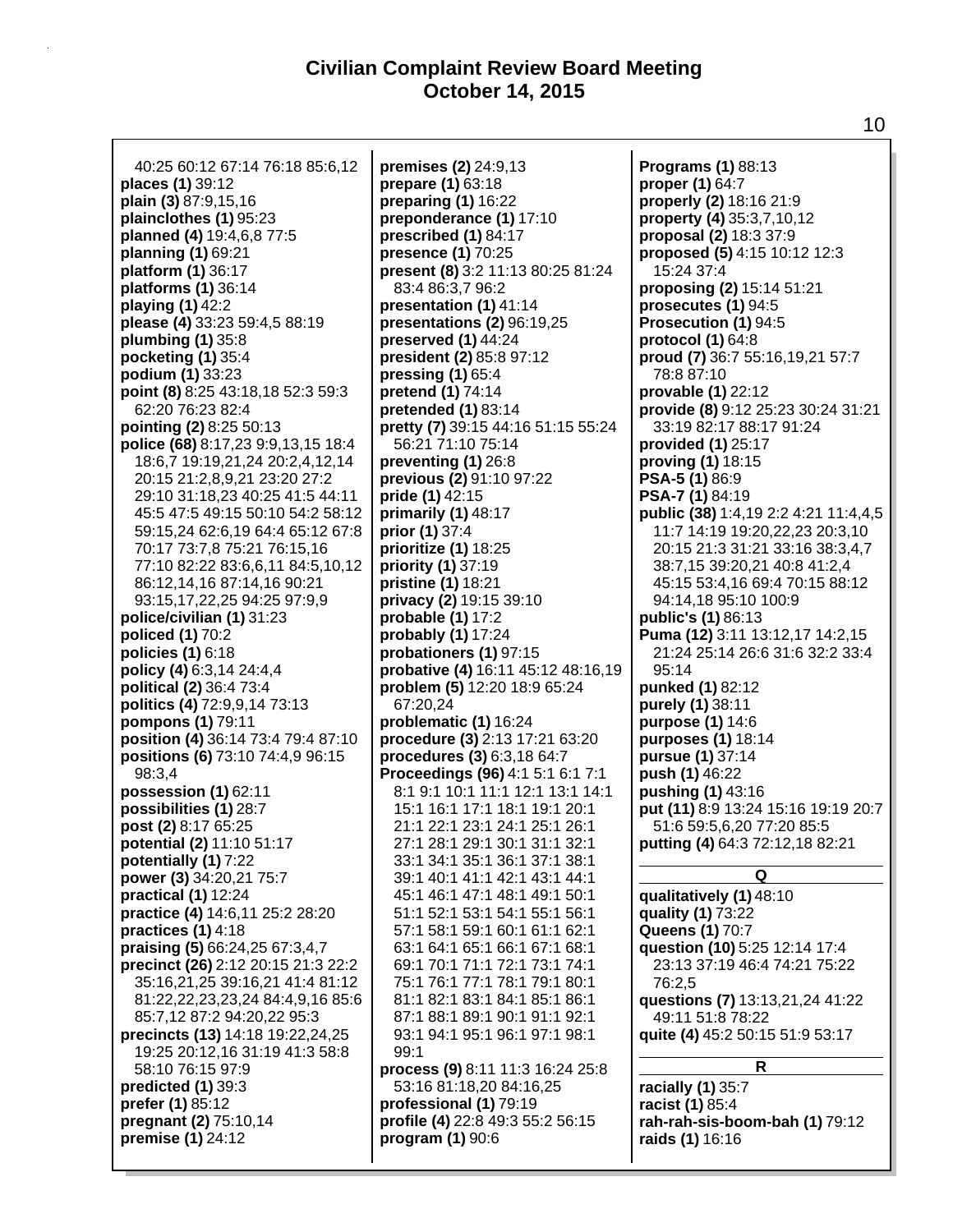| raised (13) 8:15 23:19 29:19 30:14     | removal (1) 85:10                  | retraining (1) 29:11               |
|----------------------------------------|------------------------------------|------------------------------------|
| 31:6,10 32:5,7 33:4,7 98:20,22         | <b>removed (1)</b> 35:3            | reverses (1) 91:9                  |
| 98:24                                  | reopen (3) 32:15,20 66:9           | review (9) 1:3 21:25 56:12 77:21   |
| raises (1) 47:2                        | reopened (4) 63:23 65:5,7 69:16    | 80:12 81:6 88:19 90:4,5            |
| rampant (1) 67:9                       | reopening (3) 2:13 12:17 69:12     | reviewed (1) 12:3                  |
| Ras (1) 77:16                          | reorganize $(1)$ 97:4              | reviewing (2) 15:2,3               |
| rate (12) 42:14, 16, 19, 23 44: 10, 17 | report (31) 1:23 2:4,5 4:12 33:15  | <b>Reynaldo (1) 66:16</b>          |
| 49:21 92:15,21 93:14,19,21             | 34:25 41:11,12,17 42:3,20,21       | rich (1) 61:21                     |
| rates (1) 50:3                         | 46:16,21 47:14,15 50:12 51:2       | Richard (6) 1:13 3:4 39:5 40:15    |
| reach (1) 48:9                         | 54:6 55:5 62:17 80:13 88:9,18      | 52:2 53:14                         |
| read (2) 28:24 39:23                   | 94:11,15,18 95:8,16 97:25 98:9     | Rick (2) 54:16,19                  |
| reads (1) 30:2                         | reported (1) 36:11                 | ride (1) 83:21                     |
| realize (2) 67:4 71:21                 | <b>Reporter (1) 100:8</b>          | rift (1) 34:19                     |
| really (6) 23:20 47:11 51:19 55:12     | reports (7) 2:6 43:5 81:7,11 96:9  | right (29) 4:23 6:13 7:5 8:20 10:6 |
| 55:13 64:4                             | 97:22 98:10                        | 13:22 14:2 17:20 20:14 22:22       |
| reason (6) 5:16 6:21 50:24 60:6        | represent (1) 77:2                 | 23:22 24:8,10 26:11,19 33:11       |
| 76:5 82:17                             | represented (1) 90:4               | 34:8 36:15,18 41:10 42:12 45:17    |
| reasoning (2) 9:19 21:17               | representing (4) 67:5 89:24 90:7   | 50:22 69:13 71:3 72:5 76:3 86:12   |
| reasons (4) 5:14 45:21 58:3 79:16      | 91:19                              | 98:14                              |
| receipt (1) 8:17                       | Republican (1) 35:18               | rights (1) 86:18                   |
| received (2) 88:24 89:14               | Republicans (1) 35:23              | ripped (1) 34:16                   |
| reception $(1)$ 40:10                  | request (5) 20:5 63:23 81:13 85:18 | Robinson (7) 54:16,17,18,19 55:22  |
| recipe (1) 77:14                       | 88:4                               | 57:10,15                           |
| recollection (1) 25:20                 | requests (2) 27:10 32:20           | role (1) 87:25                     |
| recommend (2) 18:5 26:25               | require (1) 18:7                   | roll (1) 97:9                      |
| recommendation (2) 27:2 78:25          | required (1) 63:19                 | room (1) 55:23                     |
| recommendations (3) 29:8 51:12         | research (1) 38:19                 | Roosevelt (3) 35:17,20,22          |
| 93:18                                  | residents (2) 56:24 77:24          | roots (1) 58:25                    |
| recommended (2) 51:4 71:5              | resisted (2) 27:7 28:14            | routinely (1) 40:12                |
| recommending (3) 18:14 19:18           | resolution (20) 1:24 2:9,10,11,13  | rule (1) 12:21                     |
| 21:19                                  | 2:14 12:15 13:2 15:8,22 25:6       | rules (17) 1:25 4:13,15,17,21 9:23 |
| record (14) 28:25 29:14 40:2,24        | 26:24 28:9,12,24 29:2 39:13,18     | 10:10,12 11:6,18,20,24 12:23       |
| 41:16 42:24 43:23 58:13 64:13          | 40:16 72:18                        | 32:13 53:10 83:19,19               |
| 65:5 71:8 78:11 86:12 90:15            | resolutions (11) 11:10,12,14 12:2  | run (1) 82:11                      |
| recorded (1) 56:23                     | 12:4,8 13:4 14:7 26:18 33:13       | rupture (1) 34:19                  |
| recording (8) 1:11 26:8 50:2 59:15     | 39:2                               |                                    |
| 62:3,4 84:19 100:13                    | resolve (1) 19:11                  | S                                  |
| referring (1) 37:5                     | resolved (7) 29:4 30:3,19 31:15    | sad (3) 61:9 66:18,22              |
| refers (1) 34:14                       | 32:16 91:6,7                       | safe (1) 86:15                     |
| reflect (2) 4:17 28:20                 | resolves (5) 29:5 30:4,20 31:16    | said/she (1) 21:10                 |
| reflected (1) 29:13                    | 32:17                              | Sal (1) 38:25                      |
| reforms (1) 91:5                       | respect (7) 11:11 37:22 51:25      | salient (1) 49:13                  |
| refusal (1) 25:23                      | 65:13 78:17,18 83:20               | Salvatore (1) 3:7                  |
| refuse (1) 82:17                       | respectfully (1) 88:3              | sample (1) 48:19                   |
| regard (2) 8:16 93:2                   | respects (3) 4:19,19 9:10          | samples (1) 71:21                  |
| regarding $(1)$ 23:13                  | respond (1) 69:21                  | <b>Sanitation (2)</b> 34:10,23     |
| regardless (2) 74:25 75:17             | respondent (2) 94:8,9              | satisfied (3) 5:3 68:7,9           |
| regularly (1) 40:12                    | response (11) 4:10 10:22 29:22     | <b>Saturday (1) 82:5</b>           |
| rejected (1) 28:21                     | 30:17 31:13 32:10 33:10 94:15      | saw (4) 53:23 54:4 82:18 87:19     |
| related (1) 100:17                     | 96:7 98:13 99:3                    | say-so (1) 75:3                    |
| relationship (1) 47:4                  | responsible (1) 35:17              | saying (22) 28:21 44:16 46:11      |
| relevance $(1)$ 79:4                   | rest (1) 6:17                      | 47:12,22 49:10,12 50:7,18,19       |
| relevant (1) 30:25                     | restrategize (1) 97:4              | 61:23 65:24 66:2 67:2,6,13,20      |
| rely (1) 83:5                          | restriction (1) 24:21              | 68:15,18 69:5 73:4 75:18           |
| remain (2) 86:20 90:12                 | result (2) 27:6 41:8               | says (4) 10:25 39:23 40:16 43:4    |
| remarkable (1) 48:12                   | resulting (1) 90:25                | scanner (1) 62:12                  |
| remember (2) 74:21,21                  | results (2) 9:7,8                  | <b>Schmerhorn (1) 83:13</b>        |
|                                        |                                    |                                    |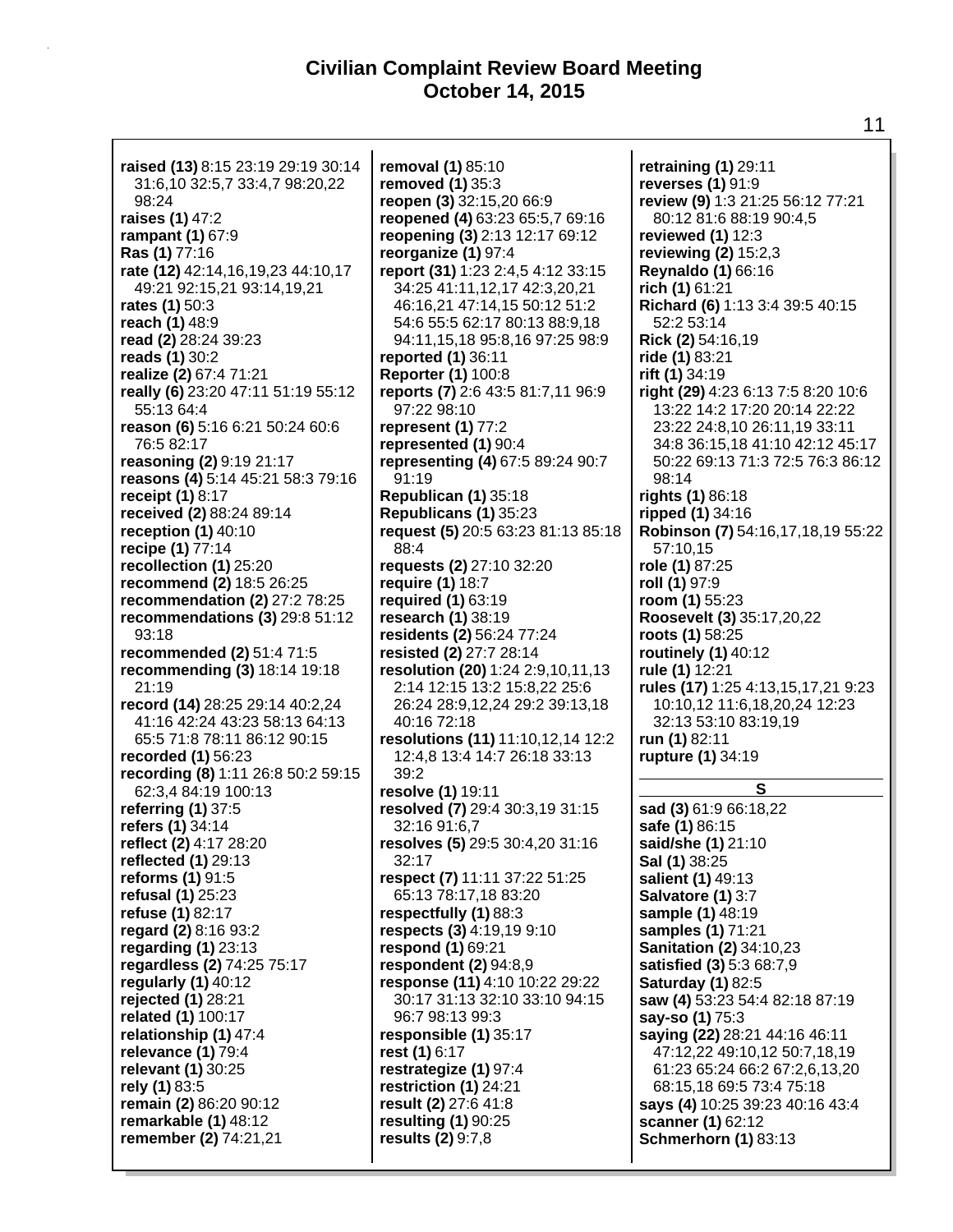| school (1) 36:3                                      | s       |
|------------------------------------------------------|---------|
| screen (1) 89:10                                     | sl      |
| search (1) 24:10                                     | sl      |
| searched (1) 24:13                                   |         |
| searches (4) 16:4,5,6,7                              | s       |
| second (14) 10:15,15,17 19:17                        | sl      |
| 29:16,17,23 30:11,12 31:5,8 32:3                     | sl      |
| 33:3.3<br>secondarily (1) 48:17                      | si      |
| secondly (1) 78:13                                   | si<br>S |
| secretary (1) 84:19                                  | si      |
| section (4) 5:22 6:2 8:15 40:3                       | si      |
| see (36) 5:16,19 12:9 13:6,23 34:3                   | si      |
| 39:5 41:15 42:14 43:17 46:15,17                      | si      |
| 46:18,21 47:7 50:7,9,11 51:15                        | si      |
| 59:9,10,17 66:25 67:19,19,22                         | S       |
| 68:13 71:23 73:17,19 74:3,6,9                        | si      |
| 80:20 81:9,14                                        | si      |
| seeing (1) 59:24                                     | si      |
| seek (1) 29:3                                        |         |
| seen (1) 16:2                                        | s       |
| select (1) 23:18                                     | si      |
| semiannual (3) 42:21 46:21 47:14                     | si      |
| send (5) 9:8 42:8 58:6 62:16 64:13                   | si      |
| sending (1) 28:4                                     | si      |
| sense (10) 5:9 7:19 8:2 10:7 11:25                   | si      |
| 13:7 18:3 19:16 28:8 96:5                            | si      |
| sent (1) 93:16                                       |         |
| separate (1) 24:12                                   | si      |
| separately (1) 95:7                                  | s       |
| September (22) 43:8 80:12,22                         | s       |
| 84:20 88:23 89:13,18,20,21,23                        | s       |
| 90:10,24 91:14,18 92:14,17,22<br>93:3,13,24,25 94:10 | s       |
| sergeant (3) 64:12, 18, 21                           | s<br>s  |
| sergeant's (1) 20:11                                 | s       |
| serious (5) 19:15 27:18 28:3 55:12                   | s       |
| 94:6                                                 | s       |
| serve (1) 87:10                                      | s       |
| service (1) 30:22                                    | S       |
| serving (1) 69:4                                     | s       |
| Session (2) 98:16,18                                 | S       |
| set (1) 100:22                                       | S۱      |
| setting (1) 46:8                                     | S۱      |
| seven (4) 11:13,15 90:16 97:13                       | S۱      |
| Seventh (1) 34:20                                    | S۱      |
| sewage (1) 34:18                                     | S۱      |
| shake (1) 13:11                                      | S۱      |
| Shanon (4) 75:24 76:6,8 94:16                        | S۱      |
| <b>Shantel (1) 66:16</b>                             | S۱      |
| shape (1) 28:9                                       | s       |
| share (2) 19:7 60:16                                 | s       |
| sheetrock (2) 34:14,16                               |         |
| shielded (1) 81:19                                   | s       |
| shining (2) 62:19 86:9                               | s       |
| shorten (2) 21:12,12                                 | s       |
| <b>Shorthand (1) 100:8</b>                           | s       |
|                                                      |         |

**shortly--so (1)** 11:17 **shot (1)** 79:23 **show (5)** 47:8 64:10 68:17 79:10 86:8 **showed (1)** 36:3 **showing (1)** 68:5 **shows (1)** 59:6 **side (3)** 60:22 73:2 84:9 **sidewalk (2)** 84:7,7 **Siegel (1)** 72:6 **sight (3)** 87:9,15,17 **significance (1)** 47:21 **significant (1)** 52:16 **significantly (1)** 51:9 **silly (1)** 27:25 **Similarly (1)** 24:14 **simple (3)** 40:6 61:4 65:9 **simply (1)** 23:5 **single (6)** 24:17 54:10,12 59:21 65:11 82:14 **singly (1)** 42:24 **sir (2)** 33:25 81:4 **sisters (3)** 58:6 60:4 65:18 **sit (2)** 66:19 82:7 **sitting (1)** 67:24 **situation (2)** 56:3 64:18 **situations (7)** 17:10 18:22 19:3 20:17 21:23 27:19 55:17 **sixth (1)** 92:17 **skill (2)** 77:19 78:5 **skit (1)** 82:6 **slammed (1)** 62:23 **slap (1)** 63:24 **slavery (1)** 86:2 **sleeping (1)** 16:20 **slides (1)** 89:11 **slight (1)** 73:17 **slighted (1)** 56:24 **slowly (1)** 17:23 **small (1)** 52:13 **smaller (1)** 52:18 **snatched (1)** 62:21 **so-called (1)** 61:2 **social (3)** 58:23,25 59:6 **somebody (4)** 52:10 61:19,20,21 **son (1)** 71:15 **sorry (2)** 28:25 57:13 **sort (1)** 7:25 **sound (1)** 57:21 **source (1)** 23:3 **span (1)** 74:8 **speak (7)** 33:22,23 34:6 68:21 74:14 76:25 78:14 **speaking (1)** 85:22 **specific (2)** 23:23,24 **specifically (1)** 78:22 **spend (3)** 42:12 44:9 82:3

**spent (2)** 4:14 69:3 **sphere (1)** 86:13 **spiritual (1)** 36:4 **split (1)** 51:16 **spoon (1)** 70:20 **spot (1)** 6:13 **spread (2)** 59:3 73:11 **square (1)** 39:16 **ss (1)** 100:5 **staff (12)** 4:17 6:22 25:13 38:13 41:19 48:13,13 54:22 55:14,20 57:5 90:3 **stand (5)** 24:25 26:6 79:16 81:2 87:9 **standing (1)** 60:5 **start (5)** 34:3,7 35:24 37:5 44:6 **state (4)** 16:21 78:11 100:4,9 **Statement (2)** 6:2,14 **statements (2)** 37:7,23 **station (2)** 41:5 87:16 **stations (5)** 2:12 14:18 31:19 41:5 87:18 **statistic (1)** 43:21 **statistical (8)** 43:18 50:15 80:13,15 81:6,9 88:18 89:12 **statistics (3)** 22:7 33:20 88:19 **status (2)** 37:9 56:5 **stay (1)** 68:13 **steady (2)** 55:9 92:9 **stenographically (1)** 100:13 **step (2)** 41:13 96:22 **stomach (1)** 75:11 **stop (2)** 35:23 82:21 **stored (1)** 73:7 **story (2)** 21:15 60:21 **straight (1)** 92:17 **straighten (1)** 59:9 **strange (1)** 21:2 **straw (2)** 11:25 12:7 **stream (2)** 68:14 78:19 **streamline (3)** 23:21 25:8 26:12 **street (9)** 20:21 35:13 43:14 46:24 59:14 83:13,21 84:2 87:15 **strenuously (1)** 17:18 **stripe (1)** 83:23 **strongly (1)** 78:4 **struck (3)** 42:19 47:13,13 **struggle (1)** 21:20 **study (1)** 56:21 **sub (1)** 43:5 **suballegation (1)** 25:5 **subbed (4)** 42:25 47:17 49:16 50:6 **subbing (1)** 45:21 **subcategories (3)** 23:19,23 24:2 **subcategory (4)** 24:9,13,16,17 **subcommittee (4)** 37:11,12,18 38:2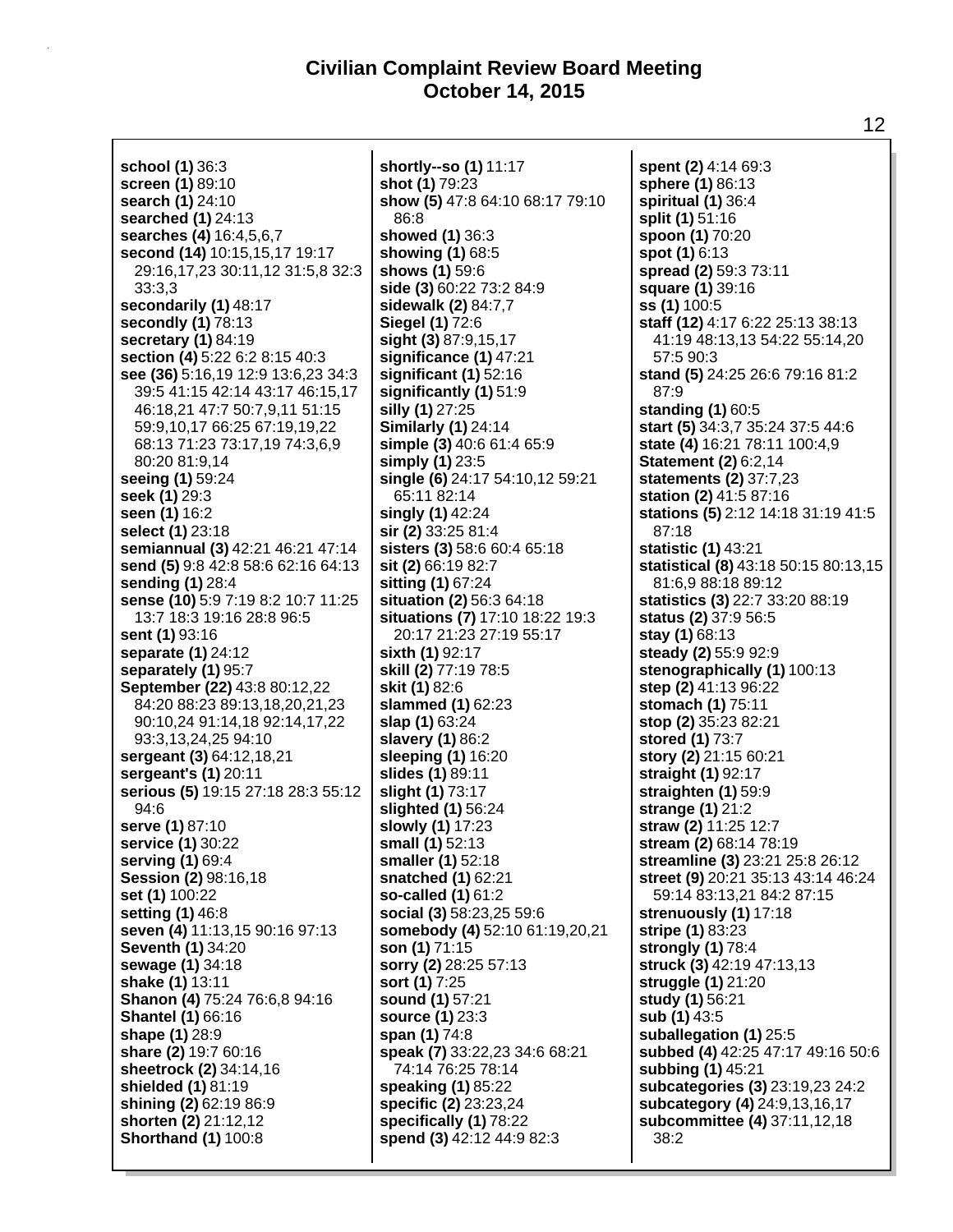| subcommittees (1) 38:6<br>subdivision (1) 8:16<br>subdued (1) 36:5<br>subject (1) 9:23<br>submit (1) 10:24<br>substance (2) 42:22,23<br>substantial (3) 46:11 50:15 51:3<br>substantiate (5) 60:7,8,13 61:25<br>71:20<br>substantiated (17) 45:9 46:13 52:4<br>59:19 61:7 64:22 72:13 80:18,21<br>81:11,25 92:18,23 93:4,10,12,16<br>substantiation (13) 42:13,15,19,23<br>44:7,10,17 49:21 50:2 92:15,21<br>93:14 94:22<br>success (1) 66:3<br>successful (2) 66:2 96:21<br>suggest (4) 8:8 9:22 22:15 46:22<br>suggestion (3) 6:23 95:17,25<br>suit (1) 7:18<br>summer (1) 87:3<br>summonses (1) 87:22<br>support (3) 14:4 31:4 87:20<br>supporting (1) 26:17 | team (1<br>teeth (1<br>telepho<br>telepho<br>televisi<br>tell (10)<br>71:13<br>telling (<br>tells (4)<br>tempor<br>ten (4) 1<br>ten--eig<br>tenant (<br>tenants<br>terms (<br>terroris<br>terroriz<br>testimo<br>thank (2<br>53:10<br>88:7,1<br>thanks<br>themse<br>thereab |
|-----------------------------------------------------------------------------------------------------------------------------------------------------------------------------------------------------------------------------------------------------------------------------------------------------------------------------------------------------------------------------------------------------------------------------------------------------------------------------------------------------------------------------------------------------------------------------------------------------------------------------------------------------------------|-----------------------------------------------------------------------------------------------------------------------------------------------------------------------------------------------------------------------------------------------------------------------------|
| supremist (1) 80:4<br>sure (16) 13:18 23:10 28:13 38:18                                                                                                                                                                                                                                                                                                                                                                                                                                                                                                                                                                                                         | 44:85<br>66:12                                                                                                                                                                                                                                                              |
| 38:20 39:8 40:23 58:21 59:2                                                                                                                                                                                                                                                                                                                                                                                                                                                                                                                                                                                                                                     | things (                                                                                                                                                                                                                                                                    |
| 65:16,18 68:3 69:22,23 73:2                                                                                                                                                                                                                                                                                                                                                                                                                                                                                                                                                                                                                                     | 52:24                                                                                                                                                                                                                                                                       |
| 75:15                                                                                                                                                                                                                                                                                                                                                                                                                                                                                                                                                                                                                                                           | think (5                                                                                                                                                                                                                                                                    |
| surprise (1) 51:18                                                                                                                                                                                                                                                                                                                                                                                                                                                                                                                                                                                                                                              | 7:156                                                                                                                                                                                                                                                                       |
| surveillance (4) 14:17 20:22 21:4                                                                                                                                                                                                                                                                                                                                                                                                                                                                                                                                                                                                                               | 16:21                                                                                                                                                                                                                                                                       |
| 73:2                                                                                                                                                                                                                                                                                                                                                                                                                                                                                                                                                                                                                                                            | 25:25                                                                                                                                                                                                                                                                       |
| Sylvia (1) 96:18                                                                                                                                                                                                                                                                                                                                                                                                                                                                                                                                                                                                                                                | 38:10                                                                                                                                                                                                                                                                       |
| system (4) 15:9 23:18 30:7 87:5                                                                                                                                                                                                                                                                                                                                                                                                                                                                                                                                                                                                                                 | 44:4,5                                                                                                                                                                                                                                                                      |
|                                                                                                                                                                                                                                                                                                                                                                                                                                                                                                                                                                                                                                                                 | 48:4,5                                                                                                                                                                                                                                                                      |
| т                                                                                                                                                                                                                                                                                                                                                                                                                                                                                                                                                                                                                                                               | 66:21                                                                                                                                                                                                                                                                       |
| $T(3)$ 1:17 100:7,25                                                                                                                                                                                                                                                                                                                                                                                                                                                                                                                                                                                                                                            | 82:99                                                                                                                                                                                                                                                                       |
| TA (1) 97:12                                                                                                                                                                                                                                                                                                                                                                                                                                                                                                                                                                                                                                                    | thinks (                                                                                                                                                                                                                                                                    |
| table (11) 43:4 47:20 51:7,15 52:3                                                                                                                                                                                                                                                                                                                                                                                                                                                                                                                                                                                                                              | third (1)                                                                                                                                                                                                                                                                   |
| 52:20,21,25 53:3 54:9 94:12                                                                                                                                                                                                                                                                                                                                                                                                                                                                                                                                                                                                                                     | Thoma:                                                                                                                                                                                                                                                                      |
| tables (2) 52:19 54:5                                                                                                                                                                                                                                                                                                                                                                                                                                                                                                                                                                                                                                           | thoroug                                                                                                                                                                                                                                                                     |
| take (19) 17:24 20:18 21:25 32:13                                                                                                                                                                                                                                                                                                                                                                                                                                                                                                                                                                                                                               | though                                                                                                                                                                                                                                                                      |
| 33:23 42:14 59:22 60:11,12 68:9                                                                                                                                                                                                                                                                                                                                                                                                                                                                                                                                                                                                                                 | though                                                                                                                                                                                                                                                                      |
| 68:9 73:10 74:3 77:5,9 81:5                                                                                                                                                                                                                                                                                                                                                                                                                                                                                                                                                                                                                                     | three (8                                                                                                                                                                                                                                                                    |
| 86:22 87:25 96:22                                                                                                                                                                                                                                                                                                                                                                                                                                                                                                                                                                                                                                               | 79:14                                                                                                                                                                                                                                                                       |
| taken (3) 8:23 37:13 43:15                                                                                                                                                                                                                                                                                                                                                                                                                                                                                                                                                                                                                                      | threw (                                                                                                                                                                                                                                                                     |
| takes (1) 11:13                                                                                                                                                                                                                                                                                                                                                                                                                                                                                                                                                                                                                                                 | throwin                                                                                                                                                                                                                                                                     |
| talk (10) 13:15,18 42:22 44:7 51:7<br>53:12 69:14 71:19 72:5,6                                                                                                                                                                                                                                                                                                                                                                                                                                                                                                                                                                                                  | thrown                                                                                                                                                                                                                                                                      |
| talking (7) 42:13 44:6,9 65:24,25                                                                                                                                                                                                                                                                                                                                                                                                                                                                                                                                                                                                                               | ticked (<br>ticketed                                                                                                                                                                                                                                                        |
| 74:4,8                                                                                                                                                                                                                                                                                                                                                                                                                                                                                                                                                                                                                                                          | time (17                                                                                                                                                                                                                                                                    |
| talks (1) 52:4                                                                                                                                                                                                                                                                                                                                                                                                                                                                                                                                                                                                                                                  | 42:13                                                                                                                                                                                                                                                                       |
| taser (2) 25:21 26:7                                                                                                                                                                                                                                                                                                                                                                                                                                                                                                                                                                                                                                            | 73:22                                                                                                                                                                                                                                                                       |
| task (1) 26:13                                                                                                                                                                                                                                                                                                                                                                                                                                                                                                                                                                                                                                                  | 93:20                                                                                                                                                                                                                                                                       |
| tax (2) 83:23 87:21                                                                                                                                                                                                                                                                                                                                                                                                                                                                                                                                                                                                                                             | time-co                                                                                                                                                                                                                                                                     |
| Taylor (4) 3:8 4:12 96:10,12                                                                                                                                                                                                                                                                                                                                                                                                                                                                                                                                                                                                                                    | times (4                                                                                                                                                                                                                                                                    |
|                                                                                                                                                                                                                                                                                                                                                                                                                                                                                                                                                                                                                                                                 |                                                                                                                                                                                                                                                                             |

**team (1)** 96:24 **teeth (1)** 77:22 **telephone (1)** 20:24 **nes (1)** 22:20 **television (1)** 36:12 **tell (10)** 21:14 52:6 56:2,11 60:21 71:13 72:5,8 80:19 82:11 **telling (2)** 35:8 78:3 **tells (4)** 44:11 59:4 61:17,19 **temporary (3)** 12:20 32:12,12 **ten (4)** 11:16 54:8 81:8 97:2 **ten--eight (1)** 11:16 **tenant (1)** 34:24 **tenants (2)** 35:9,11 **terms (3)** 22:10 41:11 84:17 **terrorism (2)** 76:18 78:10 **e (1)** 80:5 **testimony (1)** 21:11 **thank (21)** 8:25 36:19,20,24 41:10 53:10,14,18 57:5,8,11,18 70:10 88:7,11 95:11,12,14 96:4,11 99:4 **(1)** 58:2 **themself (1)** 59:22 **theread (1)** 48:25 **thing (12)** 4:3 8:14 22:19 27:14 44:8 51:13,14 55:15 60:15 64:17 66:12 72:17 **things (9)** 14:16 15:9,13 18:18 52:24 55:25 78:16 97:21 98:7 **think (55)** 4:13,20,22 5:12 6:15,22 7:15 8:14,15 11:22 14:3 15:25 16:2 17:6 19:10 21:5 24:23 25:9 25:25 26:16 27:13 37:9,15 38:9 38:10,12 39:15 41:25 43:15,22 44:4,5,6 45:2,11,25 47:3,23 48:3 48:4,5,21 49:5,13 51:13 53:16,17 66:21 71:2,8 72:10 73:19 75:11 88:15 **thinks (1)** 5:15 **third (1)** 30:18 **Thomas (1)** 69:14 **thorough (1)** 6:7 **thought (4)** 22:3 23:21 71:6 95:24 **thoughtfully (1)** 28:10 **three (8)** 11:15 44:21 62:8 71:5 98:2,3,3 **threw (1)** 75:13 **throwing (1)** 35:17 **thrown (3)** 62:22 64:16 75:10 **ticked (1)** 74:22 **ticketed (2)** 79:8,23 **time (17)** 4:15 5:5 13:25 24:6,7 42:13 43:11 44:9 49:22 60:11 73:22 79:3 81:6,7 82:4 89:17 **time-consuming (2)** 25:6 26:13 **times (4)** 1:24 16:18 76:23 85:24

**tired (2)** 59:23,24 **today (5)** 5:6 56:9 66:5 75:20 83:11 **told (1)** 28:17 **tomorrow (1)** 78:20 **tonight (3)** 11:11 88:14 94:17 **tools (1)** 98:8 **toothless (1)** 84:11 **topic (1)** 80:8 **total (5)** 42:3 45:4 89:21,25 90:2 **totally (2)** 16:25 39:10 **touch (1)** 34:24 **tough (2)** 55:13,15 **town (1)** 78:6 **track (1)** 97:6 **Tracking (1)** 30:7 **trade (3)** 34:11,13,24 **train (1)** 87:13 **trained (1)** 96:19 **training (12)** 27:12,13,13,15,17,18 27:23,23,25 28:2 29:9 64:22 **trains (1)** 87:4 **transcribed (2)** 1:16 100:14 **transcript (2)** 1:11 100:11 **transcription (1)** 100:12 **transferred (1)** 82:25 **transit (6)** 19:25 20:2,2 31:19 86:25 87:5 **Transportation (1)** 83:22 **traumatizing (1)** 60:2 **treat (1)** 51:12 **treatment (3)** 21:6 25:23 65:10 **trend (2)** 90:17 91:9 **trial (5)** 36:6,12,17 80:24 83:4 **trials (3)** 81:25 94:7,9 **Triyillo (7)** 69:19,20 70:8,12,16,22 75:25 **troubled (1)** 46:5 **true (4)** 26:23 38:12 42:5,20 **trumpeting (1)** 46:17 **truncated (3)** 32:23 91:8,18 **truncations (1)** 91:21 **try (4)** 4:14,17 15:12 76:24 **trying (8)** 13:6 18:9 22:24 23:5 28:19 61:12 64:13 96:14 **tuned (1)** 77:16 **turnaround (1)** 48:12 **turnstile (1)** 79:9 **TV (1)** 82:6 **twelve (1)** 42:4 **twice (2)** 35:13 43:25 **two (6)** 14:20 37:10 42:3 62:11 79:14 96:17 **two-way (1)** 73:9 **type (5)** 65:10,12 81:3 82:6 85:11 **U**

**unanimity (1)** 15:16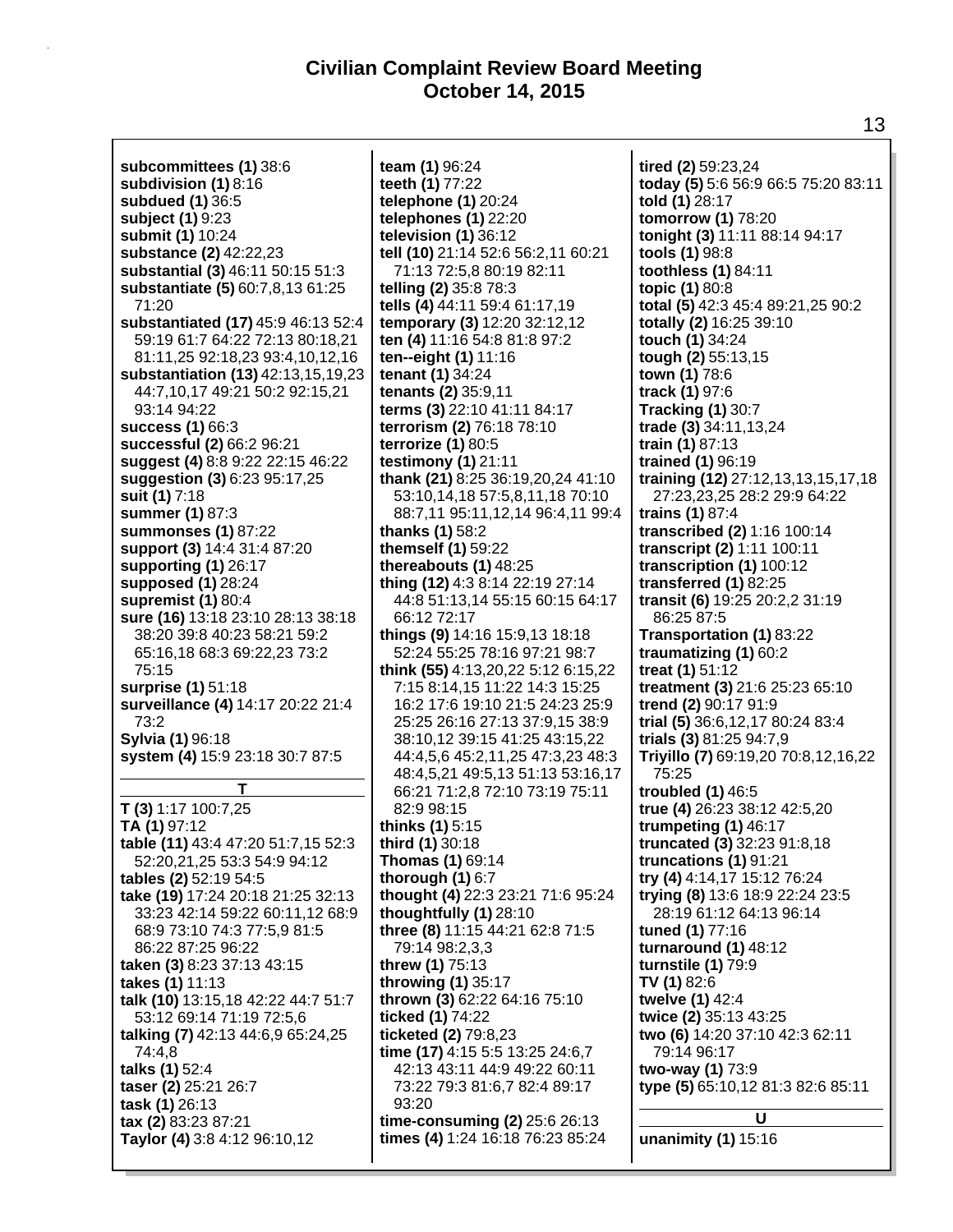| unavailable (1) 91:13<br>uncooperative (1) 91:13<br>understand (10) 8:24 15:7 25:15<br>39:11 40:20 42:16 46:25 69:4<br>72:16 96:3<br>understanding (1) 56:8<br>undress (1) 16:22<br>unfounded (2) 17:13 95:7<br>unidentified (2) 63:13 91:14<br>uniform (2) 17:20 95:23<br>unit (4) 24:5 56:19 65:2 94:5<br>unpaid (1) 75:12<br>unsubstantiated (9) 17:14 63:5,8<br>63:9,10,11,12,17 95:6<br>update (4) 1:25 15:8 24:6 26:11<br>updated (1) 65:7<br>updates $(1)$ 5:4<br>Updating $(1)$ 2:14<br>upset (1) 60:23<br>use (8) 2:10 18:25 23:17 73:7<br>77:12 78:5 85:7 87:15<br>useful (1) 30:25<br>usually (3) 16:10 20:11 58:8<br>٧<br>vacancies (1) 11:15<br>vacation (2) 71:6 75:8<br>vacations (1) 75:12<br>valid (1) 16:8<br>value (1) 16:11<br>various (2) 23:18 37:20<br>Vasudha (2) 4:23 6:19<br>verdicts (2) 94:2,4<br>versus (1) 91:18<br>vested (1) 8:2<br>vice (1) 85:8<br>victim (2) 8:22 91:12<br>video (28) 18:11, 13, 20, 22 21: 22<br>22:18,23,25 23:6 44:18 45:23<br>49:19 50:2 52:10,12,14 61:7 62:3<br>62:4,19,21 63:5 64:14,24 87:6<br>93:9,12 100:13<br>videographers (3) 59:20,22 60:11<br>videos (7) 21:13,14 48:17 52:2,5,6<br>86:7<br>view (6) 6:17 19:9 45:8 47:7,25<br>48:20 | wait (1) 4:11<br>waiting (1) 26:14<br>walk (1) 67:17<br>walked (1) 36:9<br>walking (2) 62:10 83:22<br>Wall (1) 87:15<br>want (37) 4:11 5:7,10,11 10:8<br>22:15 23:8 27:16 28:17,23 33:16<br>33:18,22 34:5 37:14 38:25 41:13<br>41:14 47:24,25 53:14 57:4,15,20<br>60:16 65:16 66:12 73:5 74:6 75:3<br>75:6,19,20 77:4 82:23 87:8 89:9<br>wanted (5) 14:21 15:7 25:15 60:15<br>61:24<br>wants (4) 5:18 7:24 33:22 85:5<br>war (1) 67:13<br>warning (1) 77:12<br>warrant (6) 16:5,5,15 17:3 69:11<br>78:15<br>warranted (1) 69:16<br>warrantless (1) 16:6<br>wasn't (4) 28:16 49:25 69:21 70:20<br>waste (3) 34:11, 13, 24<br>watch (3) 58:5 64:25 67:19<br>watched (1) 86:25<br>watchers (1) 60:19<br>watching (1) 78:19<br>way (14) 7:5,21,24,25 27:8 28:18<br>39:23 45:16 54:7,22 70:2 82:3<br>97:5 100:19<br>we'll (10) 7:4 8:6 15:20 32:12<br>38:19 40:21 48:4 65:18 80:2 95:9<br>we're (18) 9:12 11:23 15:14 18:12<br>22:24 28:19 59:7 67:12 70:23<br>73:11 74:12,12,12 97:6,13,17<br>98:6,7<br>we've (6) 4:14 73:24 89:12 92:7<br>97:10,13<br>wearing (1) 17:25<br>weary (2) 85:25,25<br>website (1) 88:20<br><b>Wednesday (1) 84:14</b><br>week (2) 70:24 98:5<br>weigh (1) 77:24<br>welcome (2) 36:23 57:10<br>welfare (1) 37:2<br>went (3) 55:5 62:21 83:23 | witnesses $(1)$ 92:4<br>woman (3) 75:10,14 79:19<br>wonder (2) 22:5,9<br>wonderful $(1)$ 57:6<br>wondering (1) 95:20<br>wooden (1) 34:17<br>word (1) 85:9<br>work (11) 4:16 21:13 24:4 59:7<br>63:25 66:13,17 67:11 71:10<br>77:23 91:20<br>worked (3) 13:2 41:19 56:2<br>worker (1) 35:9<br>working (1) 71:22<br>works (1) 71:15<br>world (1) 71:7<br>worse (1) 45:25<br>wouldn't (3) 22:4 27:22 75:6<br>write (3) 9:20 52:17 83:25<br>written (1) 53:11<br>wrong (1) 38:10<br>wrongfully (1) 18:17<br>X<br>x(2)1:2,7<br>XO (1) 83:7<br>Y<br>y'all (6) 61:8, 10, 13, 15 65:6 66:11<br>year (22) 20:13 36:6 43:7,10 44:3,3<br>48:11,14 49:16 50:17 52:23<br>66:20 73:20 83:9,9 84:5,8 85:16<br>89:17,17,20 90:25<br>year-to-date (7) 50:13 53:5 88:21<br>89:4 91:3 92:2 94:8<br>years (8) 17:24 49:23 50:5 61:6<br>66:20 71:18 79:14 91:10<br>Yoon (1) 3:10<br>York (10) 1:9 34:13 35:5 56:6<br>65:25 77:13 86:17 90:20 100:4<br>100:10<br>Youngkik (1) 3:10<br>YouTube (3) 59:5 67:21 86:8<br>YouTubes (1) 67:22<br>Z<br>0 |
|--------------------------------------------------------------------------------------------------------------------------------------------------------------------------------------------------------------------------------------------------------------------------------------------------------------------------------------------------------------------------------------------------------------------------------------------------------------------------------------------------------------------------------------------------------------------------------------------------------------------------------------------------------------------------------------------------------------------------------------------------------------------------------------------------------------------------------------------------------------------------------------------------------------------------------------------------------------------------------------------------------------------------------------------------------------------------------------------------------------------------------------------------------------------------------------------------------|---------------------------------------------------------------------------------------------------------------------------------------------------------------------------------------------------------------------------------------------------------------------------------------------------------------------------------------------------------------------------------------------------------------------------------------------------------------------------------------------------------------------------------------------------------------------------------------------------------------------------------------------------------------------------------------------------------------------------------------------------------------------------------------------------------------------------------------------------------------------------------------------------------------------------------------------------------------------------------------------------------------------------------------------------------------------------------------------------------------------------------------------------------------------------------------------------------------------------------------------------------------------|-----------------------------------------------------------------------------------------------------------------------------------------------------------------------------------------------------------------------------------------------------------------------------------------------------------------------------------------------------------------------------------------------------------------------------------------------------------------------------------------------------------------------------------------------------------------------------------------------------------------------------------------------------------------------------------------------------------------------------------------------------------------------------------------------------------------------------------------------------------------------------------------------------------------------------------------------------------------------------------------------------------------------------|
|                                                                                                                                                                                                                                                                                                                                                                                                                                                                                                                                                                                                                                                                                                                                                                                                                                                                                                                                                                                                                                                                                                                                                                                                        |                                                                                                                                                                                                                                                                                                                                                                                                                                                                                                                                                                                                                                                                                                                                                                                                                                                                                                                                                                                                                                                                                                                                                                                                                                                                     |                                                                                                                                                                                                                                                                                                                                                                                                                                                                                                                                                                                                                                                                                                                                                                                                                                                                                                                                                                                                                             |
|                                                                                                                                                                                                                                                                                                                                                                                                                                                                                                                                                                                                                                                                                                                                                                                                                                                                                                                                                                                                                                                                                                                                                                                                        |                                                                                                                                                                                                                                                                                                                                                                                                                                                                                                                                                                                                                                                                                                                                                                                                                                                                                                                                                                                                                                                                                                                                                                                                                                                                     |                                                                                                                                                                                                                                                                                                                                                                                                                                                                                                                                                                                                                                                                                                                                                                                                                                                                                                                                                                                                                             |
|                                                                                                                                                                                                                                                                                                                                                                                                                                                                                                                                                                                                                                                                                                                                                                                                                                                                                                                                                                                                                                                                                                                                                                                                        |                                                                                                                                                                                                                                                                                                                                                                                                                                                                                                                                                                                                                                                                                                                                                                                                                                                                                                                                                                                                                                                                                                                                                                                                                                                                     |                                                                                                                                                                                                                                                                                                                                                                                                                                                                                                                                                                                                                                                                                                                                                                                                                                                                                                                                                                                                                             |
| violate (1) 86:17                                                                                                                                                                                                                                                                                                                                                                                                                                                                                                                                                                                                                                                                                                                                                                                                                                                                                                                                                                                                                                                                                                                                                                                      | <b>WESTCHESTER (1) 100:5</b>                                                                                                                                                                                                                                                                                                                                                                                                                                                                                                                                                                                                                                                                                                                                                                                                                                                                                                                                                                                                                                                                                                                                                                                                                                        | 000755-1 (1) 1:17                                                                                                                                                                                                                                                                                                                                                                                                                                                                                                                                                                                                                                                                                                                                                                                                                                                                                                                                                                                                           |
| visit (2) 55:25 88:20                                                                                                                                                                                                                                                                                                                                                                                                                                                                                                                                                                                                                                                                                                                                                                                                                                                                                                                                                                                                                                                                                                                                                                                  | <b>WHEREOF (1) 100:21</b>                                                                                                                                                                                                                                                                                                                                                                                                                                                                                                                                                                                                                                                                                                                                                                                                                                                                                                                                                                                                                                                                                                                                                                                                                                           |                                                                                                                                                                                                                                                                                                                                                                                                                                                                                                                                                                                                                                                                                                                                                                                                                                                                                                                                                                                                                             |
| visitor (1) 39:14<br>voice (1) 81:2                                                                                                                                                                                                                                                                                                                                                                                                                                                                                                                                                                                                                                                                                                                                                                                                                                                                                                                                                                                                                                                                                                                                                                    | white (2) 80:3 83:13<br>wilver (1) 70:20                                                                                                                                                                                                                                                                                                                                                                                                                                                                                                                                                                                                                                                                                                                                                                                                                                                                                                                                                                                                                                                                                                                                                                                                                            | 1 (6) 1:21 29:6 30:5,21 31:17 32:18                                                                                                                                                                                                                                                                                                                                                                                                                                                                                                                                                                                                                                                                                                                                                                                                                                                                                                                                                                                         |
| vote (2) 84:24 85:10                                                                                                                                                                                                                                                                                                                                                                                                                                                                                                                                                                                                                                                                                                                                                                                                                                                                                                                                                                                                                                                                                                                                                                                   | window (1) 58:17                                                                                                                                                                                                                                                                                                                                                                                                                                                                                                                                                                                                                                                                                                                                                                                                                                                                                                                                                                                                                                                                                                                                                                                                                                                    | $1-21(1)6:2$                                                                                                                                                                                                                                                                                                                                                                                                                                                                                                                                                                                                                                                                                                                                                                                                                                                                                                                                                                                                                |
| voted (3) 35:9,11 39:4                                                                                                                                                                                                                                                                                                                                                                                                                                                                                                                                                                                                                                                                                                                                                                                                                                                                                                                                                                                                                                                                                                                                                                                 | windows (2) 58:20 82:19                                                                                                                                                                                                                                                                                                                                                                                                                                                                                                                                                                                                                                                                                                                                                                                                                                                                                                                                                                                                                                                                                                                                                                                                                                             | $1 - 35(1)8:16$                                                                                                                                                                                                                                                                                                                                                                                                                                                                                                                                                                                                                                                                                                                                                                                                                                                                                                                                                                                                             |
| votes (1) 39:2                                                                                                                                                                                                                                                                                                                                                                                                                                                                                                                                                                                                                                                                                                                                                                                                                                                                                                                                                                                                                                                                                                                                                                                         | wing (2) 34:19 71:12                                                                                                                                                                                                                                                                                                                                                                                                                                                                                                                                                                                                                                                                                                                                                                                                                                                                                                                                                                                                                                                                                                                                                                                                                                                | 1,195 (1) 89:22                                                                                                                                                                                                                                                                                                                                                                                                                                                                                                                                                                                                                                                                                                                                                                                                                                                                                                                                                                                                             |
| voting (2) 35:23,24                                                                                                                                                                                                                                                                                                                                                                                                                                                                                                                                                                                                                                                                                                                                                                                                                                                                                                                                                                                                                                                                                                                                                                                    | withdrew (1) 91:12                                                                                                                                                                                                                                                                                                                                                                                                                                                                                                                                                                                                                                                                                                                                                                                                                                                                                                                                                                                                                                                                                                                                                                                                                                                  | 1,444 (1) 90:24                                                                                                                                                                                                                                                                                                                                                                                                                                                                                                                                                                                                                                                                                                                                                                                                                                                                                                                                                                                                             |
|                                                                                                                                                                                                                                                                                                                                                                                                                                                                                                                                                                                                                                                                                                                                                                                                                                                                                                                                                                                                                                                                                                                                                                                                        | witness (2) 68:12 100:21                                                                                                                                                                                                                                                                                                                                                                                                                                                                                                                                                                                                                                                                                                                                                                                                                                                                                                                                                                                                                                                                                                                                                                                                                                            | 1,500 (1) 73:23                                                                                                                                                                                                                                                                                                                                                                                                                                                                                                                                                                                                                                                                                                                                                                                                                                                                                                                                                                                                             |
| W                                                                                                                                                                                                                                                                                                                                                                                                                                                                                                                                                                                                                                                                                                                                                                                                                                                                                                                                                                                                                                                                                                                                                                                                      | witness's (1) 44:24                                                                                                                                                                                                                                                                                                                                                                                                                                                                                                                                                                                                                                                                                                                                                                                                                                                                                                                                                                                                                                                                                                                                                                                                                                                 | 1,689 (1) 90:22                                                                                                                                                                                                                                                                                                                                                                                                                                                                                                                                                                                                                                                                                                                                                                                                                                                                                                                                                                                                             |
|                                                                                                                                                                                                                                                                                                                                                                                                                                                                                                                                                                                                                                                                                                                                                                                                                                                                                                                                                                                                                                                                                                                                                                                                        |                                                                                                                                                                                                                                                                                                                                                                                                                                                                                                                                                                                                                                                                                                                                                                                                                                                                                                                                                                                                                                                                                                                                                                                                                                                                     |                                                                                                                                                                                                                                                                                                                                                                                                                                                                                                                                                                                                                                                                                                                                                                                                                                                                                                                                                                                                                             |